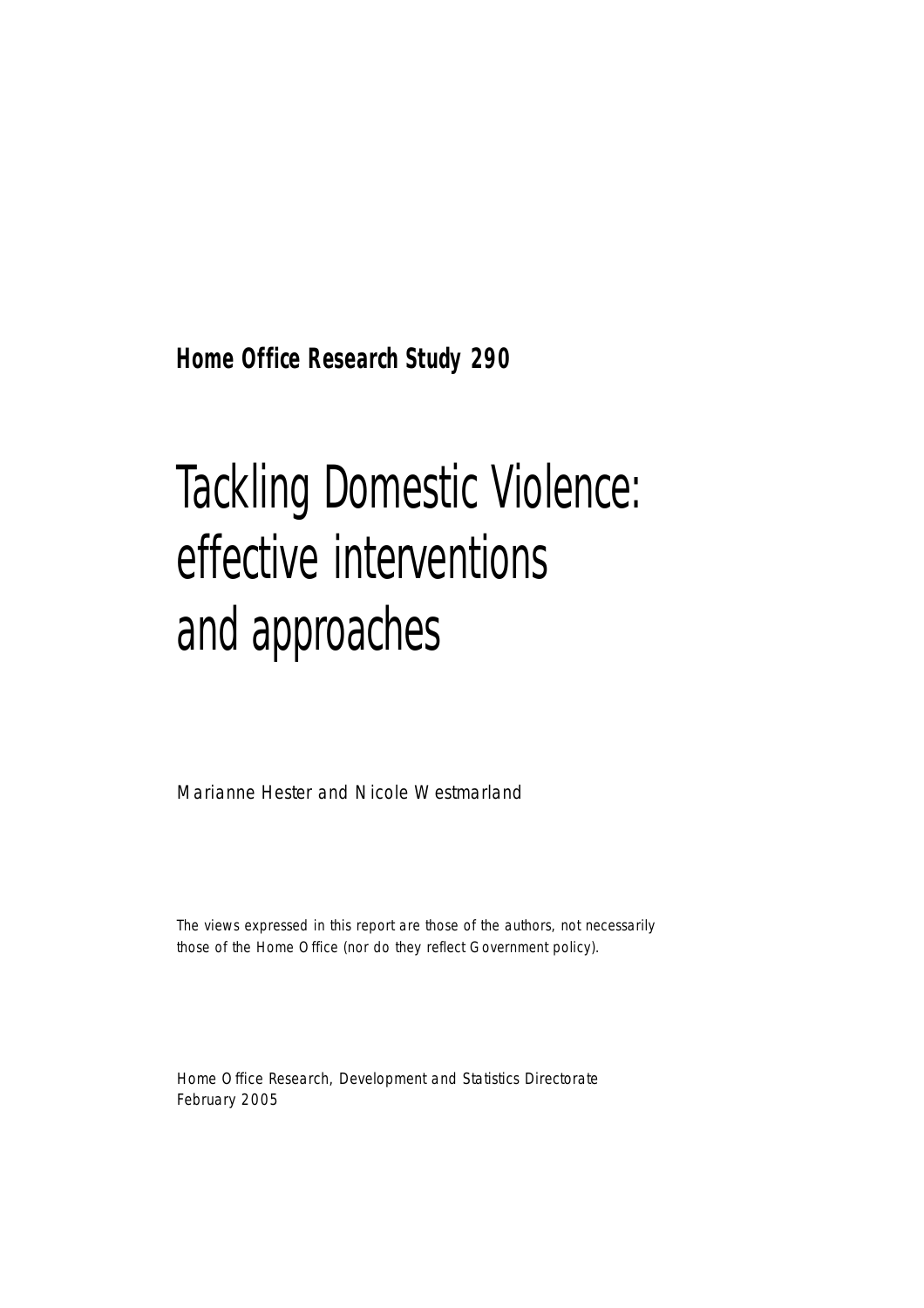## **Home Office Research Studies**

The Home Office Research Studies are reports on research undertaken by or on behalf of the Home Office. They cover the range of subjects for which the Home Secretary has responsibility. Other publications produced by the Research, Development and Statistics Directorate include Findings, Statistical Bulletins and Statistical Papers.

#### **The Research, Development and Statistics Directorate**

RDS is part of the Home Office. The Home Office's purpose is to build a safe, just and tolerant society in which the rights and responsibilities of individuals, families and communities are properly balanced and the protection and security of the public are maintained.

RDS is also part of National Statistics (NS). One of the aims of NS is to inform Parliament and the citizen about the state of the nation and provide a window on the work and performance of government, allowing the impact of government policies and actions to be assessed.

Therefore  $-$ 

Research Development and Statistics Directorate exists to improve policy making, decision taking and practice in support of the Home Office purpose and aims, to provide the public and Parliament with information necessary for informed debate and to publish information for future use.

First published 2005 Application for reproduction should be made to the Communications and Development Unit, Room 201, Home Office, 50 Queen Anne's Gate, London SW1H 9AT. © Crown copyright 2005 ISBN 1 84473 556 7 ISSN 0072 6435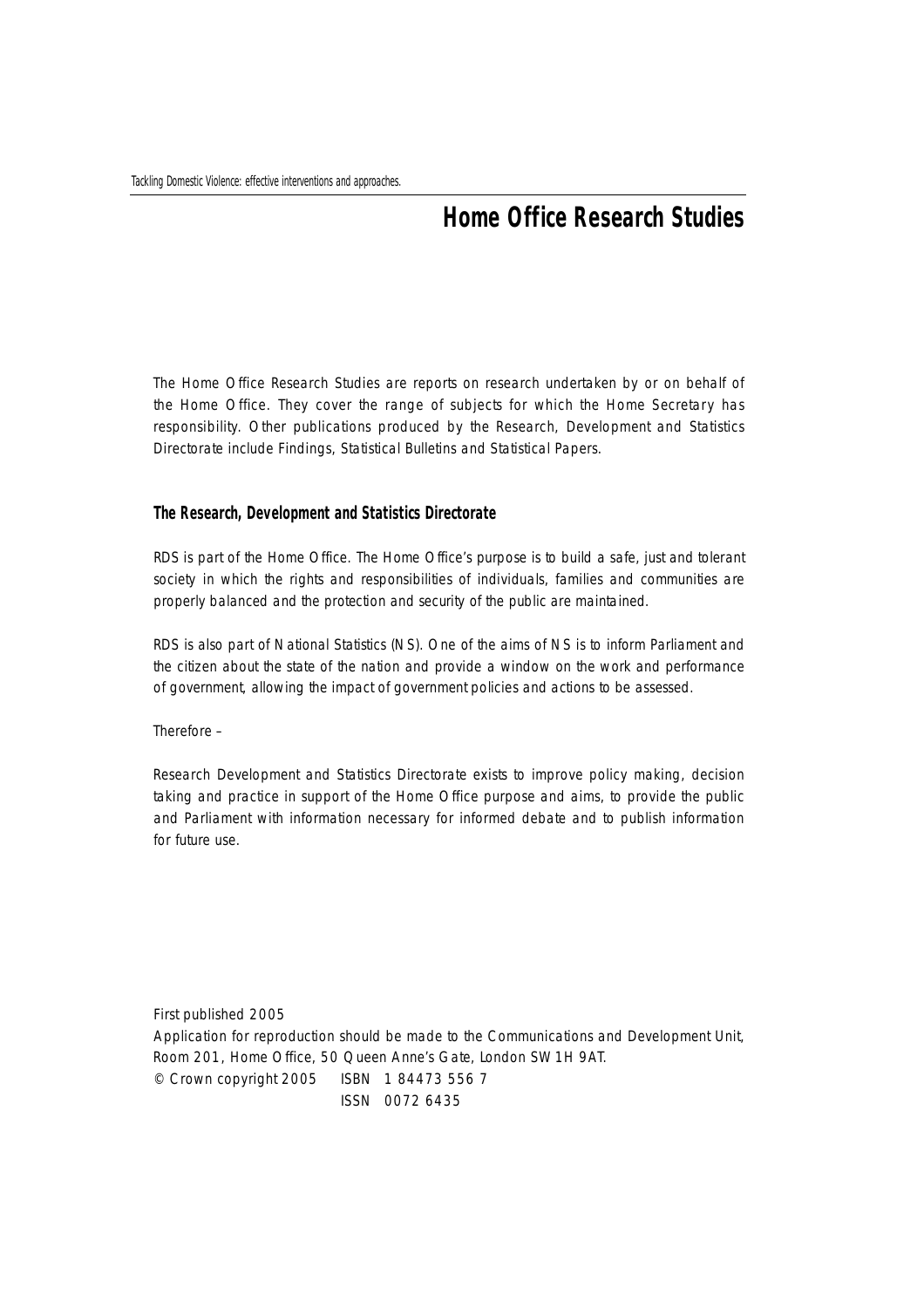## **Foreword**

In 1998 the Home Office announced the Crime Reduction Programme (CRP), which aimed to develop and implement an integrated approach to reducing crime and making communities safer. As part of this programme the Violence Against Women Initiative (VAWI) was launched in July 2000, and specifically aimed to find out which approaches and practices were effective in supporting victims and tackling domestic violence, rape and sexual assault. Thirty-four multi-agency victim focused pilot projects were funded and aimed to develop and implement a range of interventions for various population groups in a number of different settings and contexts. The projects were originally funded until the end of March 2002; however, 24 of these projects had their funding, and in some cases their evaluations extended until the end of March 2003. A further 24 'Round 2' projects were funded in March 2001; however these were provided with money purely for services and were not evaluated by the Home Office.

For evaluation purposes the projects were divided into nine packages, and projects with similar solutions or tactics, or those which were operating in the same contexts, were grouped together. Seven different independent evaluation teams were commissioned to assess the projects in terms of their development, impact and cost. The findings from all of the evaluations have been collated and a series of research reports and concise practitioner guides have been published or are planned.

This report pulls together the findings from the evaluation of the 27 domestic violence projects. The report presents findings and recommendations on which interventions and approaches work to support victims and tackle domestic violence.

### Previously published Crime Reduction Programme: Violence Against Women Initiative reports **Domestic violence**

**Douglas, N., Lilley, S.J., Kooper, L. and Diamond, A.** (2004) Safety and Justice: sharing personal information in the context of domestic violence - an overview. Home Office Development and Practice Report No. 30. London: Home Office.

**Mullender, A.** (2004) Tackling Domestic Violence: providing support for children who have witnessed domestic violence. Home Office Development and Practice Report No 33. London: Home Office.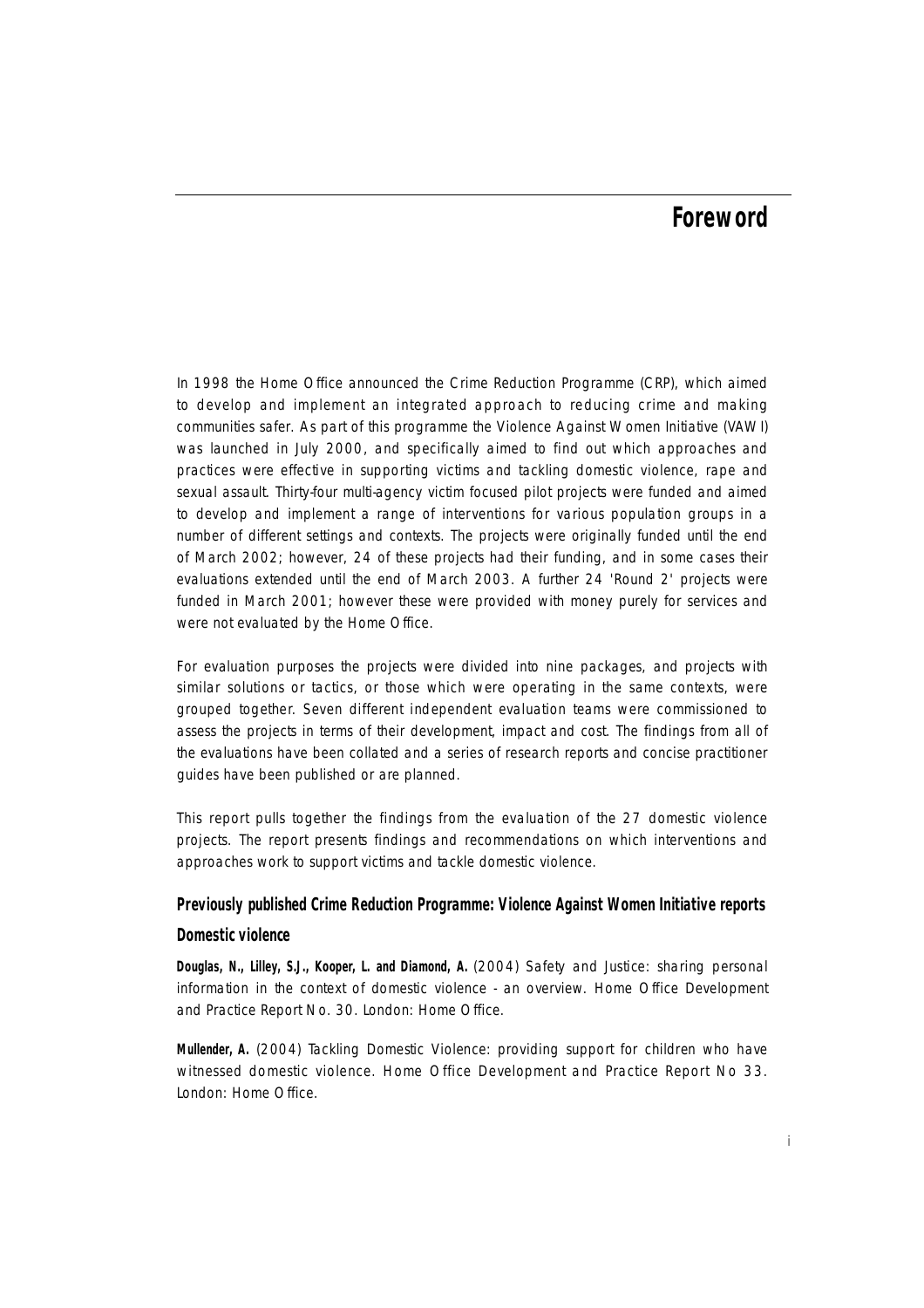Parmar, A., Sampson, A. and Diamond, A. (2005) Tackling Domestic Violence: providing advocacy and support to survivors of domestic violence. Home Office Development and Practice Report No. 34. London: Home Office.

**Parmar, A., Sampson, A. and Diamond, A.** (2005) Tackling Domestic Violence: providing advocacy and support to survivors of domestic violence from Black and other minority ethnic communities. Home Office Development and Practice Report No. 35. London: Home Office.

**Taket, A., Beringer, A., Irvine, A. and Garfield, S.** (2004) Tackling Domestic Violence: exploring the health service contribution. Home Office Online Report No. 52/04. London: Home Office.

Taket, A. (2004) Tackling Domestic Violence: the role of health professionals. Home Office Development and Practice Report No. 32. London: Home Office.

#### **Rape and sexual assault**

**Kelly, L., Lovett, J. and Regan, L.** (2005) A gap or chasm? Attrition in reported rape cases. Home Office Research Study No. 293. London: Home Office.

**Lovett, J., Regan, L., Kelly, L.** (2004) Sexual Assault Referral Centres: developing good practice and maximising potentials. Home Office Research Study No. 285. London: Home Office.

**Regan, L., Lovett, J., Kelly, L.** (2004) Forensic nursing: an option for improving responses to reported rape and sexual assault. Home Office Online Report No. 28/04. London: Home Office.

**Regan, L., Lovett, J., Kelly, L.** (2004) Forensic nursing: an option for improving responses to reported rape and sexual assault. Home Office Development and Practice Report No. 31. London: Home Office.

**Skinner, T. and Taylor, H.** (2005) Providing counselling, support and information to survivors of rape: an evaluation of the Surviving Rape and Trauma After Rape (STAR) young persons' project. Home Office Online Report 51/04. London: Home Office.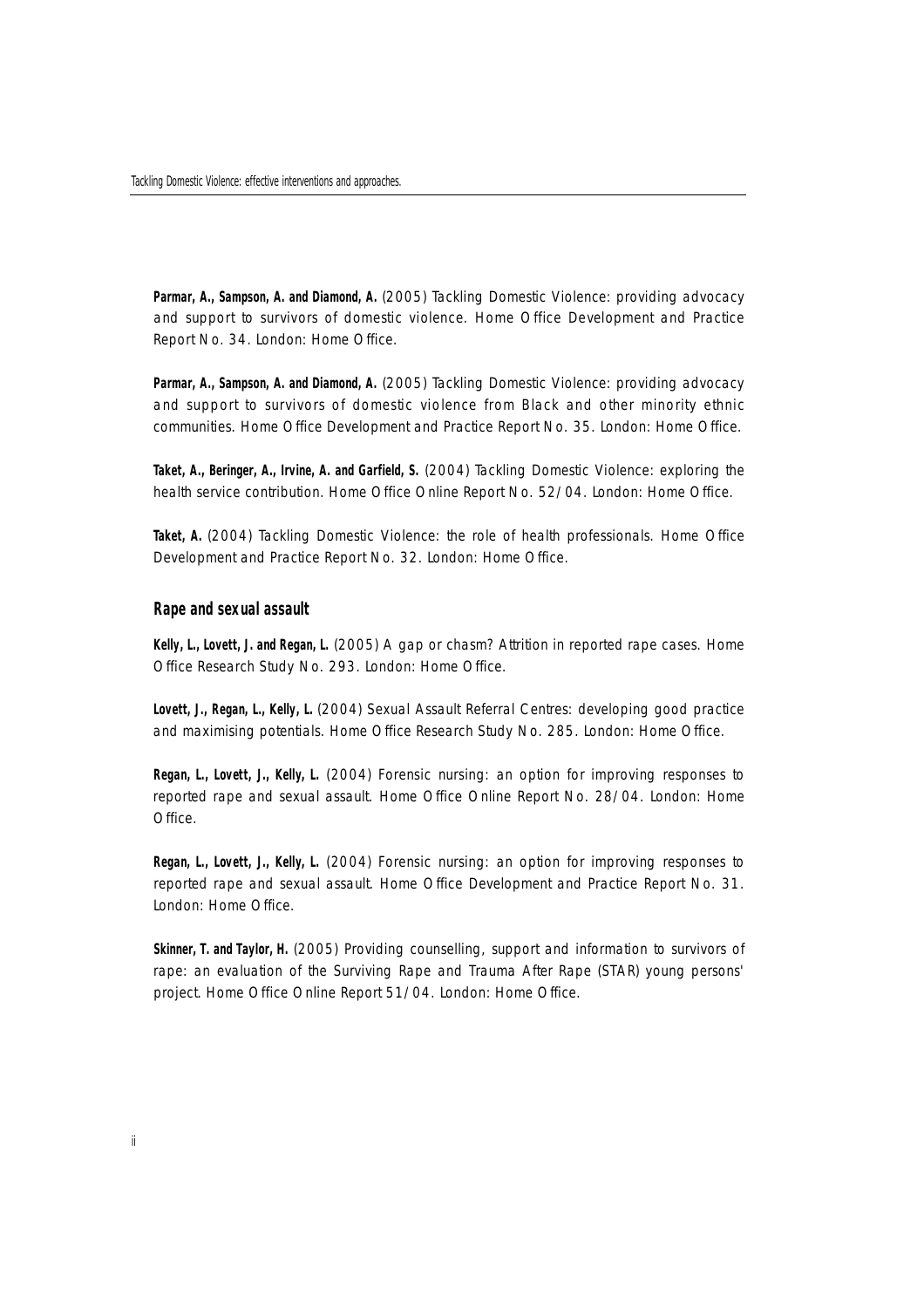## **Acknowledgements**

This report would not have been possible without the help and co-operation from all of the workers who were employed by the evaluated projects, and the staff from the various associated agencies. The authors would also like to say a big thank you to all of the survivors of domestic violence who were very generous with their time, and agreed to be interviewed, often on more than one occasion, and completed various questionnaires.

We would like to thank all the researchers from the other evaluation teams without whose input, contributions, co-operation and comments, this overview would not have been possible. Thanks, to: Rahila Ahmed, Antonia Beringer, Nicholas Burrowes, Gemma Cooper, Debbie Crisp, Yolanda Foster, Shoshanna Garfield, Nilesh Goswami, Gill Hague, Carol Hedderman, Liz Hoult, Angela Irvine, Peter Jordan, Christine Magill, Ellen Malos, Becky Morley, Audrey Mullender, Theodora Papatheodorou, Alpa Parmar, Carl Parsons, Alice Sampson, Tom Sampson, Joanna Sharma, Ann Taket, Liz Tatlow, Ravi Thiara, Marianne Thompson, Sarah Todd, Linden West and Claire Williams.

Finally we thank the external reviewers for their helpful and insightful comments, and all of the staff at the Home Office and in particular to Alana Diamond for overseeing the evaluations and for her continued support.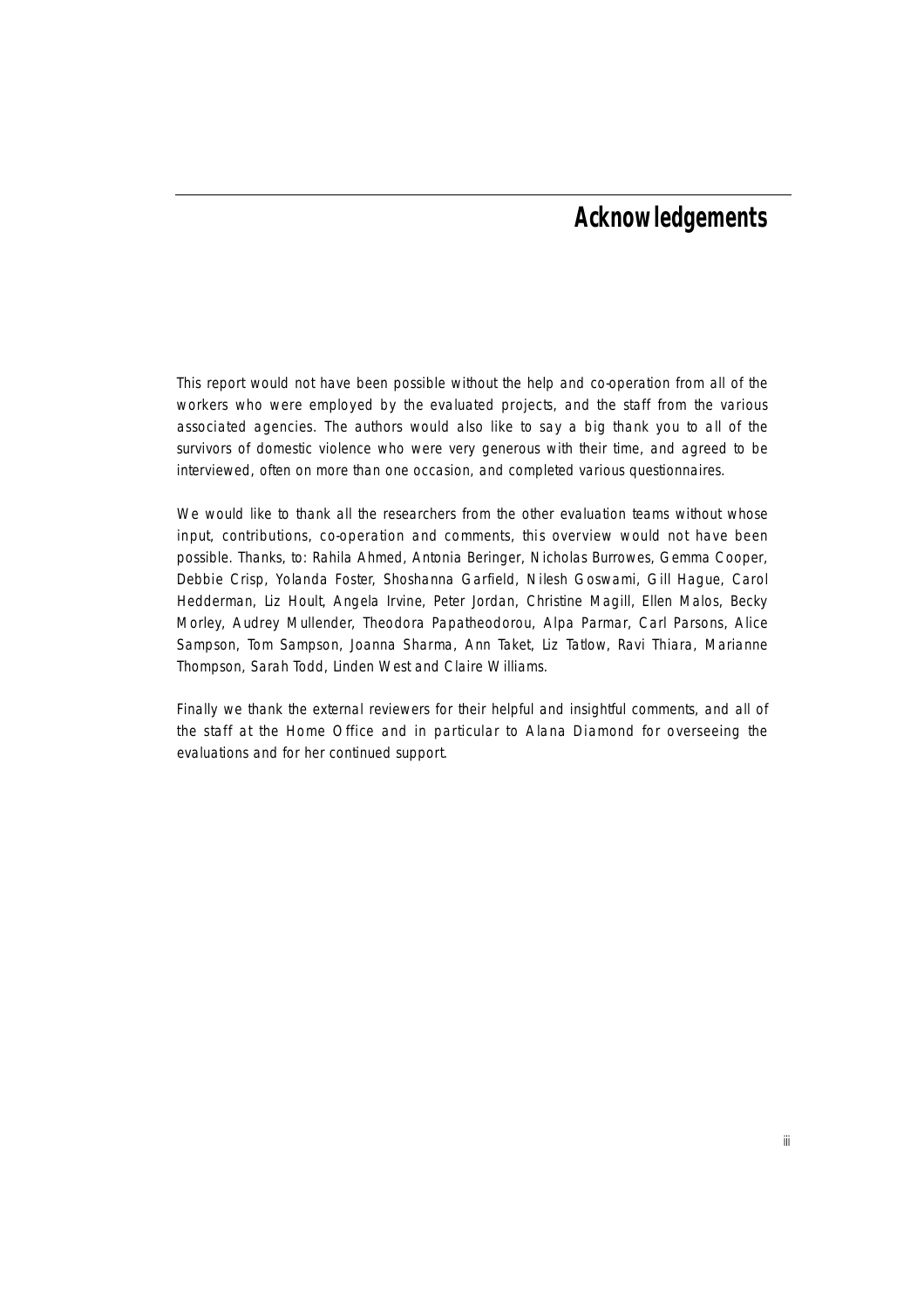Tackling Domestic Violence: effective interventions and approaches.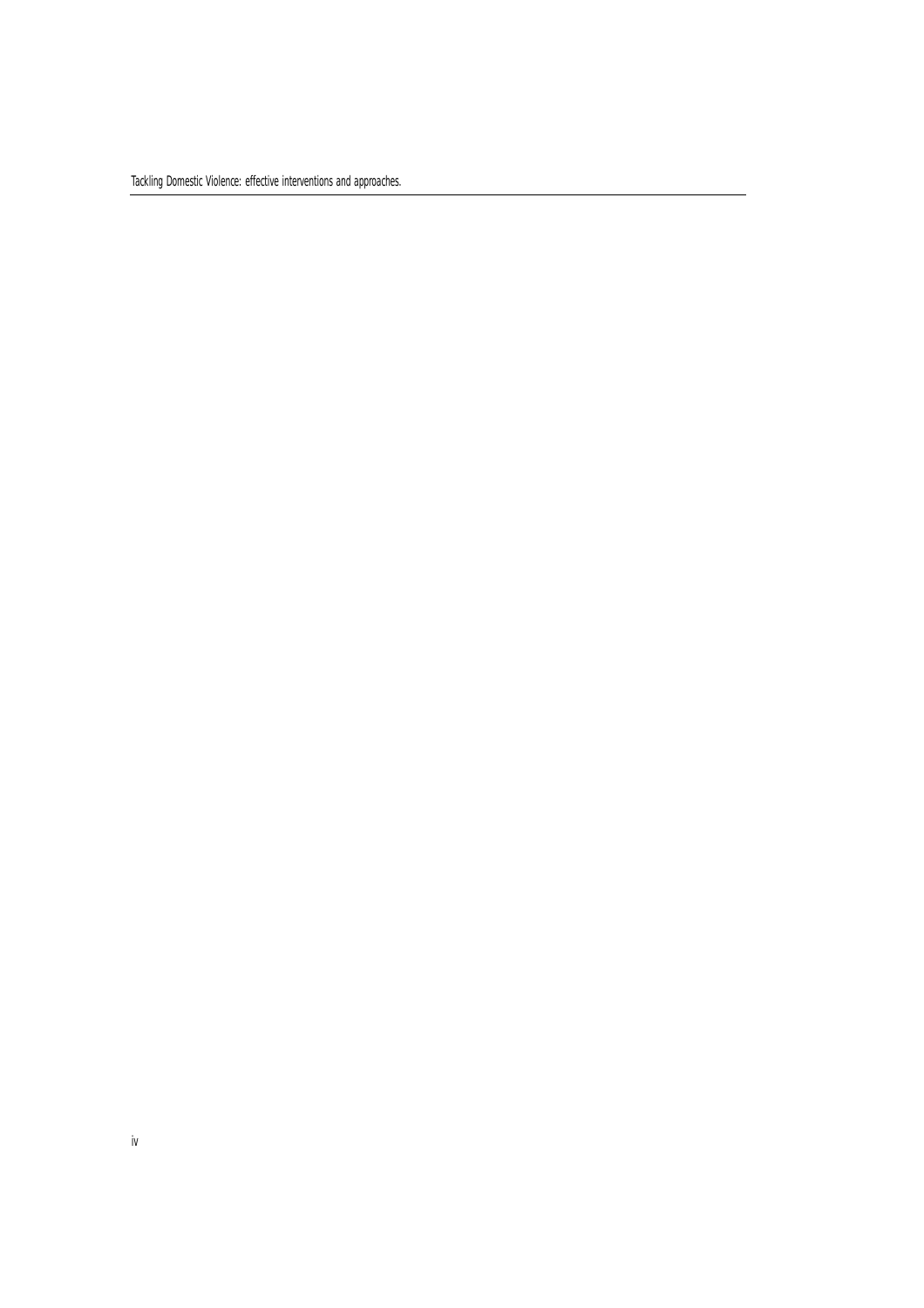# **Contents**

|                  | Foreword                                                              | j.             |
|------------------|-----------------------------------------------------------------------|----------------|
| Acknowledgements |                                                                       | iii            |
|                  | Executive summary                                                     | vii            |
| 1.               | Background and methodology                                            | 1              |
|                  | The Crime Reduction Programme Violence Against Women Initiative       | 1              |
|                  | Literature                                                            | $\overline{2}$ |
|                  | The project packages                                                  | 3              |
|                  | Evaluation approaches                                                 | $\overline{7}$ |
|                  | Measuring 'change'                                                    | 12             |
|                  | Assessing process                                                     | 13             |
|                  | Who were using the CRP projects?                                      | 13             |
|                  | About this overview                                                   | 14             |
| 2.               | Primary prevention: raising awareness and challenging attitudes among |                |
|                  | young people                                                          | 15             |
|                  | Introduction                                                          | 15             |
|                  | Awareness campaigns                                                   | 15             |
|                  | Primary prevention in schools                                         | 16             |
|                  | The CRP projects                                                      | 17             |
|                  | Summary - primary prevention                                          | 25             |
|                  | Recommendations - primary prevention                                  | 26             |
| 3.               | Supporting women: enabling disclosure                                 | 27             |
|                  | Routine enquiry                                                       | 27             |
|                  | The CRP projects                                                      | 29             |
|                  | Summary - disclosing domestic violence                                | 40             |
|                  | Recommendations - disclosing domestic violence                        | 40             |
| 4.               | Supporting women to report to the police                              | 41             |
|                  | Advocacy and support                                                  | 41             |
|                  | Attrition in the Criminal Justice System                              | 42             |
|                  | The CRP projects                                                      | 43             |
|                  | Reporting violence to (recording by) the police                       | 43             |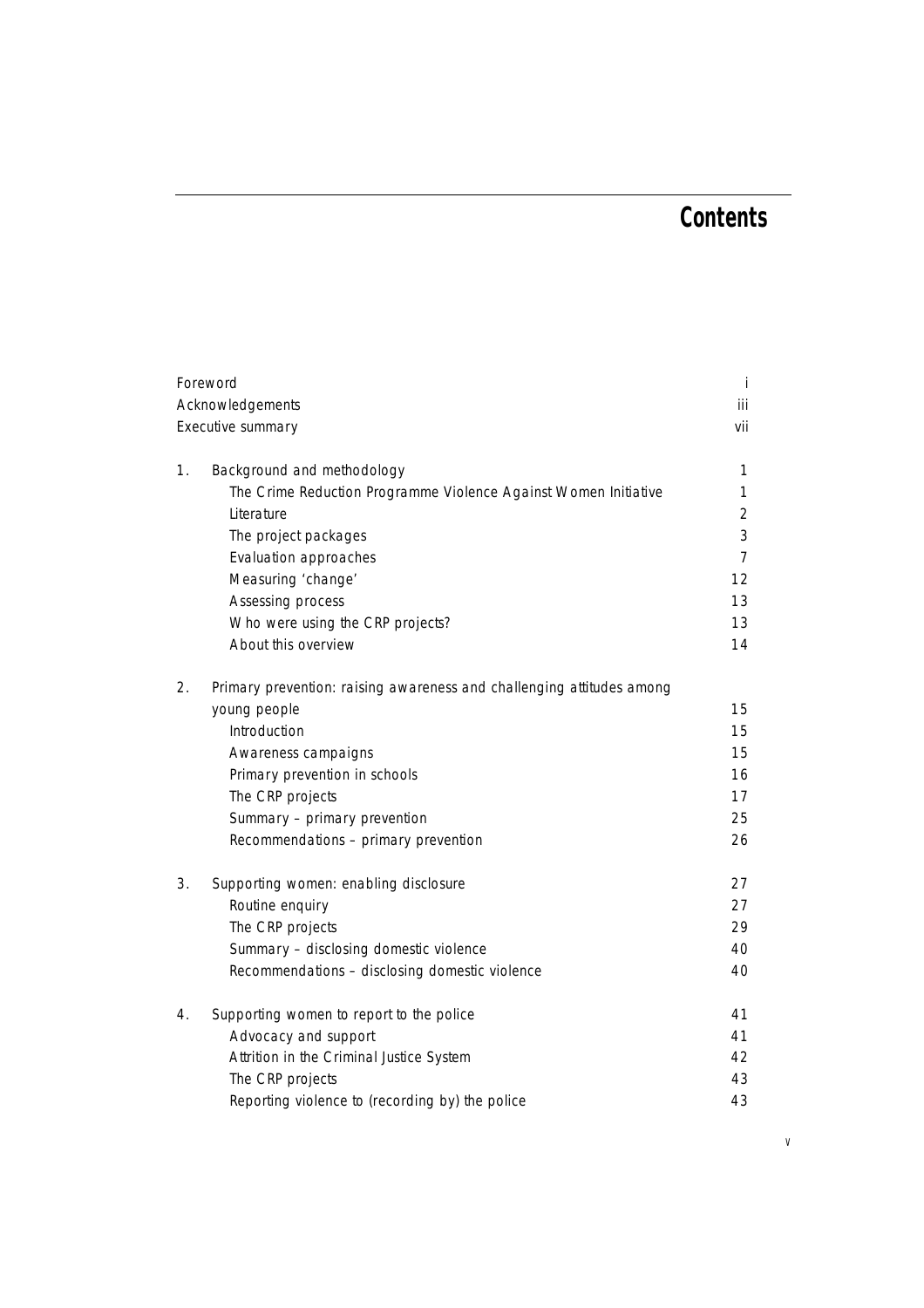|            | Arrest                                                                   | 47  |
|------------|--------------------------------------------------------------------------|-----|
|            | Arrest and photographic evidence                                         | 49  |
|            | Summary - supporting women to report to the police                       | 53  |
|            | Recommendations - supporting women to report to the police               | 54  |
| 5.         | Supporting women through the courts                                      | 55  |
|            | Prosecution and the courts                                               | 55  |
|            | The CRP projects                                                         | 56  |
|            | Attrition and the CRP projects                                           | 57  |
|            | Use of civil law                                                         | 58  |
|            | Summary - reducing attrition through the courts                          | 67  |
|            | Recommendations - reducing attrition through the courts                  | 68  |
| 6.         | Reducing repeat victimisation                                            | 69  |
|            | Repeat victimisation                                                     | 69  |
|            | The CRP projects                                                         | 70  |
|            | Summary - reducing repeat victimisation                                  | 82  |
|            | Recommendations - reducing repeat victimisation                          | 83  |
| 7.         | Supporting women through individual work and groupwork                   | 85  |
|            | What is meant by 'support'?                                              | 85  |
|            | The CRP projects: outreach and groupwork                                 | 86  |
|            | Summary - supporting women through individual work and groupwork         | 90  |
|            | Recommendations - supporting women through individual work and groupwork | 90  |
| 8.         | Effective interventions and approaches                                   | 91  |
|            | Introduction                                                             | 91  |
|            | Those in contact with the projects                                       | 92  |
|            | Conclusions - effective interventions and approaches                     | 93  |
|            | Conclusions - research and evaluation                                    | 98  |
|            | Appendix 1                                                               | 101 |
| Appendix 2 |                                                                          | 105 |
|            | Appendix 3                                                               | 115 |
|            | Appendix 4                                                               | 121 |
|            | References                                                               | 123 |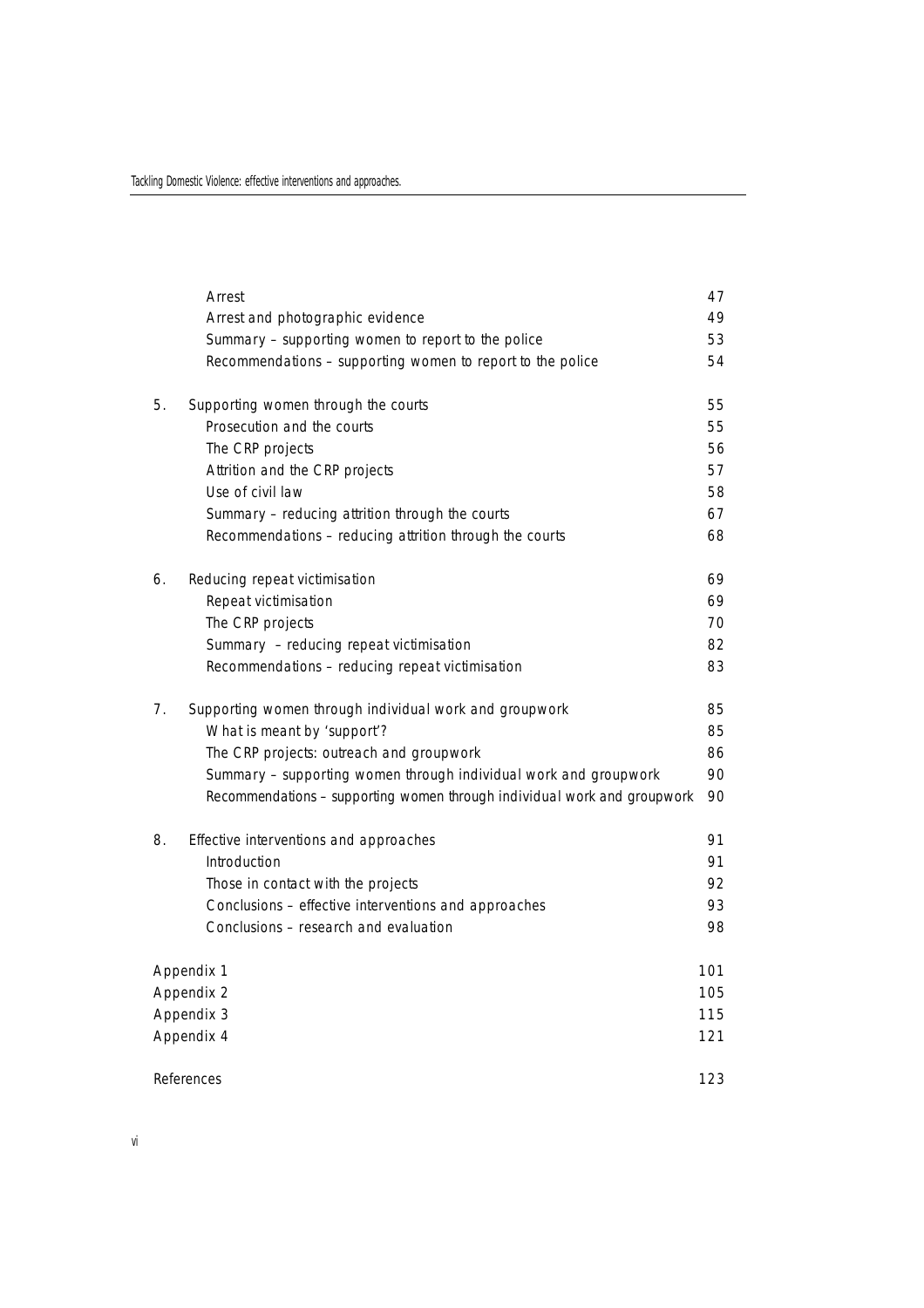## **Executive summary**

#### **Background**

In July 2000 the Home Office awarded £6.3 million as part of the £250 million Crime Reduction Programme (CRP) to fund 34 pilot projects that aimed to develop and implement local strategies to reduce domestic violence, rape and sexual assault. Of these 34 projects, 27 focused on domestic violence and seven on rape and sexual assault. The 27 domestic violence projects were split into seven packages according to their main interventions (criminal and civil justice; protection and prevention; Black and other ethnic minorities; health; multi-service; education; and rural work) and were evaluated by teams based at the University of Bristol (with Nottingham, Sunderland and Warwick), University of East London and London South Bank University (both the Criminal Policy Research Unit and the Faculty of Health and Social Care). In this overview material from all the evaluations is used to present the main findings from the 27 CRP domestic violence projects.

#### **Methodology**

The key aim of the evaluations of the CRP domestic violence projects was to identify 'what worked' to support victims and tackle domestic violence via an assessment of project design, implementation, delivery, outputs, impact and cost. The evaluation teams used a mixture of quantitative and qualitative methods, which included: 518 interviews with project staff and partner agencies; 174 interviews with domestic violence victims/survivors; 22 focus groups; and 2,935 questionnaires. Quantitative data (gathered mostly through the police) were collected on 80,350 domestic violence victims/survivors, 35,349 domestic violence perpetrators, and 5,687 children living in domestic violence situations.

The collection of comparable data across the project packages was problematic for a number of reasons; however, the ability of projects to evidence 'what works' through evaluation is vital in the development of effective service provision. Lessons learned were: data collection should be negotiated between funders and projects leading to a realistic and 'doable' data collection system (electronic if possible); where possible, a dedicated data monitoring post should be costed on top of service provision costs; more guidance should be made available on the collection of data, with an emphasis on the ability to provide 'trackable' data; and projects should collect as much cost data as possible, record which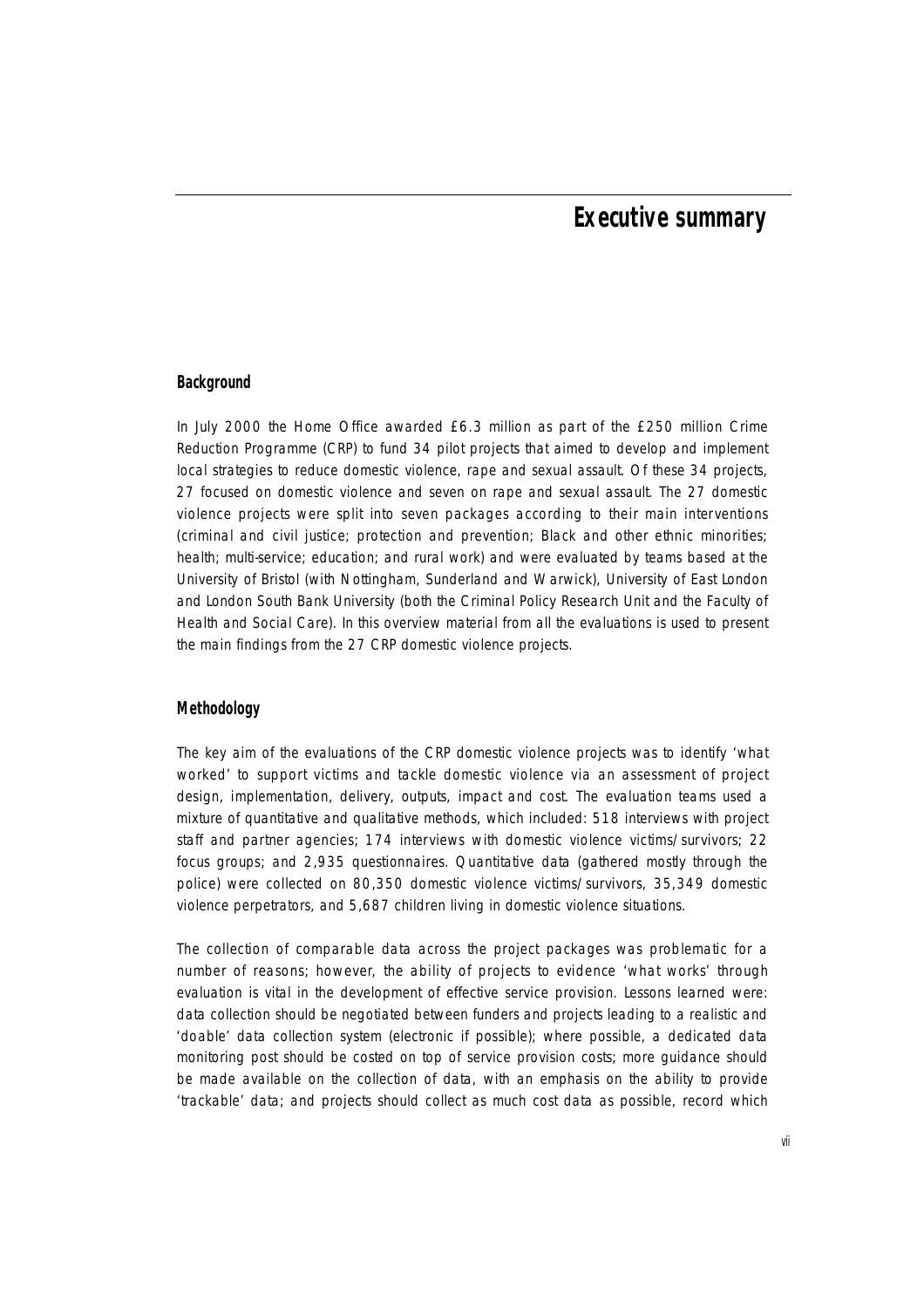interventions the costs relate to and be clear about what the data does and does not include.

#### **Primary prevention: raising awareness and challenging attitudes among young people**

Primary prevention for children and young people was conducted within the CRP projects across a range of age groups. It was found that this work was particularly valued when it was student-centred, interactive, with visual input such as drama. There were indications that pupils had increased their awareness of factual information regarding domestic violence; however, some teachers were concerned that such one-off interventions led to short-term impacts. Training for teachers and multi-agency support was important, and cross-curricular approaches reinforced the positive programme impacts.

#### **Recommendations – primary prevention**

- Primary prevention programmes should be implemented in both primary and secondary schools.
- Primary prevention should at least be included in the Personal, Social Health and Citizenship Education (PSHCE) curriculum.
- Programmes should ideally be approached from a school-wide perspective with a cross-curricular approach.
- All teachers providing primary prevention programmes should be trained and be confident in using the project materials, including how to handle disclosures.
- For effective implementation, teachers should feel supported to deal with any issues raised through primary prevention via local education authority and multiagency links.

#### **Supporting women: enabling disclosure**

A small number of the CRP projects had interventions aimed at enabling disclosure of domestic violence. Routine enquiry was particularly effective in health care settings, implemented by health visitors and practice nurses. It was also useful in social care services, and may be applied by a wider range of practitioners. Training was important (and should last more than one day), as were good multi-agency relationships and referral systems. Close working relationships with specialist domestic violence agencies such as Women's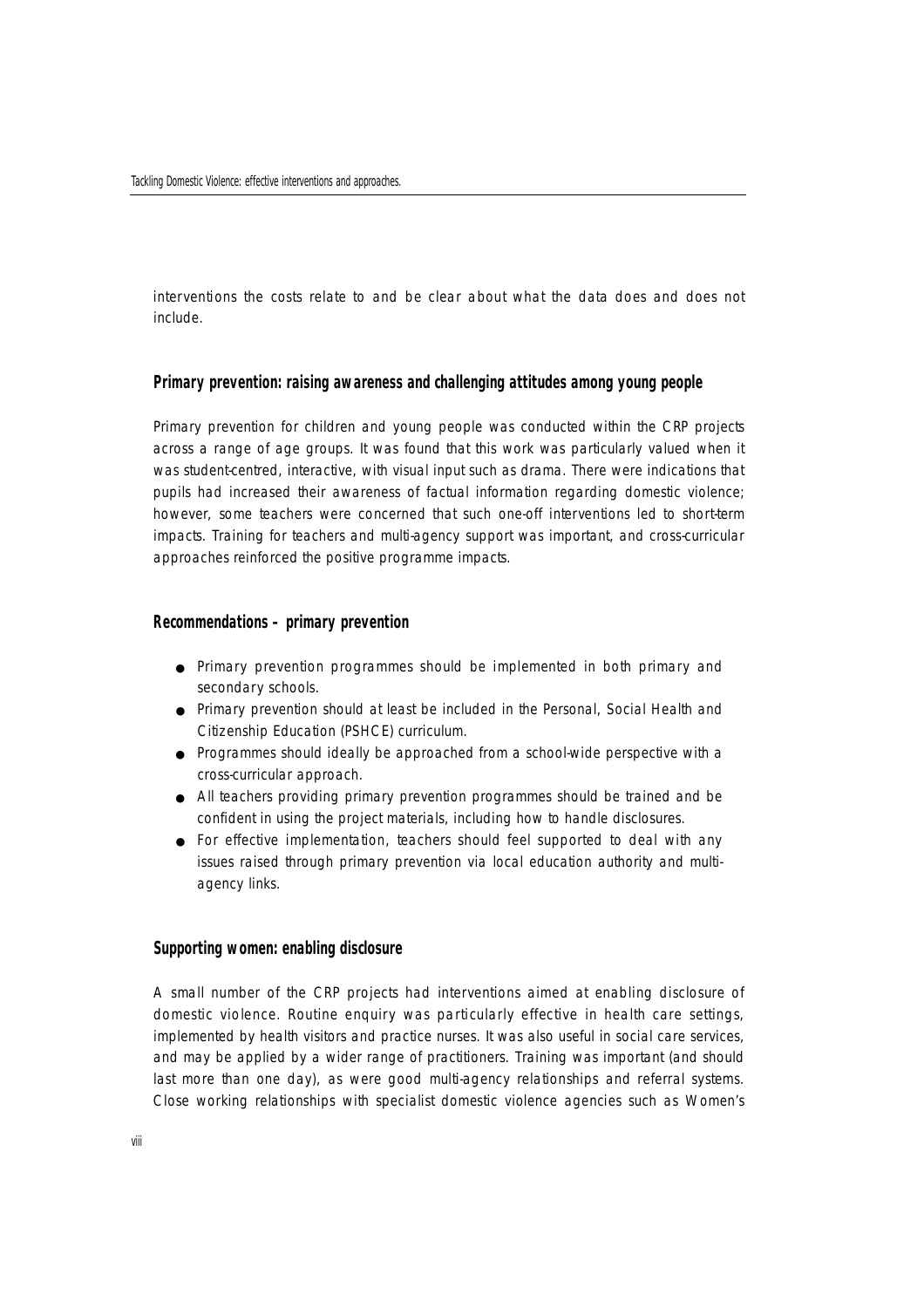Aid are necessary for routine enquiry to enable safe disclosure and provide further support for the women concerned. Routine enquiry was most effectively implemented where practitioners could find ways to incorporate it into their existing patterns of work.

#### **Recommendations – disclosing domestic violence**

- Appropriate training should increase awareness about domestic violence, as well as how to ask about it. It should last more than one day, enable exploration of fears and concerns, and provide knowledge and resources including use of safety planning and referral to local advocacy and support services.
- Good multi-agency relationships and referral systems are necessary for routine enquiry to enable safe disclosure and provide further support for the women concerned. Close working relationships with specialised domestic abuse agencies such as Women's Aid, and the police should be established prior to the introduction of routine enquiry.
- Mechanisms need to be in place for all staff to receive information, advice and support via various methods, such as supervision, ongoing reviews and specialist advice/support posts. This might include establishment of a named specialist for domestic violence.

#### **Supporting women to report to the police**

Increased numbers of women reported domestic violence to the police when they were supported to engage with the criminal justice system, for example through legal advocacy. This worked well when project workers were based within the police community safety unit or where the police were based within the project (one-stop-shop). Close links between projects and the police also led to an increase in arrest rates and project referrals. Legal support focusing specifically on Black and other minority ethnic women, including workers with minority language skills, increased their engagement with the criminal justice system. Women described a variety of positive police responses, although the 'patchiness' of appropriate police responses to domestic violence still needs to be addressed. The use of photographic evidence appeared to improve arrest rates, increase the number of witness statements and reduce the number of victims withdrawing their statements. However, more research is needed as the findings related to photographic evidence are based on small numbers and did not use a 'matched cases' design.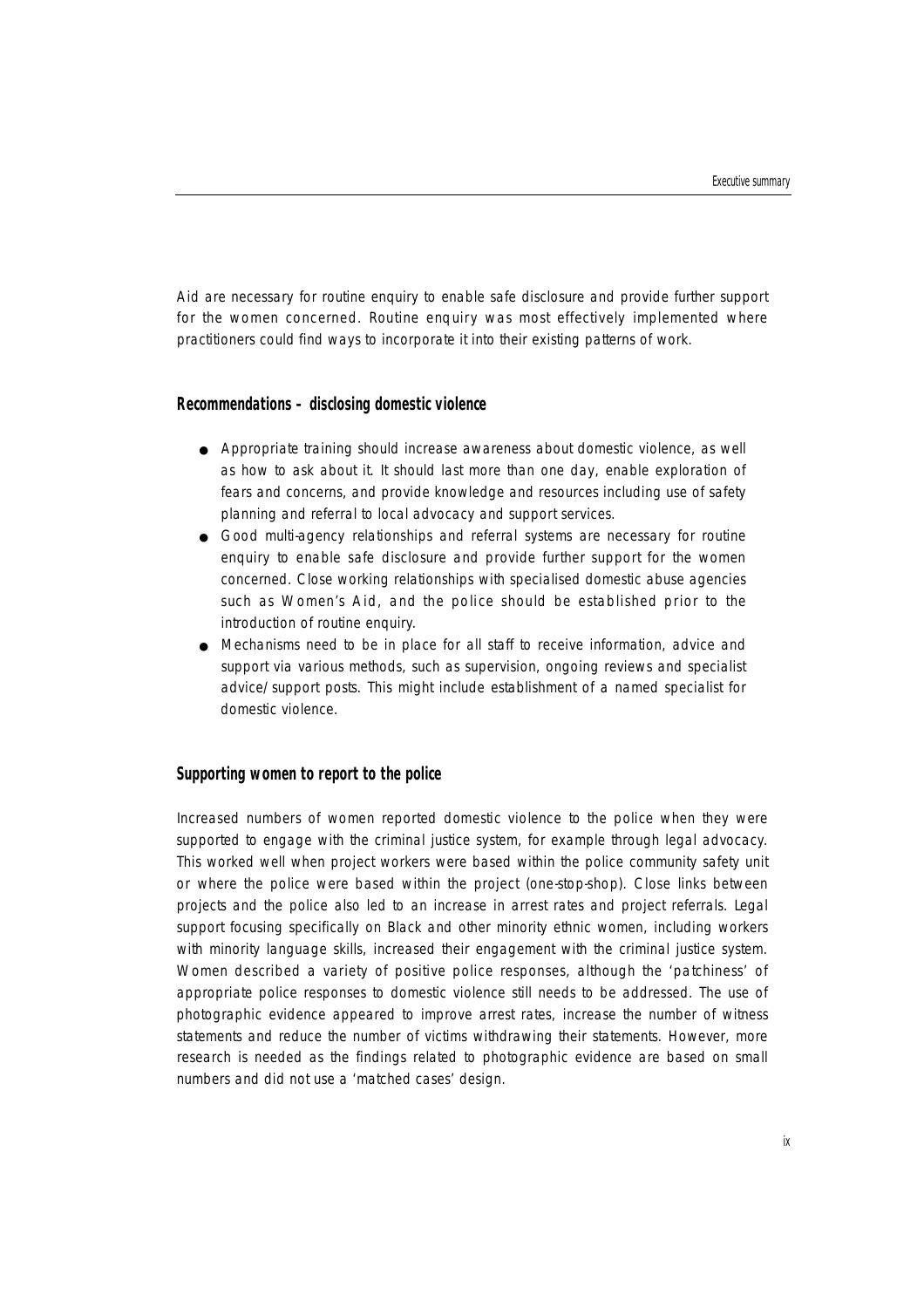#### **Recommendations – supporting women to report to the police**

- While domestic violence remains an underreported crime, an increase in police recorded domestic violence incidents is a more appropriate performance indicator than a decrease. Projects should therefore aim to increase reported (recorded) incidents in the first instance as an intermediate aim and decrease reported (recorded) incidents as a longer-term aim.
- Projects should work closely with the police and provide specific interventions that support engagement with the criminal justice system in order to increase rates of reporting and arrests.
- $\bullet$  More research is needed on the use of photographic evidence and its impact, particularly at the police interview and plea entering stages.
- The 'patchiness' of appropriate police responses to domestic violence still needs to be addressed.

#### **Supporting women through the courts**

Having close links with good family law solicitors, a legal worker attached to the project and police officers located within the project all enhanced the use of civil remedies. Most projects reduced attrition in the criminal justice system to some extent. Advocacy involving intensive legal and other support enabled women to support the prosecution. Women found it particularly useful when they were accompanied at court and when services were built a round a 'one-stop-shop' model. Women felt let down where sentences appeared overly lenient, particularly where fines were the only sentence imposed. The provision of training for magistrates led to a higher proportion of custodial sentences. Projects had difficulties finding out the final court outcomes of women they had supported. Projects need to work very closely with the police and Crown Prosecution Service (CPS) and ensure that systems for monitoring cases through the criminal and civil justice systems are priorities at the project development stage.

#### **Recommendations – reducing attrition through the courts**

- Systems for monitoring of cases through the criminal and civil justice processes should be one of the first priorities at the project development stage.
- The projects need to work closely with the CPS as well as the police.
- Research into the use of evidence is needed to ensure that witnesses and projects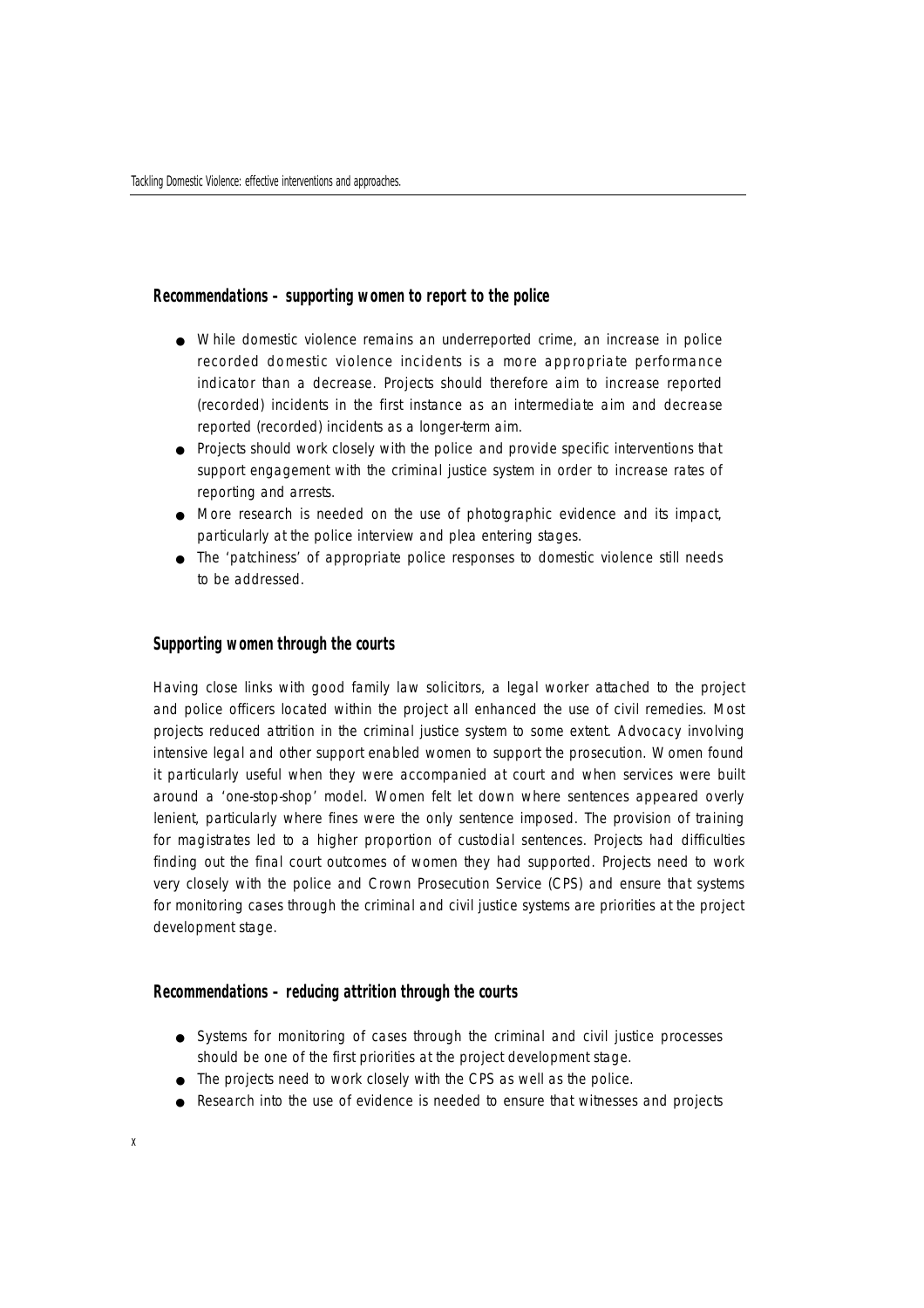are recording, and police are collecting and passing on, evidence that will be useful to the CPS.

- Use of advocacy that involves legal, other support and accompanying women to court should form a key element in projects aimed at reducing domestic violence.
- The development of 'one-stop-shops' should be encouraged.

#### **Reducing repeat victimisation**

Target hardening and a range of advocacy approaches were applied by the CRP projects in an attempt to reduce repeat victimisation. The women using the projects had histories of higher levels of repeat victimisation than those in comparison groups, but this repeat victimisation generally reduced following project intervention. The approach most effective was the tailoring of advocacy and support to the specific needs of the victim. In a minority of cases project intervention did not reduce repeat victimisation. This occurred where women described feeling more empowered to report to the police, identify what was happening as criminal and/or where the offending was particularly chronic. Overall, targethardening measures reduced repeat victimisation and also increased women's confidence and sense of safety. Having both a panic alarm and home security had the most impact, but it is important that target-hardening measures are offered within a wider framework of support and alongside regular risk assessments.

#### **Recommendations – reducing repeat victimisation**

- Advocacy, support and target hardening should be individually tailored to the needs of the woman and her children's safety.
- Intensive advocacy and support, involving on-going contact with the same worker, should be encouraged for those most at risk.
- Risk assessments should be carried out for all women and children and such assessments should be clear, consistent and regularly reviewed (and changes made to the interventions offered if necessary).
- Attention should be given to perpetrators 'tactic changes' that may occur when target hardening or other safety measures are used.
- Further research on repeat victimisation should use self-report diaries as well as police recorded incidents in order to measure 'true' repeat victimisation.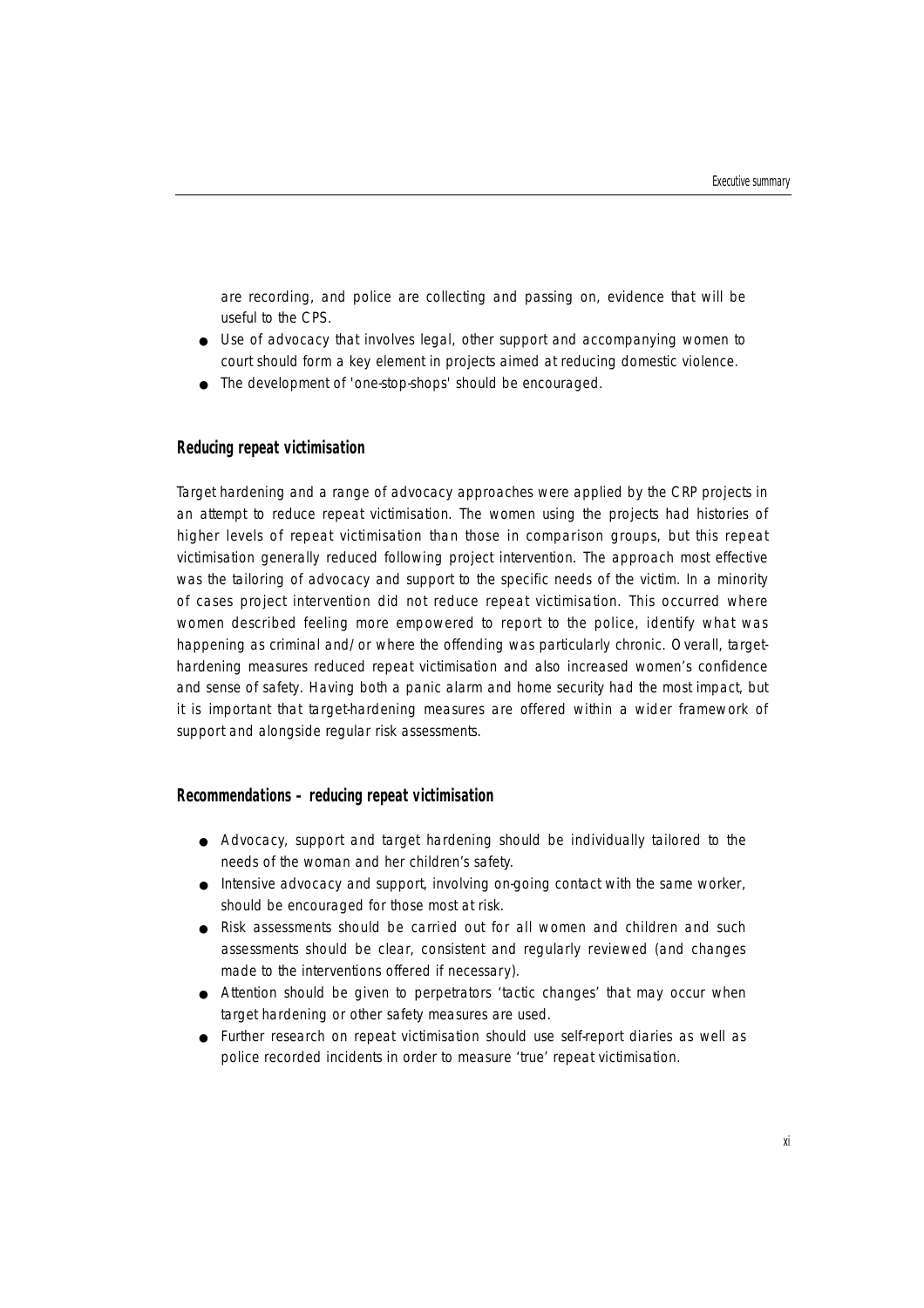#### **Supporting women through individual work and groupwork**

Individual work, which incorporated 'emotional' and 'general' support, was difficult to conceptualise and evaluate, but played a large role in the work of advocates and outreach workers. Outreach was particularly effective when it was structured, had an agreed plan of action and incorporated support to children. Individual work and groupwork both helped women become more self-aware, recognise their experiences as abuse; and groupwork was useful to help women 'move on' with their lives.

#### **Recommendations – supporting women through one-to-one work and groupwork**

- Projects and evaluators should be clear about the intended outcomes of providing 'emotional' and 'general' individual work and develop means of measurement.
- Outreach support should be structured, tailored to the needs of the individual and incorporate support for children.

#### **Conclusions: effective interventions and approaches**

An effective approach to children and young people in schools who may or may not be living with domestic violence involves primary prevention in schools, one-to-one work and groupwork. For women who are experiencing domestic violence but not actively seeking help publicity campaigns, routine enquiry, outreach and support to help them report to the police are needed. The interventions forming an effective approach for women who are actively seeking help and who have been subject to repeat victimisation are publicity campaigns, outreach, advocacy, support to engage with the criminal and civil justice systems, help to stay safe and individual and groupwork to help them 'move on.'

#### **Recommendations**

#### **Children and young people in schools who may or may not be living with domestic violence**

- Primary prevention in schools: this should involve a cross-curricular approach and include student-centred interactive lessons on relationships and abuse, visual input such as drama, plus training for teachers and multi-agency support.
- Individual and group work: specific support for children and young people should include work on being safe, self-esteem, feelings and past experiences, school and family, as well as use of video input and discussion. Group work may be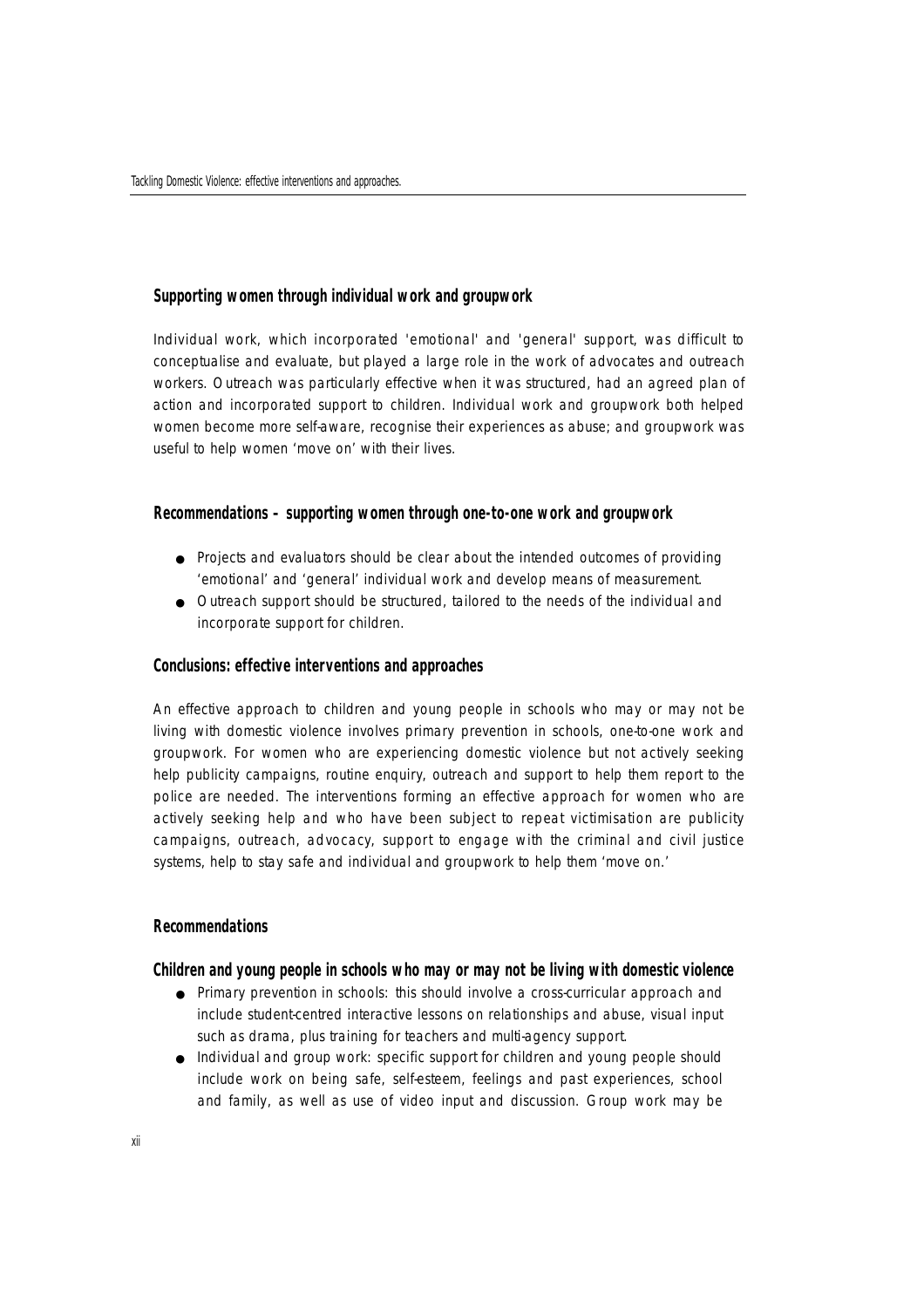preceded by one-to one work and be more appropriate for those already in a safe environment.

#### **Women who are experiencing domestic violence but not actively seeking help**

- Publicity campaigns: These should use a wide range of media such as radio, television, posters and stickers. They should aim to educate local residents and staff across agencies that domestic violence is a public crime, and indicate local sources of support . Targeted publicity for Black and other minority ethnic women should be included.
- Routine enquiry: this may effectively be carried out by health and other practitioners regularly seeing women on their own. It requires at least one day of training for practitioners in awareness of domestic violence and how to ask about it as well as good multi-agency relationships and referral systems. The Duluth 'power and control' and 'equality' wheels can be useful tools to enable women to recognise they are in an abusive relationship.
- Outreach: this should involve advocates or outreach workers regularly visiting community groups and agencies to discuss domestic violence and publicise local projects/support, as well as aiding development of close multi-agency referral systems. Outreach should also be targeted at Black and other minority ethnic women where appropriate.
- Supporting women to report to the police: this requires advocacy that includes legal support and close links with the police. Police should collect a wide range of evidence including photographic evidence.

#### **Women who have been subject to repeat victimisation, and who are actively seeking help**

- Publicity campaigns: these should use a wide range of medium such as radio, television, posters and stickers to publicise local sources of support, and should include targeted publicity for Black and other minority ethnic women.
- Outreach: this should include advocates or outreach workers regularly visiting community groups and agencies to provide a link to local projects/support for women in rural areas and other isolated communities, and with targeted outreach for Black and other minority ethnic women where appropriate.
- Advocacy and support: together advocacy and support should be wide ranging, pro-active, holistic and comprehensive, and preferably based in a one-stop-shop. Advocates should help women navigate the criminal and civil justice systems and others agencies as they attempt to access needed resources. Women should have the same advocate or support worker available over time, who may focus on their specific needs and enable them to deal with fear and safety issues. Workers may assist women end their emotional attachments to the violent partner by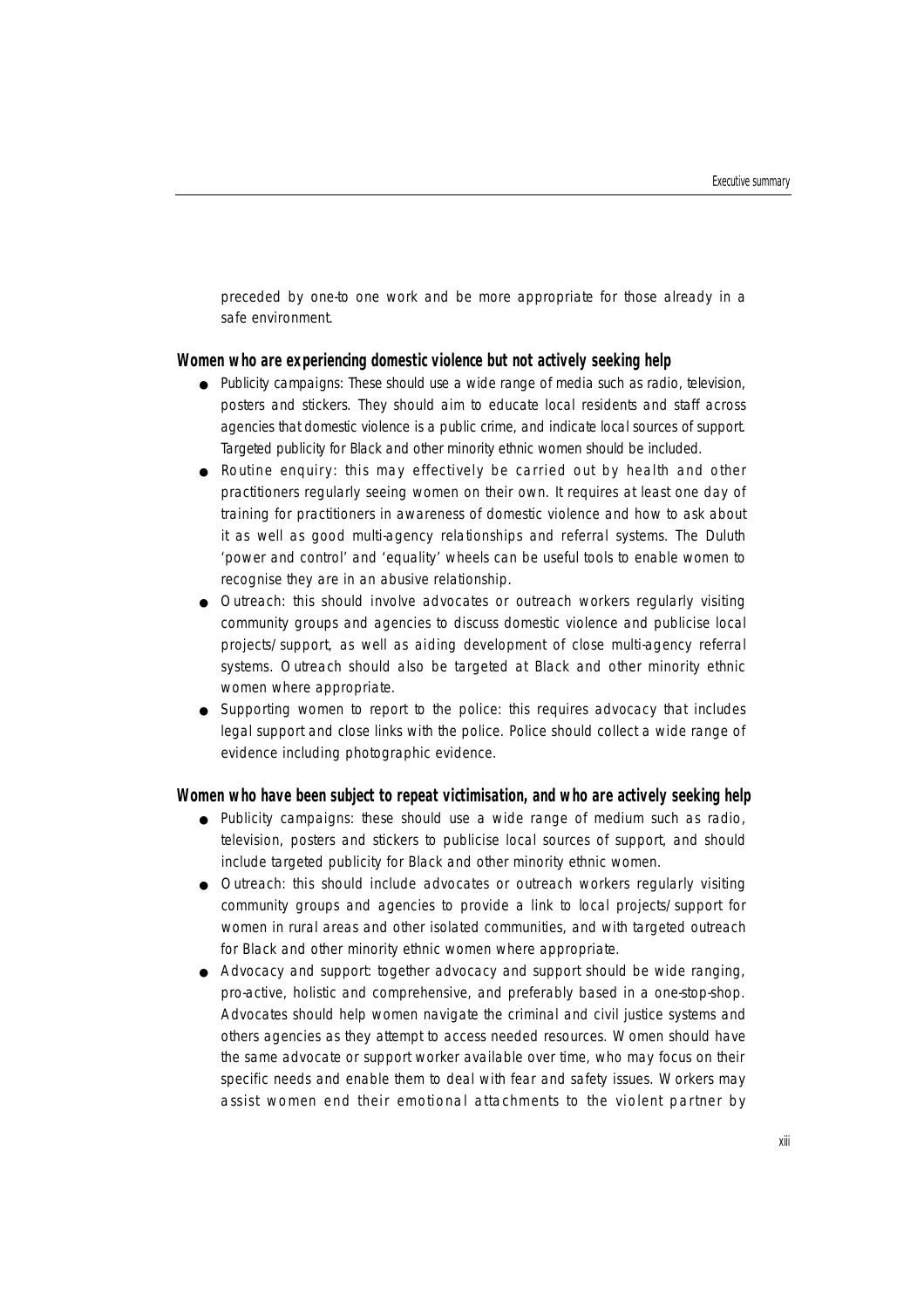encouraging them to invest emotionally in learning new life skills and skills which assist them in finding paid employment.

- Supporting women to engage with the criminal and civil justice systems: advocacy should include legal and emotional support, and close links with the police, CPS, and with family law solicitors should be established. Women should be accompanied by an advocate to court. Police should collect a wide range of evidence including photographic evidence. There should be training on domestic violence and multi-agency links for magistrates and judges.
- Staying safe: advocates, support and outreach workers should carry out regular risk assessment with women and their children, including assessing potentially changing tactics by perpetrators. Safety planning should be carried out. Target hardening measures should include panic alarms and home security.
- Moving on: once women have been able to deal with immediate issues and are ready to 'move on' they should be offered group work to enable them to deal with emotional issues arising from the domestic abuse and to meet other women with similar experiences. Groupwork should take a structured approach and preferably be at least ten weeks in length.

#### **Conclusions: research and evaluation**

#### **Recommendations: evaluation measures and approaches**

- While domestic violence remains an underreported crime, an increase in police recorded domestic violence incidents is a more appropriate performance indicator than a decrease. Projects should therefore aim to increase reported (recorded) incidents in the first instance as an intermediate aim and decrease reported (recorded) incidents as a longer-term aim.
- Data gathering and analysis in order to assess attrition is key to the evaluation of projects involving legal advocacy. Being able to track cases from police report to final outcome is a crucial aspects of this. Setting up systems to allow attrition to be easily reviewed on a regular basis should be one of the first priorities at the project development stage. It may be difficult to sustain reductions in attrition in the longer term and regular reviews of the various stages and, crucially, acting on the results are important in this respect.
- Evaluation approaches to assess attrition should also use and record the impact of evidence on pleas entered and court outcome. This would address the question raised in this overview of how much/what evidence is needed to 'prove' domestic violence in court and might help prevent evidence being used by the defence specifically with the aim of discrediting witnesses.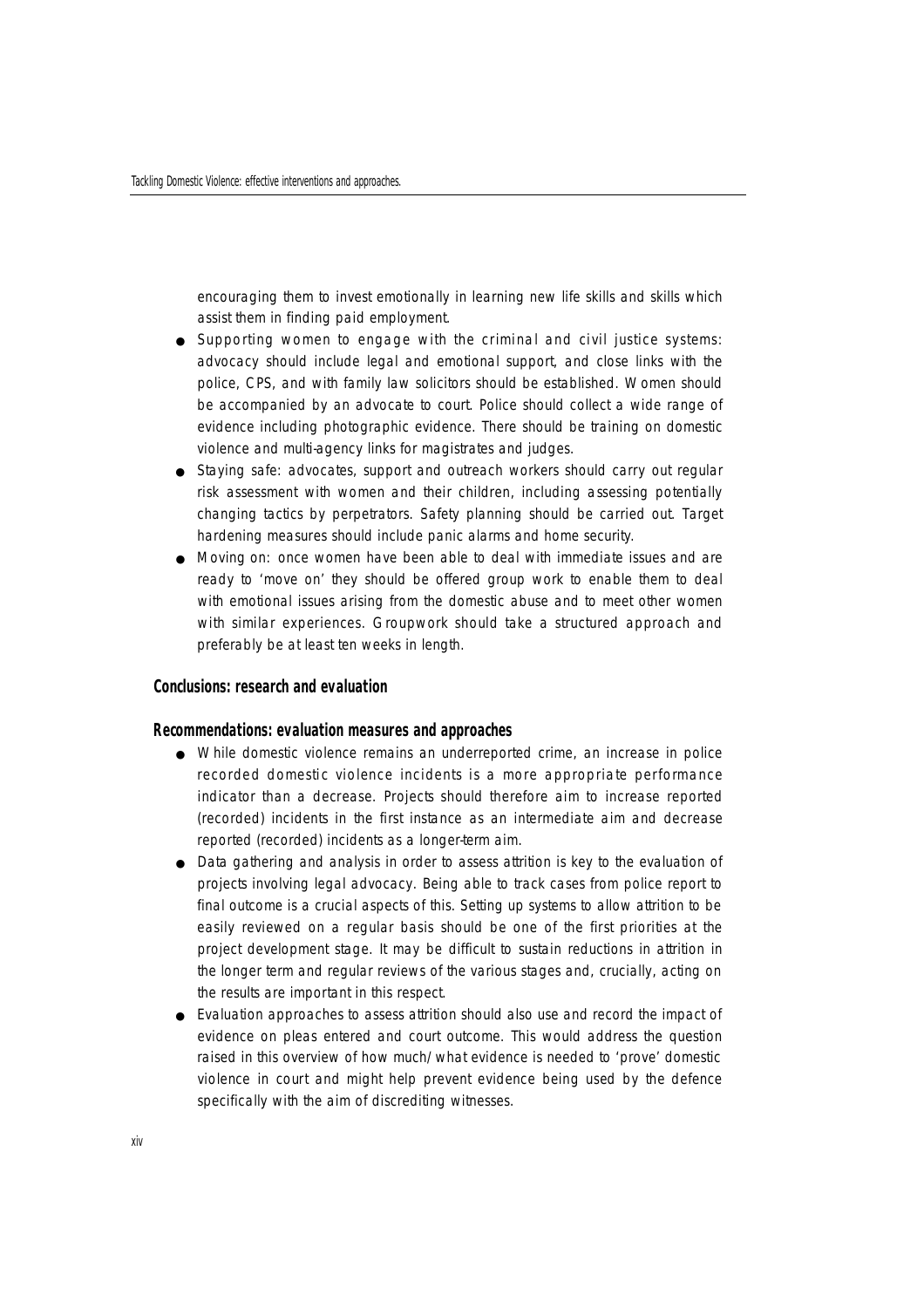● Further research on repeat victimisation should use self-report diaries as well as police recorded incidents in order to measure 'true' repeat victimisation.

#### **Future areas for evaluation and research**

- More research is needed on the use of photographic evidence and its impact, particularly at the police interview and plea entering stages. This should use a 'matched cases' design.
- Research into the use of evidence is needed to ensure that witnesses and projects are recording the required data and the police are collecting and passing on evidence that will be useful to the CPS.
- Further evaluation of groupwork is needed, particularly in relation to the use of group work for children.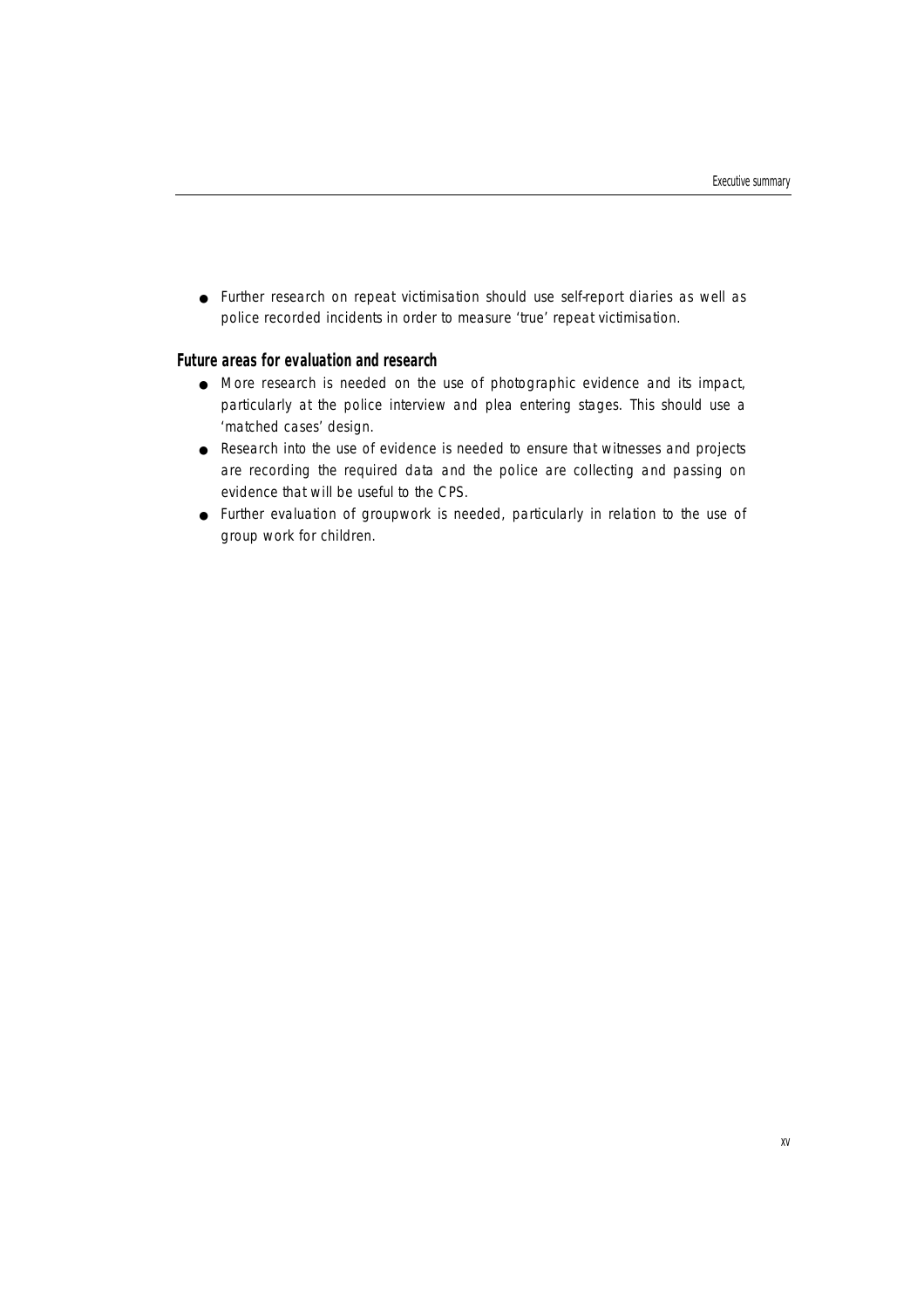Tackling Domestic Violence: effective interventions and approaches.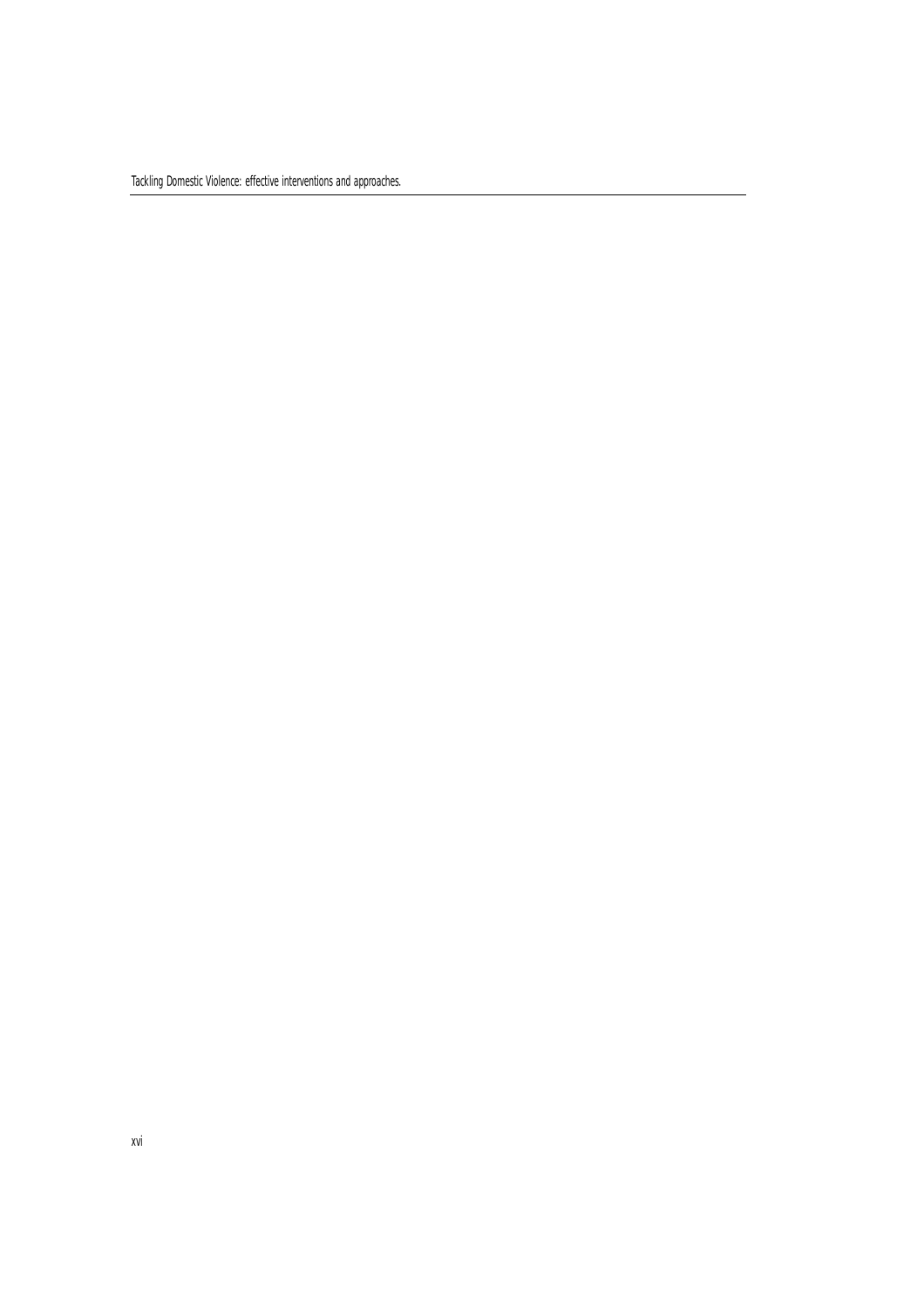## **1. Background and methodology**

#### **The Crime Reduction Programme: Violence Against Women Initiative**

In 1999 the Home Office and the Women's Unit of the Cabinet Office published Living Without Fear – an Integrated Approach to Tackling Violence against Women in which they set out the Government's agenda on violence against women. This was followed by the Domestic Violence: Break the Chain leaflet, poster and multi-agency guidance. More recently, in June 2003, Safety and Justice: The Government's Proposals on Domestic Violence was published, followed at the end of the year by the Domestic Violence, Crime and Victims Bill; the funding of a new 24-hour national help line for victims and survivors<sup>1</sup> of domestic violence<sup>2</sup> and a help line for domestic violence perpetrators.<sup>3</sup> Alongside these publications and interventions, the Violence Against Women Initiative has constituted a major development in the attempt to reduce domestic violence and rape, placing them firmly on the public and social policy agenda.

The Violence Against Women Initiative (VAWI) was part of the £250 million Home Office Crime Reduction Programme (CRP); it was an evidence-based programme that aimed to develop an integrated approach to reducing crime and increasing community safety. As part of this programme, the VAWI specifically aimed to find out which approaches and practices were effective in supporting victims<sup>4</sup> and tackling violence against women.

In February 2000 the Home Office issued the VAWI prospectus and invitation to tender along with guidance on data collection requirements.<sup>5</sup> In April, 215 bids were received from a range of partnerships, from which 42 projects were short-listed.<sup>6</sup> In July 2000 the 34 successful multiagency victim-focused pilot projects were announced with £6.3 million funding attached (27 relating primarily to domestic violence and seven to rape and sexual assault).<sup>7</sup>

<sup>1.</sup> In this report the terms victim and survivor are used interchangeably. This is generally reflective of the terminology used by the project or agency being discussed, for example the term victim is generally used in terms of police data, and survivor for an agency supporting women who have left a domestic violence perpetrator. The terms woman/women are used throughout the report because few projects provided services to and/or had referrals from male victims of domestic violence.

<sup>2.</sup> Free phone 0808 2000 247 (run by Women's Aid and Refuge).

<sup>3.</sup> Limited hours, telephone 0845 1228609 (run by Respect).

<sup>4.</sup> The CRP VAWI did not fund projects directed at perpetrators.

<sup>5.</sup> See www.homeoffice.gov.uk/rds/violencewomen.html

<sup>6.</sup> Each of the short-listed projects were visited and assessed by a representative from the Home Office and many projects were asked to submit a revised bid.

<sup>7.</sup> Two of the rape and sexual assault projects concerned with young people were included in the 'education package' evaluated by Canterbury Christ Church University College as they had comparable interventions to the domestic violence projects.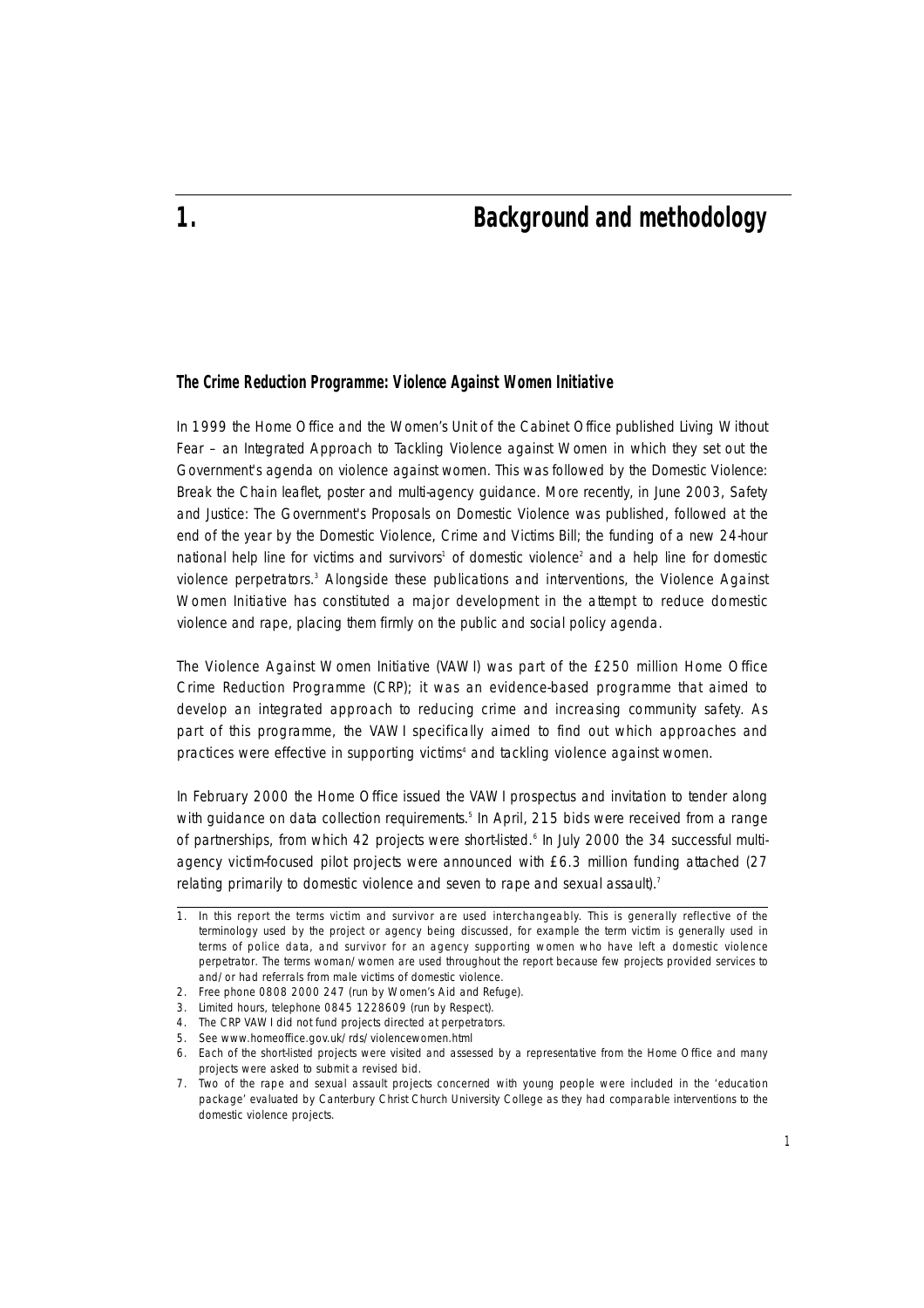The Regional Government Offices had responsibility for managing the projects at a local level and for administering the grants. In addition, the Home Office recruited a number of professionals to act as 'project developers'. The job of the developers was to ensure the projects were successfully implemented and were able to supply evaluation teams with the required data.<sup>8</sup> A good practice discussion website was established to provide a virtual forum for the projects to raise issues and discuss problems and possible solutions<sup>9</sup> and a conference was held in November 2001 to bring the projects together to enable networking and the sharing of good practice.

This overview focuses specifically on the 27 CRP VAWI projects concerned with tackling domestic violence<sup>10</sup>, drawing on material from the evaluations<sup>11</sup>, with an emphasis on the eight projects evaluated over two years. It presents key findings as well as the approaches and practices found to be most promising in reducing domestic violence.

#### **Literature**

Prior to the establishment of the CRP projects, reviews of the literature and reports of individual studies were commissioned by the Home Office in spring 1999 to investigate what was already known to be effective in reducing domestic violence.<sup>12</sup> The reviews and reports covered those involved with and affected by domestic violence (in particular women, children and male perpetrators); responses by a wide range of criminal justice and other agencies; and the monitoring of cost. The reviews identified a wide range of existing good practice (although much of it not evaluated), measurements for evaluation and key areas for further development. These were used to underpin the development of the CRP projects and to help agencies and multi-agency partnerships wanting to apply for project funding. In Appendix 1 some of the main findings from these reviews and reports are outlined.

<sup>8.</sup> From around September 2000 to March 2001 a developer (some developers worked in pairs) was assigned to each project. They provided professional support and advice and generally acted as a 'sounding board' for both the project and the Home Office in the early stages of the projects' development. Initially the developers held a workshop with all the projects in a package to encourage the projects to network and disseminate existing good practice. After this initial workshop the developers worked with individual projects as and when required.

<sup>9.</sup> Unfortunately not many projects used the website. This was partly due to projects not being familiar with websites, not having the time or not being able to access the site.

<sup>10.</sup> The findings from rape and sexual assault projects are reported elsewhere (Lovett, Regan and Kelly, 2004; Regan, Lovett, and Kelly, 2004a; Regan, Lovett, and Kelly, 2004b; Skinner and Taylor, 2005; Kelly, Lovett, and Regan, 2005).

<sup>11.</sup> In order to credit the individual evaluation teams and the projects themselves with work carried out, wherever possible sources are made obvious by reference to the project sites or specific evaluations.

<sup>12.</sup> The reviews were summarised into a set of briefing notes, Reducing Domestic Violence … What works? (available at www.homeoffice.gov.uk/rds/violencewomen.html). These were later written up and extended (Taylor-Brown, 2001).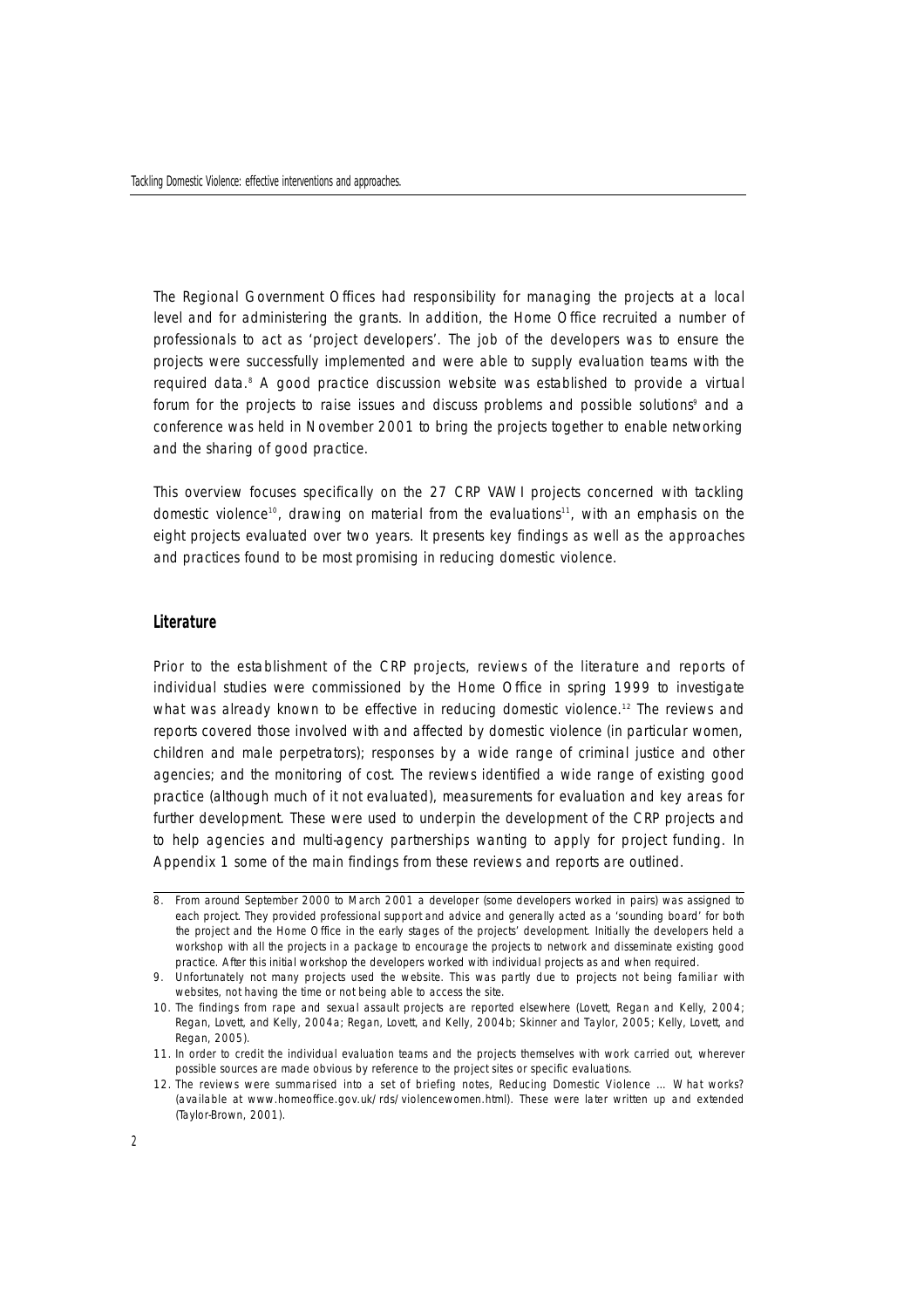In this overview, given the extensive literature reviews that already exist with regard to domestic violence, literature relevant to the content of the individual chapters is discussed, but a comprehensive or detailed review of the literature is not provided.

#### **The project packages**

For the purposes of evaluation the 27 CRP domestic violence projects were divided into seven separate 'packages' covering:

- criminal and civil justice;
- protection and prevention;
- Black and other minority ethnic communities;
- health;
- multi-service;
- education: and
- rural.

These 'packages' were based on the main interventions being implemented, although were by no means discrete, with many areas of overlap. The seven 'packages' were independently evaluated by teams of researchers appointed by the Home Office from the Universities of Bristol (with Universities of Nottingham, Sunderland and Warwick), University of East London and London South Bank University (both the Criminal Policy Research Unit and the Faculty of Health and Social Care). The eight projects in the multi-service and Black and other minority ethnic communities (BME) packages were evaluated for two years. The remaining projects were only evaluated for one year, as they were unable to provide the level of data required for ongoing evaluation.

Table 1.1 below gives a very brief description of the 27 projects from the seven packages.<sup>13</sup>

<sup>13.</sup> A more in-depth description is available at www.homeoffice.gov.uk/rds/violencewomen.html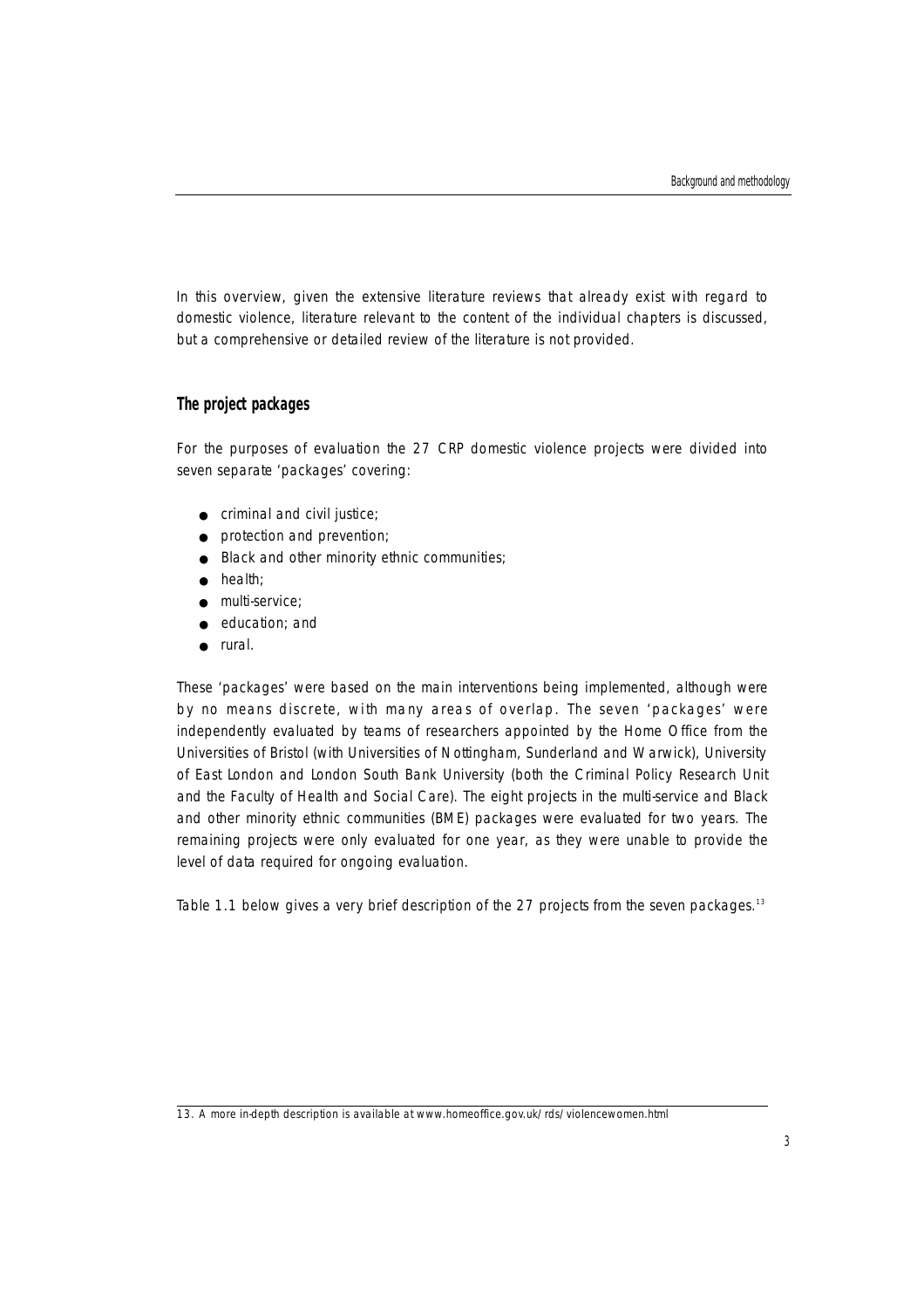| Table 1.1                     | of CRP domestic violence projects<br><b>Overview</b>                                                                                                                                                                                                                                                                                 |                                                                                     |                                                                                                                                                                                                                                                                                                                                                                                                                                                                                                                                                       |
|-------------------------------|--------------------------------------------------------------------------------------------------------------------------------------------------------------------------------------------------------------------------------------------------------------------------------------------------------------------------------------|-------------------------------------------------------------------------------------|-------------------------------------------------------------------------------------------------------------------------------------------------------------------------------------------------------------------------------------------------------------------------------------------------------------------------------------------------------------------------------------------------------------------------------------------------------------------------------------------------------------------------------------------------------|
| Package                       | Project names & locations Evaluation team                                                                                                                                                                                                                                                                                            |                                                                                     | Key aims and interventions                                                                                                                                                                                                                                                                                                                                                                                                                                                                                                                            |
| Criminal and<br>civil justice | Support Service [Brighton] Research Unit,<br>□ West Somerset Cameras South Bank University,<br><b>J</b> Co-ordinated Community<br>Making the Law Work for<br>Response (Gloucestershire)<br>(Hammersmith & Fulham)<br>Women and Standing<br>Together Health project<br><b>Untimidated Witness</b><br>(Taunton)<br>□ Standing Together | Criminal Policy<br>London <sup>14</sup>                                             | discontinuance levels and increase the number of individuals<br>number of appropriate arrests, increase the number of initial<br>of interventions including using cameras to collect evidence,<br>awareness raising, training of police and magistrates, court<br>reports and decrease repeat victimisation reports by a mix<br>To decrease police and Crown Prosecution Service (CPS)<br>advocacy, telephone helplines, drop-in services and the<br>prosecuted and convicted, improve safety, increase the<br>provision of mobile phones and alarms. |
| Protection and<br>prevention  | Development of a Multi-<br><b>Quick</b> of Cameras and<br>(Thurrock)<br>□ South Wales Alarms<br>(Rhondda Cynon Taff)<br>agency Database                                                                                                                                                                                              | South Bank University,<br>Criminal Policy<br>Research Unit,<br>London <sup>15</sup> | experiencing violence through the use of alarms, cameras to<br>victimisation, enable women to stay in their own homes and<br>provide an improved and more integrated service to those<br>To reduce repeat victimisation and the fear of repeat<br>collect evidence and 999-linked phones.                                                                                                                                                                                                                                                             |
| BME                           | □ Reducing Domestic<br>Violence Project<br>(Birmingham)<br>□ Victim Advocacy and<br>(Tower Hamlets)<br>□ Domestic Violence<br>Safety Counselling<br>Advocacy Service<br>$\overline{\epsilon}$<br>Croy                                                                                                                                | East London <sup>16</sup><br>University of                                          | empower women to use criminal and/or civil measures and<br>reduce the incidence of violence and repeat victimisation,<br>To raise awareness in Asian and other BME communities,<br>prioritise satety by providing culturally and linguistically<br>sensitive services including advocacy, safety planning,<br>publicity, risk assessment and support.                                                                                                                                                                                                 |

4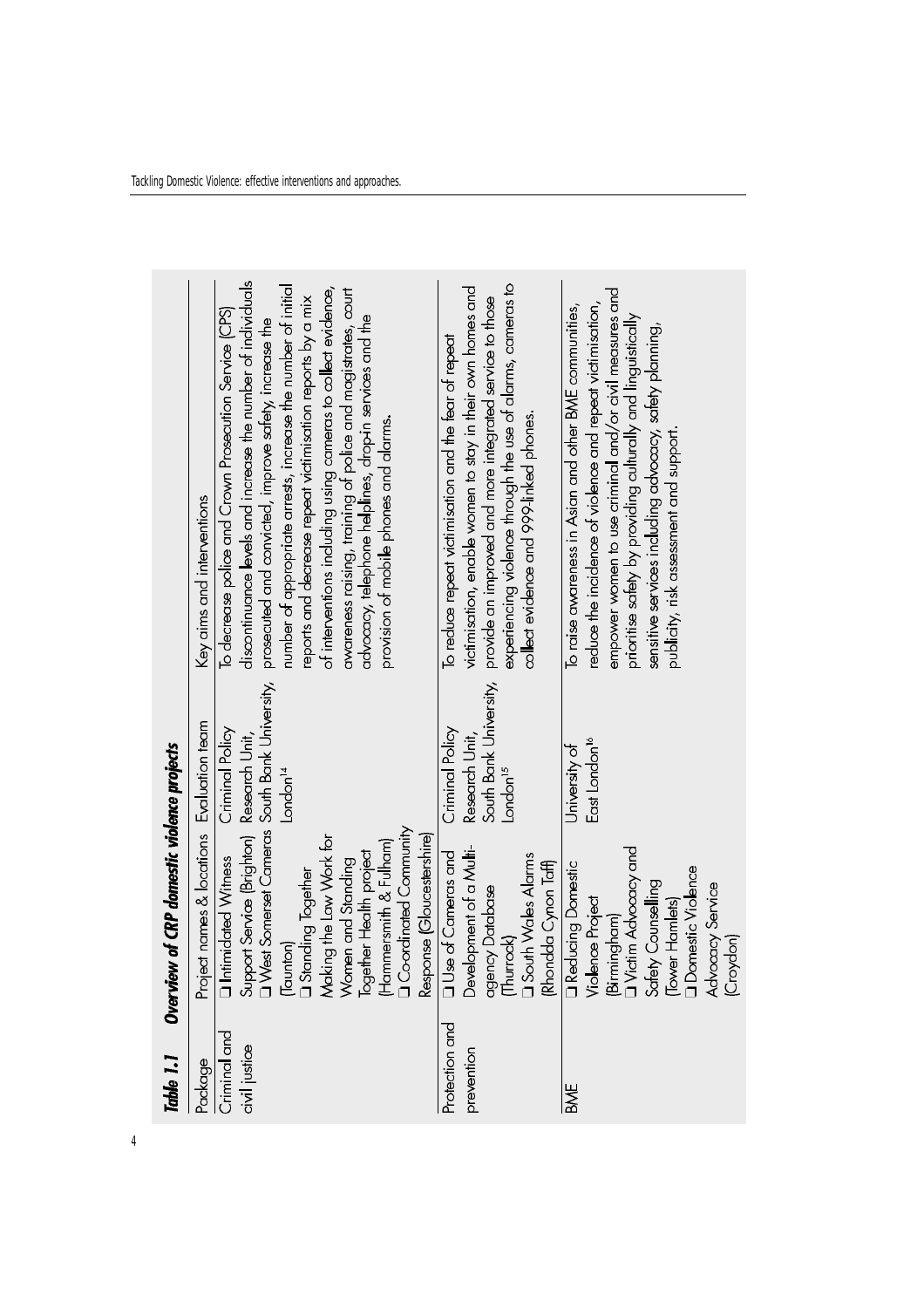| To reduce repeat victimisation, improve partnership working,<br>protocols, reterring women to appropriate services, survivor<br>raise awareness amongst health professionals, encourage<br>awareness raising, recording and monitoring, developing<br>support, improve recording with a view to encourage the<br>use of criminal and civil law by screening, training and<br>sate disclosures in health settings, improve access to<br>resource pack and cameras to record injuries. | screening tools, outreach, crisis intervention, alarms, locks,<br>999 linked phones, cameras to collect evidence, helpline,<br>To increase initial reporting, reduce repeat victimisation,<br>comprehensive data, develop multi-agency working and<br>encourage use of criminal and civil law and increase<br>increase women's safety through the development of<br>prosecutions, increase women's selt-esteem, collect<br>legal and court support and awareness raising. | decrease tolerance towards physical and sexual violence by<br>schoolchildren and professionals and challenge sexist<br>attitudes, behaviour and language through curriculum<br>To raise awareness, change complacent attitudes and<br>delivery, media campaigns, drama and websites. |
|--------------------------------------------------------------------------------------------------------------------------------------------------------------------------------------------------------------------------------------------------------------------------------------------------------------------------------------------------------------------------------------------------------------------------------------------------------------------------------------|---------------------------------------------------------------------------------------------------------------------------------------------------------------------------------------------------------------------------------------------------------------------------------------------------------------------------------------------------------------------------------------------------------------------------------------------------------------------------|--------------------------------------------------------------------------------------------------------------------------------------------------------------------------------------------------------------------------------------------------------------------------------------|
| South Bank University,<br>Social Care,<br>$L$ ondon $^{17}$                                                                                                                                                                                                                                                                                                                                                                                                                          | Studies, University<br>School for Policy<br>of Bristol <sup>18</sup>                                                                                                                                                                                                                                                                                                                                                                                                      | Canterbury Christ<br>Church University<br>College <sup>rs</sup>                                                                                                                                                                                                                      |
| <b>I</b> Early Intervention Project Faculty of Health and<br>Programme (south west<br>Birmingham)<br>□ Primary Care project<br>(Makefield)<br><b>I</b> Enhanced Evidence<br>Gathering Scheme<br>(Salford)<br>□ Domestic Violence<br>(North Devon and<br>Torridge)<br>ge)                                                                                                                                                                                                             | violence project (Cheshire)<br>□ Sunflower Centre<br>(Northampton)<br>□ Tools for Practitioners<br>(Suffolk)<br>3 Safety Net (Camden)<br>3 Multi-agency domestic<br><b>Distaying Put (Bradford)</b>                                                                                                                                                                                                                                                                       | Women project (Bridgend)<br>□ NSPCC Patchwork<br>Initiative (North Yorkshire)<br>Violence Against<br>□ STAR project<br>(Southampton)<br>□ Respect Initiative<br>$\overline{8}$<br>ے<br>E                                                                                             |
| Health                                                                                                                                                                                                                                                                                                                                                                                                                                                                               | Multi service                                                                                                                                                                                                                                                                                                                                                                                                                                                             | Education and<br>awareness                                                                                                                                                                                                                                                           |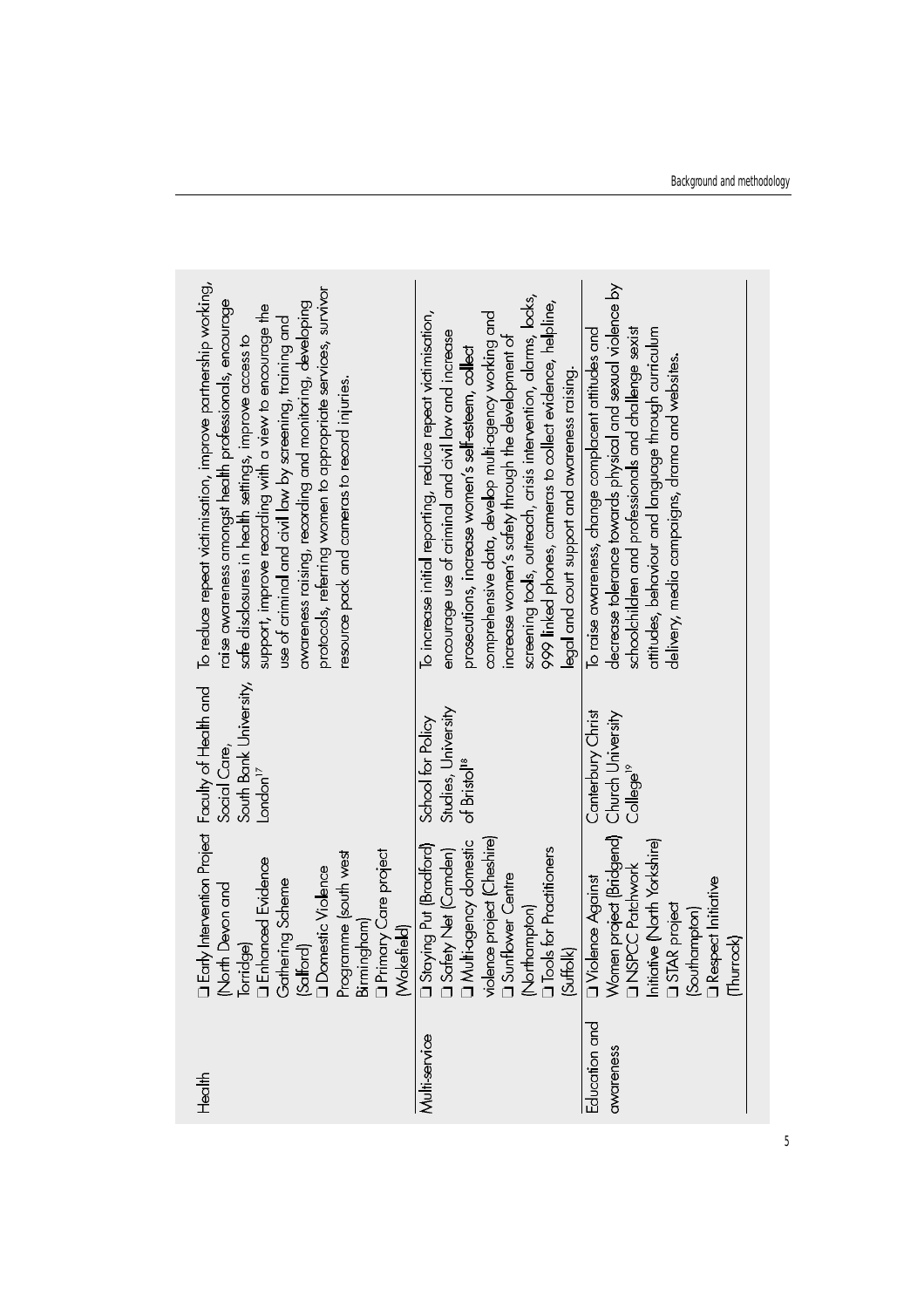| accessible information and tailored advice and assistance<br>To develop a more effective multi-agency approach, more<br>South Bank University, through a rapid response crisis intervention team, support<br>service, outreach, training and awareness raising. |
|-----------------------------------------------------------------------------------------------------------------------------------------------------------------------------------------------------------------------------------------------------------------|
| Criminal Policy<br>ondon <sup>20</sup>                                                                                                                                                                                                                          |
| stic Abuse Project Research Unit,<br><b>Srt Workers Project</b><br>Hastings & Rother)<br><b>コ</b> StOP (Stratford)<br>(Buxton)<br>Domes<br>D Suppo<br>(St Aust                                                                                                  |
| <b>Rural</b>                                                                                                                                                                                                                                                    |

14. Todd, Sharma, Jordan [PJA), Heddemma and Magill.<br>15. Todd, Heddemran, Shama. Jordan [PJA) and Williams (University of Bristol at time of evaluation).<br>16. Ahmed, Pamar, Sampson, A., Sampson, T. and Jordan [PJA).<br>17. Tak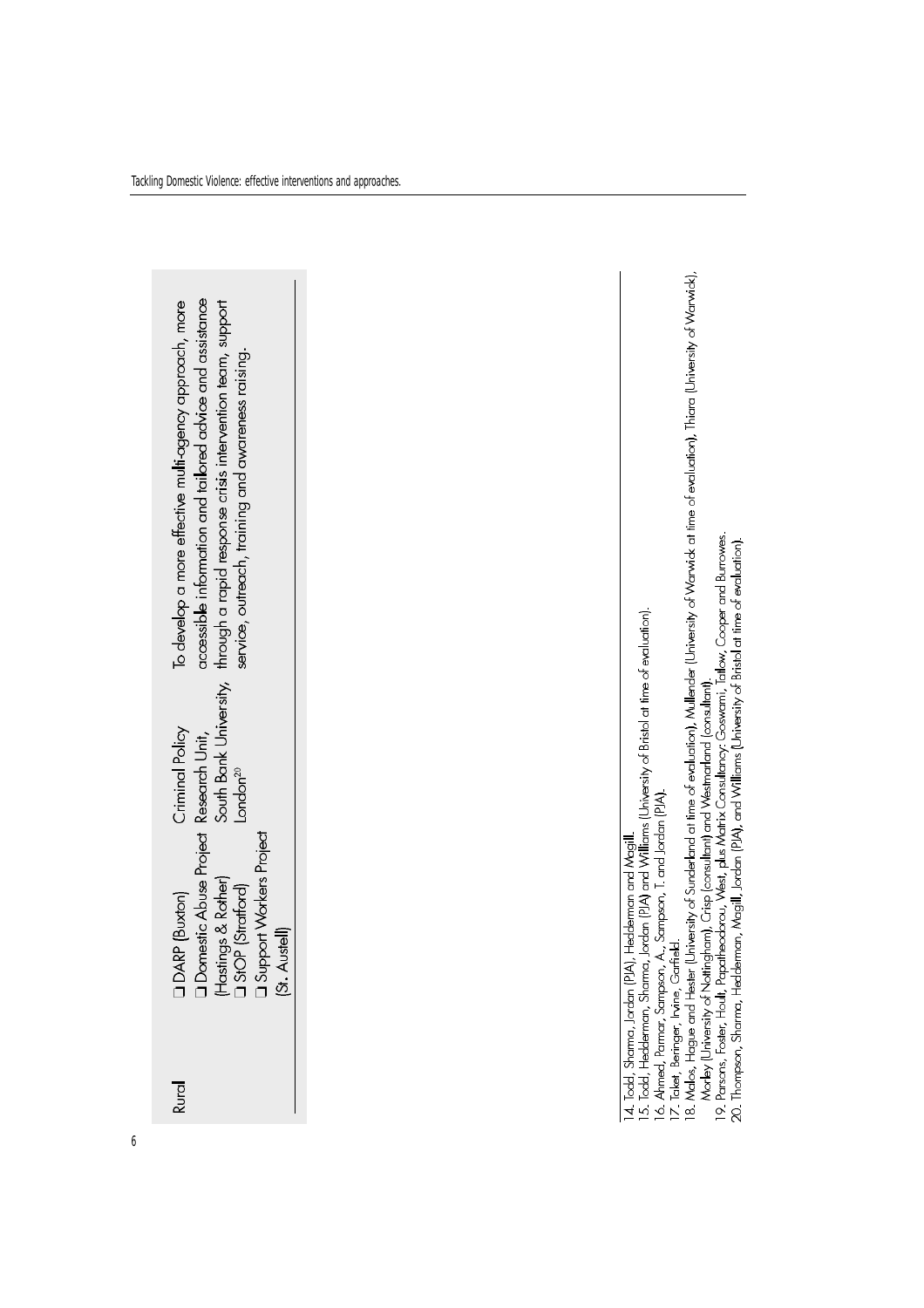#### **Evaluation approaches**

All evaluation is based on comparison and seeks to find out the extent to which any improvements noted might be attributable to interventions used. The purest form of evaluation, the experimental approach involving random controlled trials (RCT), was deemed neither ethical nor possible in relation to the CRP domestic violence projects since it was not appropriate to withhold from half the women in contact with projects interventions that had been put in place to maximise safety.

Instead, other forms of comparison were used where available, involving baselines to measure change over time from before the start to the end of the evaluation period and/or by comparing one intervention or one context with another. Some of the evaluation teams, for example the University of South Bank 'health' team and University of Bristol 'multiservice' team, also included an action research approach (Winter and Munn-Giddings, 2001), with facilitative co-operation between the projects and evaluators and feedback to project management teams.

The key aim of the evaluations of the CRP domestic violence projects was to identify 'what worked' to support victims and tackle domestic violence via an assessment of project design, implementation, delivery, outputs, impact and cost. To this effect the evaluations took into account wherever possible the inputs, outputs, outcomes and processes involved. This involved the gathering of both quantitative and qualitative data to increase the validity and reliability of the findings. For all of the projects this included collection and analysis of at least some of the following data:

- surveys and/or interviews with service users;
- interviews with project staff, volunteers and professionals from partner agencies;
- project case files;
- project databases and monitoring sheets;
- project visits and observations;
- observation at training days and meetings;
- police records;
- Crown Prosecution Service (CPS) files or other data relating to prosecution and court outcomes; and
- documentation and policy directives relating to the local contexts, such as demographics and community safety strategies.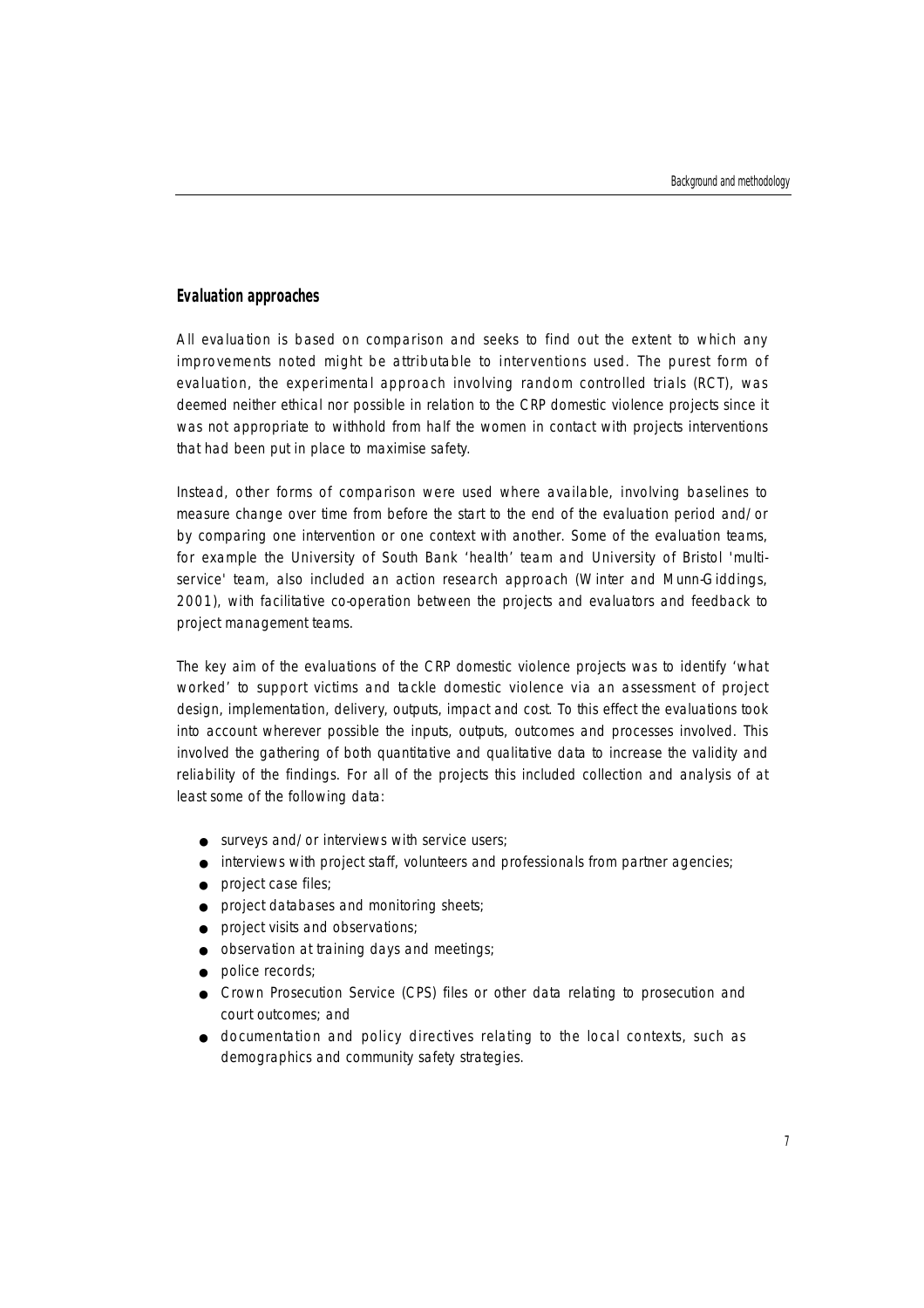Altogether, the amount of data collected included: 518 interviews with project staff and partner agencies; 174 interviews with domestic violence victims/survivors; 22 focus groups; and 2,935 questionnaires. Victim data were collected in relation to 80,350 incidents (gathered mostly through the police); perpetrator data in relation to 35,349 incidents; and information on children in relation to  $5,687$  incidents. The data are detailed by project package in Appendix 2.

Comparisons of interventions across the CRP projects and within packages tended to be carried out where possible based on the specified aims of each project and measurement of whether and to what extent they had achieved these aims. In this overview this has been extended by more generally examining and comparing projects with similar interventions.

#### **Definitions and data**

The definitions of domestic violence that were used by the projects varied.<sup>21</sup> Most adopted definitions that included violence from ex/partners but not violence from other family members, in line with the way the Home Office defined domestic violence when the projects started.<sup>22</sup> However, the Home Office and projects used a different definition of domestic violence to the police<sup>23</sup> and the CPS<sup>24</sup>, who both include violence from other family members within their definition. This caused problems in the evaluations, as it was not always clear what definition had been used in the collection and collation of project and other data. Some projects had separated out these different aspects of the data, but others had not done so. It was not always clear to which definition the data related (this was particularly the case for aggregate police data). For example, the proportion of 'other family members' included in the multi-service package data varied from 0-7 per cent in project data (the variation being due to the definition of domestic violence adopted by the projects) compared to 0-26 per cent for police data (the variation being due to whether it was possible to separate incidents involving ex/partners from other family members).

<sup>21.</sup> Defining domestic violence was not simply a paper exercise for most of the projects because the definitions set the boundaries for who the projects did and did not provide services for.

<sup>22.</sup> The 2000 Home Office definition was: 'Any violence between current and former partners in an intimate relationship, wherever and whenever the violence occurs. The violence may include physical, sexual, emotional and financial abuse.'

<sup>23.</sup> Association of Chief Police Officers (ACPO) define domestic violence as: 'Any incident of threatening behaviour, violence or abuse (psychological, physical, sexual, financial or emotional) between adults who are or who have been intimate partners or family members, regardless of gender.'

<sup>24.</sup> The CPS define domestic violence as: 'Any criminal offence arising out of physical, sexual, psychological, emotional or financial abuse by one person against a current or former partner in a close relationship, or against a current or former family member.'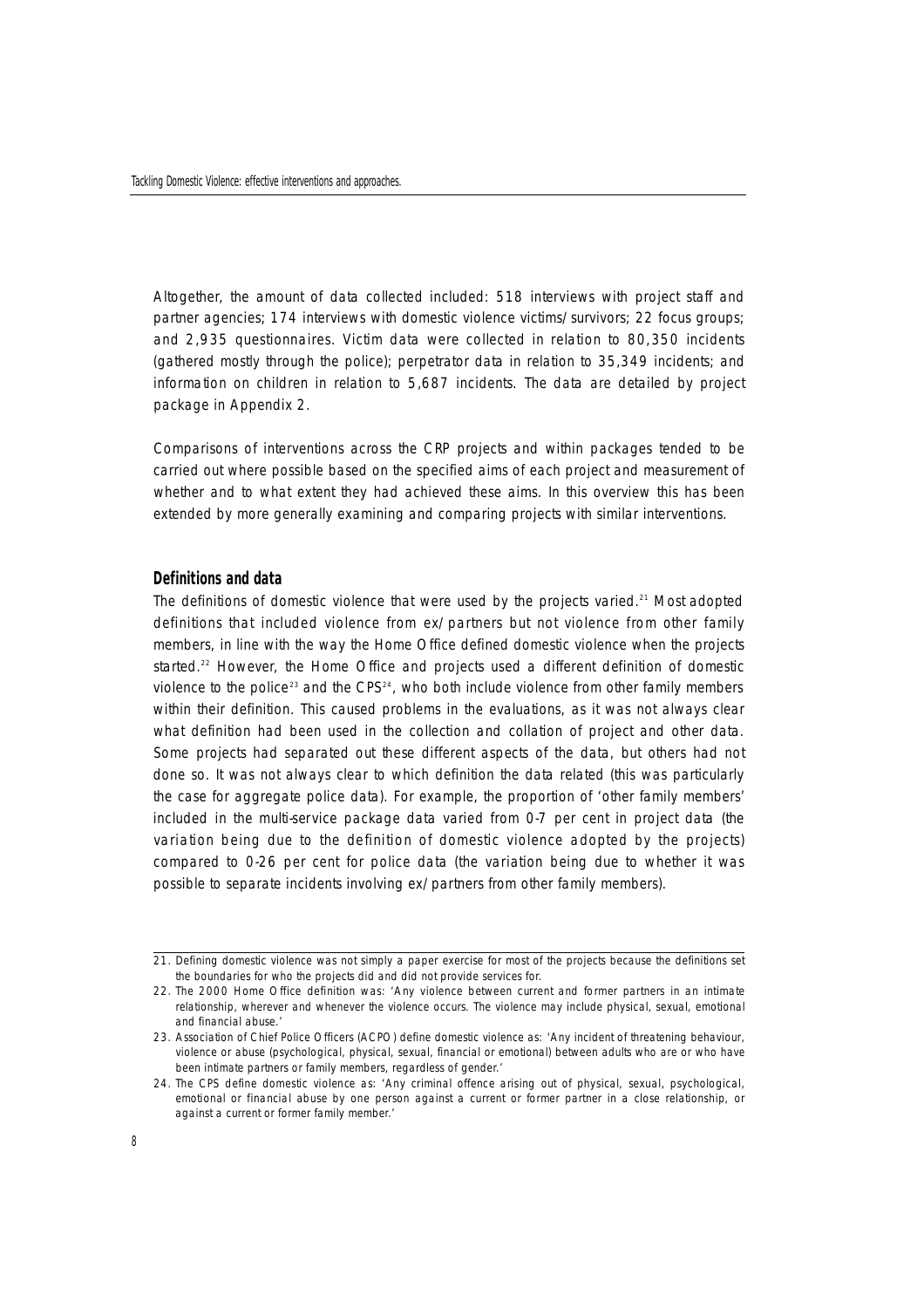A report from Her Majesty's Inspectorate of Constabulary (HMIC) and Her Majesty's Crown Prosecution Service Inspectorate (HMCPSI), on domestic violence, recommended that a common definition should be adopted across the Association of Chief Police Officers (ACPO), the CPS and the Home Office (HMIC and HMCPSI, 2004). In 2004 the Home Office adopted a new definition of domestic violence that includes family members.<sup>25</sup> This will help with consistency in future research and evaluations, although it will remain important to be able to disaggregate incidents into ex/partners and other family members for analytical purposes.

#### **Access to data**

#### **'Core' and 'trackable' data**

Having comparable data across projects and packages was central to understanding 'what works' across the VAWI and the whole of the CRP. Although the evaluation teams were responsible for assessing the impact of the individual projects, the Home Office facilitated the collection of multi-agency 'core' data. These 'core' data represented the minimum level of data required, and these data were to be supplemented by project specific data collected by the evaluation teams. The aim was for each project to collect the same 'core' data to enable package and overall comparisons to be made. The collection of this data was a condition of project funding and the projects were given guidance on data collection in Guidance for agencies: collecting and managing data (Home Office, 2000). The establishment of baseline data is important to monitor progress (The Audit Commission, 1999), however few projects had such data. Some projects had not existed prior to the CRP funding, while others had never routinely collected data. One of the main roles of the project developers was to assist projects in creating the projects' data collection systems and to work towards establishing baselines.

Despite attempts by the Home Office to facilitate the collection of 'core' data, few projects managed to meet these data requirements. For some projects this was because they found it too time consuming to collect the large amount of data required. The evaluators found that they often had to act as mediators between projects who viewed the data collection as burdensome and the Home Office who wanted to ensure that the evaluations were able to p rovide lessons on 'what works'. Only a few projects appeared to fully understand the benefits of collecting data for the evaluations. At the same time, some of the projects' work was primarily 'crisis driven' and workers often had to balance the collection of data with

<sup>25.</sup> The 2004 Home Office definition is: 'Any incident of threatening behaviour, violence or abuse (psychological, physical, sexual, financial or emotional) between adults who are or have been intimate partners or family members, regardless of gender or sexuality.'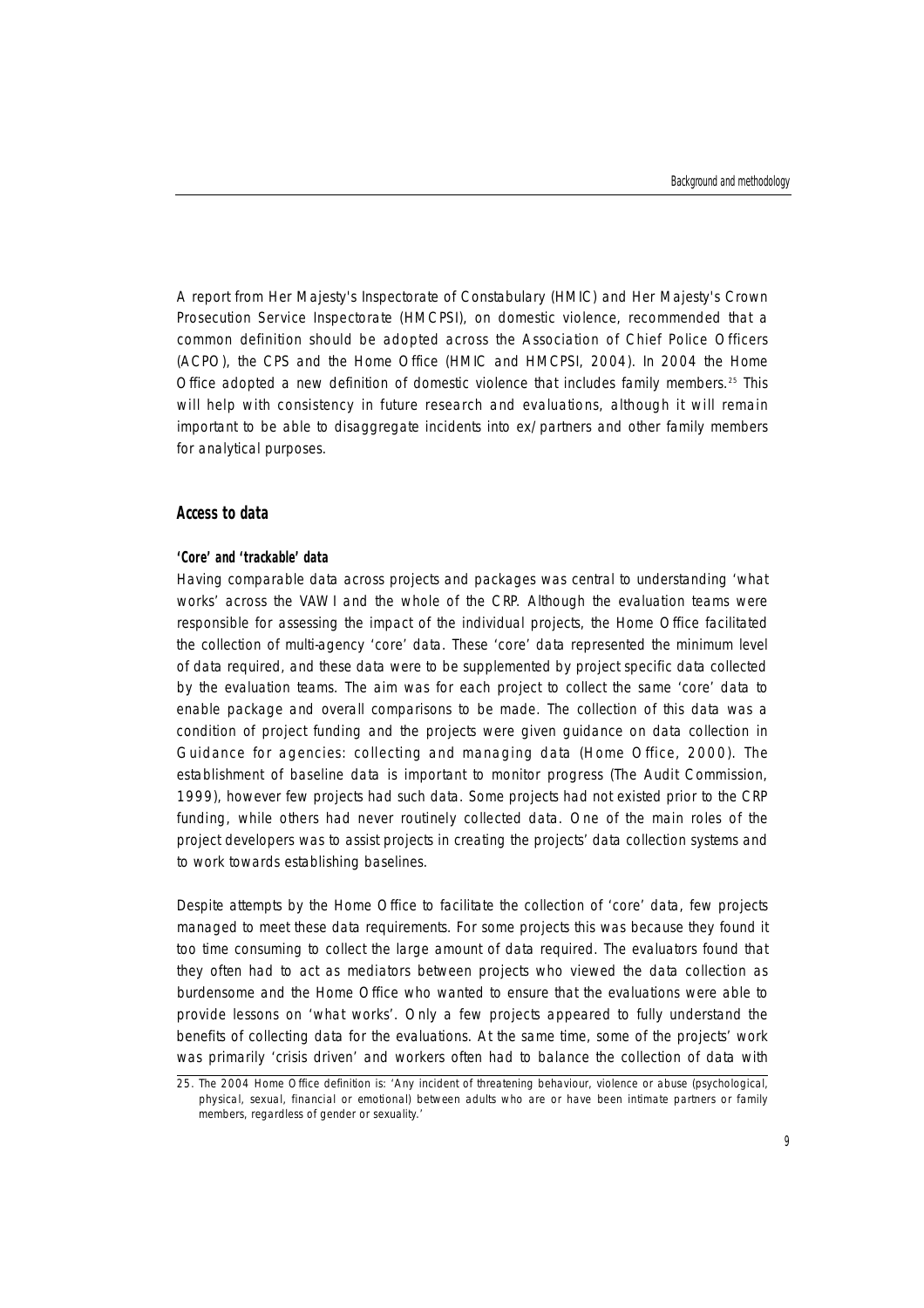supporting women who may be in very dangerous situations. While some of the projects were willing to collect data, many found they did not actually have the capacity to do so. Projects that received funding from sources other than the CRP sometimes had additional data commitments placed upon them. Some projects found data collection easier than others. This was the case for projects that built upon already established projects, particularly where multi-agency data sharing protocols were in place prior to the CRP funding. This worked especially well where projects included data monitoring as a specific intervention with a dedicated post.

All of the projects had problems providing 'trackable' multi-agency data: that is the ability to 'track' women to match them to other agencies' databases using anonymised identifiers. Few projects, for instance, were able to 'track' which of the police, CPS or court outcomes related to women who were using the CRP projects. Many of the projects related their lack of 'trackable' data to concerns around the Data Protection Act 2000. In 2004 the Home Office responded to these concerns by publishing guidance on the sharing of data in relation to domestic violence (Douglas et al., 2004).

#### **Cost data**

The projects were also required to collect 'input' cost data to allow the evaluators to conduct a cost-effectiveness analysis and the Home Office to calculate the cost/benefit ratio.<sup>26</sup> The input costs to be collected were:

- personnel related costs: type and number of staff involved in the project, staff hours (standard, overtime and voluntary), details on the facilities and equipment that staff used (e.g. office space, IT equipment);
- training costs: for staff involved in the project;
- equipment: purchased or appropriated for project;
- premises: office and other space used for the project (excluding space used by staff included within the personnel related costs section);
- transport: vehicles and public transport used for the project;
- advertising and publicity: type and cost of any advertising associated with the project; and
- other overheads: other resources not covered within the previous sections.

<sup>26.</sup> As outlined in Home Office guidance documents (Dhiri and Brand, 1999; Legg and Powell, 2000; Brand and Price, 2000).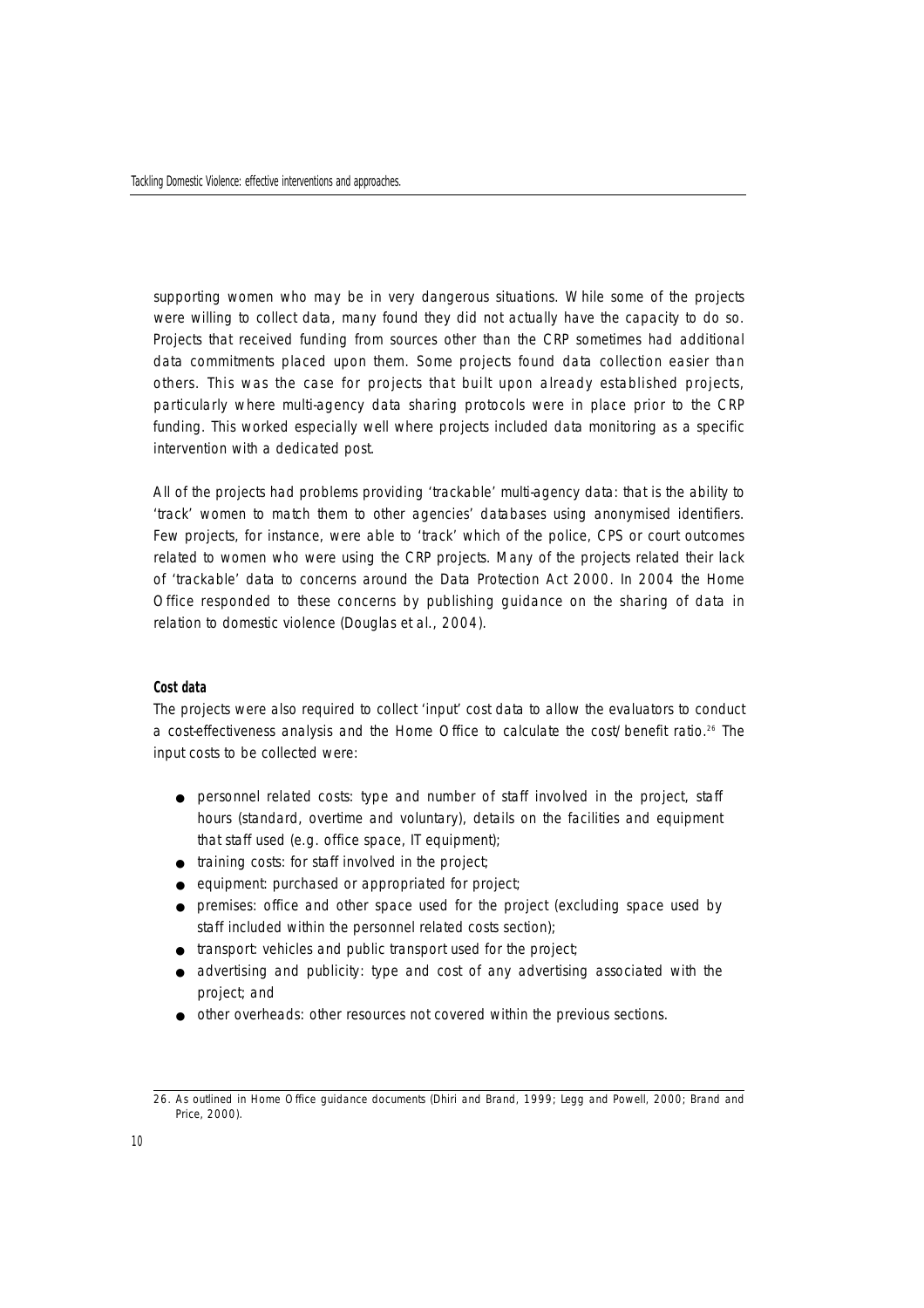The intention was to record all costs and whether they were: CRP funded or non-CRP funded; purchased or donated; paid or voluntary; ongoing or one-off relating to the setting up of the project. These costs should then have been attributed percentage-wise to the p rojects' interventions in order to produce an estimate of how much it would cost to replicate the project or any individual intervention elsewhere.

None of the projects were able to collect the cost related input data in the detail required. This was because the projects did not fully understand what was required and/or felt that it was too much of a burden to collect such a large quantity of data. This was also found by the CRP rape and sexual assault projects and prostitution evaluations (Lovett, Regan and Kelly, 2004; Hester and Westmarland, 2004) and was echoed to different degrees across the whole of the CRP (Stockdale and Whitehead, 2003).

Although all of the evaluations teams produced some level of cost-effectiveness analysis, it is not included in this report. When it became clear that the projects were not able to collect all the cost data required evaluators negotiated with the projects as to what they could and could not provide. Most projects were able to provide some information on how the CRP funding had been spent, however few knew the amount of non-CRP project funding or the cost of the time that partner agencies spent working on the project. Costing the amount of time that volunteers worked on the projects also proved difficult. These costs are necessary to conduct a reliable cost-effectiveness analysis and/or cost-benefit analysis and it was felt that to include costs in this report would have been misleading. To give a simplistic example, the outputs and outcomes of a project with two members of CRP funded staff are likely to be very different when compared to a project with two members of CRP funded staff, a dedicated, non-CRP funded police officer and 15 volunteers. However, the recorded CRP costs would be the same. Some evaluation teams did include non-CRP costs, however it was not clear where the boundaries had been drawn (e.g. were all non-CRP funded costs included or just non-CRP project funding?).

Walby (2004) has produced the most up-to-date and wide-ranging analysis of the current cost of domestic violence in Britain. Centred on the year 2001, she estimates the cost of domestic violence for one year in England and Wales to total £23 billion. Broken down, this amounts to £3.1 billion in costs to the state, £1.3 billion to employers and £17 billion in the cost of human and emotional suffering. Collecting data on project costs can be a valuable exercise for projects to show how their work may reduce these costs of domestic violence. The collection of such data should be informed by useful guides that have been produced and which are specific to domestic violence projects (Crisp and Stanko, 2000).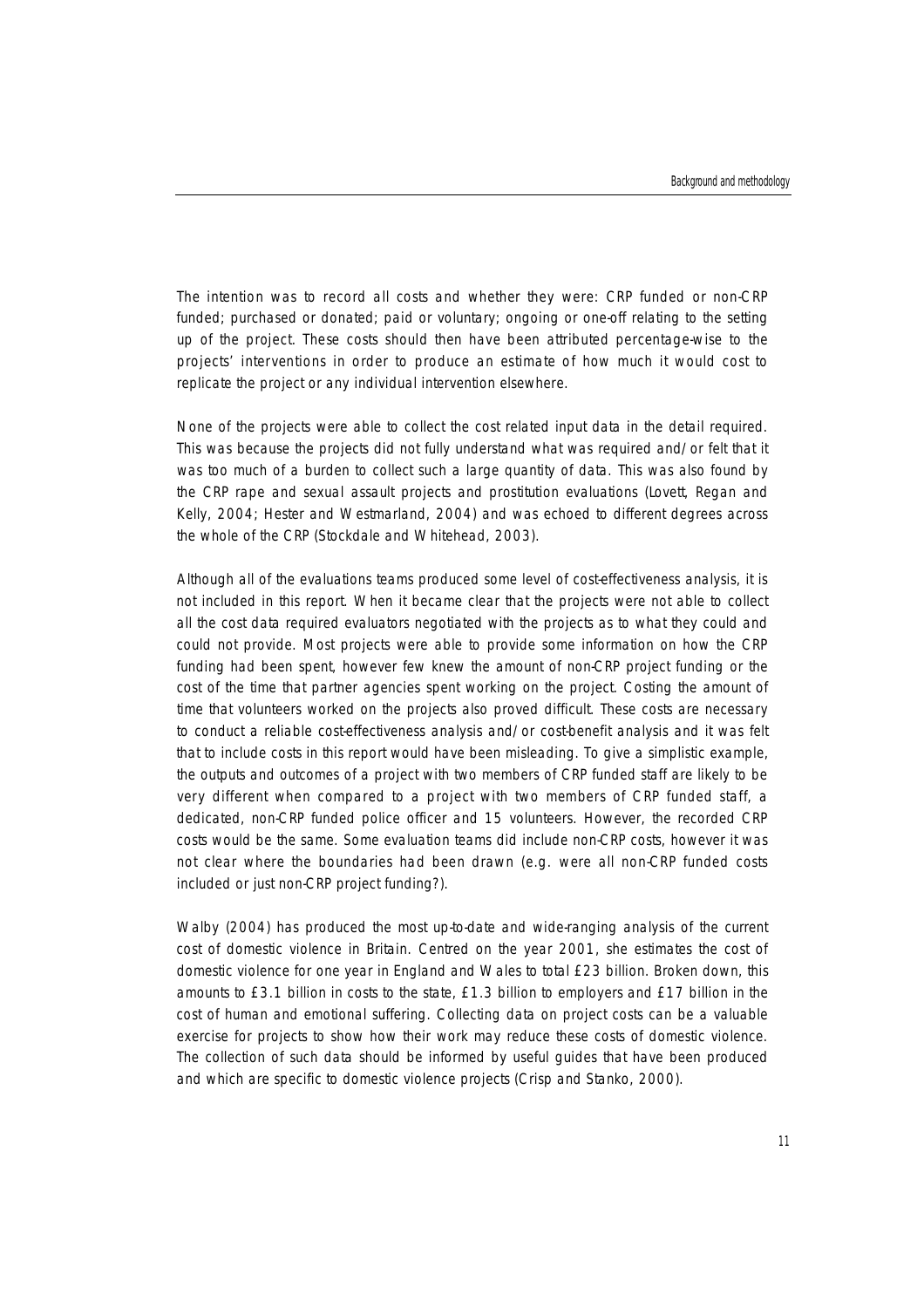#### **Lessons learned**

The lessons learned through the VAWI in terms of data collection are important. The ability of projects to evidence 'what works' through evaluation is vital in the development of effective service provision. The problems encountered indicate that the following changes should be carried out.

- Data collection should be negotiated between funders and projects. These negotiations should lead to a realistic and 'doable' data collection system (electronic if possible).
- Where possible, a dedicated data monitoring post should be costed on top of service provision costs.
- More quidance should be made available on the collection of data, with an emphasis on the ability to provide 'trackable' data.<sup>27</sup>
- Projects should collect as much cost data as possible, record which interventions the costs relate to and be clear about what the data does and does not include.

#### **Measuring 'change'**

Where possible and appropriate, in this overview the following measures of change were used. These drew mainly on quantitative data:

- changes in the volume of police recorded incidents;
- changes in the level of repeat victimisation;
- changes in criminal and civil justice outcomes; and
- changes in attitude.

These measures were supplemented and triangulated by qualitative data from interviews with project users, with project staff and other professionals, and in some instances by data from case files.

The extent to which comparison groups were used in order to measure change varied across the CRP project packages, with different evaluators using different approaches. The South Bank University team evaluating the 'health' package felt that it was not appropriate to use comparison groups. Their decision was based on a lack of available baseline and other existing data, the short implementation time available (the evaluation period was only one year) and

<sup>27.</sup> A practical guide to collecting domestic violence data is available from NACRO (Hall and Wright, 2003). The Home Office plan to publish a good practice guide on data monitoring and data capture systems that draws upon the findings from the CRP VAWI.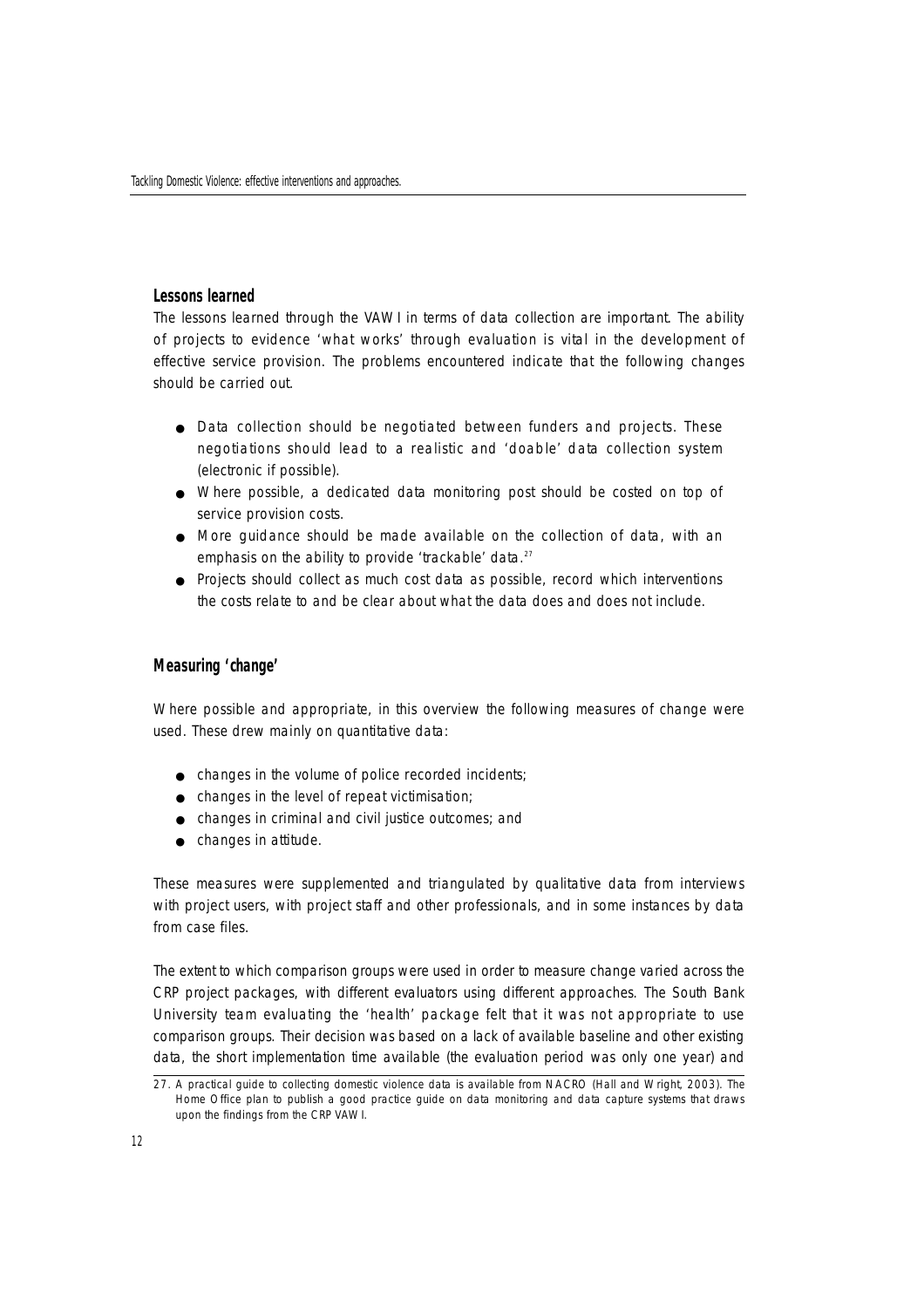ethical issues arising from the involvement of women who had used the project services. They did, however, attempt a more limited internal comparison between those service users who obtained help from the projects, and those who did not receive support. Other teams managed to include comparison groups by using both police and project data to compare the outcomes for women who had used the projects. For instance, the University of Bristol 'multi-service' evaluation team construed as a comparison group those who had experienced domestic violence but had not used the project. Other evaluation teams, such as the University of East London 'BME' team, created 'before' and 'after' samples to assess the impact of the projects. The South Bank University 'criminal and civil' evaluation team established comparative data on uptake of legal provisions amongst victims by examining incidents known to advocates but which had not been reported to the police, and the cases referred by the police subsequent to such a report. Interviews with service users were an important part of all these approaches.

#### **Assessing process**

Examining the processes involved in the implementation of the projects and their interventions was also important. This included an examination of: the development of the projects; where accountability rested; whether or not agencies were co-operating effectively; and the balance of statutory and voluntary sector participation. Domestic violence is a complex issue requiring complex responses, and multi-agency working has been found to be a key aspect of effective work: as also recognised in policy (Hague, 2001; Hague et al., 1996; Home Office, 2003). Multi-agency working was a feature in all of the CRP domestic violence projects, and assessment of levels and forms of involvement formed part of the process evaluation.

In this overview it is not possible to discuss process issues in any depth due to lack of space. It was clear, however, that involvement of senior staff and effective multi-agency links were key to successful implementation.

#### **Who were using the CRP projects?**

Appendix 2 provides a detailed picture of who was using the CRP domestic violence p rojects, including comparison with British Crime Survey (BCS) (Mirrlees-Black, 1999; Walby and Allen, 2004), and other national data. In summary the picture was as follows:

 $\bullet$  the majority of project users were women (96%);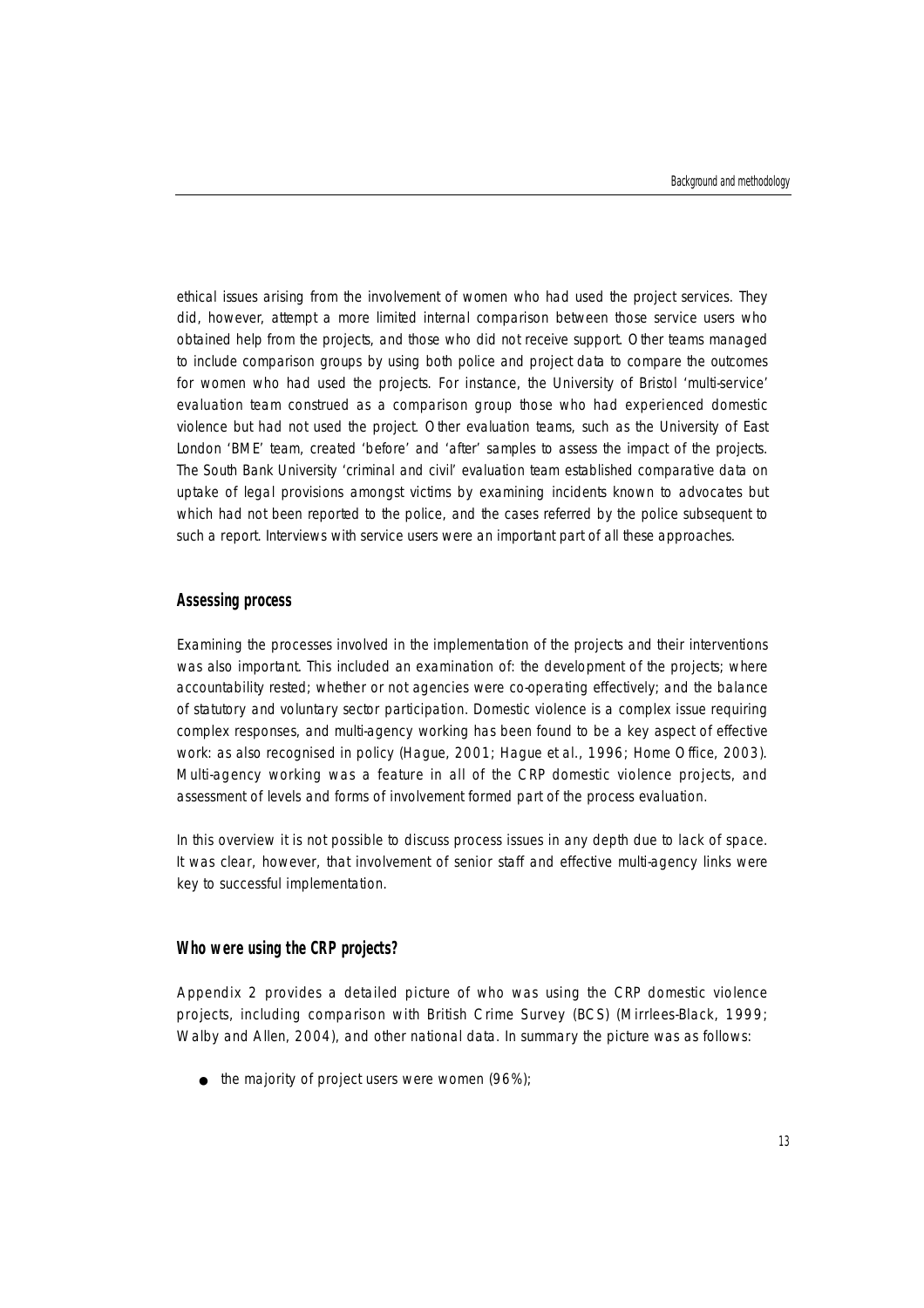- the majority of project users were experiencing domestic violence from a partner or ex-partner (94%);
- the population of women using the projects were older than would be expected based on BCS findings;
- the majority of project users were White, however the projects that employed Asian workers and/or targeted project information towards Asian women all had higher proportions of Asian project users than those that did not;
- over six in ten (63%) of the project users were known to have children living with them; and
- project users were over-represented in relation to Local Authority/Housing Association/refuge accommodation.

#### **About this overview**

Prior to the CRP VAWI, criminalisation of domestic violence perpetrators and the provision of support to women experiencing domestic violence, within a context of multi-agency working, was identified as likely to be the most effective approach. Moreover, the work should be woman-centred (or victim-centred), and with the recognition that women do not always or necessarily want to pursue criminal justice remedies themselves. From the evaluations of the CRP projects it was possible to examine some aspects related to these issues. It was possible to examine whether particular strategies aimed at supporting women might increase use of criminal or civil remedies, and whether repeat victimisation might be reduced (Chapters 4, 5 and 6). It was also possible to examine whether attrition through the criminal justice system might be reduced via interventions involving training and/or links between agencies (Chapters 4 and 5).

The evaluations of the CRP VAWI domestic violence projects have allowed evaluators to look at primary prevention and support in relation to children and young people (Chapter 2), use of routine enquiry by health and other professionals (Chapter 3), and a range of advocacy approaches, including outreach, support for women actively seeking help, and follow-on support (Chapters 4 to 7). The overview concludes in Chapter 8 by discussing key findings and recommendations for the effective tackling of domestic violence.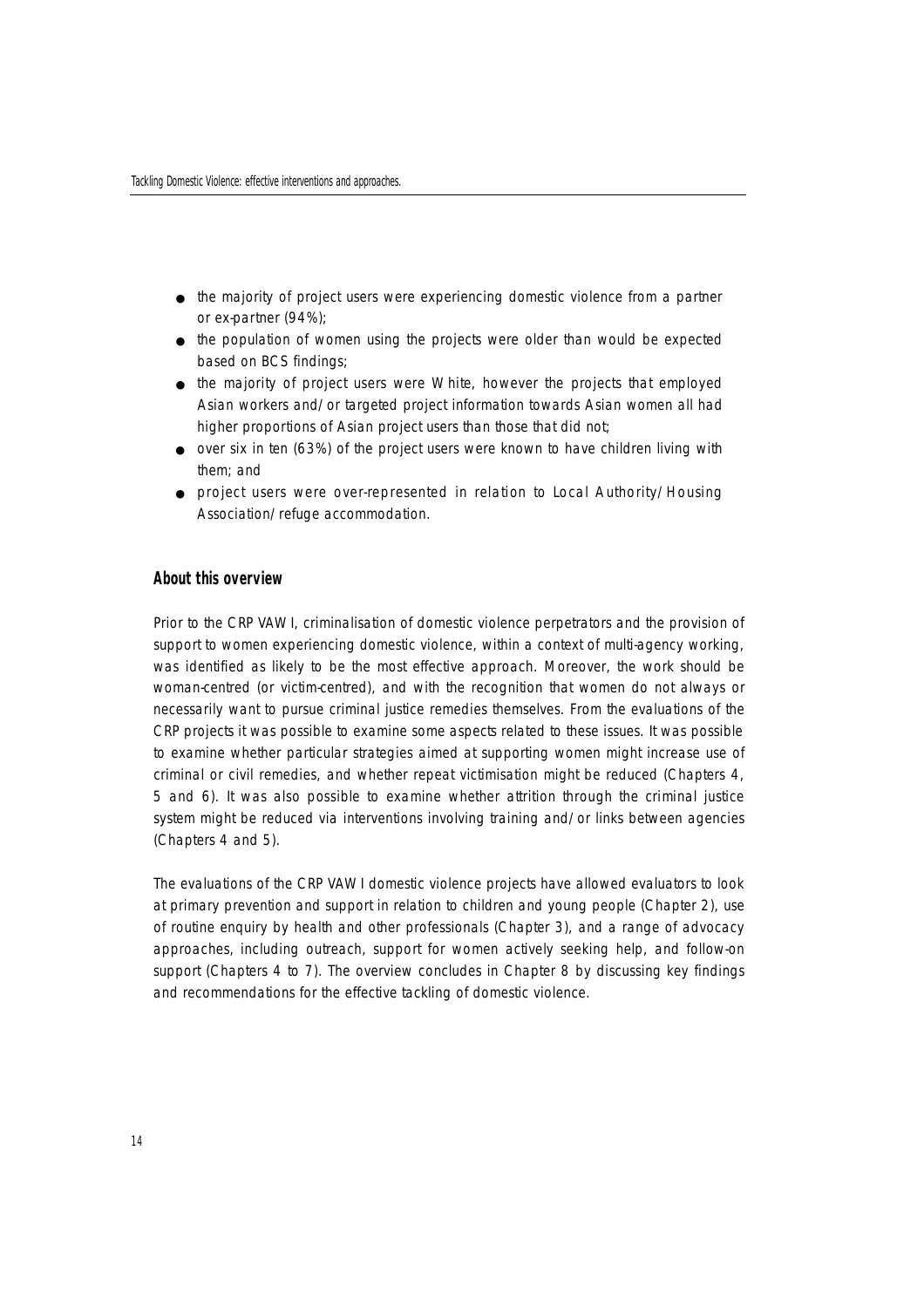# **2. Primary prevention: raising awareness and challenging attitudes among young people**

#### **Introduction**

The discussion of the findings from the CRP domestic violence projects begins with a look at the use of primary prevention. Primary prevention is a long-term strategy aimed at preventing violence from ever happening by changing the attitudes, values and structures that sustain inequality and violence. Investing in primary prevention demonstrates a commitment to combating gender discrimination and creating safer environments for children and adults to speak about their experiences.<sup>28</sup> In the CRP projects two aspects were related to primary prevention: general raising of awareness of domestic violence through publicity campaigns aimed at both prevention and disclosure; and work in schools to build awareness and change attitudes. This chapter focuses primarily on the second of these – the primary prevention activities directed at schools.

#### **Awareness Campaigns**

Although a number of projects included general awareness raising campaigns among their interventions, there was not much data available regarding the impact of these. Publicity campaigns in some of the project areas appear to have impacted on reporting of incidents to (or recording by) the police (see Chapter 4). This appeared to be the case in both the Rhondda Cynon Taff and Stratford project areas. Also, in Stratford more individuals were entered onto the project database during the quarter that the awareness campaign was running than at any other time. In Thurrock a mass media campaign on buses and on adshels was followed up by a public awareness survey. Seventy people were approached with 49 replies, and it was found that the vast majority (30/49, 61%) thought that the campaign had 'probably' had an influence or that they 'agreed' that it had.<sup>29</sup>

<sup>28.</sup> What might also be termed 'secondary' and 'tertiary' prevention (Mullender, 2001).

<sup>29.</sup> In Suffolk a Countywide awareness campaign was undertaken in the final year of the CRP project. The project intended to carry out a community impact survey, but this did not happen and it was not possible to evaluate this work.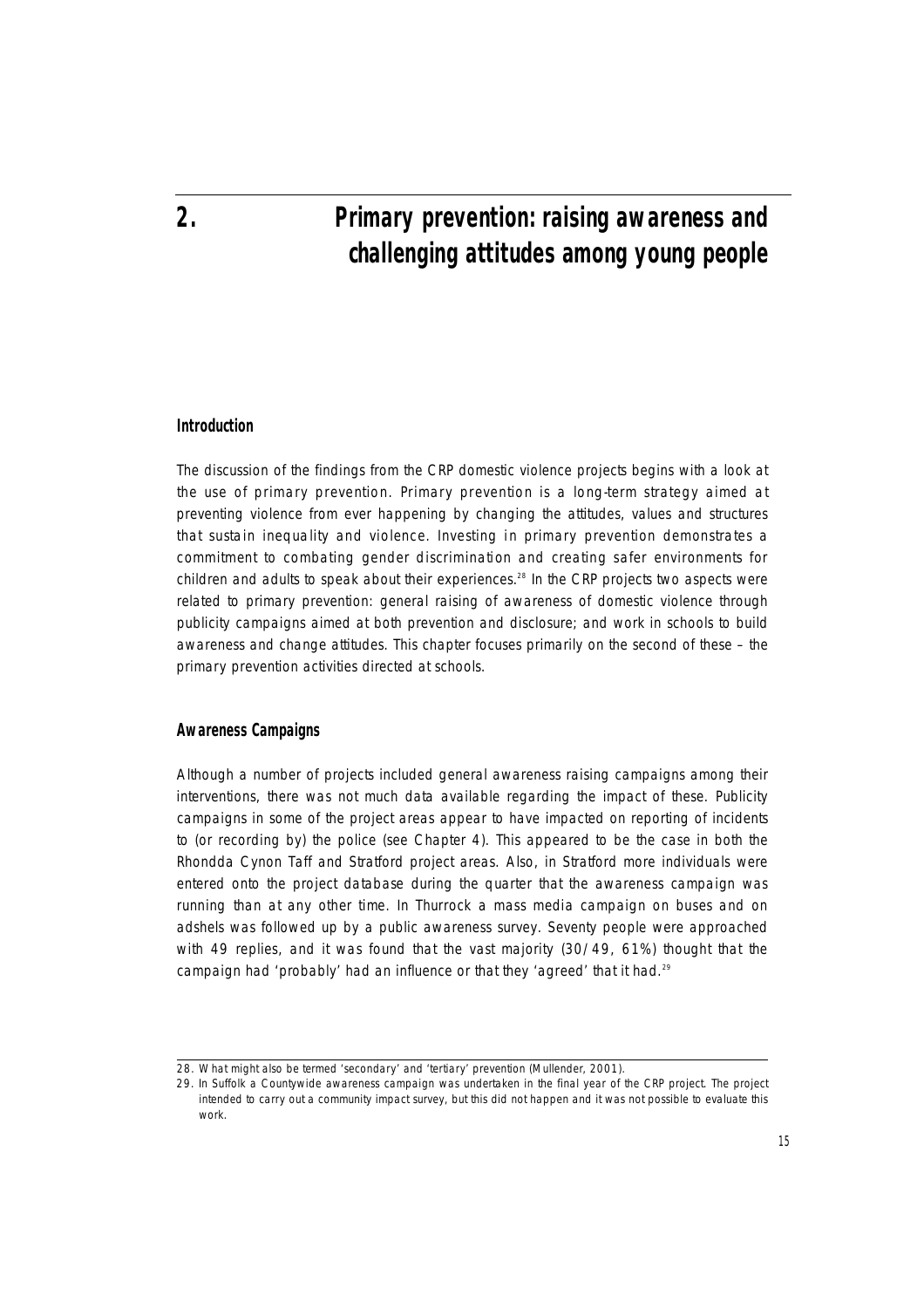#### **Primary prevention in schools**

With regard to primary prevention in education settings, previous research indicates that violence prevention programmes may change attitudes (Hague et al., 2001).<sup>30</sup> What is less well known is whether there is a link between raised awareness and any long-term impact on violence reduction. The growing evidence on child witnesses and resilience suggests, however, that supportive anti-violence work in schools may play a role in setting out guidelines for healthy relationships (Mullender, 1994, 2001). Research in relation to children has not only found that children may be affected (in the long or short term) by living in circumstances of domestic violence, but that children may also be resilient in ways that enable them to survive and overcome (at least some of) these negative impacts (Garbarino, 1992; Edleson and Tolman, 1992; Hester et al., 2000). Garbarino, for instance, notes that 'we have the fact that children survive such danger and may even overcome its challenges in ways that enhance development' (Garbarino, 1992: 35). The idea of primary prevention in schools builds on this knowledge.

Violence in relationships tends to be directed by men against women, and previous research also indicates the importance of addressing especially boys' but also girls' attitudes and understanding of violence in relationships. Research in Scotland by Burton et al. (1998) for the Edinburgh Zero Tolerance Trust found that in relation to adolescents, boys were much more likely to condone the use of violence against women in relationships. These findings were echoed in a more recent national study with a younger age group, that involved a survey of 1,395 children aged 8-16 and follow-up interviews (Mullender et al., 2002).<sup>31</sup> Moreover, boys are more likely to engage in physical harassment and violence than girls and are required to maintain a code of silence about misdemeanours of their fellows (McCarry, 2004). However, tackling this gendered aspect of domestic violence with young people can be difficult, and Suderman et al. (1995) caution that students may perceive violence prevention programmes as 'male bashing'.

To date there has been little, if increasing, reflection of these issues in relation to policy in the UK. The Department for Education and Science (2000) Sex and Relationships Guidance suggests that Sex Related Education (SRE) be dealt with in the PSHCE (Personal, Social, Health and Citizenship Education) curriculum where related topics arise. However, while bullying and self-esteem figure in the themes, there is nothing specifically about violence against women. Recent Government information and consultation documents regarding

<sup>30.</sup> For instance in Ontario, Canada, violence prevention has been mainstreamed in schools with policies on staff behaviour, the curriculum as well as community involvement. Research with the young people involved indicates a positive change with regard to respect in relationships (Hague, Kelly and Mullender, 2002).

<sup>31.</sup> Interviews with 54 children who had lived with domestic violence, with 24 mothers and with 14 practitioners.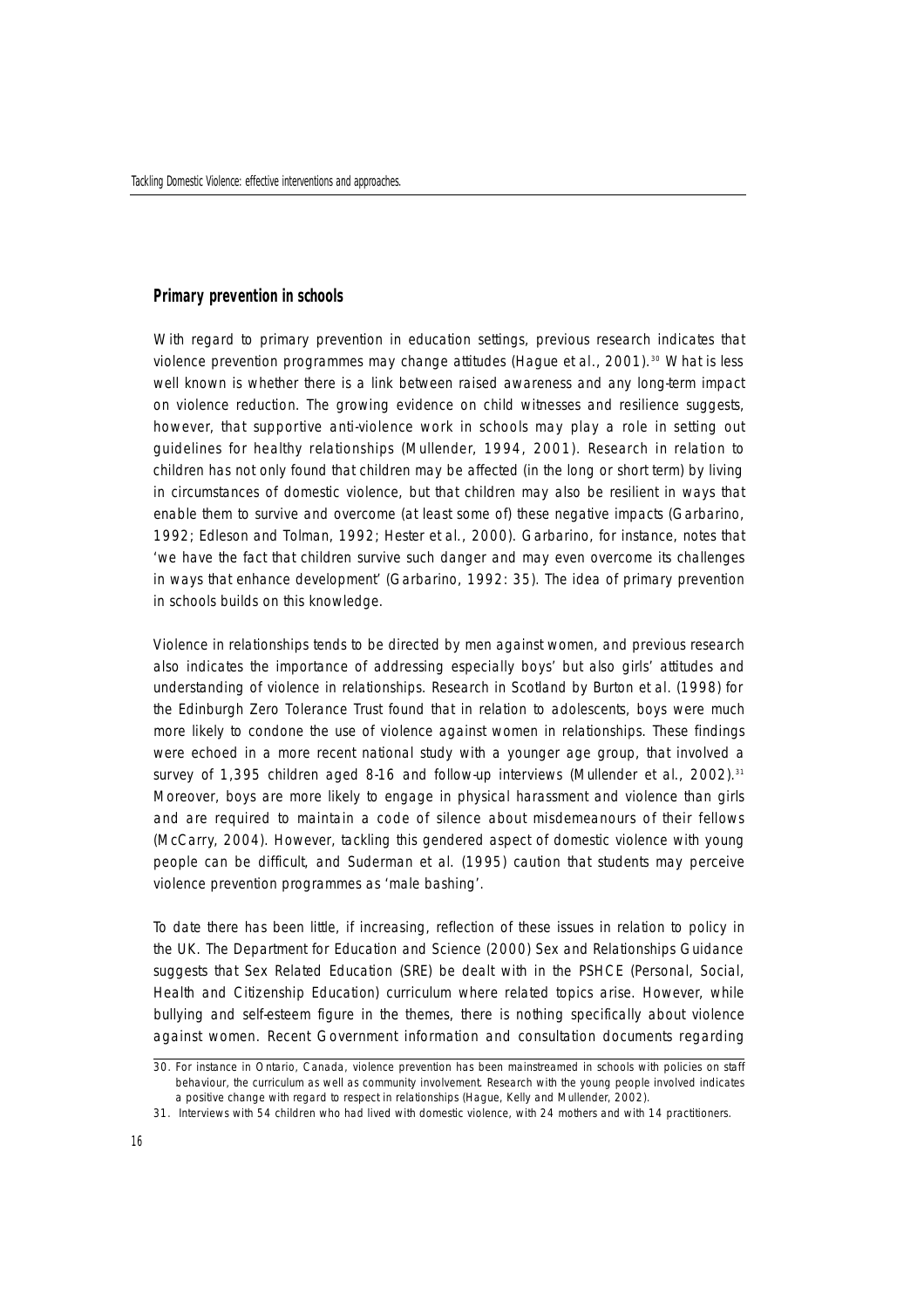domestic violence have none-the-less begun to recognise these issues. For instance, both Living Without Fear (Cabinet Office and Home Office, 1999) and Safety and Justice (Home Office, 2003) recognise the role of education and consciousness-raising both amongst the statutory services and the public in general in tackling violence against women.

#### **The CRP projects**

Providing children and young people with awareness of domestic violence and the necessary skills required to build relationships based on the mutual respect and understanding was a core or partial aim of three of the CRP 'education' projects in Thurrock, Southampton and Bridgend (evaluated by the Canterbury Christ Church University team). Two of the 'multi-service' projects, in Cheshire and Camden (evaluated by the University of Bristol team), had similar aims. Research indicates that a multi-goal curriculum is perhaps the best strategy to reduce violence since a change in attitudes does not necessarily affect behaviour (Suderman et al., 1995). In addition, perhaps the most effective strategy for violence prevention is a school-wide effort, rather than a stand-alone class-based curriculum programme. School-wide activities were used in three of the CRP projects including drama interventions and a mass media programme. The Thurrock project used the Zero Tolerance Respect pack whilst the Southampton project devised their own curriculum materials so that they fitted PSHCE quidelines. $32$  The Bridgend, Cheshire and Thurrock projects all made use of drama, with Cheshire being particularly ambitious in its coverage. The Camden project carried out more limited community awareness work on domestic violence for children and young people. Comparison across the projects indicates that pupils enjoy these types of activities and welcome the opportunity to discuss relationship issues, that these activities appear to have some impact on knowledge about violence against women and possibly with regard to attitudes. However, the impact may be only short term, and is likely to depend on the extent to which the issues are embedded within the curriculum and wider school activities in the longer term.

Below more detail is provided regarding Bridgend, Cheshire and Thurrock, where more detailed impact data were available. The Cheshire project was evaluated over a period of two years, and the others for one year.

<sup>32.</sup> Both Southampton and Thurrock included challenging sexual violence as part of their remit.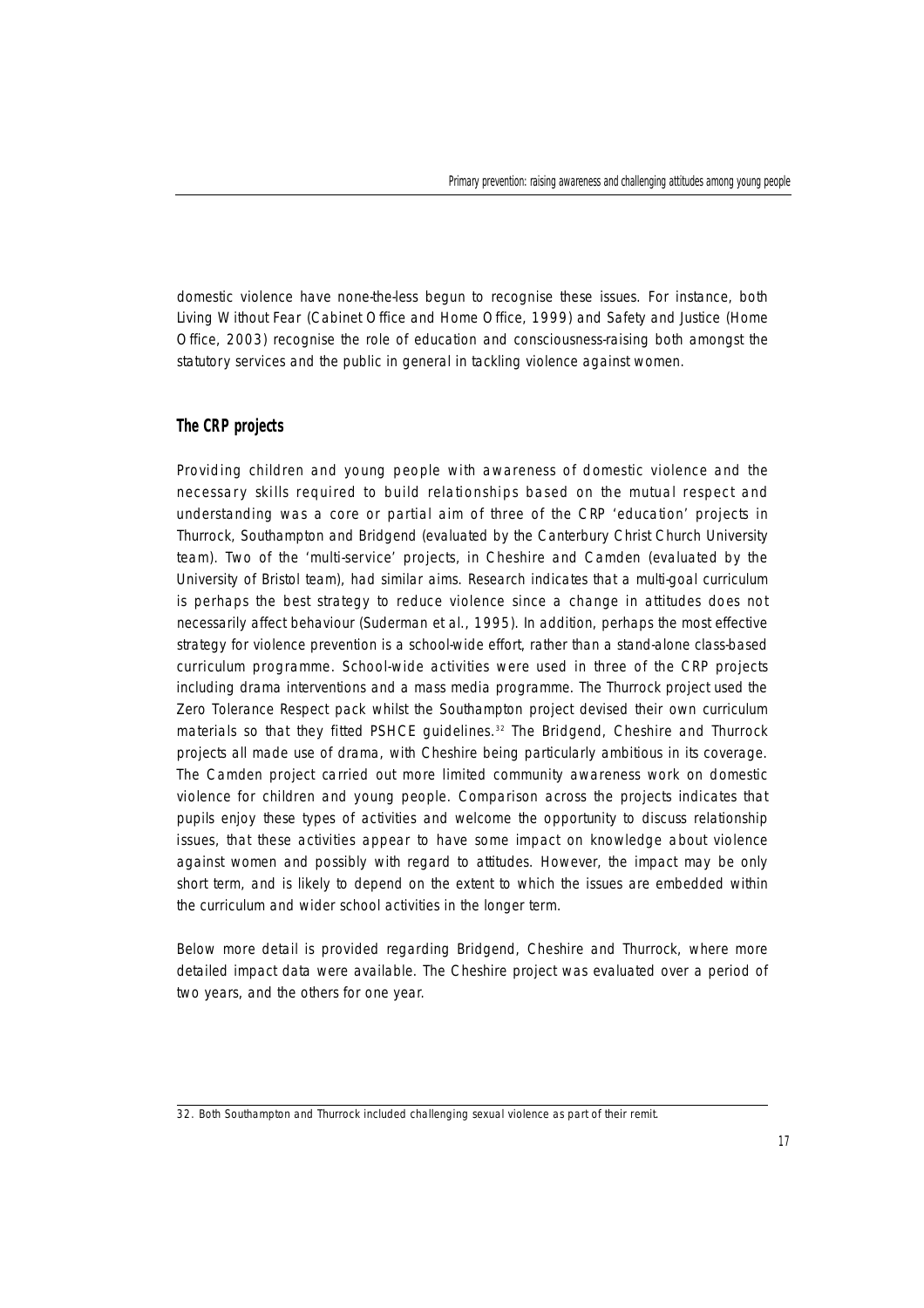#### **Bridgend<sup>33</sup>**

**The Bridgend Violence Against Women project** aimed to raise awareness of domestic violence issues amongst both boys and girls; provide pupils with the skills of non-violent conflict resolution; challenge sexist attitudes, behaviour and language throughout the school; and help develop strategies to support pupils known to experience or witness domestic abuse at home. The Bridgend project was run by the Bridgend Domestic Abuse Forum (BDAF), an affiliation of managers and practitioners representing a cross section of the statutory and voluntary agencies. Its interventions included a drama production and workshops for secondary school students.

The drama production, entitled Breaking the Silence, Breaking the Chain, was performed to a group of professionals and to all Year 11 students in five secondary schools. Students from a local Further Education College performed the play and led the workshops that followed. A play and video were also used in training with staff, but this is not discussed here.

The impact of the drama production was evaluated using a questionnaire to measure student attitudes before ( $n=653$ ) and after seeing the play ( $n=422$ ) (devised by the Bridgend Domestic Violence Forum, and informed by the Zero Tolerance evaluation),<sup>34</sup> focus groups (n=2) held with Year 11 pupils to evaluate the impact of the drama production, and student narratives (seven from one school).<sup>35</sup> In addition, interviews were held with the head teachers and the PSHCE co-ordinators in the schools where the drama was performed (n=5) and a discussion took place with the Education Welfare and Child Protection Officer.

The pre and post-intervention applications of the questionnaire showed positive, although small, changes in pupils' awareness about issues surrounding domestic violence. Overall, the findings indicated that pupils had increased their awareness of factual information regarding domestic violence (Appendix 3, Table A1.1.1, question 14). However, there was also much inconsistency among pupils as to what was considered domestic violence (see Appendix 3).

Two small groups of pupils (9 pupils: 3 boys, 6 girls) participated in a focus group in May 2002 to assess legacies of the project. Pupils noted that: "we shouldn't tolerate violence. You don't have to put up with it,"; "you shouldn't treat women like that,"; "when you're in that sort

<sup>33.</sup> This section draws on the evaluation by the Canterbury Christ Church team.

<sup>34.</sup> It did not ask for information on gender in the first administration though this was included for the second administration a few months after the performances and workshops. Also, as the numbers of respondents were much fewer on the second administration there may be problems regarding both validity and reliability.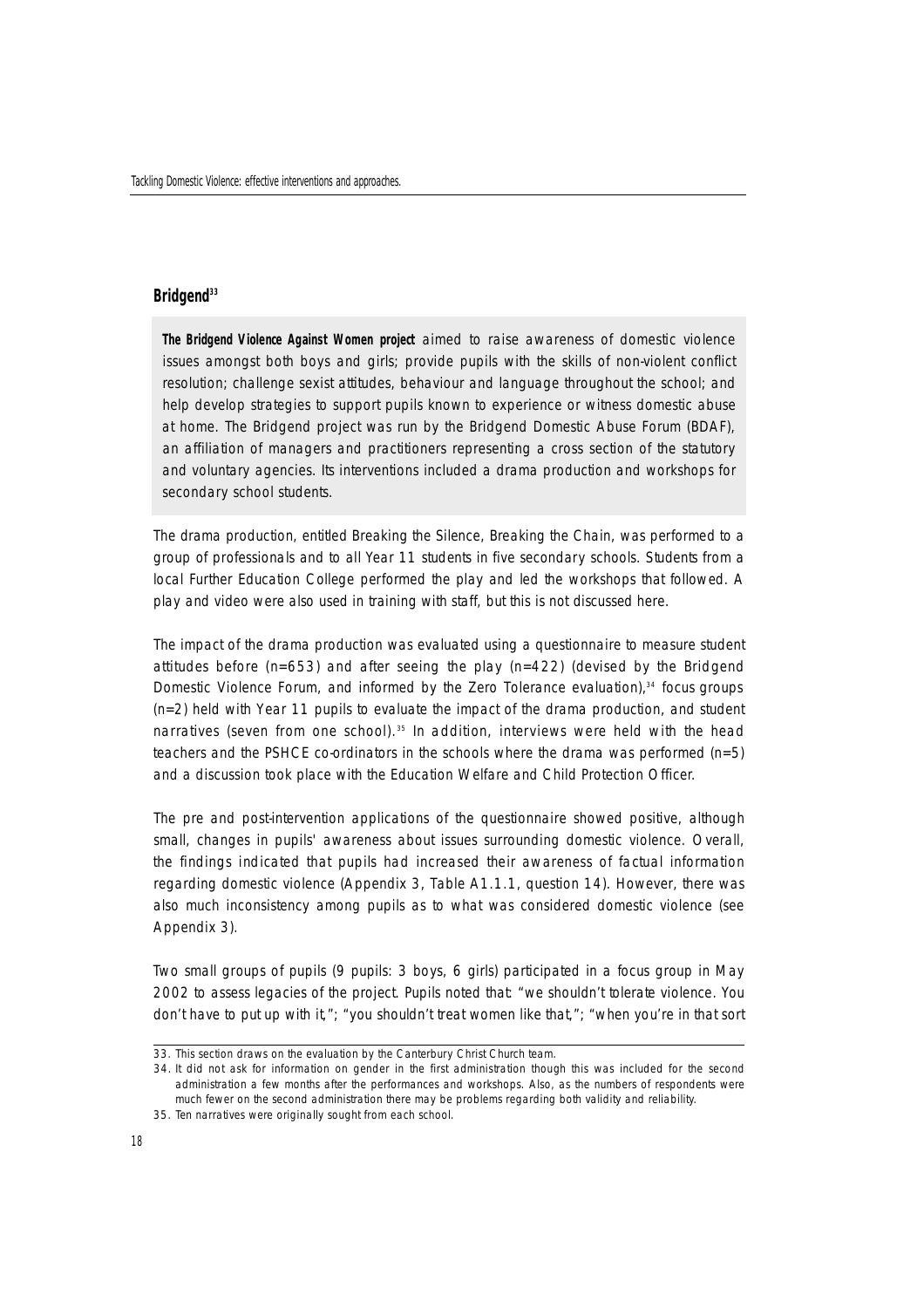of situation you have a number and can ask for help." The perceptions of boys appeared to be affected: "a lot of the boys, they were first of all, like oh yeah...then you'd see them really talking about it…that it was wrong,"; "they didn't want to show it but they were really hit by it." The groups also indicated the need for more educational work on relationships.

The students also provided short accounts on the issue of domestic violence and their views about it after the performance, and indicated that the play made students think and revisit their own experiences, feelings and views about domestic violence.

My views on violence against women weren't very strong as I have never experienced or really thought about it. When I have thought about it, it wasn't too serious … I now understand more about violence. The play was very realistic and informative. The contractive of the contractive of the contractive of the contractive of the contractive)

Interviews with the head teachers and PSHCE co-ordinators confirmed that, in general, the drama received good feedback from all schools, even though it was seen and experienced as a one-off initiative. It was noted that staff seemed to lack confidence and skills, and that schools need continued support from outside agencies to address these issues. It was also felt that a more substantive educational package that tackles the underlying theme of relationships might have been useful.<sup>36</sup>

# **Thurrock Respect project<sup>37</sup>**

Thurrock Respect project had as one of its aims to challenge and decrease the culture of tolerance of sexual violence against women in schools; raise awareness about the criminality of rape and sexual assault; encourage young men and young women to develop healthy relationships based on respect and equality; and encourage young people to be active citizens in creating safe communities that do not tolerate violence against women. The project was a collaboration between the Zero Tolerance Trust in Edinburgh and South Essex Rape and Incest Crisis Centre (SERICC). The interventions consisted of a curriculum package to be taught in two primary and two secondary schools, a short interactive drama to draw out the myths about sexual violence and domestic violence; undertaking a mass media and public awareness campaign; training teachers to deliver the curriculum; and supporting a young people's counselling service to cater for possible increased demand.

<sup>36.</sup> In Southampton such an education package was created to fit with the local curriculum and appeared to be effective.

<sup>37.</sup> This section draws on the evaluation by the Canterbury Christ Church team.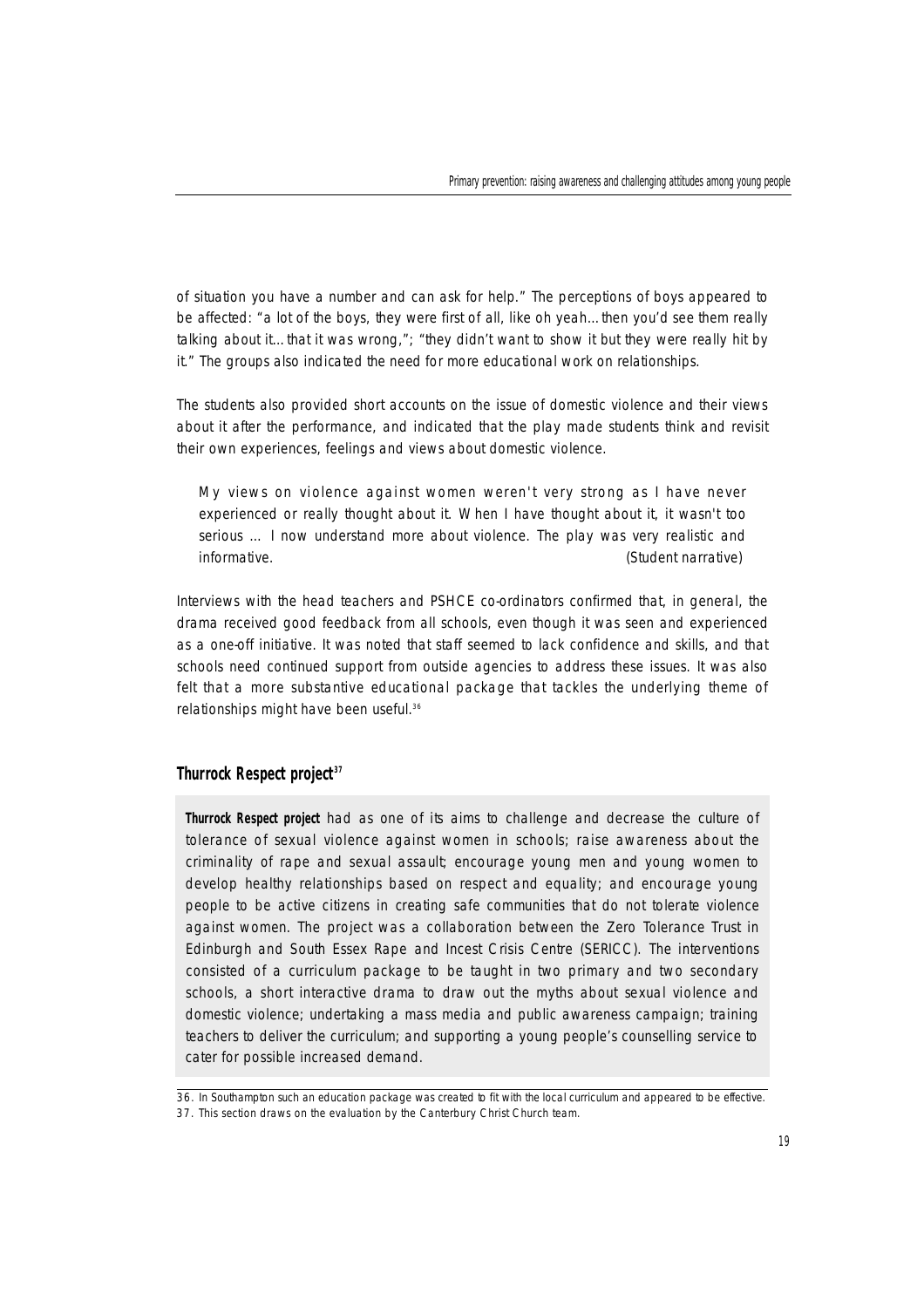The Edinburgh Zero Tolerance Trust devised, piloted and refined the interventions for use in primary and secondary schools and informal youth work settings, to run over eight sessions. SERICC, with the Shout Theatre Company, wrote and developed the interactive theatre performance.

#### **Primary school intervention**

The primary school material was delivered through Circle Time, with children working together in a circle. The first session focused on communication, the right to be heard and the responsibility to listen, including a brain storming session on respect. Session two focused on the need for support and co-operation. The third session was concerned with encouraging children to recognise and challenge discrimination. Session four considered name-calling whilst Sessions five and six considered power. Teachers were able to adapt the material so that bullying was explored. Session seven involved challenging stereotypes with a discussion of 'Being a Boy, Being a Girl'.

A questionnaire to measure student impact, and informed by the Zero Tolerance Respect evaluation, was undertaken after completion of the curriculum by one primary school (n=68). Much of it was concerned with behaviour of children towards each other and gender roles, and indicated apparent change in attitude over time:

- about 75 per cent agreed with statements that "after the project they know more about respect and how to treat each other, about how people talk to each other, how people use power etc.";
- overall 60 per cent of boys and 40 per cent of girls thought their views or behaviour had changed because of the project; and
- ninety-three per cent felt that this work should continue with young people in schools.

## **Secondary school intervention**

The curriculum programme was implemented more fully in one of the two secondary schools. Vi rtually all (95%, 209/220) of the pupils responding to the questionnaire in School 1 had been present at six, seven or eight of the classroom sessions. This was the case for only one-quarter (25%, 45/178) in School 2.

The questionnaire used with primary school children was also administered in the two secondary schools.<sup>38</sup> This time it was administered both pre (n=400) and post intervention

<sup>38.</sup> As was the case in Bridgend, focus groups and student narratives were also used. The findings were similar to the questionnaire and are not discussed here.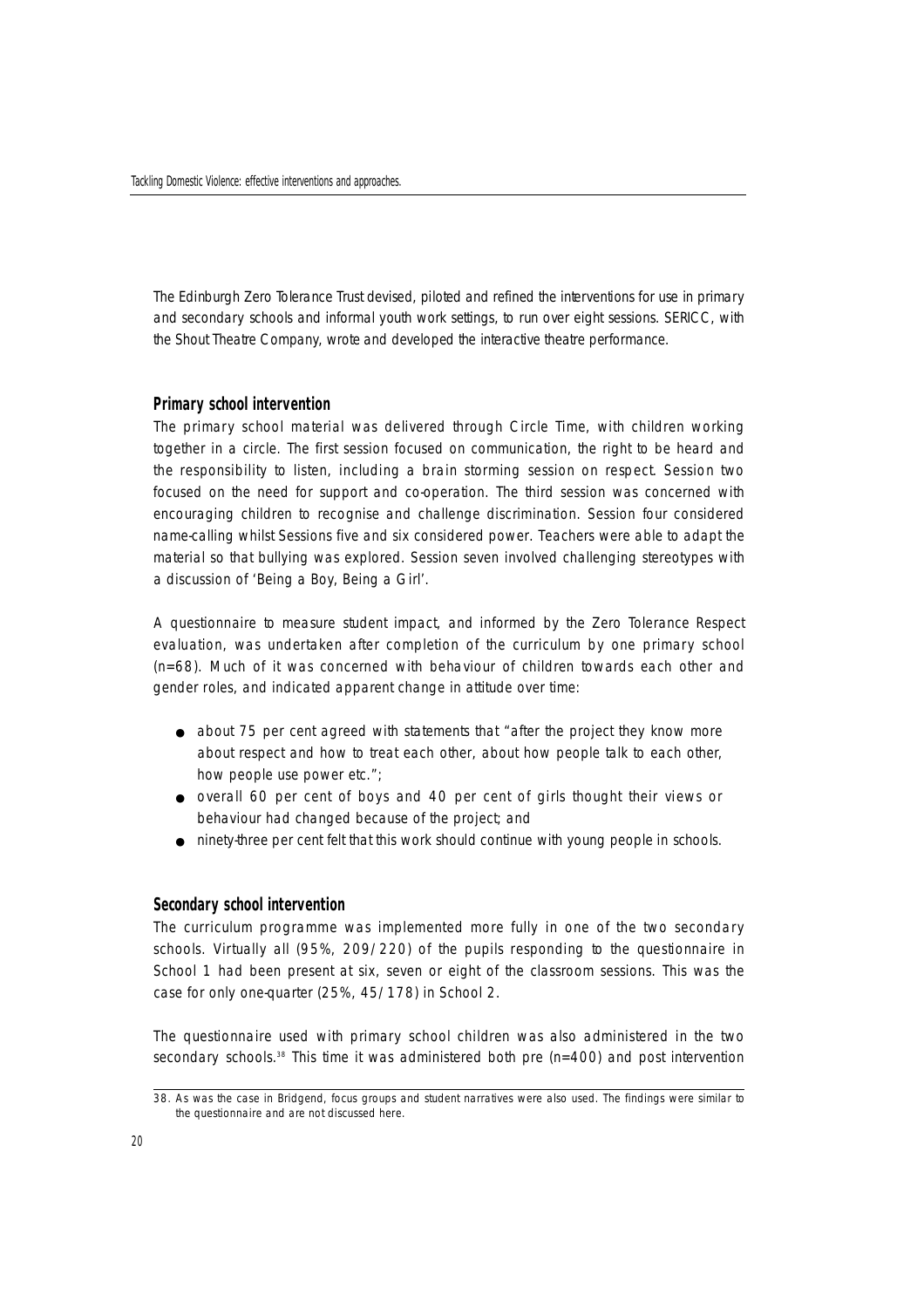(n=320), and again nine months after the programme with one of the schools (n=250). Two areas stood out regarding the responses.

- Positive impacts were more evident for girls. For example, girls were more supportive than boys about statements such as "everyone has the right to be treated with respect."; and
- responses by pupils in School 2 (with fewer sessions) were less positive.

In the follow-up questionnaire girls continued to be more positive than boys on most items and the more favourable attitudes indicated by the post-questionnaire were largely retained or even improved.

The vast majority of students in both schools agreed that young people should have the chance to talk about a whole range of issues concerned with violence, and were overwhelmingly in favour of the work continuing with other young people in schools.

Interviews with teachers (n=6) indicated, however, that they thought the Respect project had only limited impact.<sup>39</sup> Both the short duration and the children's context of whole lives and socialisation processes, including peer group pressures, made impact limited. Teachers talked about subcultures among the children, where 'disrespectful' behaviour towards certain girls by certain boys was socially sanctioned, and intense conformity among many boys towards traditional masculine stereotypes. At the same time teachers did feel the project enabled a number of issues about gender relations to be explored, which had been largely neglected in the curriculum. A cross-curricular approach where the Respect materials and issues were explored in lessons other than PSHCE, such as English, reinforced the positive impact of the programme. Overall, teachers argued that attitudes are more likely influenced by wider cultural forces and how gender and relationships are represented in the media than a relatively short-term intervention such as this.

A small percentage of teachers were uncomfortable with the focus on gender. Some subverted the content and instead approached the topic in ways they considered more sensitive and less confrontational (see also Suderman et al., 1995). A number of teachers indicated that the materials, indeed the whole topic, raised difficult issues for them, personally as well as professionally, including their capacity to cope with the material and the responses of children. Particular teachers felt torn between being proactive in dealing, for instance, with disclosures while, at the same time, feeling ill-equipped to cope with what

<sup>39.</sup> Interviews with teachers focused on the preparation for Respect, teachers' feedback on the curriculum material in addition to their experience of delivery.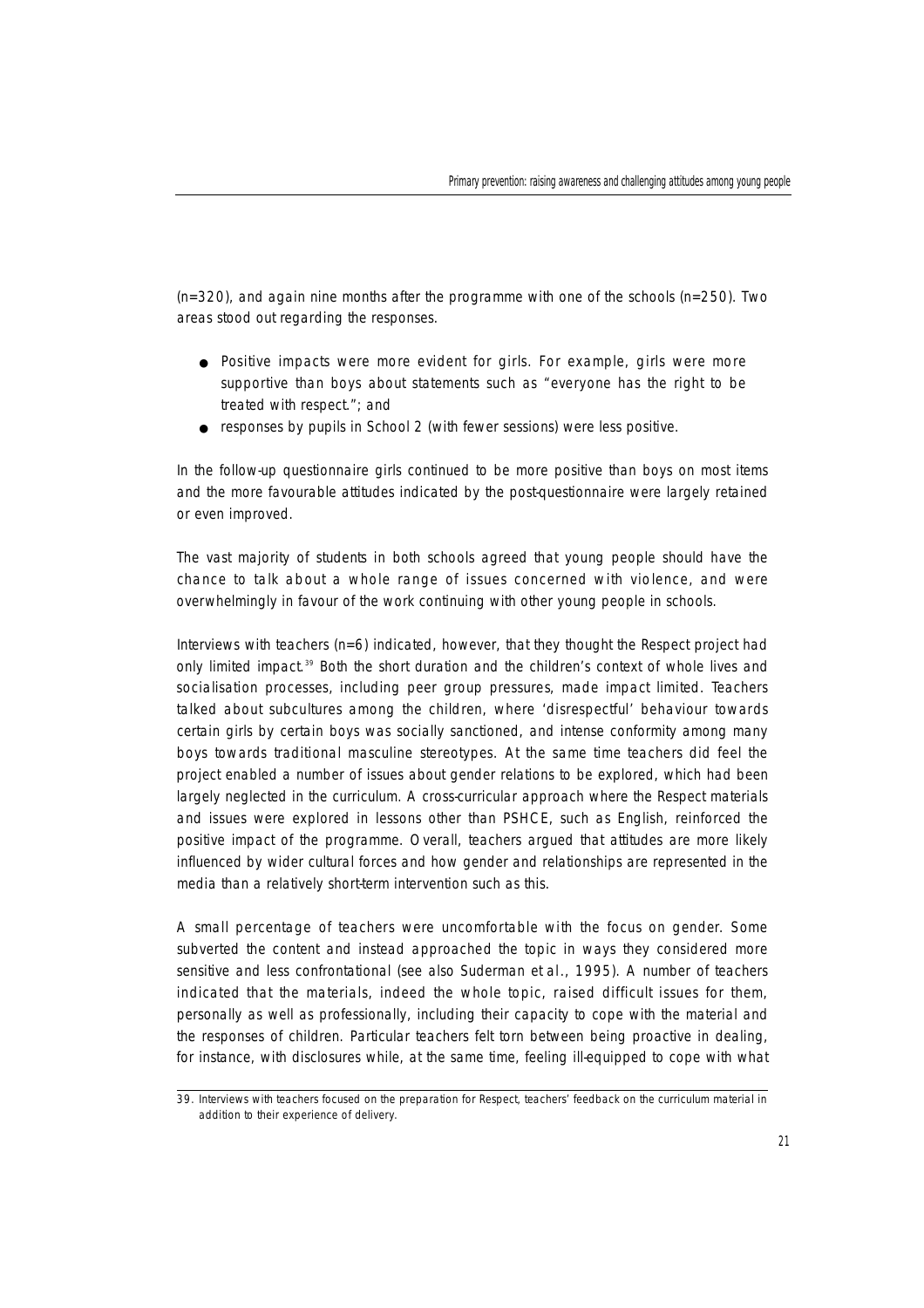could emerge. Referral networks within the schools were formally in place, but, it was pointed out, children tend to talk to those they trust rather than those who might be formally responsible.

# **Cheshire schools project<sup>40</sup>**

The Cheshire schools project aimed to enable children and young people to challenge attitudes around intimate violence and to promote violence-free relationships. It formed part of the wider Cheshire Domestic Violence Initiative. The project involved multi-agency training with staff from both primary and secondary schools and two Social Services departments on 'violence-free relationships'; four standard lessons with lesson plans and guidance as part of the PSHCE curriculum; and individually targeted training in one particular school. The primary school project developed a story-telling performance. The secondary school project had various elements, including a drama production and a dance performance.

## **The primary school project**

The project developed a drama piece named Can You Keep a Secret based on story telling, about a violent relationship within a family, and to illustrate points about secret-keeping. The p roduction made links between bullying at school and domestic bullying and was accompanied by workshops, teacher packs, guidance for schools, lesson plans, support around child p rotection issues, guidance on handling disclosure and teacher training, teacher support and evaluation materials. Support for the productions was provided by a range of local services.<sup>41</sup> They were followed up with children's workshops, class by class, in which the pupils discussed the issues raised in practical ways, alongside special activities and lesson plans.

The implementation of the primary school project was extensive, with the production being shown to 7,500 children in 80 schools with more than 115 performances. The production was seen and discussed by more than 400 teachers and many classroom assistants.

Evaluation was carried out by the project.<sup>42</sup> The performances were accompanied by the distribution of evaluation packs with before and after questionnaires for both teachers (across 80 schools) and parents, and questionnaires to assess pupils' views. The majority of

<sup>40.</sup> This section draws on the evaluation by the University of Bristol team.

<sup>41.</sup> Including Social Services, Women's Aid, outreach services, school nurses, Education and Welfare Officers and the National Society for the Protection of Cruelty to Children (NSPCC).

<sup>42.</sup> The evaluation team did not carry out further independent evaluation as they did not want to overburden the schools.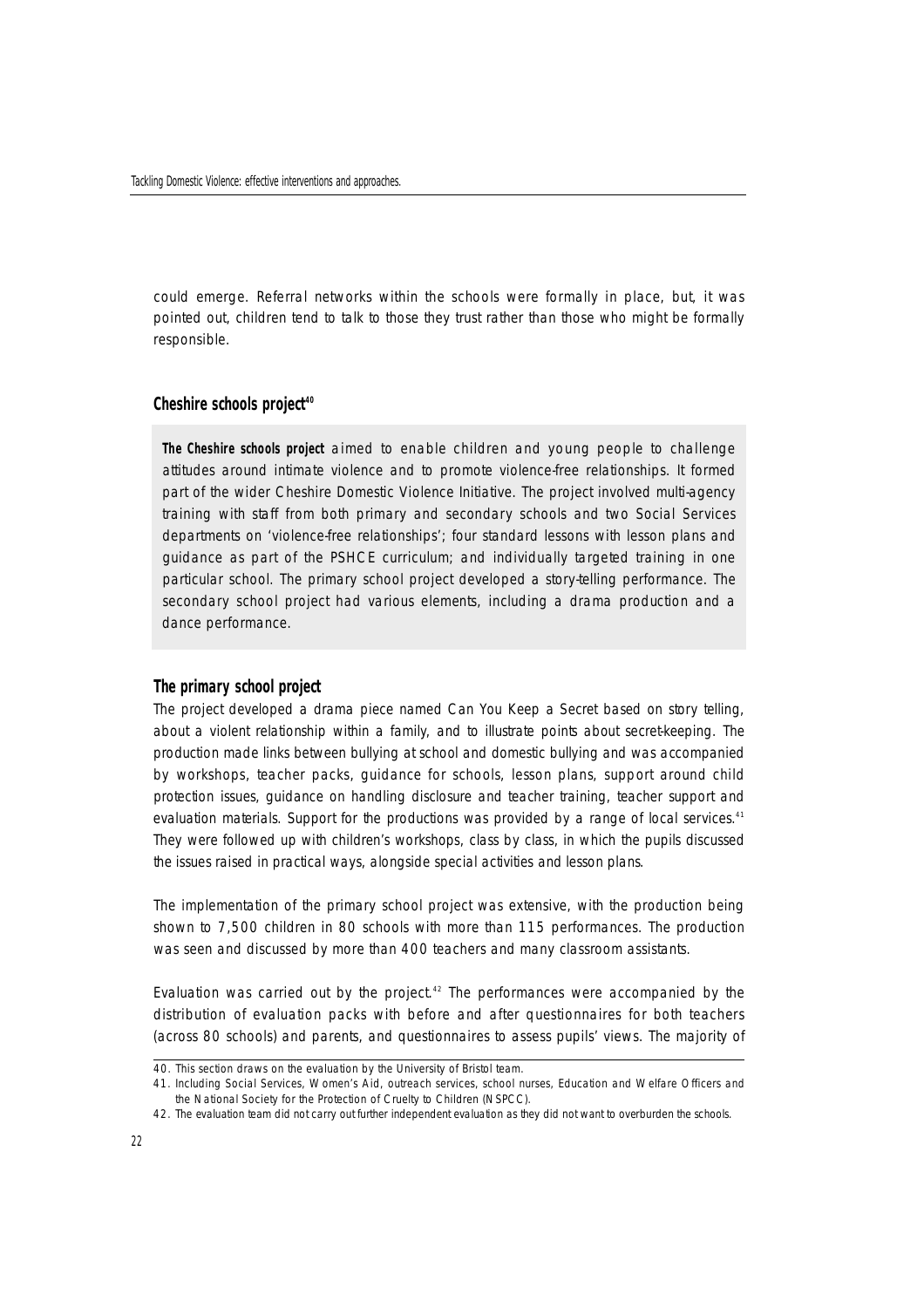teachers evaluated the project as excellent (93/95, 98%) and believed that the pupils had understood the message and the issues (see Table 2.1).

| project uutu                                           |                                                     |            |  |  |
|--------------------------------------------------------|-----------------------------------------------------|------------|--|--|
| <b>Outcome</b>                                         | Teachers evaluating outcome<br>as positive $(n=95)$ |            |  |  |
|                                                        | <b>Number</b>                                       | Percentage |  |  |
| Pupils had understood the message                      | 92                                                  | 97%        |  |  |
| Pupils gained in knowledge                             | 77                                                  | 81%        |  |  |
| Pupils gained in empathy and understanding             |                                                     |            |  |  |
| responsibilities of relationships                      | 82                                                  | 86%        |  |  |
| Production was used to develop more curriculum content | 83                                                  | 87%        |  |  |
| The attention of pupils was held                       | 92                                                  | 97%        |  |  |
| Immediate discussion initiated                         | 90                                                  | 95%        |  |  |

# **Table 2.1 Teacher evaluation of pupil outcomes from primary school work in Cheshire – project data**

The children's questionnaires ( $n=950$ ) administered by teachers in 38 separate classes assessed children's knowledge and attitudes about domestic violence and bullying, and also indicated positive outcomes in the form of changes in attitudes and increased knowledge about violence in intimate relationships. The questionnaires and the evaluation interviews indicated that the programme had been effective in raising the issue of bullying within families and allowed children to begin to explore the issue of disclosing difficult and personal secrets.

Overall the primary school work appeared to offer exciting scope for influencing young people's attitudes. Teachers  $(n=8)$  interviewed, and children and young people, were reported to have said they wanted and valued lessons on relationships and on abuse, provided these were undertaken in student-centred, interactive ways.<sup>43</sup>

Further positive feedback was reported to have come from mothers, a few of whom disclosed domestic violence issues – an unintended but very welcome outcome. Staff interviewed complimented the "clever construction of play (which involves a brother not a parent)" (interviewee); the large amounts of discussion with the children; and the thorough training support offered including the use of packs and specially designed activities.

43. This echoes findings from other studies (e.g. Mullender et al., 2002).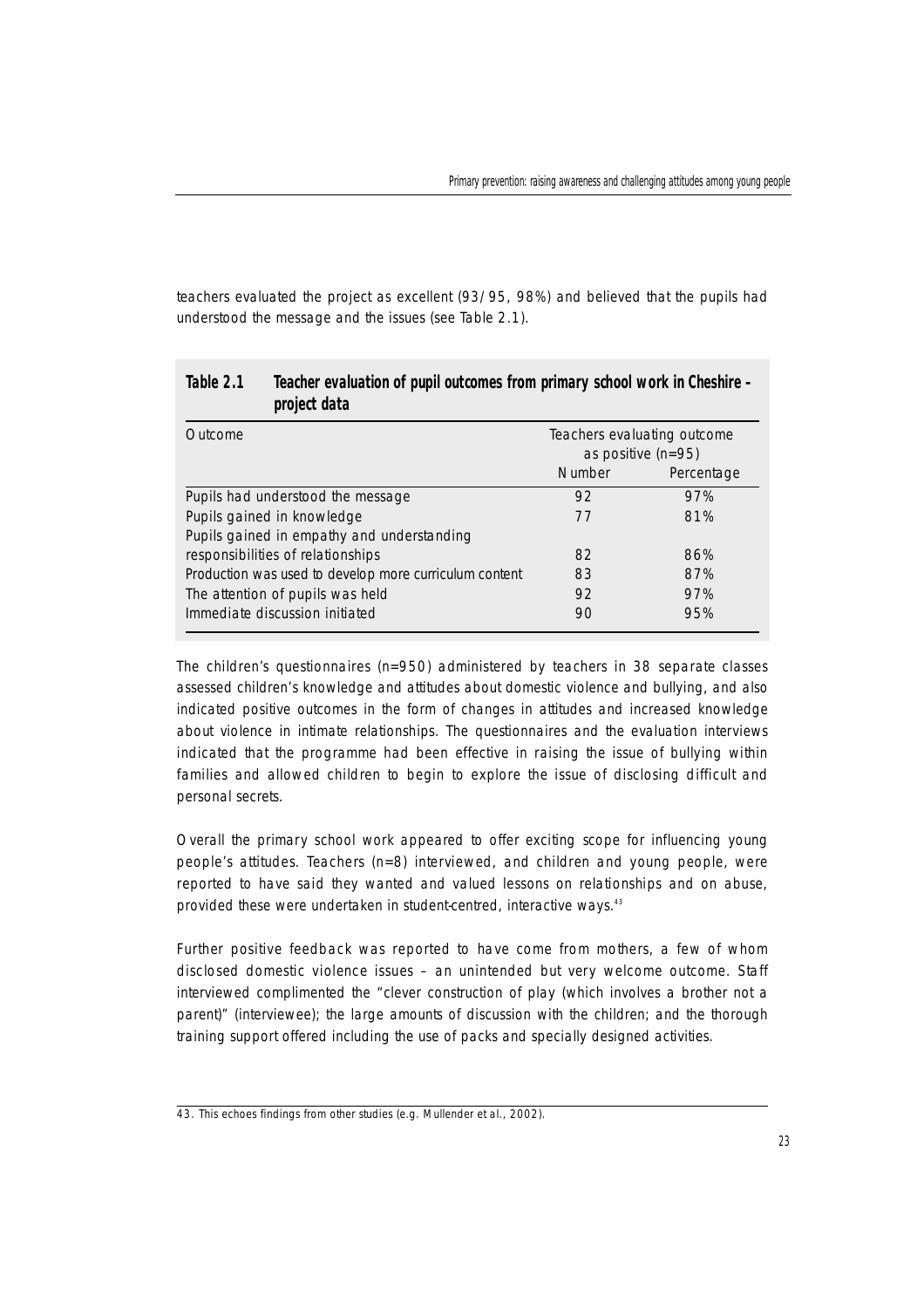# **The secondary schools project**

Initially, seven secondary schools and 608 students participated in projects to ensure domestic violence was addressed through the PSHCE programme. This initial stage included presentations by young people, groupwork with young fathers, and links with the Outreach project and other local agencies. The development of the secondary school programme was accompanied by multi-agency training courses and trials and assessments of all materials, productions and lesson programmes.<sup>44</sup>

These programmes were evaluated by the project with pre and post-attitude questionnaires, developed largely by the project with input from the evaluators and administered in schools.<sup>45</sup> There was an initial analysis conducted by the project. The results were reanalysed by the evaluators to assess the effect of the programme on pupil attitudes and in raising awareness. This was positive in both cases. For example, young people indicated that they had increased their understandings of domestic violence: a) as a gender issue; b) as a form of abuse that extends beyond physical violence; and c) as an issue connected with power and control in relationships.

The measures showed that both the attitudes and knowledge of the students about the dynamics of domestic violence had changed in a positive direction between the administration of the two questionnaires (see Table 2, Appendix 3). After the programme, for example, more students than before were aware of the prevalence of domestic abuse and recognised that emotional abuse could be domestic violence. Pupils in a school in an area of high social stress were more aware of these difficulties than those in other schools.

In comparison with the changes achieved in the Bridgend project, the Cheshire project appeared to achieve a much greater change in pupils' attitudes overall (see Appendix 3). This would suggest that the more wide ranging approach adopted in Cheshire was more successful.

In Cheshire, gender differences with regard to changes in attitudes were also analysed.<sup>46</sup> This again indicated that positive change had occurred. For instance, in one sixth-form the number of girls who were unclear about the prevalence of violent relationships reduced from 60 per cent before the programme to 18 per cent after. In another school, the percentage of

<sup>44.</sup> As a result, the schools introduced work on domestic abuse into their PSHCE curricula and one school developed a dance piece in Year Seven. In another school, older year groups designed and performed a performance for 200 students in younger year groups. Subsequently, 21 per cent of secondary schools in Cheshire participated.

<sup>45.</sup> The evaluation team did not carry out further independent evaluation as they did not want to overburden the schools.

<sup>46.</sup> Initial analysis was conducted by the project, and this was subsequently reanalysed by the evaluators.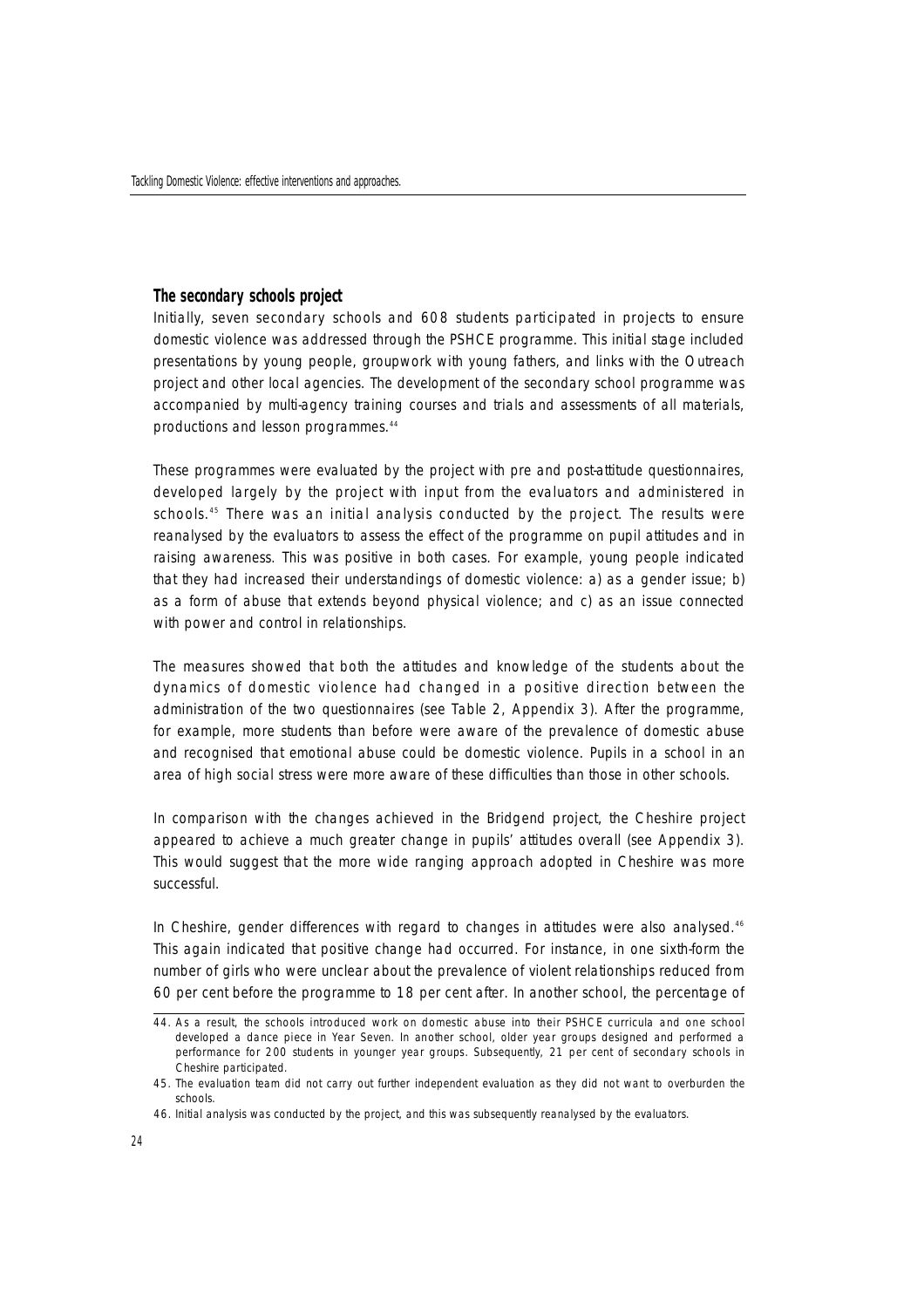girls agreeing that abuse of a woman by a man is a controlling action, increased from 17 per cent prior to 73 per cent post-programme. Encouragingly, boys appeared to be almost as aware as girls that domestic violence was not acceptable, with only one boy claiming that it occurred because 'women asked for it'.

Interviews with teachers and managers confirmed the results of the questionnaire evaluations that, in general, the various dramas, workshops, prepared lessons and videos used in the different projects received very good feedback from all schools and were much welcomed. Schools were prepared to engage with the programme due to the direct support provided through the project and the associated multi-agency context, as well as the supportive materials provided by the project. Both Women's Aid and the Cheshire Outreach project provided support, including helping teachers to anticipate children's disclosure of domestic violence. The importance of training for teachers also highlighted the possibility of ongoing staff consultancy and support provided by inter-agency links.

### **Summary – primary prevention**

- Children and young people across the projects indicated they wanted and valued lessons on relationships and on abuse, provided that these were undertaken in student-centred, interactive ways. (See also Mullender et al., 2002).
- Pupils valued visual input such as drama.
- There were indications that pupils had increased their awareness of factual information regarding domestic violence, especially in Cheshire.
- $\bullet$  The project impacts were considered short-term by teachers, especially where interventions were experienced as one-offs. While enabling teachers to address gender and violence, the interventions needed to be sustained if they were to counteract ingrained cultures and stereotypes.
- Training for teachers was important, as was multi-agency support. Teachers who did not feel supported were likely to feel under-confident in using the materials and dealing with the issues.
- Cross-curricular approaches, where project materials were explored in lessons other than PSHCE, such as English, reinforced the positive impact of the programme.
- Work in schools can make both primary and secondary schools pupils think more deeply about domestic violence.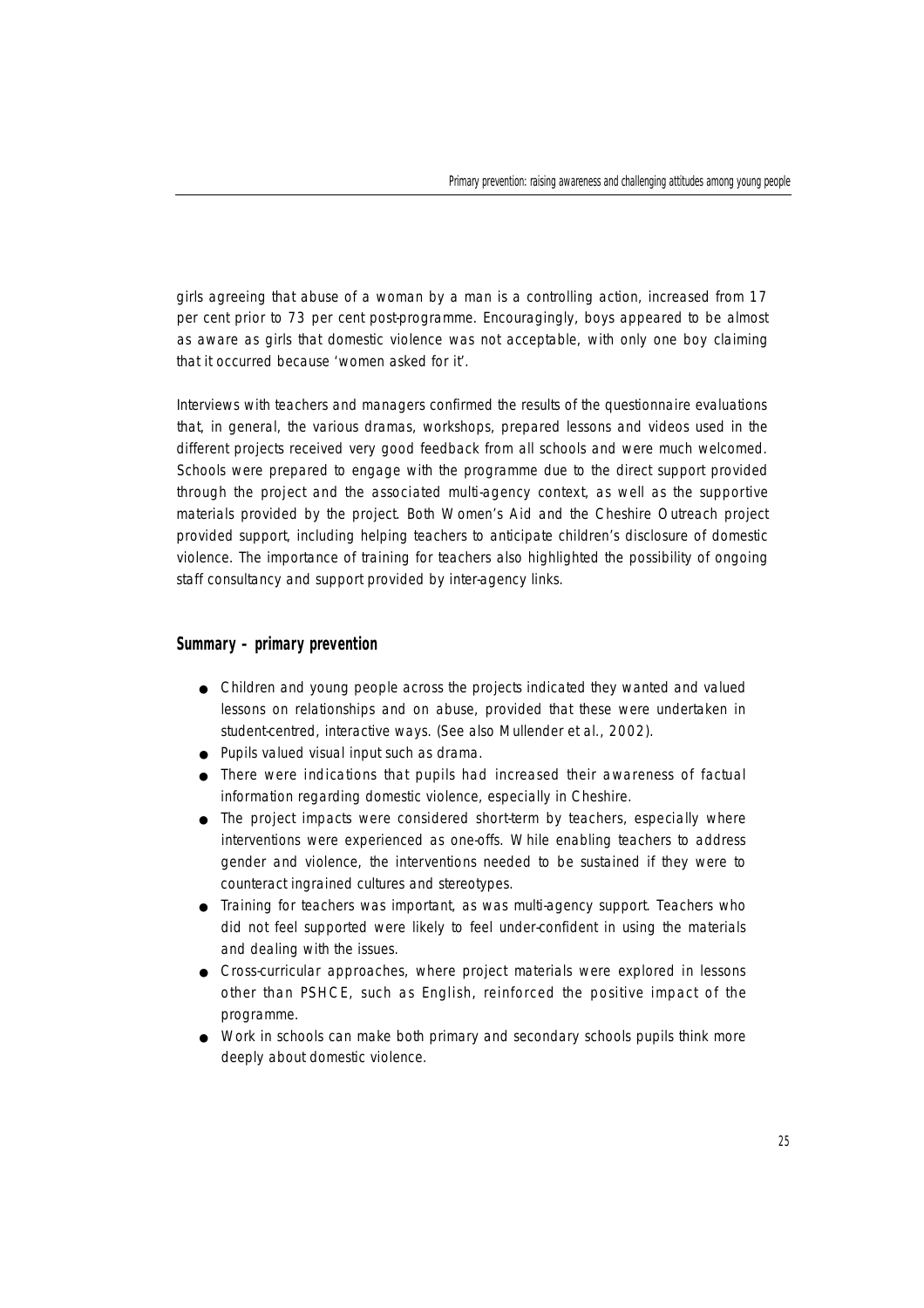# **Recommendations – primary prevention**

- Primary prevention programmes should be implemented in both primary and secondary schools.
- Primary prevention should at least be included in the PSHCE curriculum.
- Programmes should ideally be approached from a school-wide perspective with a cross-curricular approach.
- All teachers providing primary prevention programmes should be trained and be confident in using the project materials, including how to handle disclosures.
- For effective implementation, teachers should feel supported to deal with any issues raised through primary prevention via local education authority and multiagency links.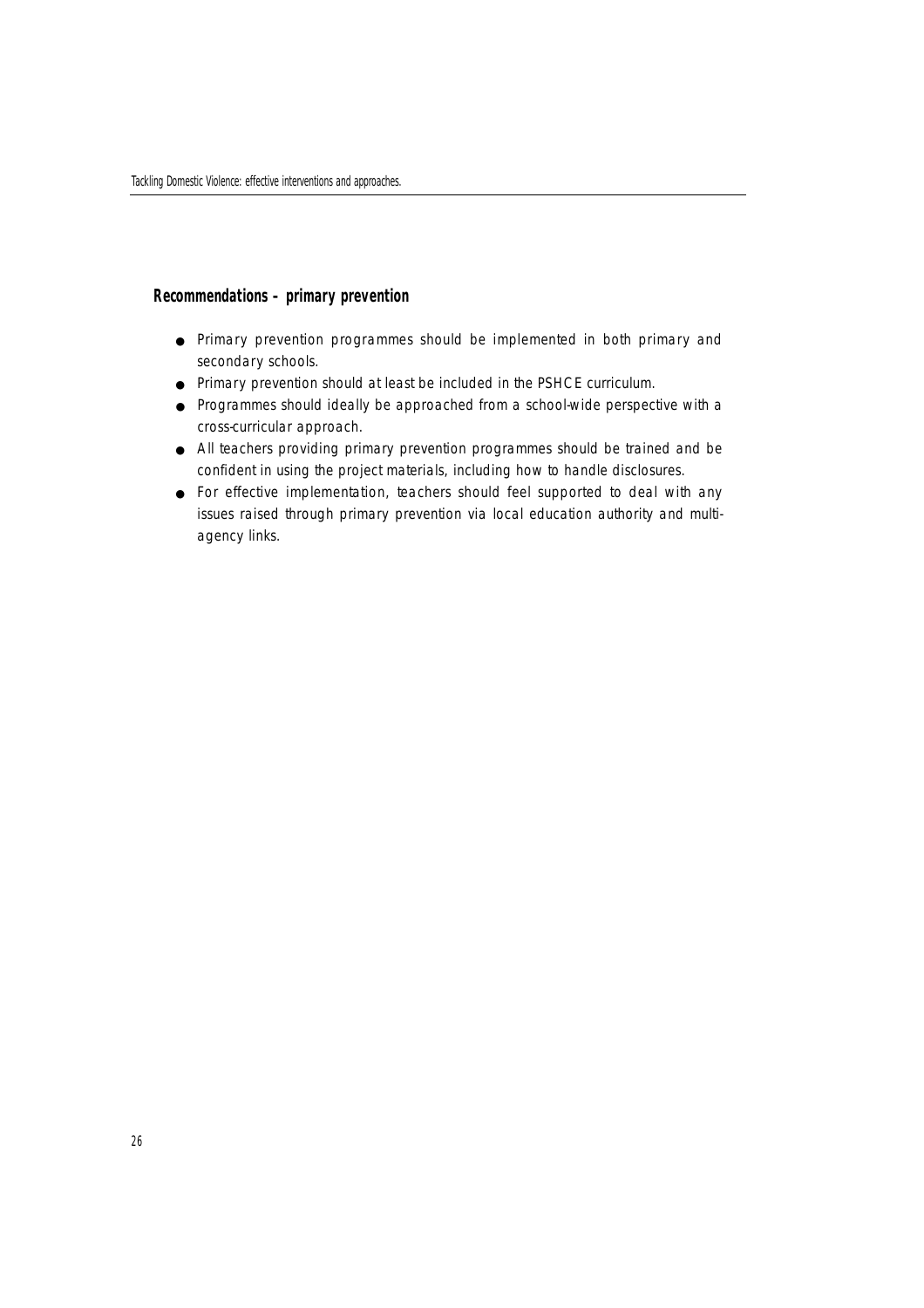In this chapter we examine the approaches used by the CRP projects to provide opportunities for disclosure of domestic violence, and for contacting projects and other agencies for the first time are examined. $47$  In particular the focus is on the use of routine enquiry by health and social services. In the following chapter the advocacy approaches that the projects adopted with regard to more sustained support for women and children, including outreach, emotional support and group work are examined.

# **Routine Enquiry**

Routine enquiry<sup>48</sup> allows women to disclose their experiences of domestic violence so that they may be given the appropriate health care or be referred to other agencies. It is an approach that flows from the recognition that women are more likely to disclose domestic violence if they are specifically asked. They may prefer disclosing to a health care professional than to other agencies (Davidson et al., 2000, 2001 – see Appendix 1). They are also likely to be in contact with health care professionals as a general part of their lives; due to specific injuries sustained as a result of the violence; or perhaps because they are pregnant.<sup>49</sup> The Department of Health have indicated that intervention by health care professionals may help stop further abuse and that routine enquiry regarding domestic violence is recommended as part of this. Routine enquiry is defined as involving 'asking about the experience of domestic violence of all people within certain parameters' regardless of visible signs of abuse (Department of Health, 2000, para 3.11).

While previous studies show fairly widespread support among service users for routine enquiry policies, health care professionals perceive it as more problematic. Between 45 and 90 per cent of service users agree that they should be routinely asked about domestic violence: Gielen et al. (2000) found that 48 per cent of women agreed that health providers should routinely enquire for domestic violence, with those abused being 1.5 times as likely to support the policy than non-abused women. Higher support was found by Westmarland et al.'s (2004) study in the north of England where three-quarters of patients in GP surgeries

<sup>47.</sup> This chapter draws on the University of Bristol and South Bank University Faculty of Health and Social Care evaluations.

<sup>48.</sup> Also referred to in some studies as 'asking about domestic violence', or 'screening'.

<sup>49.</sup> Women who are pregnant or have small children are at increased risk of domestic violence (Mezey, 1997; Hester et al., 2000; Mezey et al., 2002).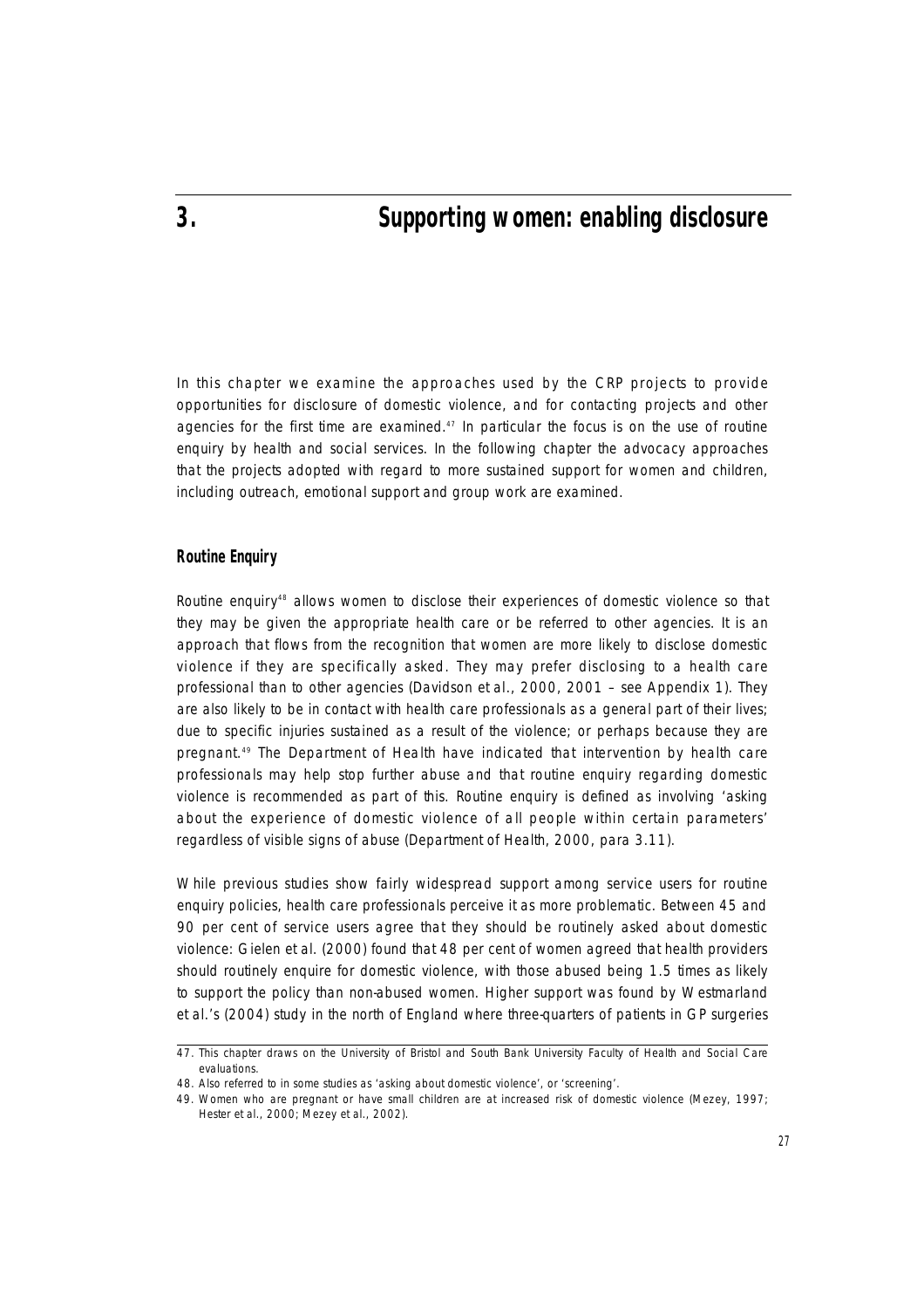(447/604, 74%) thought it would be helpful if GPs routinely asked about domestic violence. Caralis and Musialowskie (1997) reported 85 per cent of the women in their sample supporting routine enquiry policies, and Ferris (1994) found that 90 per cent of women supported such a policy. By contrast, Friedman et al. (1992) found that while the majority of female patients they surveyed were in support of routine enquiry; the majority of doctors were not. Similarly, Westmarland et al. (2004) found that GPs expressed more concerns about asking about domestic violence than their patients. The primary concerns raised by GPs were related to available support following disclosure, time restraints, and asking 'intrusive' questions about a 'private' problem (ibid.: 16).

Waalen et al. (2000) in a meta-analysis of 12 studies looked at some of the main reasons for professional resistance, and found the main barriers to routine enquiry to be a lack of training, lack of time, and a lack of knowledge about appropriate interventions if domestic violence was revealed. Other issues frequently mentioned were patient-related factors, such as fear of offending the patient (see also Mezey et al., 2002; Westmarland et al., 2004). Educational interventions alone did not improve the enquiry rate. However, when education was combined with other features (e.g. providing information on how to ask questions) most studies showed a statistically significant increase in the number of patients asked or the number of patients disclosing violence. A recently completed evaluation of routine enquiry by midwives (n=79) taking part in the Bristol Pregnancy and Domestic Violence Programme also found that training increased the ability of midwives to elicit disclosure through routine enquiry (Salmon et al., 2004).

Ramsay et al. (2002) in a systematic review conducted for the UK National Screening Committee<sup>50</sup> found that although routine enquiry would be likely to increase the number of women identified as experiencing domestic violence, there was no evidence of the effectiveness or safety of subsequent interventions. This led them to conclude that it would be premature to introduce screening programmes for domestic violence in health care settings. Taket et al. (2003, 2004) disagree, noting there is a substantial amount of qualitative evidence pointing to the benefits of routine enquiry for women, and that it is one way of ensuring that women can get information about and access to specialised support services. Although they agree with Ramsay et al. that women's safety should be a priority, their conclusion echoes Mezey et al. (2002) who found that both midwives and female patients found routine enquiries acceptable but only when it was conducted in a safe environment with support systems in place (see also Taket, 2004; Taket et al., 2004; Salmon et al., 2004).

<sup>50.</sup> Twenty papers based on 17 studies were reviewed. However, inclusion criteria were narrowly defined and primarily based on quantitative measures. As a consequence a small number of studies from North America, Australia and New Zealand were included – but no UK studies met their criteria.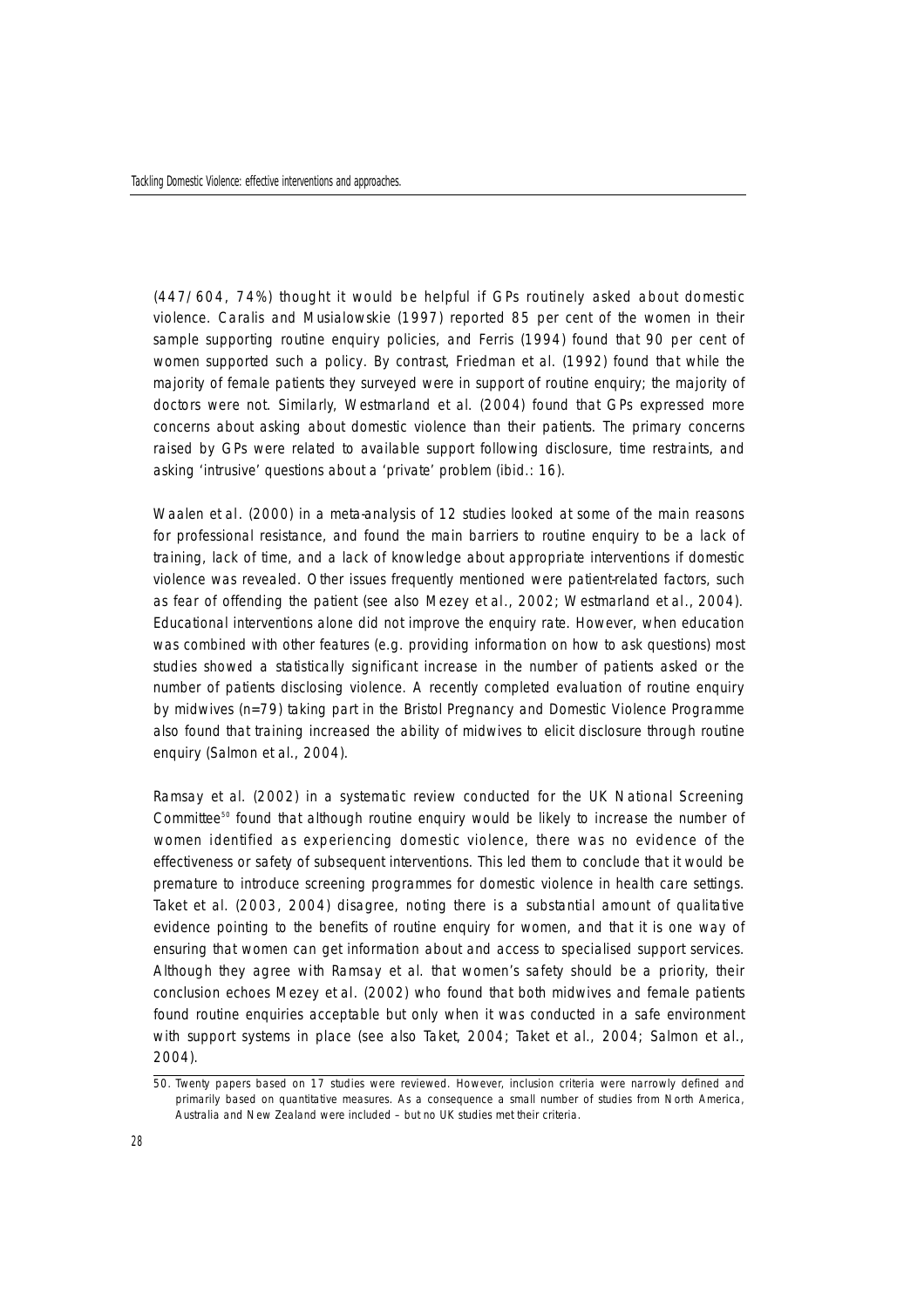One previous study in the UK has evaluated the introduction of routine enquiry with child care and child protection staff (within the NSPCC) as part of establishing a monitoring system for domestic violence (Hester and Pearson, 1998; Hester et al., 2000). The study found that routine enquiry about domestic violence was an effective approach for staff working on child protection issues, and that the level of disclosure of domestic violence increased from one-third to nearly two-thirds. Routinely asking women about domestic violence is more appropriate, and safer, than 'ad hoc' enquiry that may rely on stereotypical views about which groups of women are likely to experience domestic violence. Routinely asking gives the message that it is acceptable to disclose domestic violence and that no-one is being specifically targeted for enquiry, which could have safety implications (Hester and Pearson, 1998).

### **The CRP projects**

A small number of the CRP projects set out with the intention of enabling disclosure of domestic violence. Projects in Birmingham, North Devon, Wakefield, Hammersmith and Fulham (Standing Together health project) and Suffolk included mechanisms for enabling disclosure of domestic violence as part of their aims, with Wakefield, Suffolk and Standing Together specifically aiming to implement routine enquiry. The Birmingham, North Devon and Wakefield projects were part of the 'health' package evaluated by one of the South Bank University teams; the Standing Together Health project was evaluated by South Bank University as part of the 'criminal' package; and the Suffolk project was part of the 'multiservice' package evaluated by the University of Bristol team. Only the evaluations of the p rojects in Wakefield and Suffolk were able to provide data detailed enough for comparison, and these projects are discussed further below. In Wakefield, routine enquiry was used by health care professionals, while in Suffolk a wider range of practitioners were involved, with emphasis on health and social care staff. The Wakefield project was evaluated for one year and the Suffolk project over two years.

The projects faced similar problems in implementing routine enguiry. The restructuring of health authorities that were taking place during the period of implementation created uncertainties. Social care services were also facing changes as well as high turn over in staff. It should be noted that the projects in both Suffolk and Wakefield were able to implement routine enquiry despite these problems because they had the involvement and support of senior staff across the agencies involved.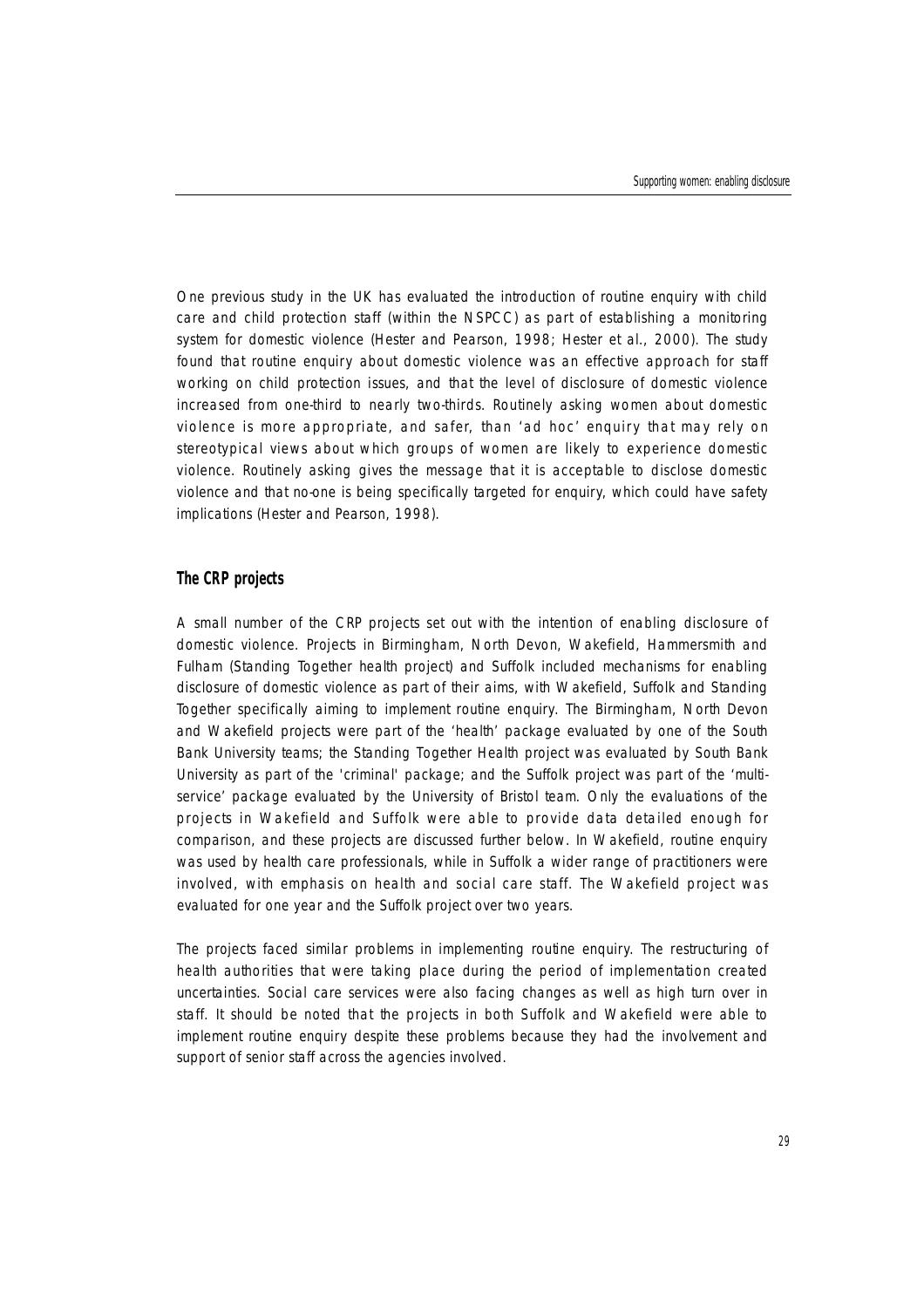## **Suffolk Tools for Practitioners**

**Suffolk Tools for Practitioners** (Suffolk TfP) project set out to develop a range of 'tools' or interventions combined with training, so that practitioners might respond to survivors of domestic violence in a manner that keeps safety at the centre: they used routine enquiry for service users so that they might disclose domestic violence, followed by crisis or safety planning with those found to be experiencing domestic violence. The project was developed with the support of agencies and organisations across Suffolk under the auspices of the County Domestic Violence Forum.

The project set up an initial pilot in the district of Waveney, a semi-rural location with Lowestoft as the largest town. The discussion below is based on data from the pilot area over a two-year period.<sup>51</sup>

The ideas underpinning the initial development of the tools were drawn from the Duluth, Minnesota, approach, which has at its centre the safety and empowerment of victims as well as accountability of perpetrators (Pence, 1999). The materials used included the Duluth Power and Control and Equality Wheels. An extensive Guidance Manual was produced explaining how professionals should use the tools, examples of usage, safety implications and confidentiality. In addition separate safety planning and crisis planning booklets and a Directory of Suffolk Agencies were produced. The tools were implemented by health visitors, social care staff, Women's Aid outreach, and probation. Probation only applied the tools during year one of the evaluation and others during years one and two. In what follows the focus is on use of the tools by health and social care practitioners.

Prior to development of the 'tools', consultations about services were carried out with 28 women who had experienced and/or were currently experiencing domestic violence, and information gathered on current practice with 40 local agencies. A detailed Safety and Accountability Audit of police practice with regard to domestic violence was carried out by a nine-person multi-agency team, based on the Duluth domestic violence auditing approach (Pence, 1999).<sup>52</sup> Interviews with the audit team  $(n=9)$  indicated that it had enabled practitioners from a range of agencies to better understand the work of the police, and had also strengthened multi-agency work locally. The consultations, agency information and audit all fed into the development of the tools and related training.

<sup>51.</sup> During year two of the evaluation the project began to mainstream its activities, in particular training a wide range of practitioners in the use of the 'tools' across the whole of Suffolk. This aspect of the project began too late for valid and reliable data to be available and it is therefore not discussed.

<sup>52.</sup> Thirty-one police, as well as processes and procedures were audited, resulting in nine recommendations for changes in the practice of the Suffolk Police (all but three were carried out).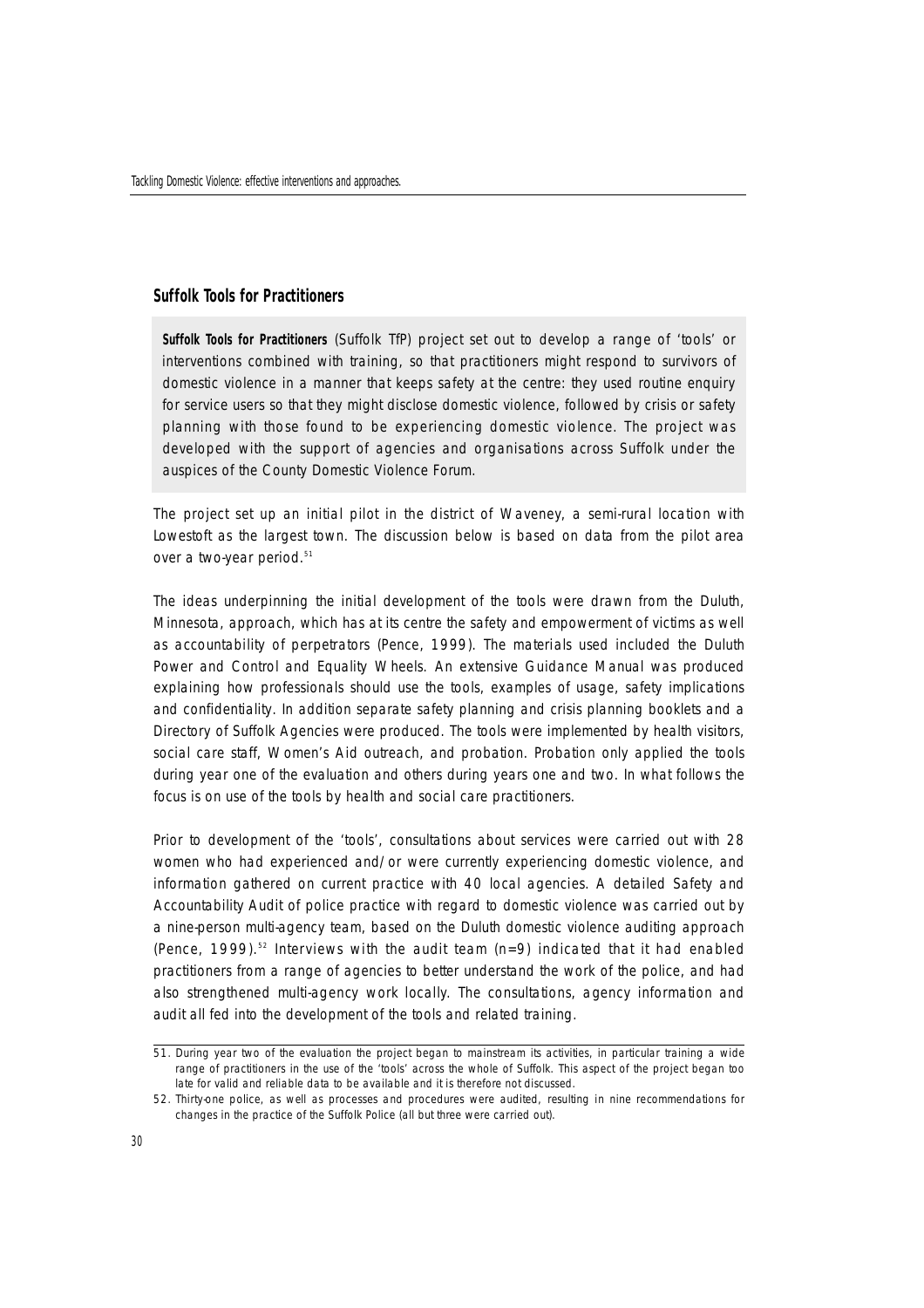Prior to implementation of the tools, practitioners attended training on both domestic violence Awareness and Good Practice (one day) and Use of Tools (one to two days).<sup>53</sup> Use of Tools training included how to ask about domestic violence, and develop safety and crisis plans with service users. Altogether 69 individuals from 22 agencies were trained.<sup>54</sup> Review sessions with the practitioners and the project staff using the tools took place within two months of implementation for reflection on practice and to revisit issues from the training sessions.

In interviews  $(n=30)$  carried out during year one and at the end of the evaluation, practitioners talked about the important grounding they had obtained from the training. It had given them an insight into the control aspects of domestic violence, a greater understanding of its impacts and implications, and contributed to the greater confidence they now felt in asking about and dealing with situations of domestic violence. The health visitors in particular ( $n=17$ ) stressed that the length, depth and intensity of the training had been necessary to equip them to use the tools with confidence. The review sessions were seen as a crucial part of this.

If I hadn't had as much [training], I don't think I would have had the confidence to tackle the issues. (Health visitor, Suffolk)

## **Health visitors**

Health visitors applied the tools, and especially routine enquiry,<sup>55</sup> to a greater extent than social care practitioners because they found it easier to incorporate into their routine work (Table 3.1). The interviews and reviews with the health visitors indicated that with their focus on mothers, use of systematic inventories and questions such as the Edinburgh Post-Natal Depression inventory lent themselves well to the introduction of routine enquiry questions. Routine enquiry also fitted with the early intervention strategy they were expected to adopt. Nonetheless they sometimes forgot to enquire, were unable to ask due to lack of time or presence of the male partner or other individual, or might use the tools reactively rather than routinely.

<sup>53.</sup> It was often difficult for practitioners to attend as they worked in under-resourced and highly pressured areas of work. The overall training was as a result reduced to two days for some groups.

<sup>54.</sup> In addition, due to turnover of staff in the social care team, staff who had more recently joined the team received training from the training officer. A further 885 individuals were trained as part of the mainstreaming process. This involved 43 training sessions: 14 multi-agency and 29 single agency by the end of the evaluation period.

<sup>55.</sup> Routine enquiry was termed 'screening' by the project.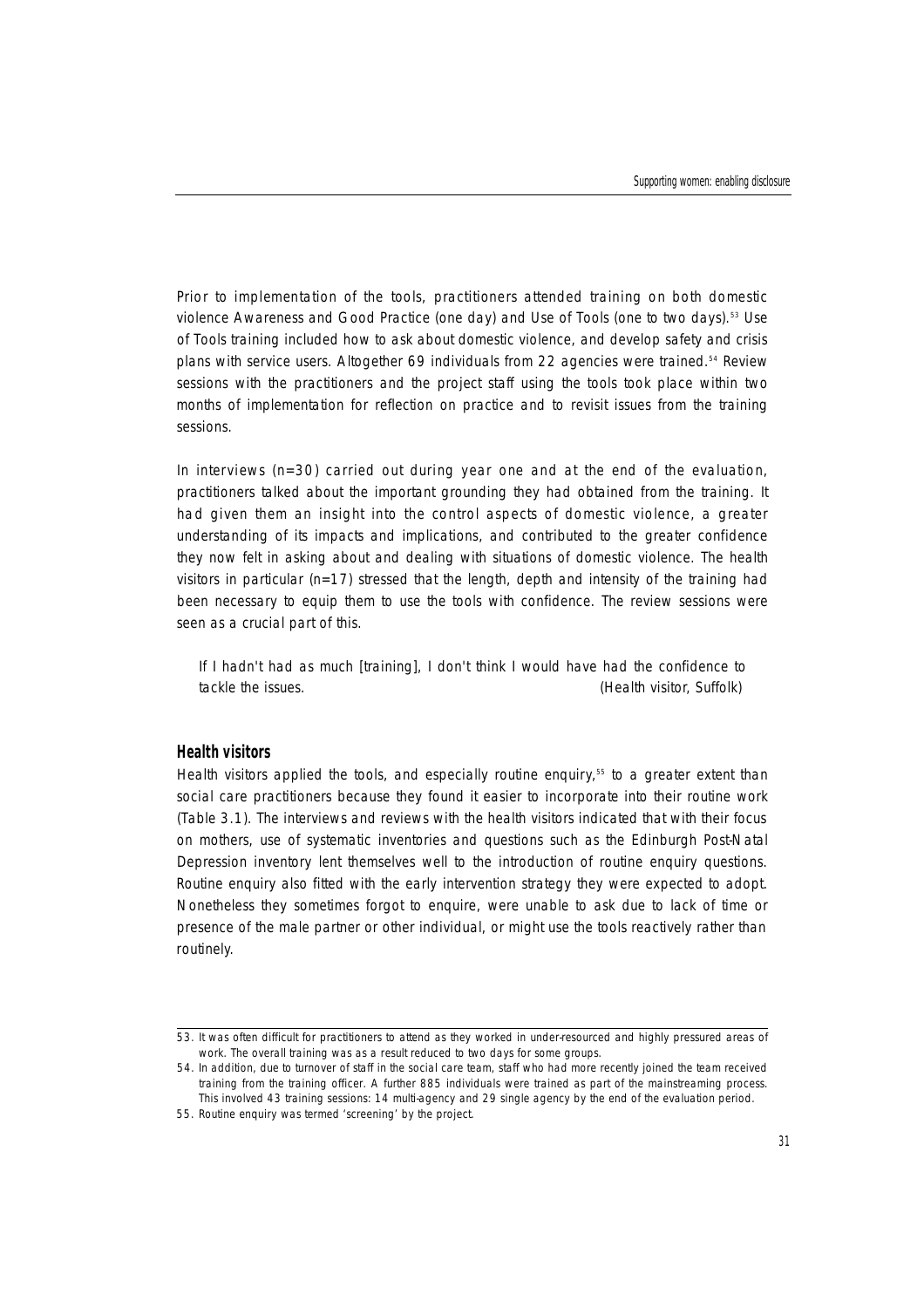| Table 3.1               |                 | Suffolk - tools use                                                                                                                            |              |                    |                  |                    |           |                       |                           |                 |
|-------------------------|-----------------|------------------------------------------------------------------------------------------------------------------------------------------------|--------------|--------------------|------------------|--------------------|-----------|-----------------------|---------------------------|-----------------|
| Agency                  |                 | No. of<br>individuals with<br>whom tools<br>were used <sup>56</sup><br>(weighted to<br>give 6 months<br>of data in<br>each year) <sup>57</sup> |              | Routine<br>enquiry |                  | Safety<br>planning |           | Crisis<br>planning    | <b>Risk</b><br>assessment |                 |
|                         | Yr <sub>1</sub> | Yr <sub>2</sub>                                                                                                                                | Yr 1         | Yr <sub>2</sub>    | Yr1              | Yr <sub>2</sub>    | Yr1       | Yr <sub>2</sub>       | Yr <sub>1</sub>           | Yr <sub>2</sub> |
| Health visitors         | 136             | 74                                                                                                                                             | 112<br>(82%) | 64<br>(86%)        | 11<br>(8%)       | 14<br>(19%)        | 5<br>(4%) | $\mathcal{P}$<br>(3%) | 1<br>$(0.7\%)$            | $\Omega$        |
| Social care<br>services | 23              | 36                                                                                                                                             | 6<br>(26%)   | 10                 | 6<br>(28%) (26%) | 1<br>(3%)          | 1<br>(4%) | 1<br>(3%)             | $\Omega$                  | 1<br>(3%)       |

Interviews towards the end of the evaluation period  $(n=20)$  indicated that the health visitors had developed their own ways of asking about domestic violence, usually at the antenatal visit and at the post-natal six week visit (see Table 3.2).<sup>58</sup>

| Table 3.2    |             | When health visitors routinely enquire (figures weighted to give 6 months data) |
|--------------|-------------|---------------------------------------------------------------------------------|
| Ante-natally | Transfer in | Post-natally                                                                    |
| 34 (46%)     | 14 (19%)    | 18 (16%)                                                                        |
|              |             | of which 12 (16%) were at 6-week visit                                          |

The health visitors interviewed in year one found that the safety planning tool and booklet p rovided them with something concrete to give women and made them feel better prepared.<sup>59</sup> Although actual numbers were small, by the end of year two they had

<sup>56.</sup> Information about the total number of individuals seen by health visitors and social care services was not provided, and it is therefore not known what proportion of all service users seen are represented by the figures provided.

<sup>57.</sup> Data were provided by the staff from health and social care services using the tools, during the period December 2001 to May 2002 when the piloting of the tools took place. A data form was used for this, based on the Home Office minimum data criteria and applied following extensive discussion with the agencies involved. During year one the data were collected by health visitors from two separate areas within Waveney, and from social workers from the immediate needs team. In year two the collection of data was not continuous, and the table is based on data made available for three months from the health visitors, and for six months from the immediate needs team.

<sup>58.</sup> This more focused approach also explains why the number of women being asked had gone down across the evaluation period (see Table 3.1).

<sup>59.</sup> One service user interviewed commented that the safety brooklet was very useful and straightforward and that 'she liked the wheel' and the 'good stuff about keeping me and the kids safe without going over the top'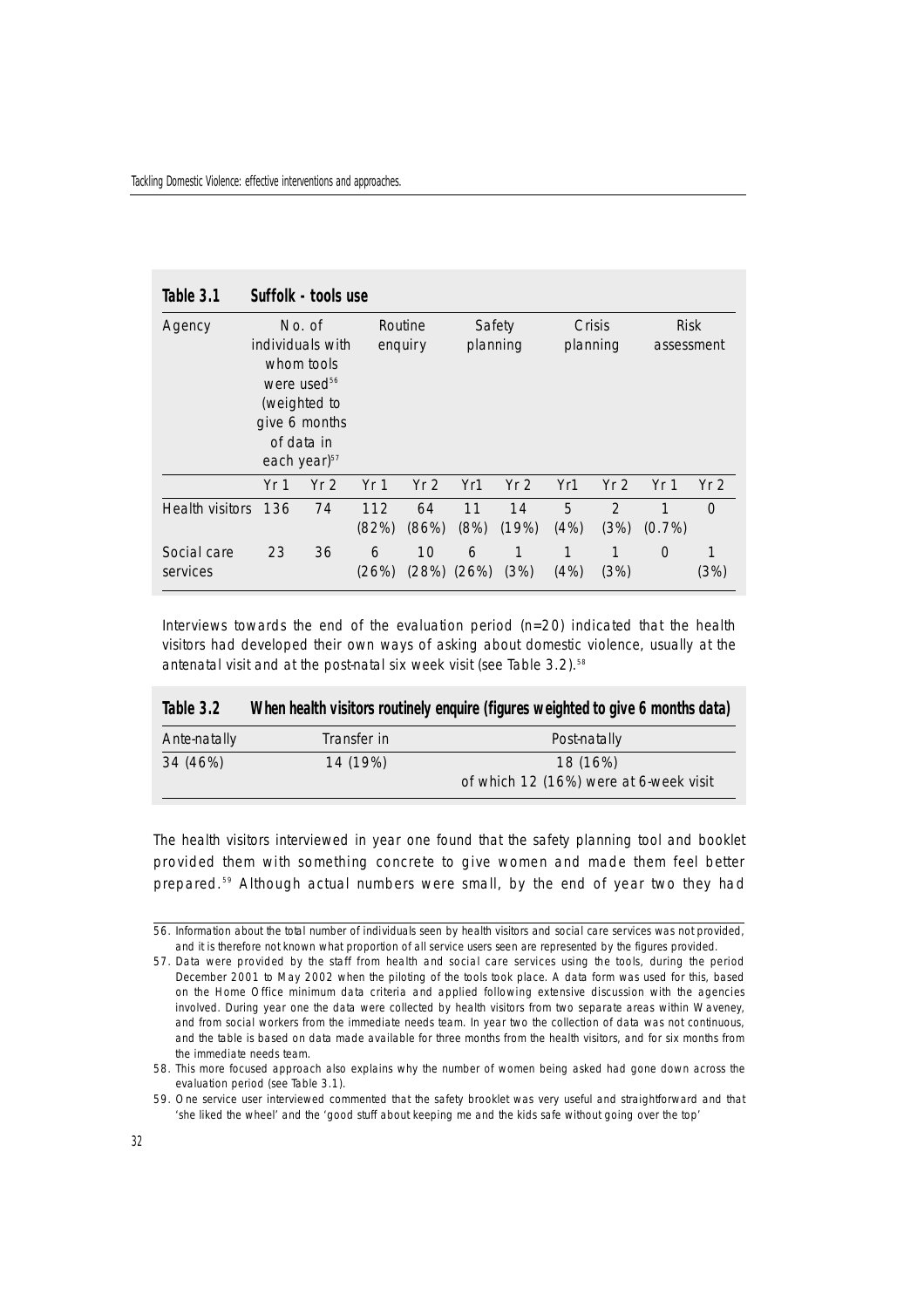doubled the proportion of service users with whom safety planning was used (from 8%, 11/136, in year one to 19%, 14/74 in year two. See Table 3.1).

As the health visitors became more proficient and confident in the use of the tools, the number of domestic violence incidents identified also increased (Table 3.3), doubling from 12 to 24, despite fewer women being routinely asked. While the actual numbers were small, the proportion of domestic violence identified was more than three times greater in year two (with 11%, 12/112, of women screened in year one disclosing domestic violence, and 38%, 24/64, of those screened in year two).

| Table 3.3             |  | Domestic violence incidents identified                                                 |                                |                 |
|-----------------------|--|----------------------------------------------------------------------------------------|--------------------------------|-----------------|
| Agency                |  | Domestic violence identified<br>(weighted to give six months<br>of data in each phase) | Totals across<br>years $1 & 2$ |                 |
|                       |  | Year 1                                                                                 | Year 2                         |                 |
| Health visitors       |  | 12<br>$(11\% \text{ of }$                                                              | 24<br>(38% of                  | 36<br>(20% of   |
| Social care services: |  | those screened) <sup>60</sup>                                                          | those screened                 | those screened) |
| immediate needs team  |  |                                                                                        | 34                             | 45              |

By the end of the evaluation period, interviews with the health visitors indicated they had shifted their practice from woman blaming to empowering women, by understanding the dynamics of domestic violence and in particular why women 'do not just leave'. They (and social care staff, see below) found the Duluth Wheels, both the Power and Control and the Equality Wheels particularly useful. The wheels were important in showing the nature and dynamics of domestic violence, and could be used directly with women to help them identify that they were in abusive relationships, as well as enabling early intervention and prevention.

You know there's one case I had recently.... a case conference was called because there's an injured child. And we believe it was a violent stepfather. And she denied everything. And it was very good when we went to Case Conference and in two weeks she actually got rid of him and she said there was a couple of things that made her realise. One was the equality [wheel]. I had asked her "you look at this.

<sup>60.</sup> Note that domestic violence identified as a percentage of those screened is only a valid calculation in relation to health visitors. Social care services were screening in fewer instances than where domestic violence was disclosed, as some referrals were already identified as domestic violence cases.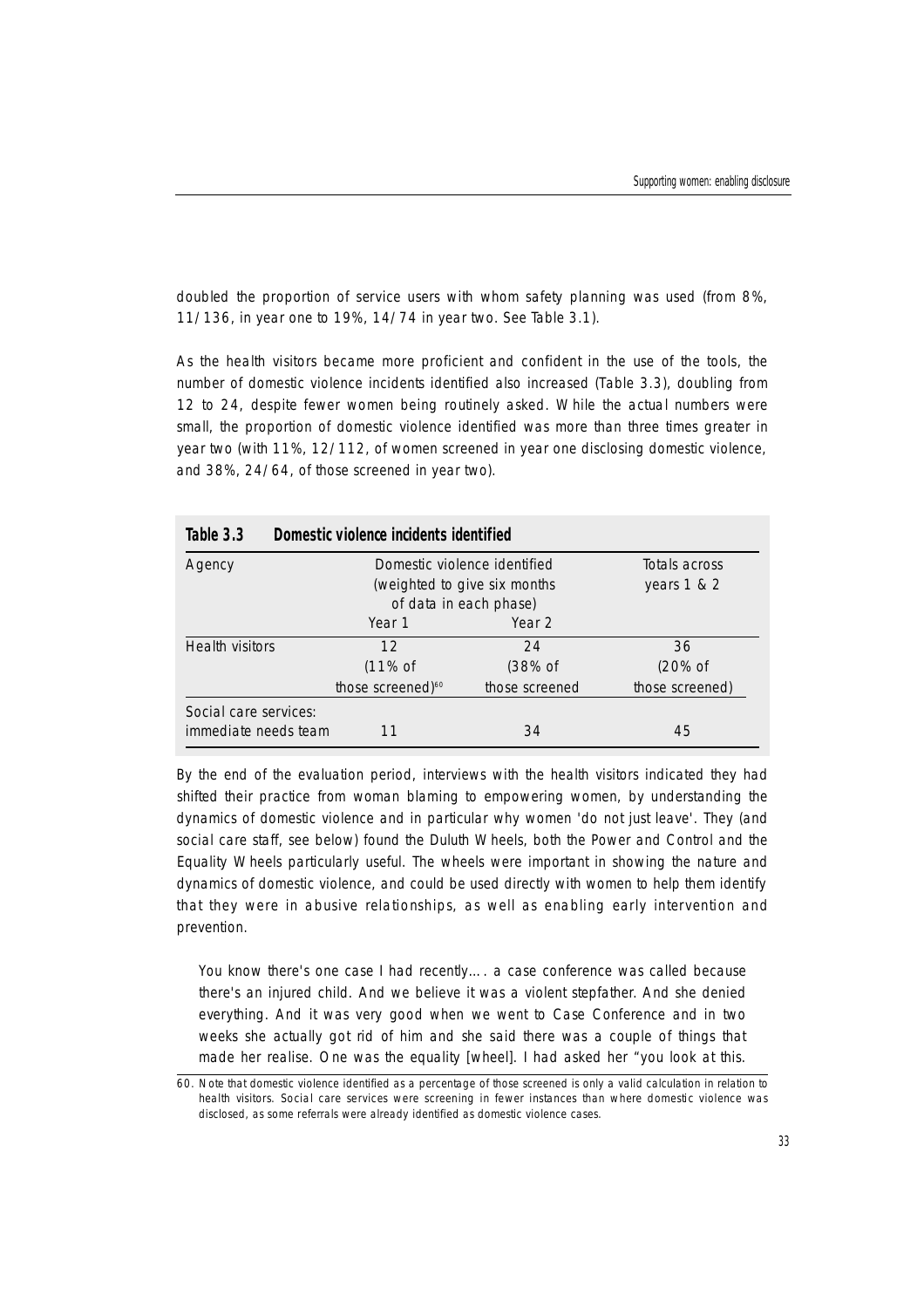Where do you fit in?" And she said, "it suddenly became clear to me". And that was very positive. She was able to identify herself in that relationship. I mean she's taken the wheel and said, "I'm going to use that for future partners". (Health visitor, Suffolk)

Other practitioners in the locality who were interviewed during year one and again at the end of the evaluation period, confirmed the positive change in health visitors' practice that had resulted from their involvement in the project.

The health visitors in my experience are very, very aware of domestic violence and they are carrying out the tools as instructed. (Women's Aid, Suffolk)

This included the ability of health visitors to enable disclosure where other agencies were unable to do so, to empower mothers, and better practice multi-agency working. The head of child protection, for instance, outlined a situation where domestic violence was suspected: the child was found to be sitting in a pile of glass and social care services became involved. The mother did not trust social care services but allowed the health visitor to use the tools with her (specifically the routine enquiry questions and Duluth Wheels). Following this intervention there were (according to the head of child protection) no repeat incidents of domestic violence and the mother had also understood the dangers to the child.

## **Social care services**

Generally, the social workers and family support staff interviewed at the end of the evaluation period (n=13) reported feeling more confident in dealing with instances involving domestic violence. The child protection links, especially between the police, health visitors and social care, were also seen to have developed and made more consistent and systematic as a result of the project, thus leading to a more effective response:

… we've tightened the circle when we get the Police enquiries that come through from the Child Protection Team... Where the uniform responding officer's been there, and there's a child that's been in the house, then we discuss straight away, have a strategy meeting. If the family aren't known to us then we'll make contact with them or write out to them. And also if there's a health visitor, arrange for a letter to the health visitor so you've got the information exchanged and the loops all closed up. …it's really positive because we're all sending a consistent message out. …And it just sends out a very clear message to families and agencies alike… and perpetrators. (Senior social worker, Suffolk)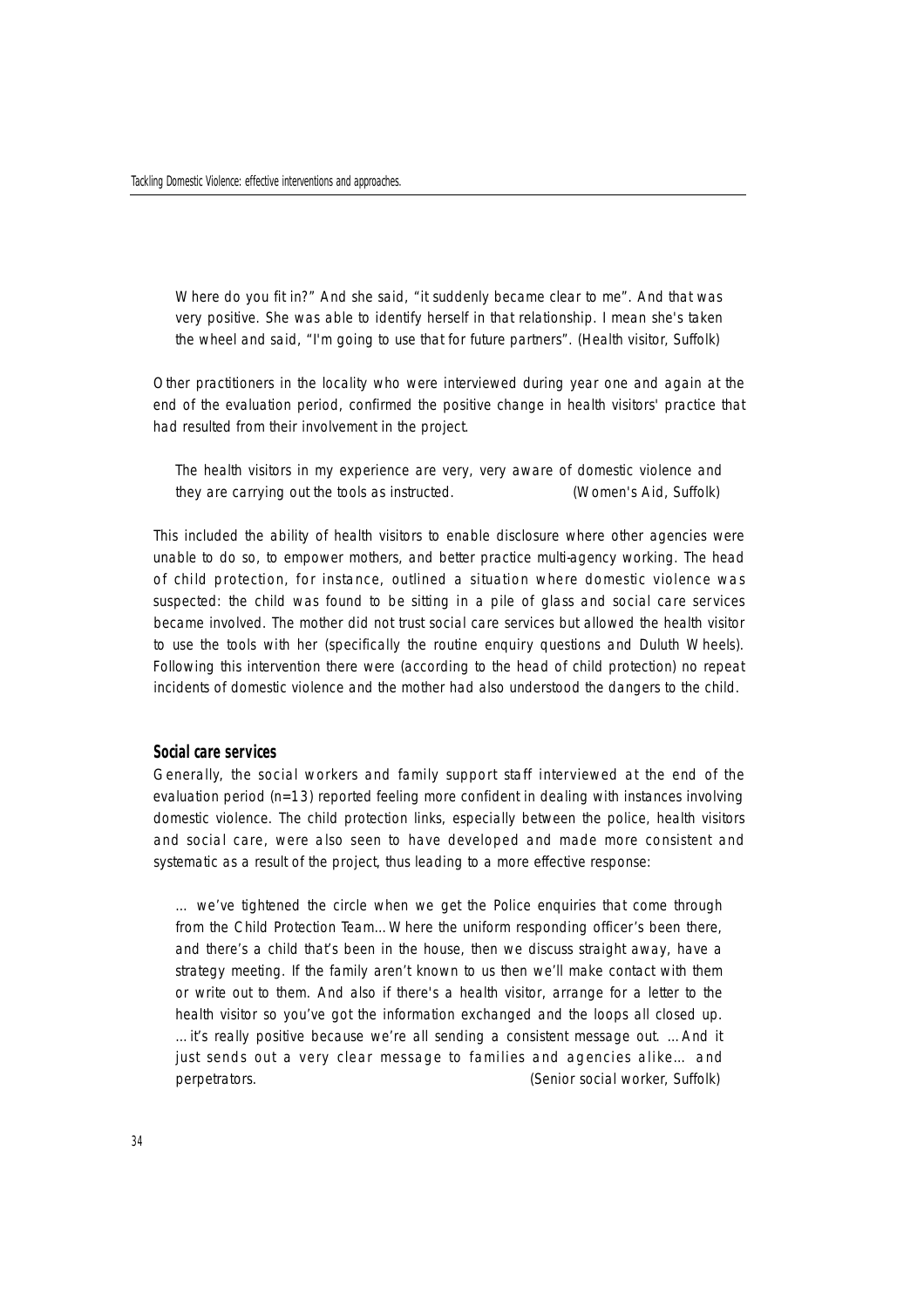Social care staff interviewed provided numerous examples of how their practice and approach to cases involving domestic violence had changed. They had systematised the use of routine enquiry by incorporating this into the initial assessment. The number of individuals with whom the tools were used had consequently increased to one-third (from 23 to 36 – see Table 3.1), and the number of disclosures had more than trebled (from 11 in year one to 34 in year two – see Tables 3.1 and 3.3).

And I actually think that people are more, are more open to discussing it than I initially thought they would. I think because you raise it, they are actually more open to talk about it than I thought they perhaps would be…There's a lot more domestic violence than I was aware of. It's one of the things that struck me.

(Social worker, Suffolk)

The social workers interviewed towards the end of the evaluation outlined a shift in their practice towards empowering women experiencing domestic violence. They found empowerment came about, for instance, through naming the violence and identifying how it worked by reference to the Duluth Power and Control Wheel, and that this gave back some control to the woman who had been abused.

…because you're bringing it all out in the open, it almost seems to give them back a little bit of what they've lost... I suppose it is control of their lives. I suppose it is the power that their partner had over them. Because they are able to identify with what it is that's been going on, and also because they've got a name for it as well.

(Social worker, Suffolk)

In some instances the tools had helped in what otherwise appeared to be intractable situations.

We complete an initial assessment and we manage to get the victims being empowered to actually make self-referrals to the Police Domestic Violence unit, which a month or two before they were not going to be able to do it because they lacked the confidence. And that has happened a lot. (Senior social worker, Suffolk)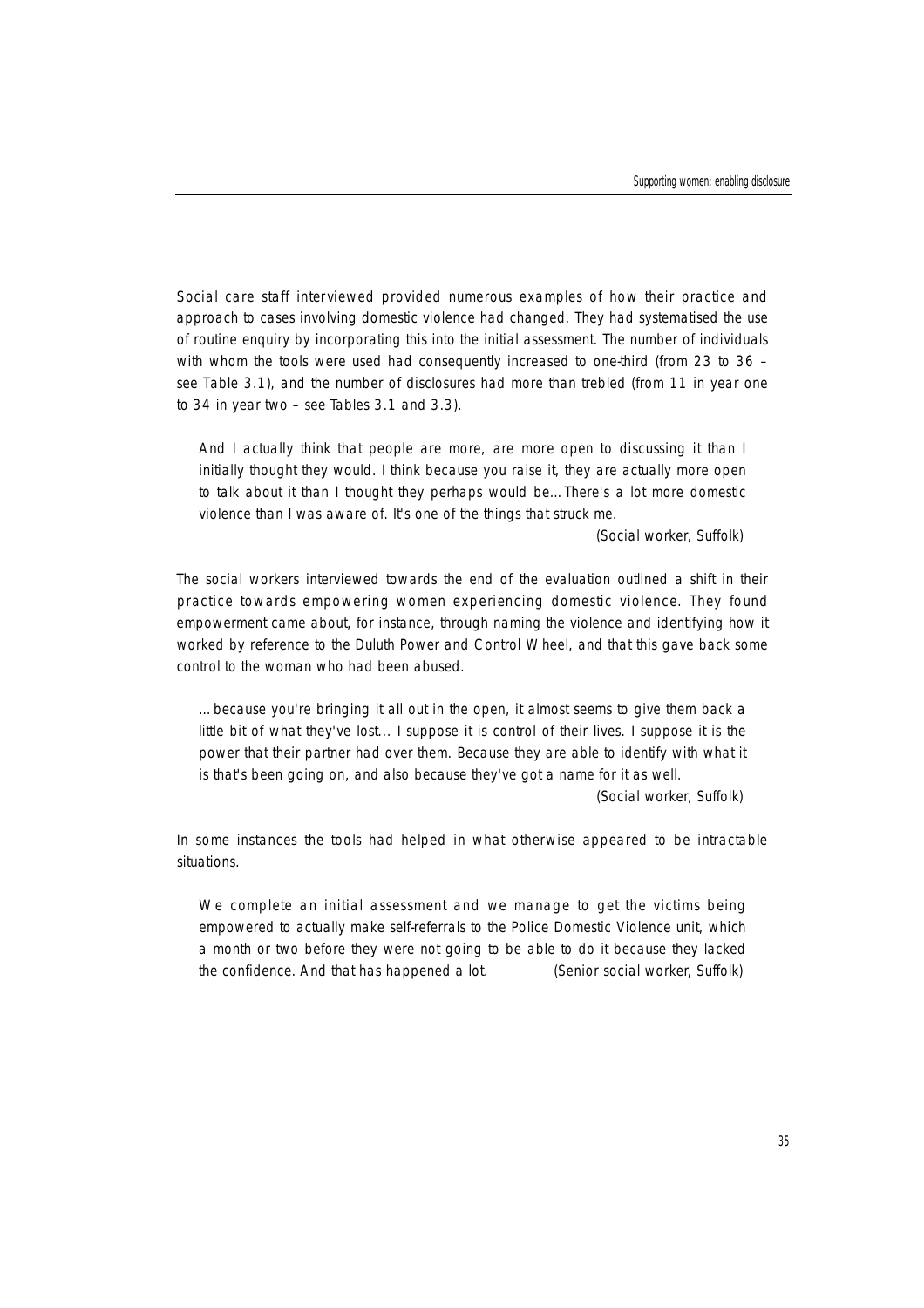### **Wakefield Support and Survival Health Initiative<sup>61</sup>**

**Wakefield Support and Survival Health Initiative** had among its aims to increase recognition of domestic violence by health care professionals; improve evidence gathering; and improve the health of domestic violence survivors. The Support and Survival Health Initiative originated in 1995, when the Director of Public Health for Wakefield recognised the need for action from health services to address the issue of domestic violence. In 1998, Support and Survival conducted a pilot project at the Tieve Tara Surgery in Airedale, Castleford. All women over the age of 16 attending one of the local surgeries were asked if they had experienced domestic violence. One woman in three indicated they had experienced domestic violence at some point in their life. These findings provided the basis for the CRP project.

The project had a multi-agency steering group that brought together agencies with a considerable history of partnership working in the area. This group was important in helping the project surmount the barriers it encountered, particularly in the early stages.

The initial intervention was a specially mounted prevalence survey<sup>62</sup> using a letter to ask all women attending 11 GP surgeries about their experience of domestic violence carried out over the period of a week in each participating practice. Any woman who disclosed domestic abuse, either current or past, was offered information about specialised services available locally and was also asked to fill in a more detailed questionnaire. Altogether 1,207 women completed letters and 70 women completed longer questionnaires.<sup>63</sup> Prior to the survey, brief training (1-2 hours) was provided to staff in the 11 GP practices on facts about domestic abuse and survey protocol.<sup>64</sup>

The next stage involved development of routine enquiry in three GP surgeries. It was originally intended to involve all GPs at two practices but this did not prove possible (see also Westmarland et al., 2004). Instead the emphasis shifted to working mainly with other health professionals such as health visitors and midwives. The routine enquiry was run for only two months.<sup>65</sup> Training workshops were provided on domestic violence awareness (one

<sup>61.</sup> This section draws on the evaluation by South Bank University Faculty of Health and Social Care team. More details regarding this project can be found in Taket et al. (2004); also see Taket (2004).

<sup>62.</sup> The project termed the survey an 'audit'.

<sup>63.</sup> It is not known how many women were invited to take part in the survey nor how many were issued with questionnaires. However, the maximum number of letters that could have been handed out in the period was 3000, giving an approximate response rate of at least 40 per cent.

<sup>64.</sup> The survey response rates differed between the GP practices in the survey and appeared to be related to whether or not the GP had attended the training.

<sup>65.</sup> The short implementation period was because the CRP project was scheduled to finish in March 2002. A further year's funding was obtained from the Home Office, but the routine enquiry pilot did not continue and nor did the evaluation.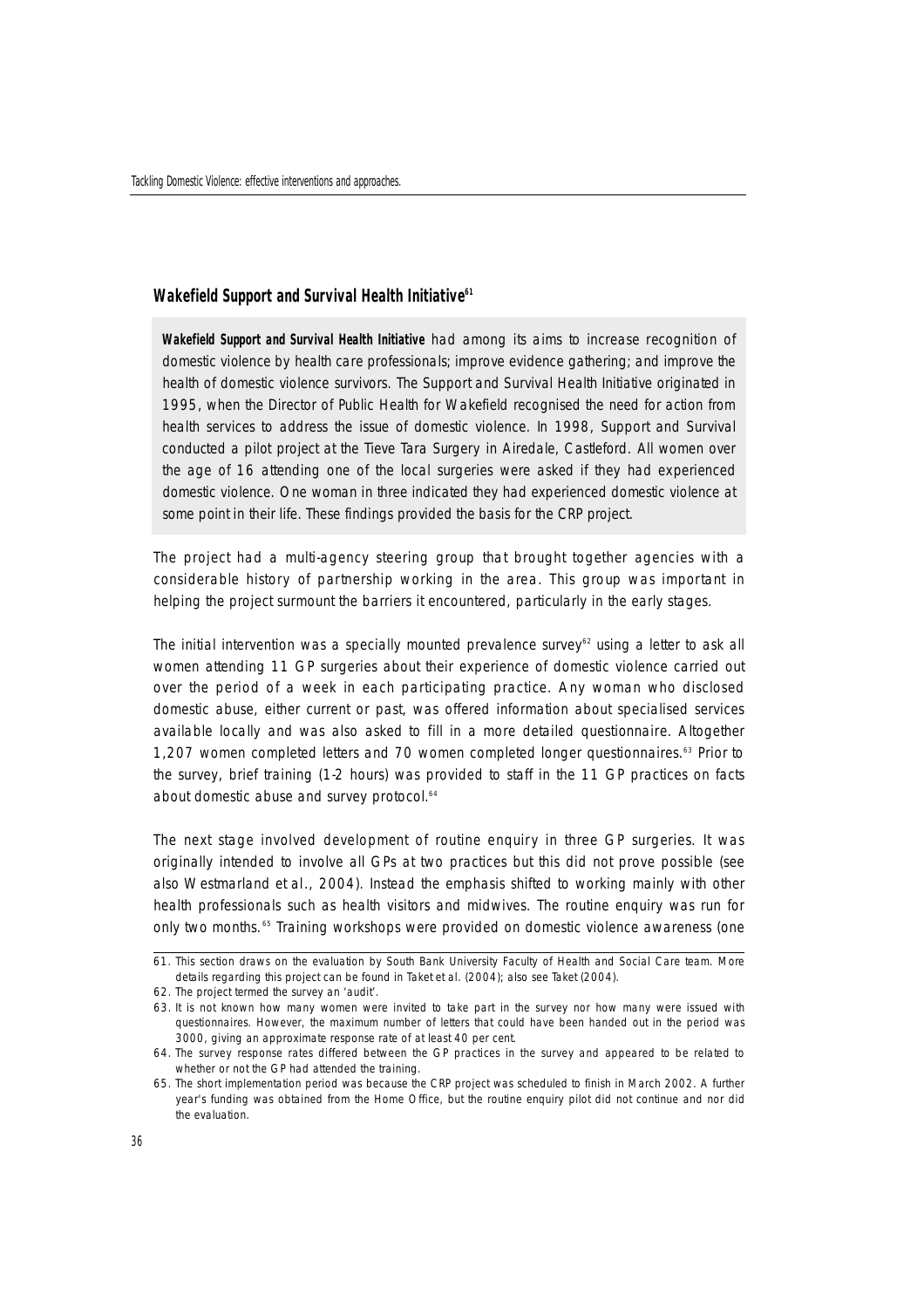day) and use of routine enquiry (one day).<sup>66</sup> The training was attended by a much wider group of practice staff than those in the three practices who participated in the project. As in Suffolk, the use of routine enquiry and the related training was supported by specially produced packs – in this instance the production of one on 'Domestic Abuse: Effective Identification and Intervention' and one on 'Domestic Abuse Screening Pack for Health Professionals'.

Echoing the Suffolk experience (above) and other UK research (Bacchus et al.,  $2002$ ; Westmarland et al., 2004) interviews with Wakefield health professionals ( $n=23$ )<sup>67</sup> indicated that prior to training most either resisted the adoption of routine enquiry for domestic violence or had grave reservations. Four reasons emerged:

- the view that domestic violence is a 'social' issue:
- lack of confidence:
- misinformation about whether women want to be directly asked; and
- problems related to time, conflict in priorities, and competing resources.

Data regarding the impact of the training appeared to suggest that the first three of these ' resistances' had been (or could be) dealt with through training. The effectiveness of the training was examined using questionnaires when training was completed later and again one month later. One hundred and seventy participants of the one-day training programme completed training evaluation questionnaires administered immediately following training.<sup>68</sup> Of these, 40 per cent (68/170) said they learned more about the local specialised support agency, 58 per cent (99/170) said they learned more about domestic violence, and 67 per cent (114/170) learned specific domestic violence identification and referral skills.

Another questionnaire was distributed one month post-training to 103 of the health professionals. Nearly half were returned (49/103, 48% – see Table 3.4). Nearly half of respondents said that the training had had a great deal of impact on their current practice, and more than one-half (59%) had started to ask women about their experiences of abuse. All (100%) felt more confident in dealing with issues of domestic abuse.<sup>69</sup> However, only one in five had made a referral to another agency.

<sup>66.</sup> In one of the practices that participated in routine enquir y, project staff provided training on practice premises in a number of shorter sessions, rather than full day workshops.

<sup>67.</sup> Interviews were carried out in nine different practices. This included all three practices that participated in the routine enquir y. The six other practices were selected randomly from the practices surveyed, but they did not participate in the routine enquiry.

<sup>68.</sup> This represents 90 per cent of the staff to whom questionnaires were distributed.

<sup>69.</sup> A further question asked whether they had been unable to put any of their ideas into practice, and 45 per cent said they had not. This question is omitted from the table as it was not clear what was meant by 'their own ideas'.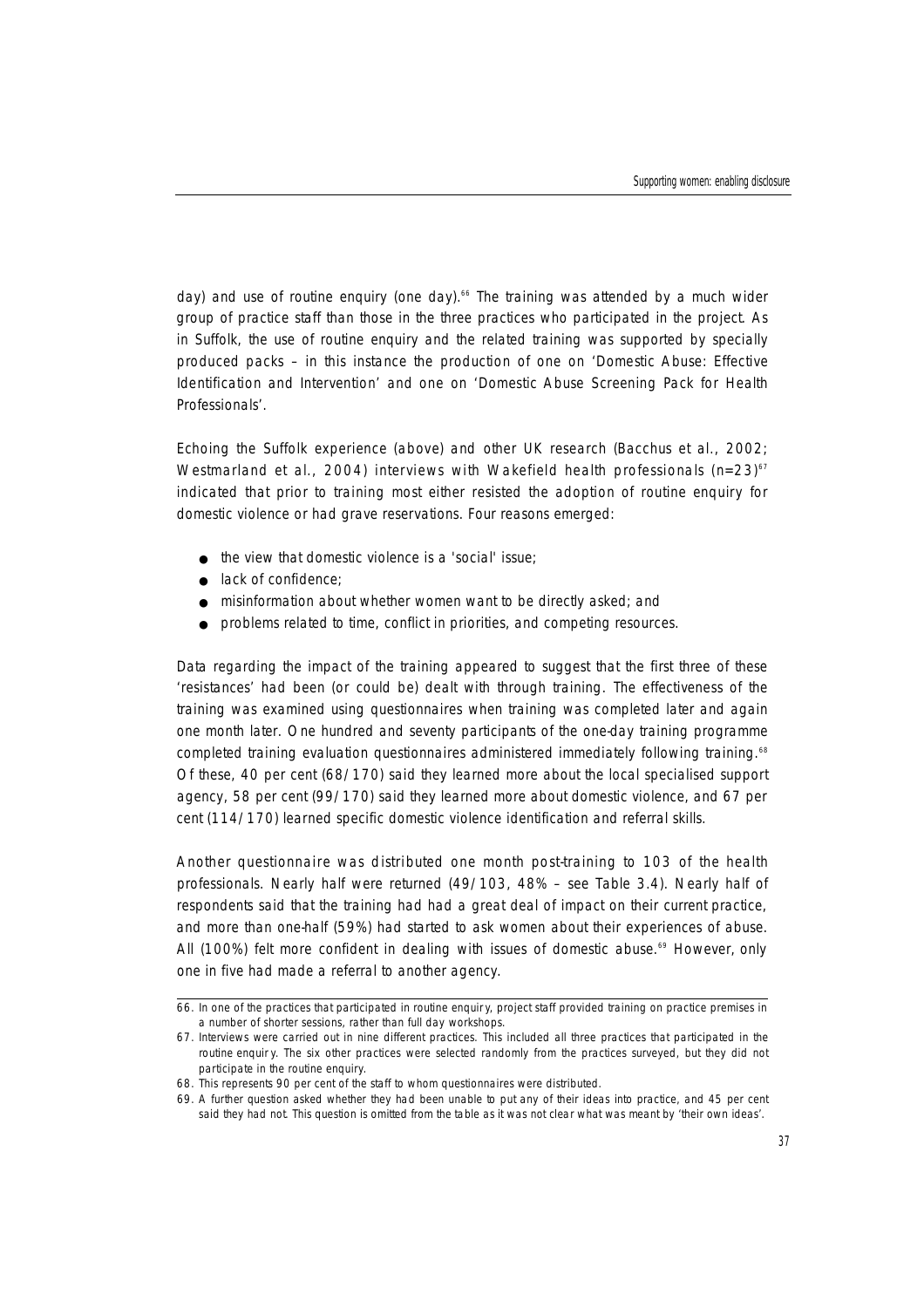|                                                                       | <b>Number</b>  | %             |
|-----------------------------------------------------------------------|----------------|---------------|
| What impact has the training had on your current practice?            |                |               |
| A great deal                                                          | 24             | 49            |
| Some                                                                  | 24             | 49            |
| Very little                                                           | 1              | $\mathcal{P}$ |
| Have you discussed issues raised during the training with colleagues? |                |               |
| Yes                                                                   | 45             | 92            |
| <b>No</b>                                                             | $\overline{4}$ | 8             |
| Have you started to ask women about their experiences of abuse?       |                |               |
| Yes                                                                   | 29             | 59            |
| <b>No</b>                                                             | 19             | 39            |
| Do you feel more confident in dealing with issues of domestic abuse?  |                |               |
| Yes                                                                   | 49             | 100           |
| No.                                                                   | $\Omega$       | $\Omega$      |
| Have you made any referrals as a result of asking about               |                |               |
| domestic abuse?                                                       |                |               |
| Yes                                                                   | 10             | 20            |
| No                                                                    | 38             | 76            |
| Leaflets given where no referral accepted                             | 4              | 8             |
| Have you been able to access support for yourself when dealing        |                |               |
| with issues of domestic abuse?                                        |                |               |
| Yes                                                                   | 27             | 55            |
| No.                                                                   | 10             | 20            |

# **Table 3.4 Responses to follow-up training evaluation questionnaire, Wakefield N=49**

The impact of training was also apparent from a comparison of practitioners who had and those who had not been trained. Twenty-three health professionals were interviewed across eight practices that had taken part in the project. Twelve had attended at least the first fullday training workshop, they all practised some form of routine enquiry and had started this after attending the training. The remaining 11 health professionals had not attended a full day of training and did not practise any form of routine enquiry.<sup>70</sup>

I started asking early last year, after the first study day, but I probably do it more now, after the second study day. It was more practical; we covered the aspects of asking and what to do after you've asked and how to handle different responses. Now we know what to do, we are much more equipped to deal with anything that comes up, all the practical things, like wearing two sets of clothes to go out and leaving one with a friend, not to tell the children, things like that. (Health visitor, Wake field)

<sup>70.</sup> Most (7/11) had attended the initial two-hour awareness training.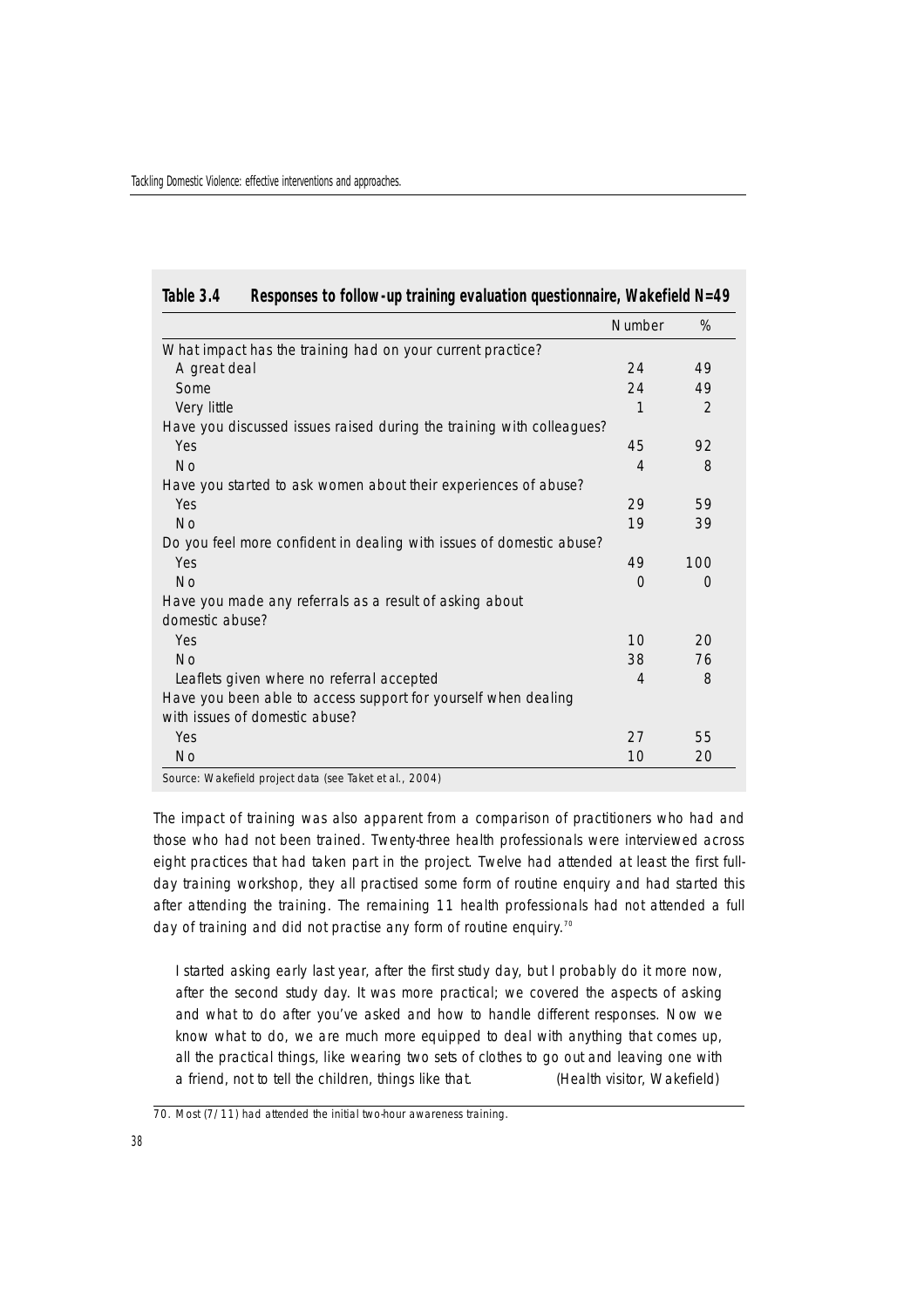Interviews with health professionals in Wakefield emphasised that the training had enabled them to understand that survivors will usually not leave their partner immediately, and this was important in how they dealt with disclosure.

I probably wasn't aware of how much it went on, or that you can't force someone to get help or to leave the relationship, you can only give support and make sure they know where to go when they do get to the point of leaving. In that sense, the training was really good. The community nurse, Wakefield) was really good.

As in Suffolk, findings from the three GP practices carrying out routine enquiry indicated the need to fit this into their existing structures and approaches. For instance, one practice decided to situate routine enquiry in their Well Woman clinic.

We found the well woman clinic was best... I think because our nurses did it as a tag end to the well women questionnaire where you ask about smoking and drinking and health questions anyway. It wasn't listed as an obvious question. We coded it on the form 'Practice name yes/no.' The evaluation showed that 99 per cent of the women thought it was no problem at all to be asked. (GP, Wakefield)

The Well Woman clinic ensured that there were always two nurses present so that if a woman disclosed domestic violence another nurse would be available to step in.

Prior to their participation in the project, practitioners had identified time as a 'fourth' problem area. However, the length of time generally taken to carry out the routine enquiry was actually very low, approximately four minutes per woman (Table 3.5).<sup>71</sup>

| % of total with time in range shown, estimated by health staff ( $n=42$ )<br>Time taken<br>1-5 minutes<br>83<br>15<br>6-10 minutes<br>11-15 minutes<br>O<br>16 minutes and over<br>3<br>Number where time not specified | Table 3.5 |  | Time required for routine enquiry, estimates by staff |  |  |
|-------------------------------------------------------------------------------------------------------------------------------------------------------------------------------------------------------------------------|-----------|--|-------------------------------------------------------|--|--|
|                                                                                                                                                                                                                         |           |  |                                                       |  |  |
|                                                                                                                                                                                                                         |           |  |                                                       |  |  |
|                                                                                                                                                                                                                         |           |  |                                                       |  |  |
|                                                                                                                                                                                                                         |           |  |                                                       |  |  |
|                                                                                                                                                                                                                         |           |  |                                                       |  |  |
|                                                                                                                                                                                                                         |           |  |                                                       |  |  |
|                                                                                                                                                                                                                         |           |  |                                                       |  |  |
| Average length of time (minutes)                                                                                                                                                                                        |           |  | 4                                                     |  |  |

| Table 3.5 | Time required for routine enguiry, estimates by sta |  |  |
|-----------|-----------------------------------------------------|--|--|
|           |                                                     |  |  |

Source: Wakefield project data (see Taket et al., 2004)

 $\overline{71}$ . This represents the time required for the routine enquiry part of the consultation, not for any other matters dealt with in the consultation; it is also the average per woman, including both those who have and have not disclosed abuse.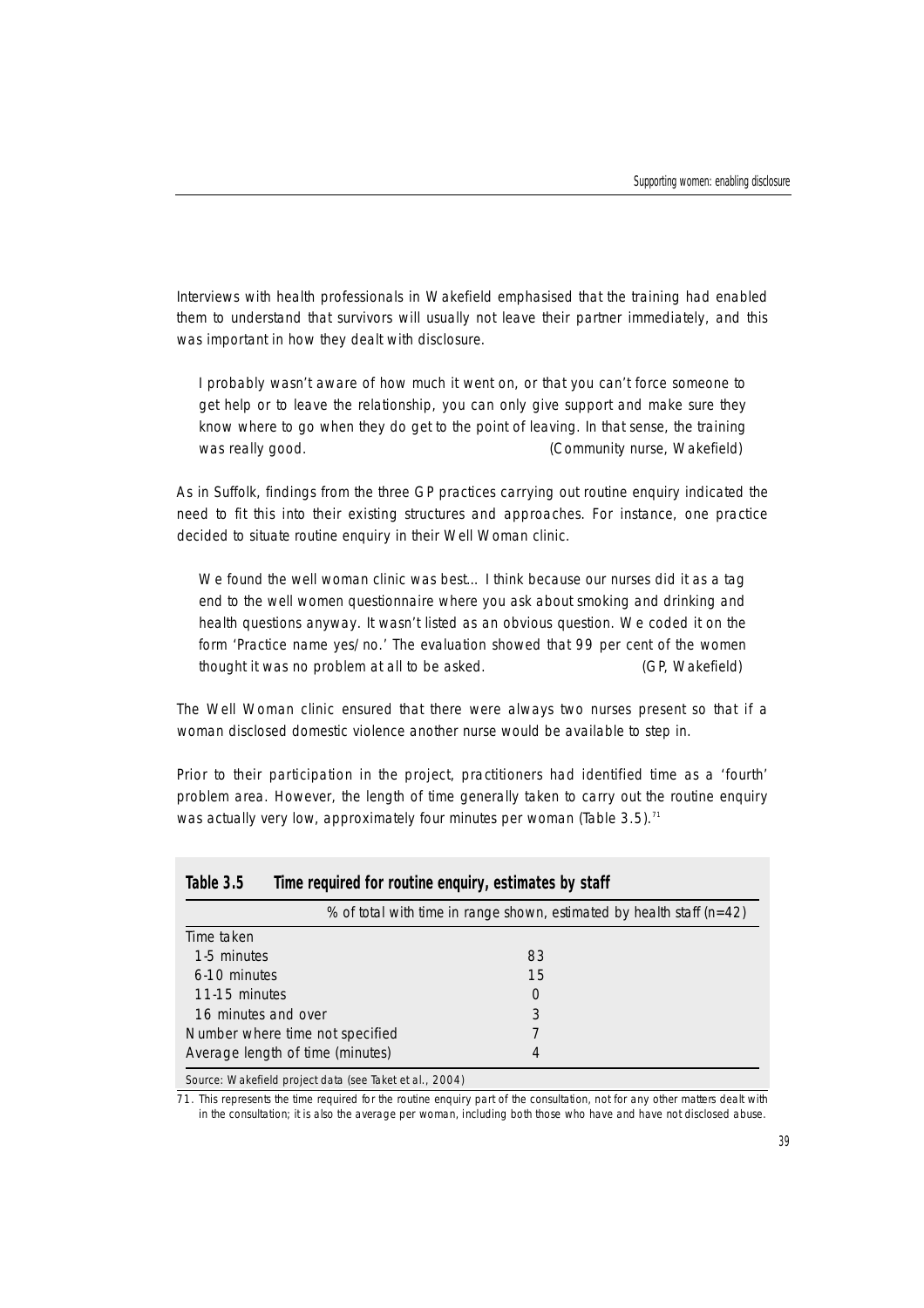## **Summary – disclosing domestic violence**

- Routine enquiry enabled disclosure of domestic violence. It appeared to empower both practitioners themselves and service users. It enabled some women to tell someone for the first time about their experiences of domestic violence.
- Training was a crucial prerequisite to implementation of routine enquiry. Training of health professionals is important in alleviating their concerns about 'opening a can of worms', the fear of which can stop them asking about domestic abuse (Cant and Irvine, 2001; Bacchus et al., 2002; Westmarland et al., 2004).
- The Duluth Power and Control and Equality Wheels were particularly effective in enabling women to recognise that they were in an abusive relationship. This allowed for early intervention in some instances, and resolution in some cases where violence was very entrenched (Suffolk).
- Local surveys on prevalence and attitudes to screening can highlight to practitioners the reality and extent of the problem of domestic violence amongst their client groups.
- Routine enquiry was particularly effective in health care settings, implemented by health visitors and practice nurses. It was also useful in social care services, and may be applied by a wider range of practitioners.
- Routine enquiry was most effectively implemented where practitioners could find ways to incorporate it into their existing patterns of work.

## **Recommendations – disclosing domestic violence**

- Appropriate training should increase awareness about domestic violence, as well as how to ask about it. It should last more than one day, enable exploration of fears and concerns, and provide knowledge and resources including use of safety planning and referral to local advocacy and support services.
- Good multi-agency relationships and referral systems are necessary for routine enquiry to enable safe disclosure and provide further support for the women concerned. Close working relationships with specialised domestic abuse agencies such as Women's Aid, and with the police should be established prior to the introduction of routine enquiry.
- Mechanisms need to be in place for all staff to receive information, advice and support via various methods, such as supervision, ongoing reviews and specialist advice/support posts. This might include establishment of a named specialist for domestic violence.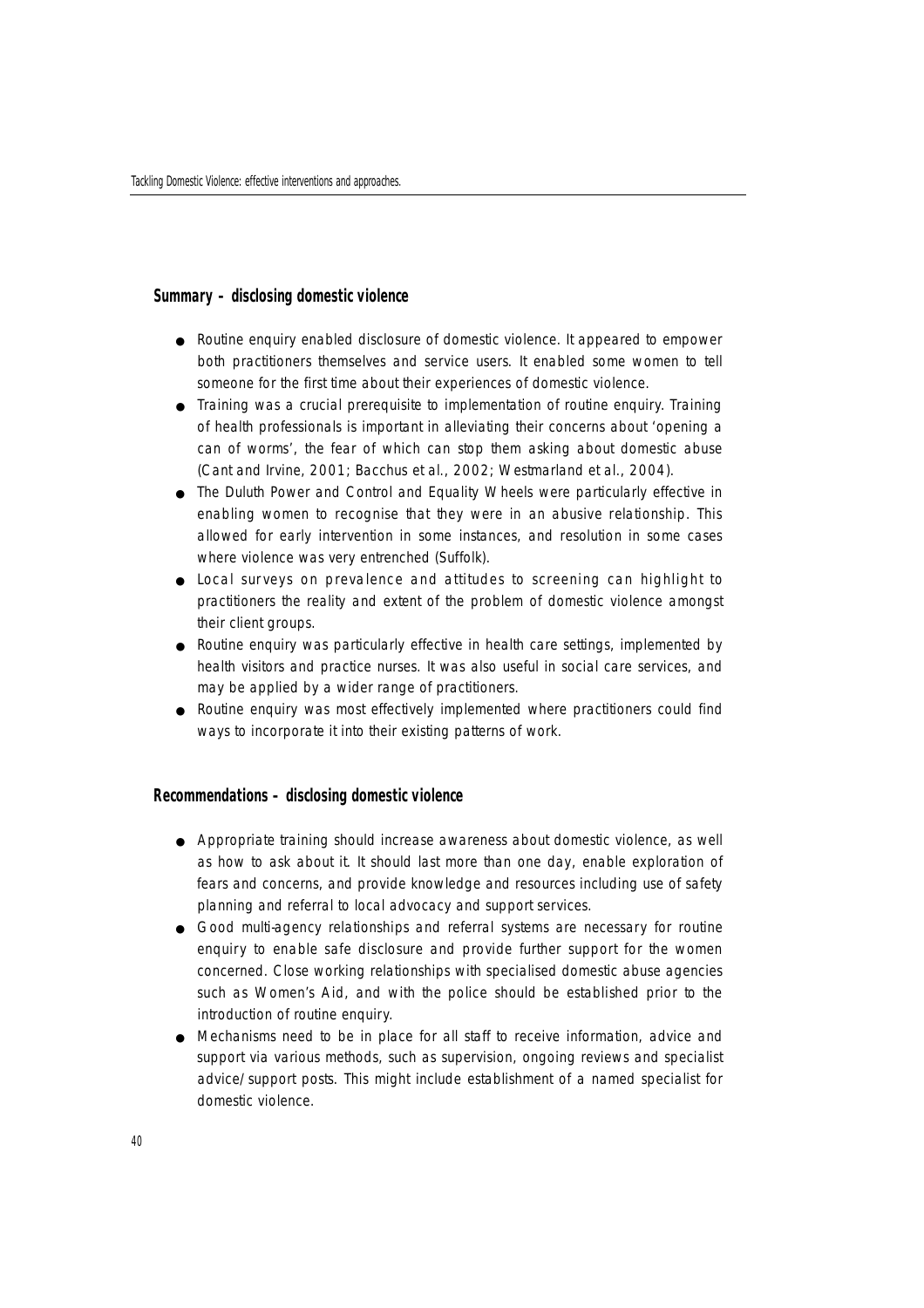In this and the following two chapters we examine some of the key interventions concerned with supporting women's engagement with the criminal justice system. In this chapter the focus is on policing, including the reporting of incidents and arrest of perpetrators. Chapter 5 focuses on the impact of advocacy on prosecution and the courts. Chapter 6 examines the impact of advocacy and target hardening on recorded repeat victimisation. Photographic evidence is also considered in this chapter and in Chapter 5.

# **Advocacy and support**

Advocacy will be referred to extensively as it was the main intervention used by the CRP projects to enable women to engage with the criminal justice system, and to enhance safety. But what exactly is advocacy? Kelly and Humphreys (2001) point out that that the term advocacy is relatively new and 'neither widely understood nor universally accepted' (p 242). Moreover, the remit of advocacy is wide-ranging because it draws on both the legal context and the rights literature. The legal context provides the idea of the advocate acting on behalf of someone else. However, in the rights literature (specifically that regarding disability and age) there is not a presumption of acting on behalf of someone else, but of supporting and empowering them to secure rights. Advocacy used in relation to domestic violence encompasses both of these (potentially conflicting) approaches, and therefore includes both help with accessing agencies and the criminal system and a wider range of support.<sup>72</sup> The use of the term advocacy by the CRP projects reflect this potential confusion. Advocacy was used to encompass anything from supporting women within the legal process to a much wider umbrella of support. It included helping women to access criminal justice agencies, housing and benefits, information and advice. Some projects also used the term to include the provision of emotional or other support. In the discussions that follow, the term advocacy is used to cover interventions that:

…help survivors of domestic violence navigate the systems involved in the community response as they attempt to acquire needed resources. (Allen et al., 2004: 1017)

<sup>72.</sup> Kelly and Humphreys (2001) argue that there is also policy or system advocacy, involving taking issues forward to create legislative and policy change.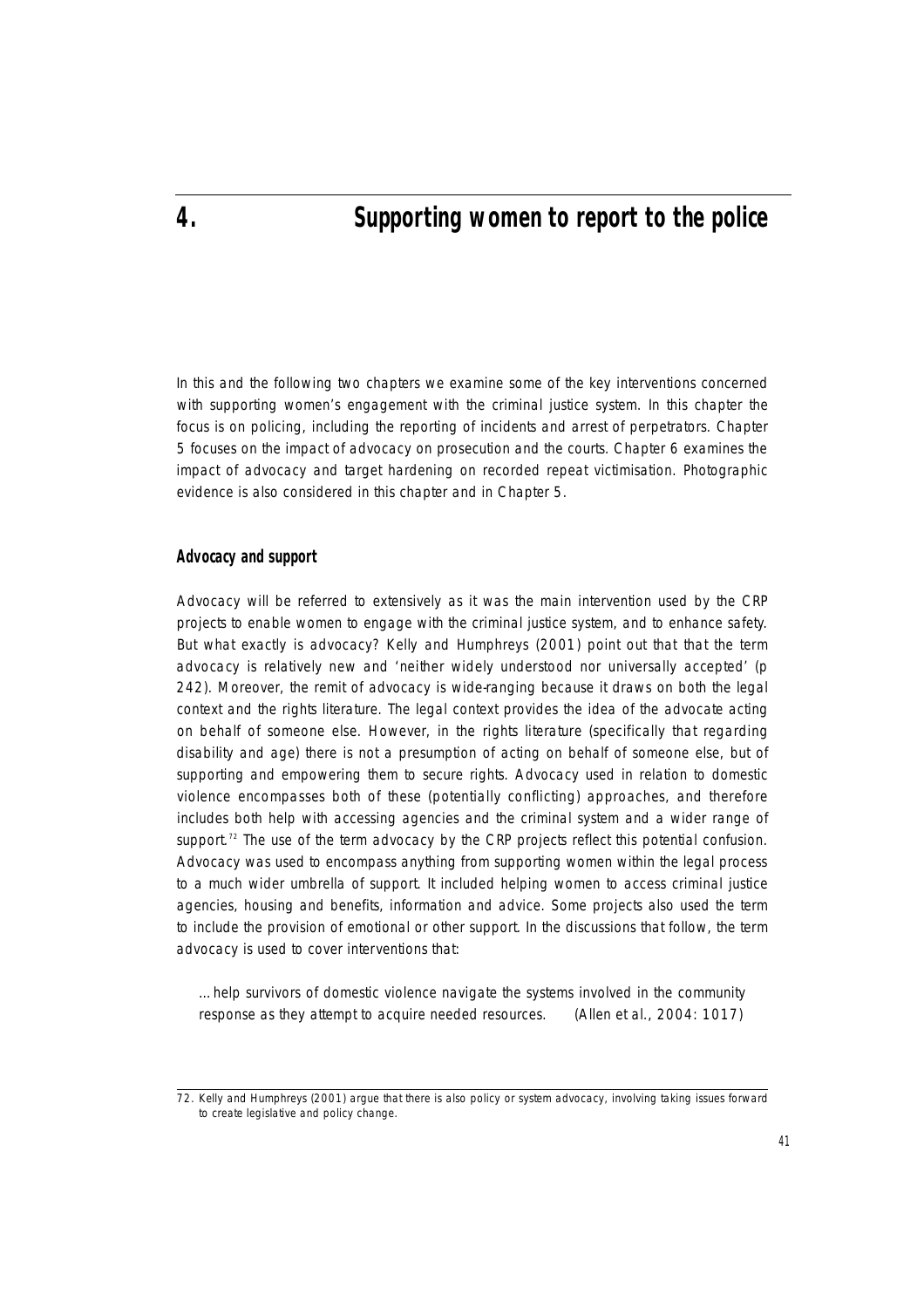At the same time the nature of the advocacy and/or support provided by individual projects will be highlighted, so that the different mix of interventions used and their differential impacts may be ascertained.<sup>73</sup>

#### **Attrition in the Criminal Justice System**

Although there is currently no specific offence of 'domestic violence' it is covered under a number of pieces of legislation<sup>74</sup> and perpetrators of domestic violence may be proceeded against for a range of offences. Where cases fail to make it through the criminal justice system, and do not result in a criminal conviction, this is referred to as attrition. Recently the Home Office introduced the term 'justice gap' to describe the difference between the number of offences reported to the police and the number of offenders who are sentenced for these offences, and Narrowing the Justice Gap (Justice Gap Taskforce, 2002) provided a framework for action. It has been known for some time that the level of attrition for sexual offences is extremely high. For example, just over one in twenty rape cases recorded by the police result in a criminal conviction for rape (Harris and Grace, 1999). Recent research has shown a similar level of attrition in relation to domestic violence (Hester et al., 2003). In recognition of this problem, the Women's Unit of the Cabinet Office set '…reducing attrition in the prosecution process' (Cabinet Office and Home Office, 1999:11) as a key goal, and a recent thematic review by the police and CPS Inspectorates had addressing attrition in domestic violence cases as a main focus (HMIC and HMCPSI, 2004).

Many incidents of domestic violence may never be reported to the police. Also, attrition may occur at different points as a result of decisions made by the police, decisions by the CPS and the courts, and those taken by victims themselves (Edwards, 1998, 2001a; Hanmer et al., 1999; Hoyle, 2000; Hester et al., 2003).

A number of studies have highlighted the under-recording of domestic violence incidents reported to the police (Hanmer et al., 1999; Edwards, 2000). Hanmer et al. (1999) suggest that up to 50 per cent of incidents reported to the police may remain un-recorded, and that this is a major point of attrition.<sup>75</sup>

<sup>73.</sup> It should be noted that outreach was also used by some of the projects. 'Outreach' tends to be seen as comprising: "… responses that support domestic violence survivors in their homes and communities providing accessible and flexible points where information about service provision, and follow up contact are available." (Kelly and Humphreys, 2001: 239). See also Chapter 7.

<sup>74.</sup> Including: The Police and Criminal Evidence Act 1984 (PACE); The Criminal Justice Act 1988; The Offences Against the Person Act 1861; The Sexual Offences Act 2003; The Public Order Act 1986; The Criminal Damage Act 1971; The Criminal Justice and Public Order Act 1994; The Youth Justice and Criminal Evidence Act: and The Protection from Harassment Act 1997 (PHA).

<sup>75.</sup> Police data should thus more accurately be seen as data which has been reported and recorded by the police.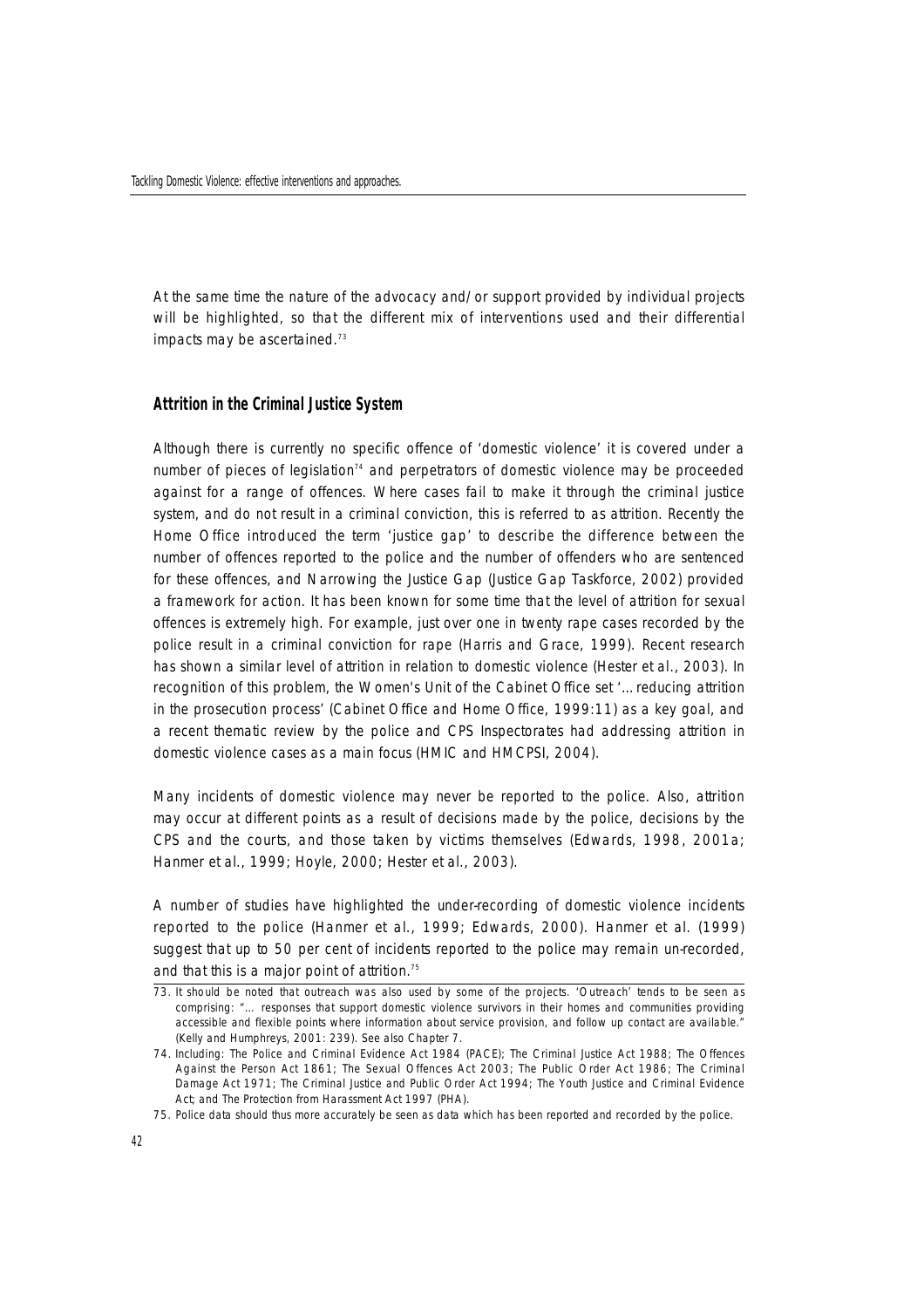The police and prosecutors often perceive decisions made by victims as the main point of attrition. However, the willingness and thoroughness with which the police are prepared to pursue a case, including the level of evidence collected, may also be crucial, as may the basis of decisions by prosecutors and the approach of particular courts (Hester et al. , 2003). A lack of consistency in criminal justice practice has been found both in relation to individual professionals and in relation to geographical areas (Hanmer et al., 1999; Hester et al., 2003; HMIC and HMCPSI, 2004). There are indications that withdrawal may be lower where victims are supported in their engagement with the criminal justice system (Robinson, 2003; Hester et al., 2003; HALT, 2004). Attrition may also be lower where specialist domestic violence courts are in operation, and where prosecutors and judges or magistrates have domestic violence training (Ursel, 2002; Cook et al., 2004).

### **The CRP projects**

The general findings from the CRP projects regarding levels of reporting<sup>76</sup> to the police and arrest rates are discussed first. The evaluators then go on to examine in more detail one of the projects, Camden<sup>77</sup>, which had very close links with the police and with some of the project's support workers based in the local police community safety unit. Like a number of other projects, Camden emphasised legal advocacy and support to engage with the criminal justice system as well as focusing on Black and other minority ethnic women.

### **Reporting violence to (recording by) the police**

Although not strictly a stage of attrition, whether or not a victim reports a domestic violence incident to the police is a crucial indicator of engagement with the criminal justice system. Many of the CRP projects had as one of their aims either to increase or to decrease the number of victims reporting domestic violence to the police. These seemingly contradictory aims may be explained as follows. A decrease in the number of reported and recorded incidents has been used as a general crime reduction performance indicator by the police,

<sup>76.</sup> It should be noted that reported incidents usually refer to police recorded incidents.

<sup>77.</sup> As indicated in Chapter 1, it was only possible in a small number of the CRP evaluations to track the victims and offenders throughout the criminal justice system, from recorded incident through to the court outcome. It proved particularly difficult to track cases between the offender being charged by the police and the court outcome. Due to these problems and differences in data availability the focus is on those evaluations where data were available both before the evaluation period (to provide a baseline) and in the following two years, and/or where they were able to track cases from initial reporting to court outcome – i.e. the 'multi-service' and 'Black and other ethnic minority' packages of projects, evaluated by the Universities of Bristol and East London. Unfortunately the 'criminal and civil justice' package of projects evaluated by the Criminal Policy and Research Unit at South Bank University did not provide data detailed enough to provide for comparison with these projects.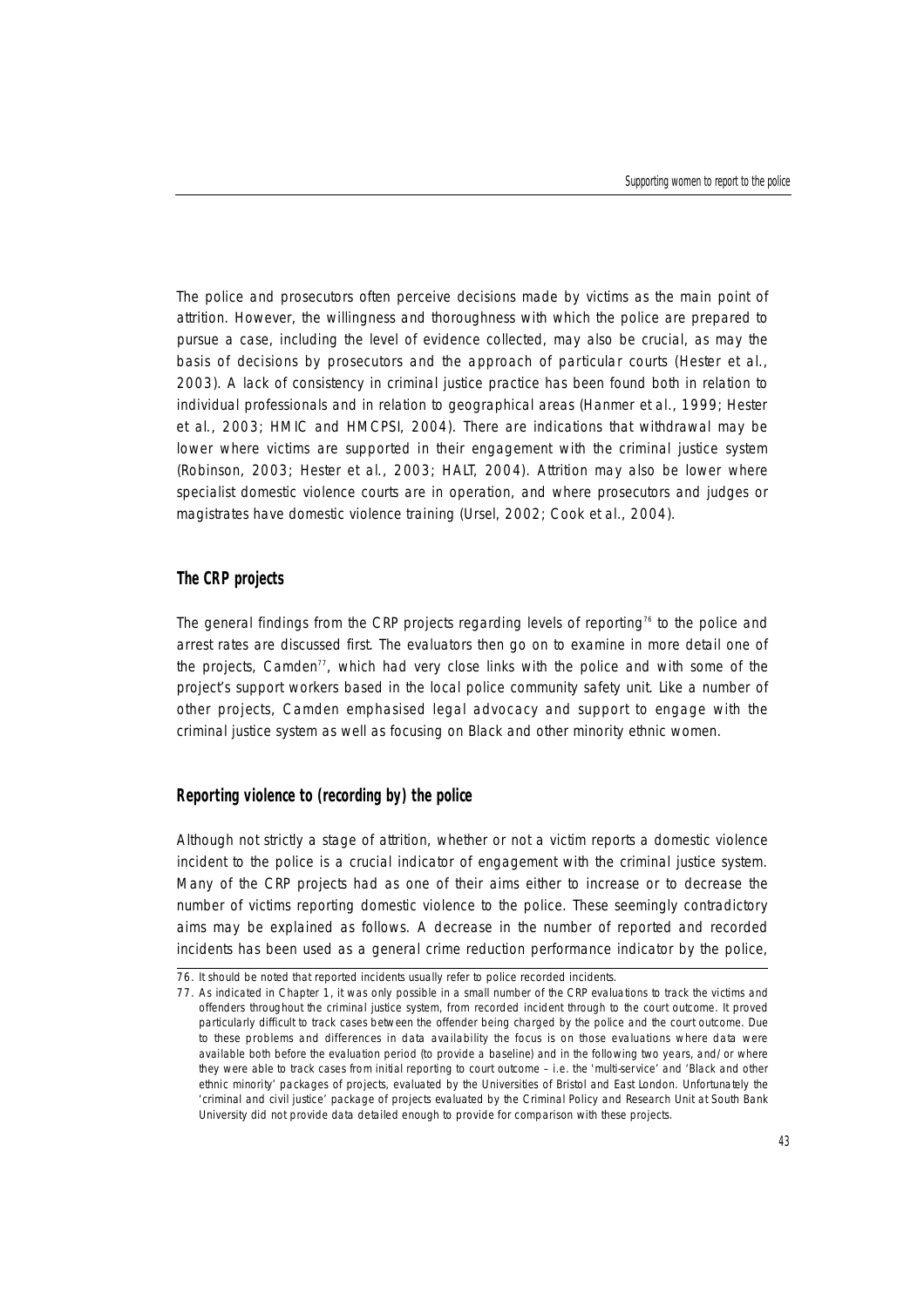and hence was the measure generally given in the aims of some of the CRP projects. However, some projects recognised that as domestic violence is largely under-reported, successful interventions were more likely to result in an increase in reported and recorded incidents.

Police performance should also be measured by an increase in the number of: arrests; charges; guilty pleas; prosecutions; and a decrease in homicide of female intimates (Edwards, 2000a – see Appendix 1).

Figure 4.1 shows that for those projects where data were available, most saw some increase in the average number of incidents per month recorded by the police across the evaluation period.



**Figure 4.1 Number of incidents recorded by the police per month**

This increase in incidents recorded by the police may be due to a number of different and possibly interrelated factors. Firstly, the increases may simply follow national changes in willingness to report domestic violence to the police. Alternatively, it may be because of something specific that the project has done. For example, there may have been additional publicity about domestic violence being a criminal offence or project workers may have suggested to women who were referred to them from other agencies that they should make reports to the police.

In the Rhondda Cynon Taff (RCT) area, reports to the police of domestic violence incidents rose by 27 per cent in the year following implementation of the project. As indicated in Chapter 2, publicity campaigns linked to the project and a wider campaign across the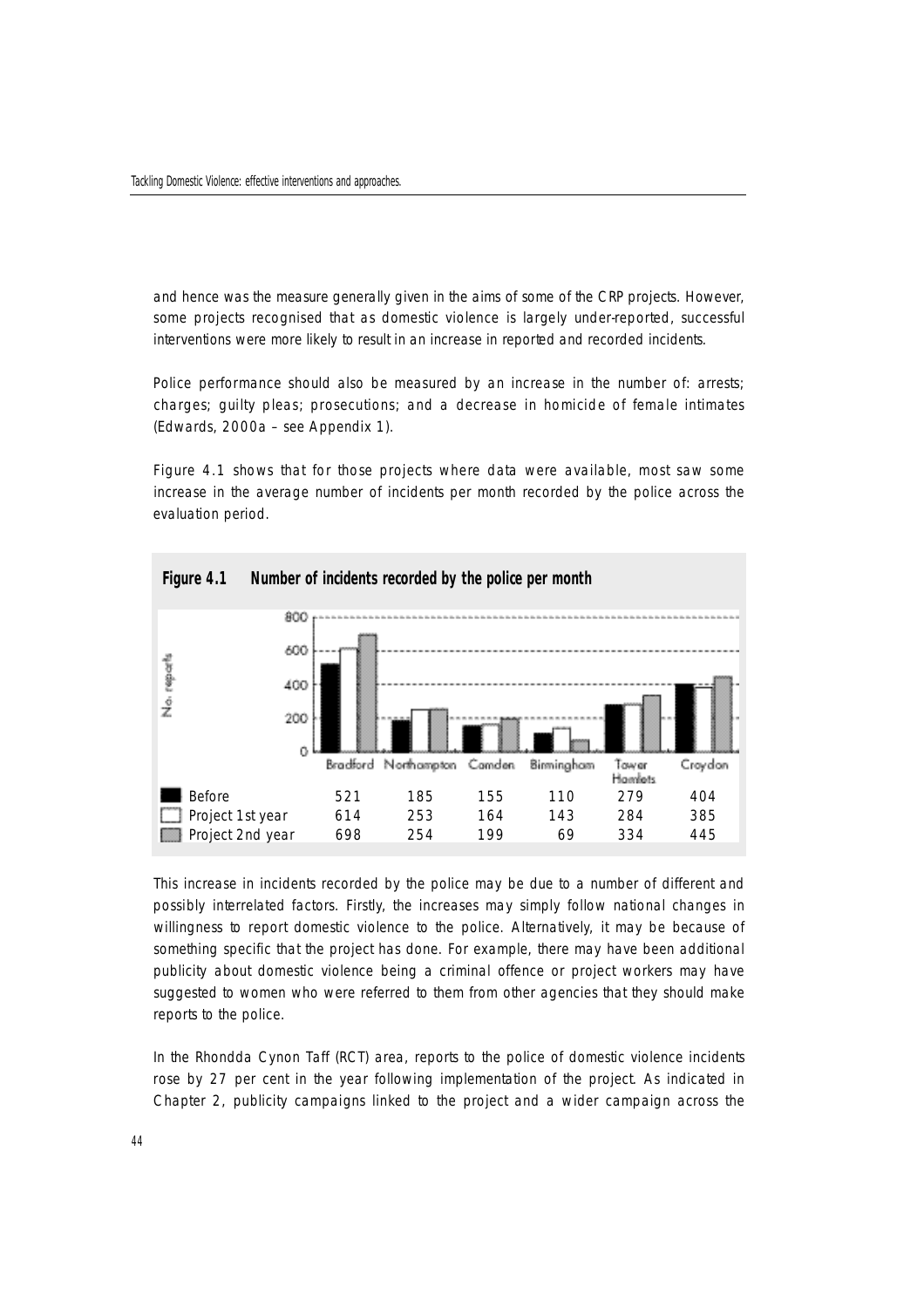South Wales police force area are likely to have impacted on this. In Stratford a local awareness campaign also appeared to have increased reporting.<sup>78</sup> In Bradford the project conducted an extensive advertising campaign which also appears to have had an impact on reporting of incidents. This included large billboards and travelling A-boards which had the Bradford Staying Put logo 'Leave the abuse behind, not your home' and the helpline telephone number. As Figure 4.2 below indicates, there were discernible increases in reporting of incidents around the time of the publicity campaigns.



One thing that may have influenced reporting around December 2001 in year one across all of the projects was what may be called the 'EastEnders effect' where the story of one of the television characters experiencing domestic violence may have influenced some women to seeking help. Towards the end of the second year, the BBC also ran a domestic violence week (Hitting Home, February 2003) that may also have raised awareness and related reporting. It has not been possible, however, to assess actual impacts of these programmes on the CRP projects.

<sup>78.</sup> Reports in Stratford rose by 23 per cent, a larger increase than in neighbouring areas.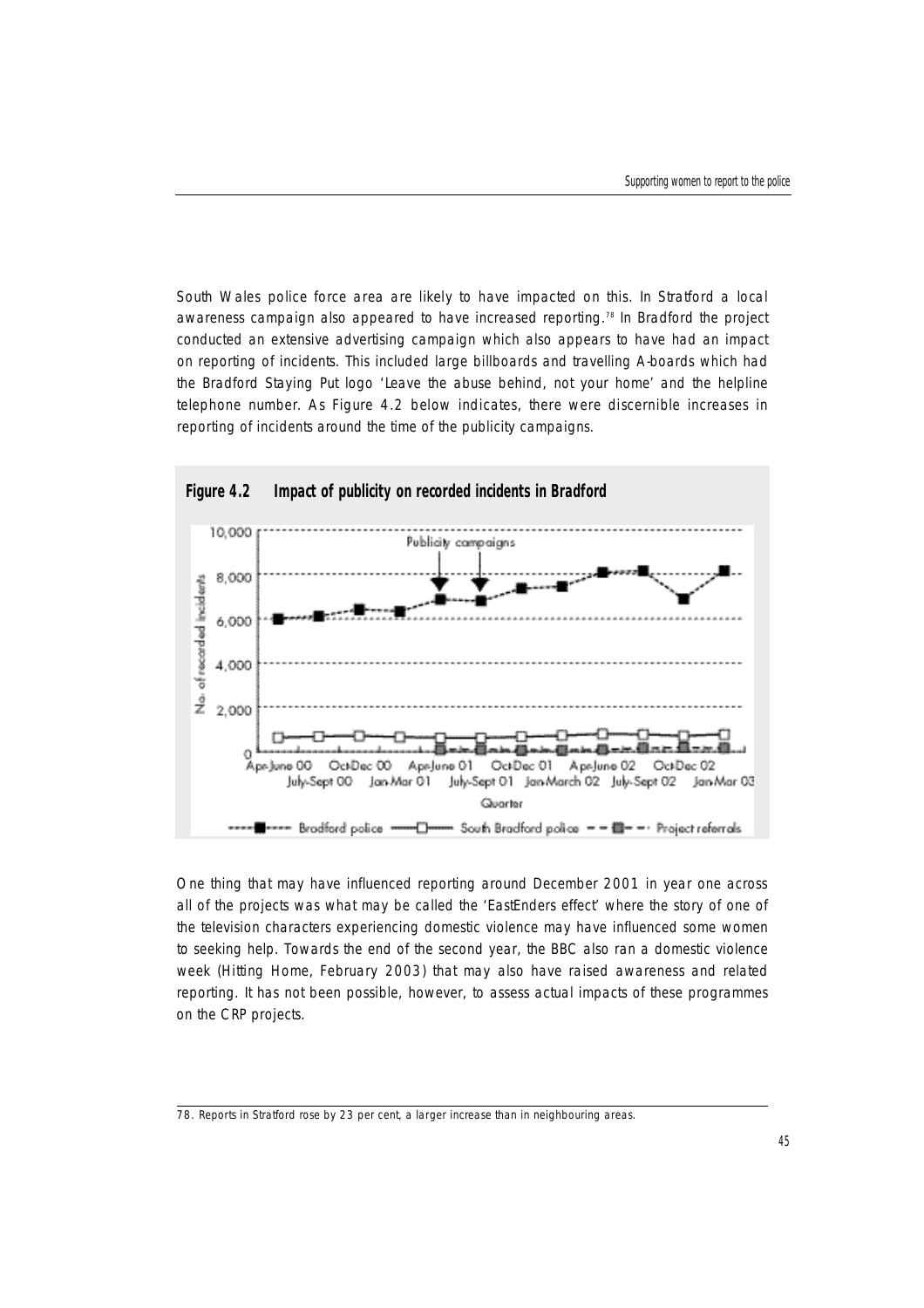## **Increase in reporting (recording) – legal advocacy**

The CRP projects showing the greatest increase in reporting to the police across the longest evaluation period were Bradford, Camden, Tower Hamlets and Croydon, Birmingham showed a marked decrease in reporting during the same period, but this appeared to have no connection with to the work of the project and resulted from changes in police recording practices. It was noticeable that the projects that had seen a sustained increase in reporting also had specific advocacy interventions geared to supporting women in relation to the criminal justice system, such as legal and court support (Bradford, Tower Hamlets); support workers based in a police community safety unit (Camden); or police based in a one-stopshop and all new police recruits being shown round the project (Northampton).

#### **Increase in reporting (recording) – links with police**

Reporting to the police and referrals from the police to projects indicated that close links with the police were especially important in ensuring higher levels of reporting by project users.

Rather than the projects having a one-way impact on increasing reporting to the police, the police also appeared to have an impact on the number of women accessing the projects. The data for those project users who did report violence to the police shows this dual impact: the proportion of project users reporting to the police echoes the proportion of project referrals that were made by the police.

Also, those projects with a close link to the police had a higher level of both reporting and referrals (see Table 4.1). For example, Camden and Northampton had such close links because in Camden project workers were based in the police station and in Northampton police officers were based within the project. Both showed high levels of reporting to the police and high levels of police referrals to the project. Tower Hamlets also showed similarly high levels and had close links with the police (the independent advocates were based within Victim Support, working closely with the police).

In Croydon, although there was an overall increase in incidents recorded by the police, the proportion of project users reporting to the police was smaller as was the number of referrals to the project from the police (Table 4.1). Croydon, although providing advocacy and support, did not have the close links with the police exhibited by those projects with high reporting and high police referrals. Moreover, as we discuss further in Chapter 6, in Croydon the overall increase in reports of domestic violence incidents to the police resulted partly from an increase in repeat reporting.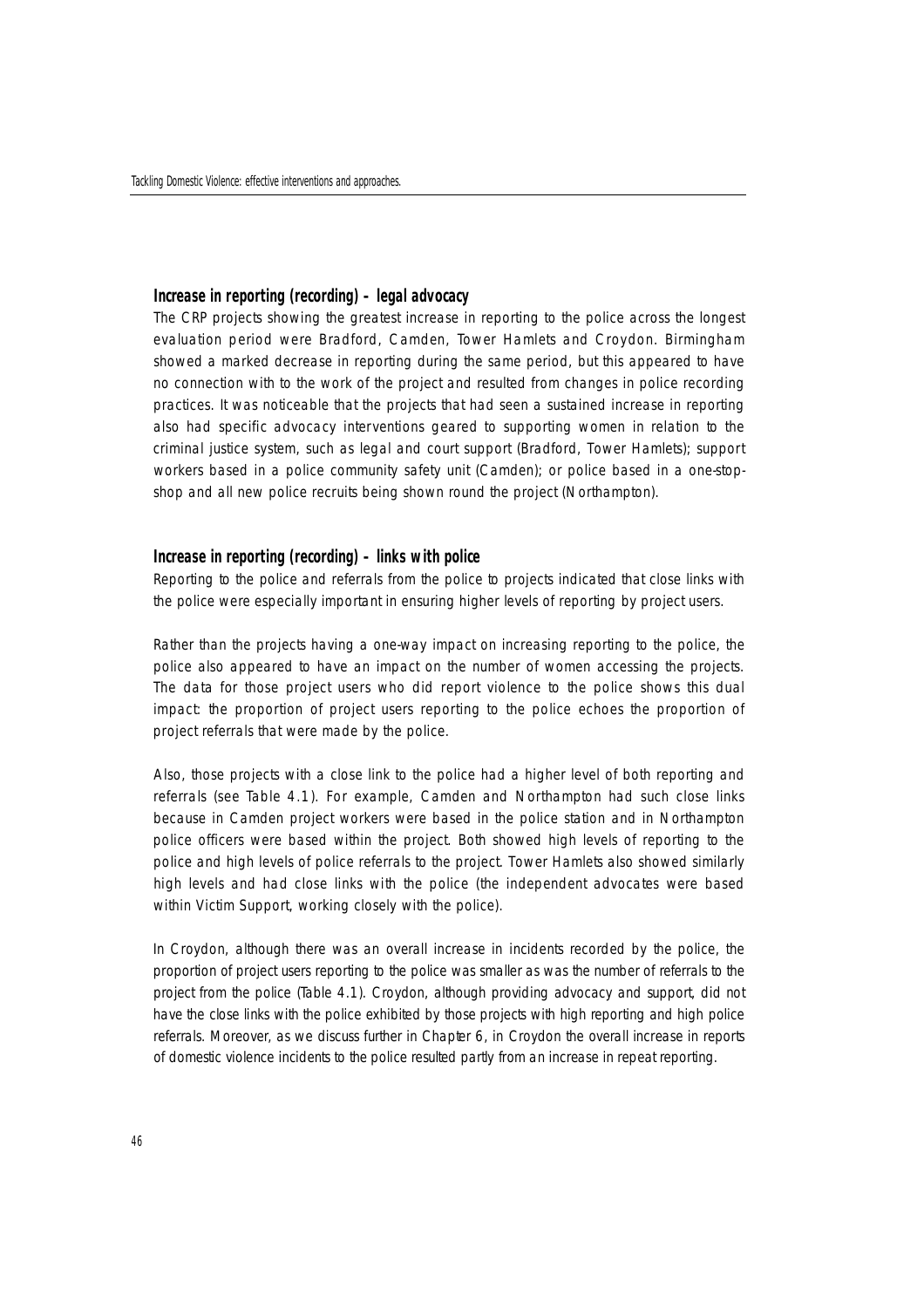| Table 4.1                                                                             | Reports to police and referrals from police |                  |                  |     |                                                      |     |
|---------------------------------------------------------------------------------------|---------------------------------------------|------------------|------------------|-----|------------------------------------------------------|-----|
|                                                                                       | Croydon                                     | Tower<br>Hamlets |                  |     | Birmingham Bradford Northampton Camden               |     |
| Project users<br>reporting at<br>least one<br>incident to<br>the police <sup>79</sup> | 43%<br>(89/207)                             | 70%<br>(130/185) | 37%<br>(75/239)  | 41% | 74%<br>(432/1064)(817/1,097) available <sup>80</sup> | Not |
| Police referrals<br>to project out<br>of all referrals <sup>81</sup>                  | 47%<br>(357/753)                            | 82%<br>(623/762) | 36%<br>(158/444) | 37% | 84%<br>$(339/905)$ $(897/1,063)$ $(370/488)$         | 76% |

# **Arrest**

It is Home Office policy that where an arrest is possible in a domestic violence incident this should usually be pursued. The revised Home Office Circular 19/2000, emphasises this approach, with focus on positive policing and 'enhanced' evidence gathering.

Where a power of arrest exists, the alleged offender should normally be arrested. … The reasons for the action must, in all cases, be fully documented.

(Home Office, 2000)



79. Six months either side of project referral date.

80. The project data for Camden regarding project users reporting to the police were not available.

81. Where referral source known, i.e. missing data excluded.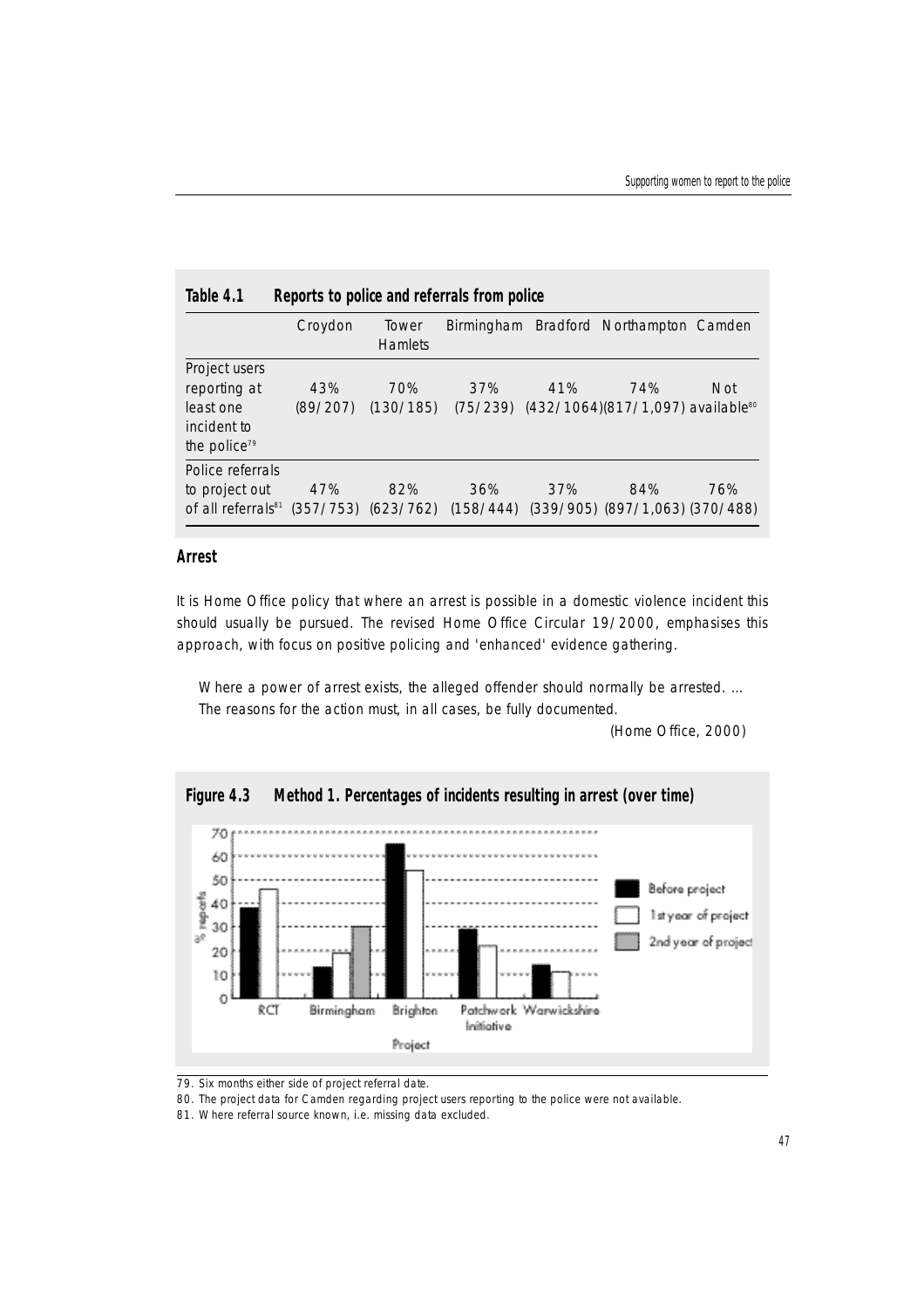

**Figure 4.4 Method 2. Percentage of incidents resulting in arrest (non-project comparison)**

Previous research has shown that the proportion of recorded incidents to arrests varies substantially from area to area (Hester et al., 2003; Cook et al., 2004). For example, in their study of domestic violence courts and fast track systems in five areas of England and Wales, Cook et al. (2004) found one-third of all cases resulting in arrest in Leeds compared to one tenth in Derby. In Hester et al.'s (2003) study in the north-east of England only onequarter of recorded incidents resulted in arrest (222/869, 25.5%). Similarly, the CRP project areas showed varying arrest rates.<sup>82</sup>

Figure 4.3 provides comparison of projects where changes were assessed over time. As can be seen from Figure 4.3, across time there was an increase in the proportion of incidents resulting in arrests in Rhondda Cynon Taff (RCT) and Birmingham, but an apparent decrease in the proportion of arrests in Brighton, North Yorkshire (Patchwork Initiative) and Warwickshire. Data across all three periods (before implementation and two years during implementation) were only available for Birmingham, and indicated that the increases resulted from the introduction by the police of policies and procedures to increase arrests with the aim of increasing prosecutions. In RCT the rise in arrest rate may have resulted from the police reorganisation in relation to domestic violence that took place in April 2001.

<sup>82.</sup> It should be noted, however, that the data were not collected in the same manner across all the areas (see also Chapter 1) Two main approaches were used to evaluate the data on arrests.

<sup>1.</sup> Method 1: assessing change over time by using police data to compare the number of arrests before the start and during the projects. This approach was used by most of the evaluation teams, including the University of East London, University of South Bank Criminal Policy and Research Unit, and Canterbury Christ Church University College.

<sup>2.</sup> Method 2: assessing impact of projects by comparing the arrest rates from all incidents reported to (recorded by) the police with arrest rates from those who used the projects. This approach was used by the University of Bristol evaluation team.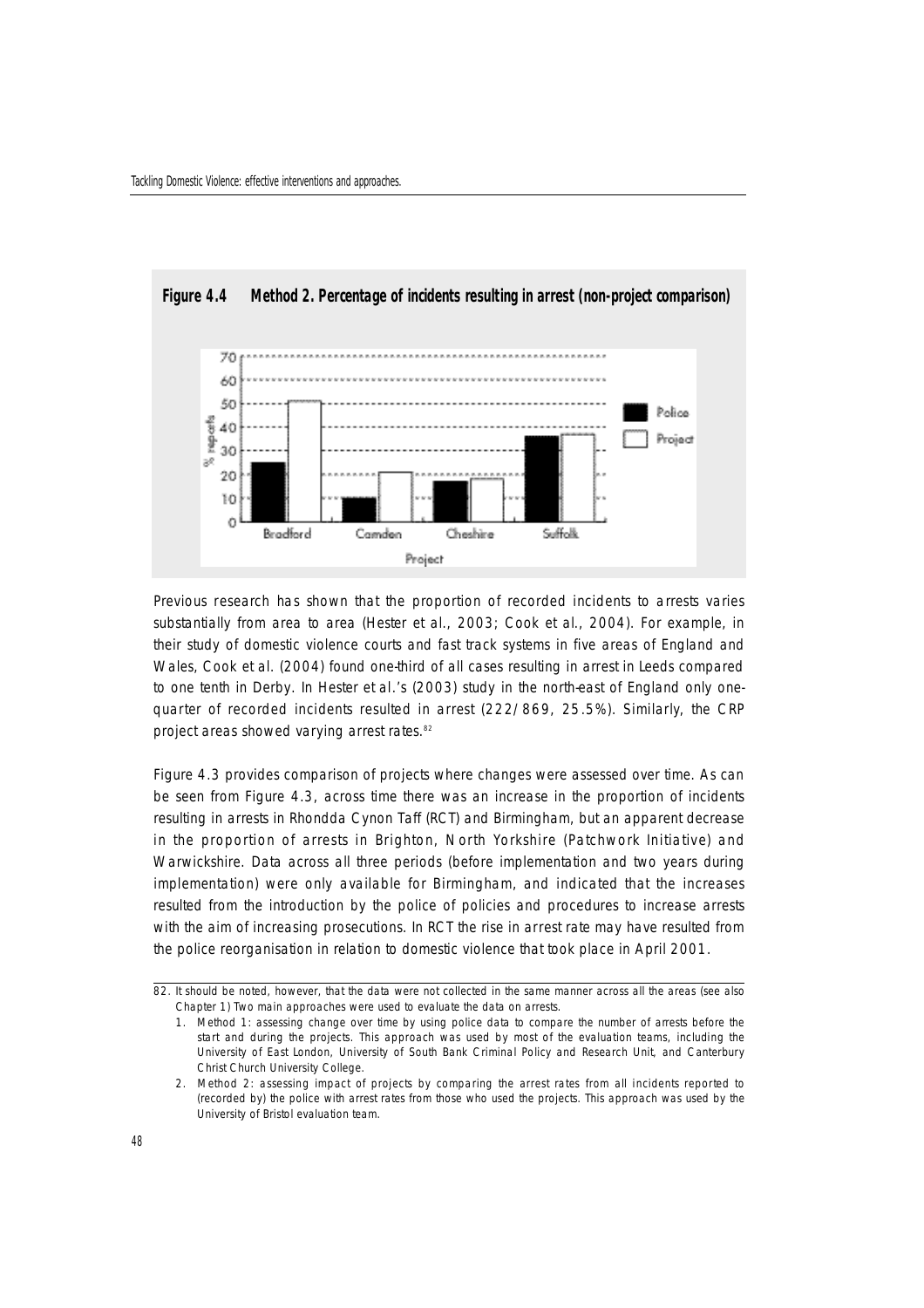Figure 4.4 shows the outcomes where arrest rates from all incidents reported to the police were compared with arrest rates from those who used the project. As can be seen, the project areas that showed a noticeable increase in incidents reported to the police (Bradford and Camden) also showed an increase in the proportion of incidents resulting in arrest. These were the projects with an emphasis on and specific interventions to provide women with legal support in order for them to engage with the criminal justice system. By contrast, the project areas showing only slight increases in arrests (Cheshire and Suffolk) did not prioritise legal support.

#### **Arrest and photographic evidence**

Cheshire had legal support as part of outreach but did not prioritise this area. Cheshire also had interventions related to policing involving the gathering of photographic evidence. This particular aspect indicated a more positive link to arrest, but not on levels of arrest.

Where photographic evidence was taken at the crime scene the Cheshire police were more likely to make an arrest. Incidents where photographic evidence was taken were around five times more likely to result in an arrest being made. This did not necessarily mean, however, that it was the use of photographic evidence that increased the likelihood of arrest. For example, of the 235 incidents in Cheshire where photographic evidence was recorded as being taken in 2001-02, 88 per cent (206/235) resulted in arrest, compared to only 17 per cent  $(2214/13,217)$  of all incidents recorded by the police. However, photographic evidence tends only to be collected where there are visible signs of violence, for example physical injuries or criminal damage, and these are also instances more likely to be considered as crimes. Some of these incidents would have resulted in an arrest regardless of whether photographic evidence was collected. Nonetheless, there may also have been an indirect impact on the arrest rate. Cheshire police officers who were interviewed  $(n=15)^{83}$ reported that while the cameras were used to record evidence for any possible prosecution and did not lead directly to the arrest as such, the fact that this evidence could be gathered sometimes assisted the officers involved to feel able to make such arrests, confident in the knowledge that evidence could be provided.

In Cheshire there was some evidence suggesting that where photographic evidence was collected victims were more likely to give witness statements and less likely to retract their statements at a later stage (Table 4.2).

<sup>83.</sup> Individually or in a focus group.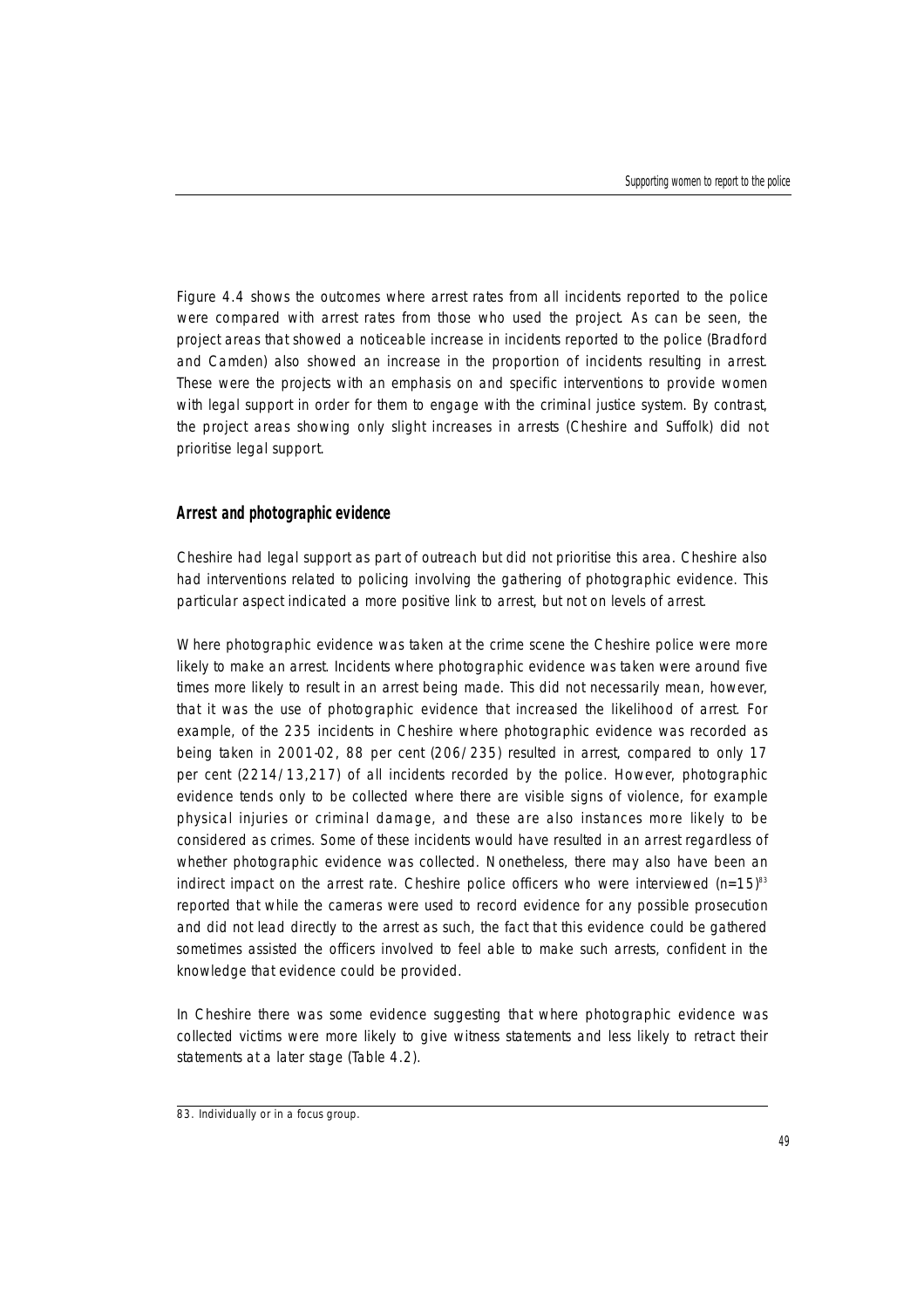|                                                                                   | Photographic<br>evidence $(n=59)$ | No photographic<br>evidence $(n=402)$ |  |  |  |  |
|-----------------------------------------------------------------------------------|-----------------------------------|---------------------------------------|--|--|--|--|
| Incidents where statement given<br>Incidents where statement given then retracted | 68% (40/59)<br>8% (3/40)          | 43% (172/402)<br>19% (33/172)         |  |  |  |  |

**Table 4.2 Witness statements where perpetrator arrested (N=461)**

Where perpetrators were arrested, victims were more likely to give statements for incidents when photographic evidence had been collected than when it had not (68% compared with 43%). More importantly, witnesses who had given statements were less likely to retract their statements where photographic evidence had been taken (8% compared with 19%). Thus, there appears to be a positive effect of photographic evidence in terms of encouraging victims not to withdraw in the initial stages of pursuing criminal justice remedies. However, the numbers are small, a matched sample design was not used and more research is needed to examine this effect further.<sup>84</sup>

## **Lack of legal advocacy**

The interventions in Suffolk were aimed at enabling practitioners to support disclosure of domestic violence and early intervention, rather than increasing engagement with the criminal justice system. Thus none of the interventions in the Suffolk package would have been expected to lead to any significant difference in reporting or arrest rates, and indeed no significant difference was found.<sup>85</sup>

In the following section the Camden project is used as an example to provide more detail about the impact on reporting to and arrest by the police.

# **Camden Safety Net<sup>86</sup>**

**Camden Safety Net** aimed to increase reporting of initial incidents and increase arrests through advocacy involving project workers based in the Police Community Safety Unit. The purpose was to support women using the legal system and to provide a referral link between existing services, as well as developing new support systems. There was specialised advice and support for women from Black and other minority ethnic communities. The model was similar to that of the Islington project previously evaluated by Kelly et al. (1999).

<sup>84.</sup> Research from Australia does suggest, however, that photographic evidence can increase the number of successful domestic violence prosecutions (for an overview see Humphreys and Holder, 2004).

<sup>85.</sup> Tracking of cases across the project and police data for the Suffolk project area showed a slight increase in the numbers of cases recorded by the police across the two years of the evaluation where women were also in contact with the project. However, the numbers were tiny, with four in year one, rising to eight in year two. 86.This section draws on the University of Bristol evaluation.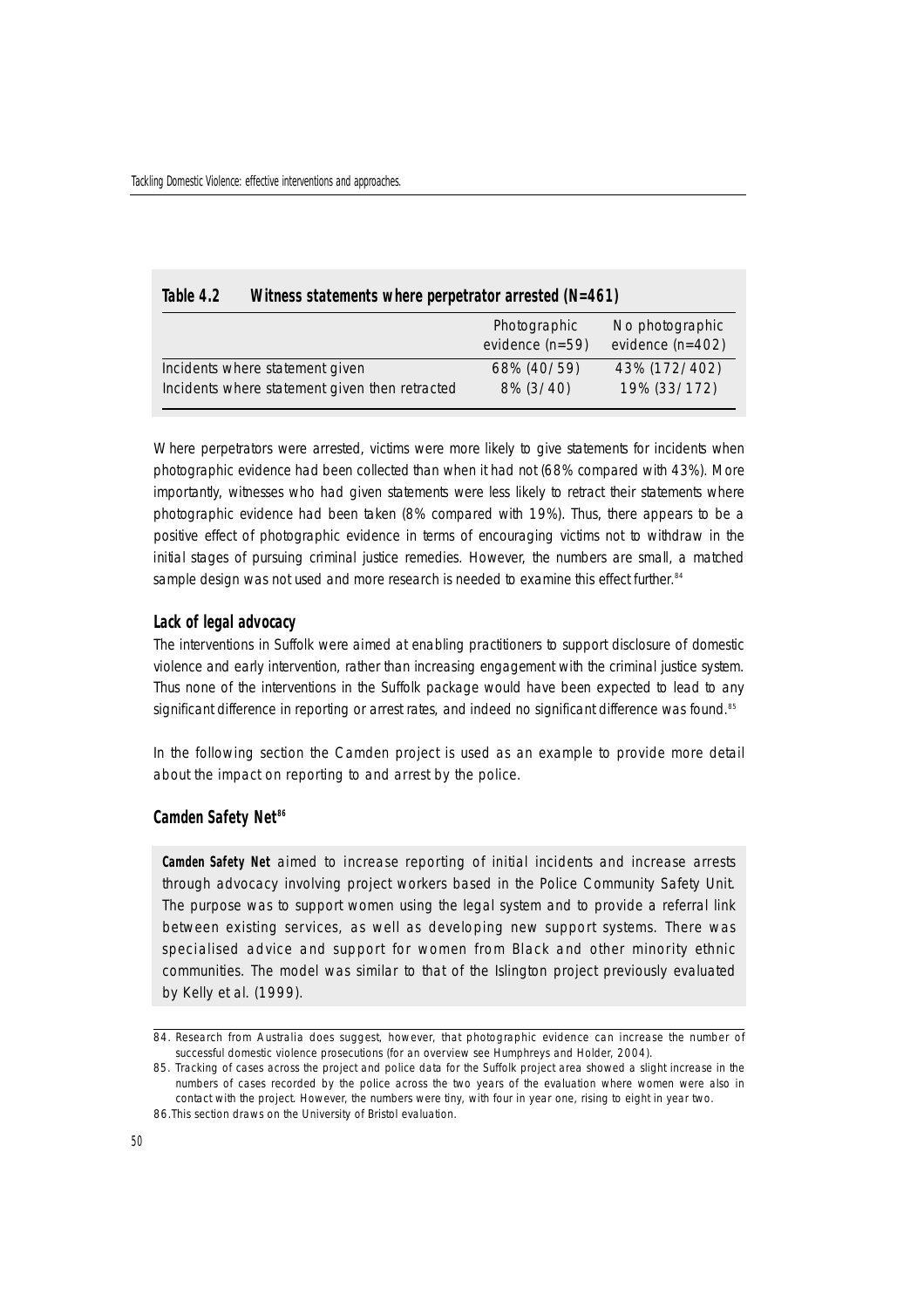In the first year of the project, work with women was carried out by two domestic violence incident workers, based in the police Community Safety Unit (CSU). The incident team had been set up following earlier concerns regarding the time that elapsed between women reporting domestic violence and being seen by officers from the police CSU. The aim was to use a crisis intervention response to every reported incident in the project areas, and to p rovide time-limited advocacy and support for women, both to take action through the criminal and civil law and referral on to other services. However, as the project developed it became apparent that women needed to have longer-term contact with the workers. To meet the extra pressure of work (which also involved mainstreaming across the whole borough), one full-time and one part time worker were funded by the Borough of Camden after the first year.

The location of the team meant that most of the project's referrals were from the police  $(74%)$  (see Figure 4.5; see also Table 2.1). With regard to referrals from the police the Camden project appeared more successful than the previous initiative in Islington (Kelly et al., 1999), although data were not available for a third year, which was the period during which Islington saw a large decline in referrals.



Previous research suggests that there are significant barriers regarding service take-up by Black and other minority ethnic women (see Rai and Thiara, 1997). As a result it was decided to concentrate on the specific needs of Black and other ethnic minority women in Camden where eight per cent of the population were Black and ten per cent were Asian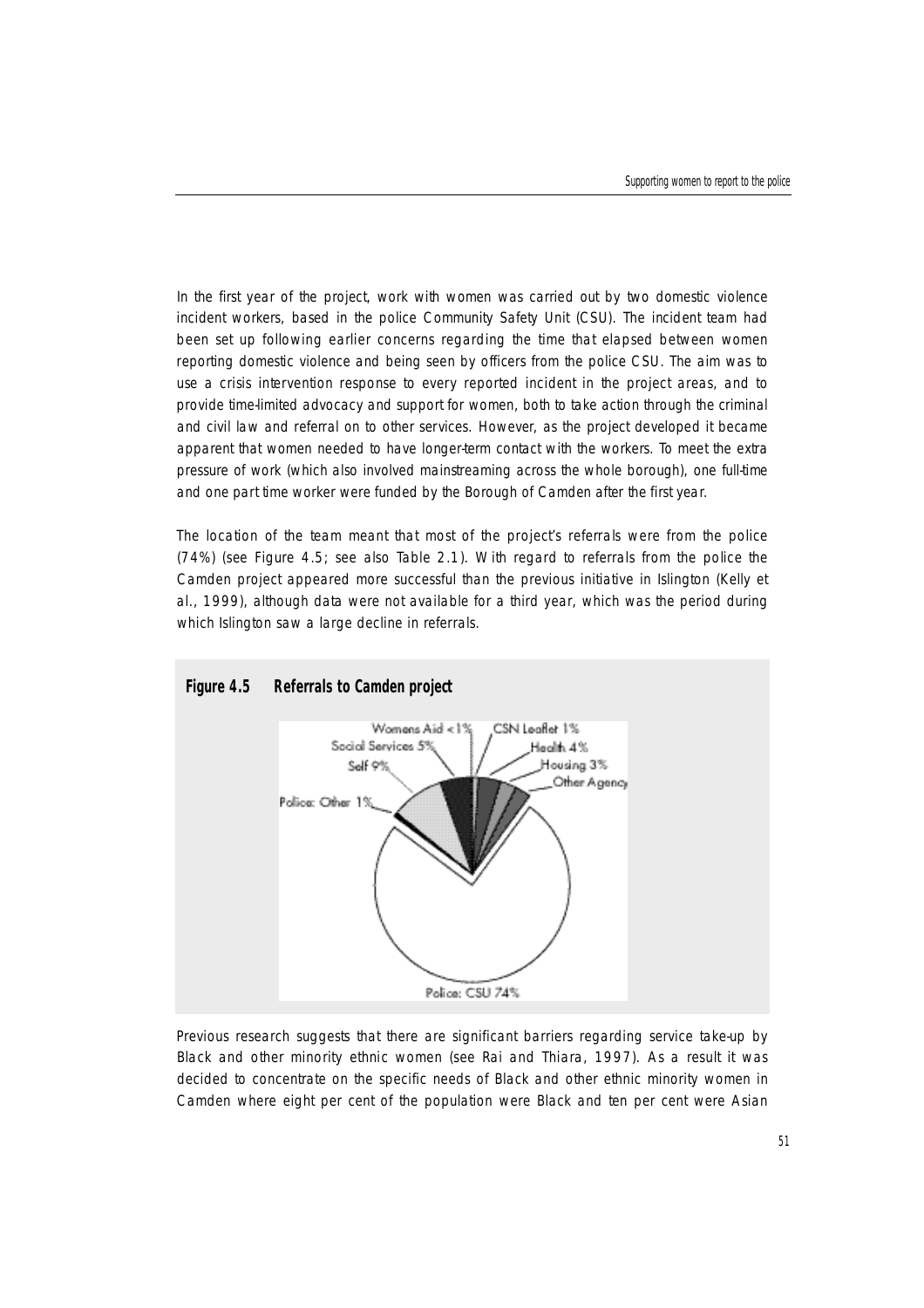(ONS: Census 2001). One of the incident workers was appointed especially with this remit. As a Sylheti speaker she could work particularly closely with the large Bangladeshi community (and with deaf women through her knowledge of British Sign Language). The proportion of individuals from minority ethnic groups using the project was higher than might have been predicted from the population. Twenty per cent were Black and 14 per cent were Asian. Service users also indicated that having a Black and other minority ethnic worker was important to them.

They can understand the situation we are coming from…she understands my background so she didn't look at me negatively, she didn't look at me, judging me…because when you're coming from my background people can look at you and they give you horrible looks and I didn't get that. (Project user, Camden)

One of the activities organised was an Asian women's awareness day held in conjunction with a local project, and attended by 22 women, where Personal Safety Plans in Bengali were produced. The incident worker indicated (in an interview) that following the awareness day more Bangladeshi women were reporting to the police. This was also borne out by interviews with Asian women using the project.

There was also other evidence indicating that women were generally more likely to report incidents to the police as a result of the project. For instance, one of the women interviewed for the case studies  $(n=4)$  explained that since she had been in touch with the project she had called the police every time her husband was violent. She had also kept notes and found that this resulted in the police taking the situation more seriously. This also highlights that the increase in incidents recorded by the police may be at least partially explained by increased reporting of repeat incidents. (As data regarding repeat victimisation were not available for Camden, it was not possible to verify this). Overall, the Camden project appeared, as was the case in Islington (Kelly et al., 1999), to increase women's confidence in the police.

The willingness to report to the police was, however, not universal. Some Asian women were reluctant about calling the police because of the shame and possibly further abuse this would bring on them.

I was too scared to go to the police to be quite honest. (Project user, Camden)

Others had had very negative experiences with the police, which affected their willingness to report further incidents to the police.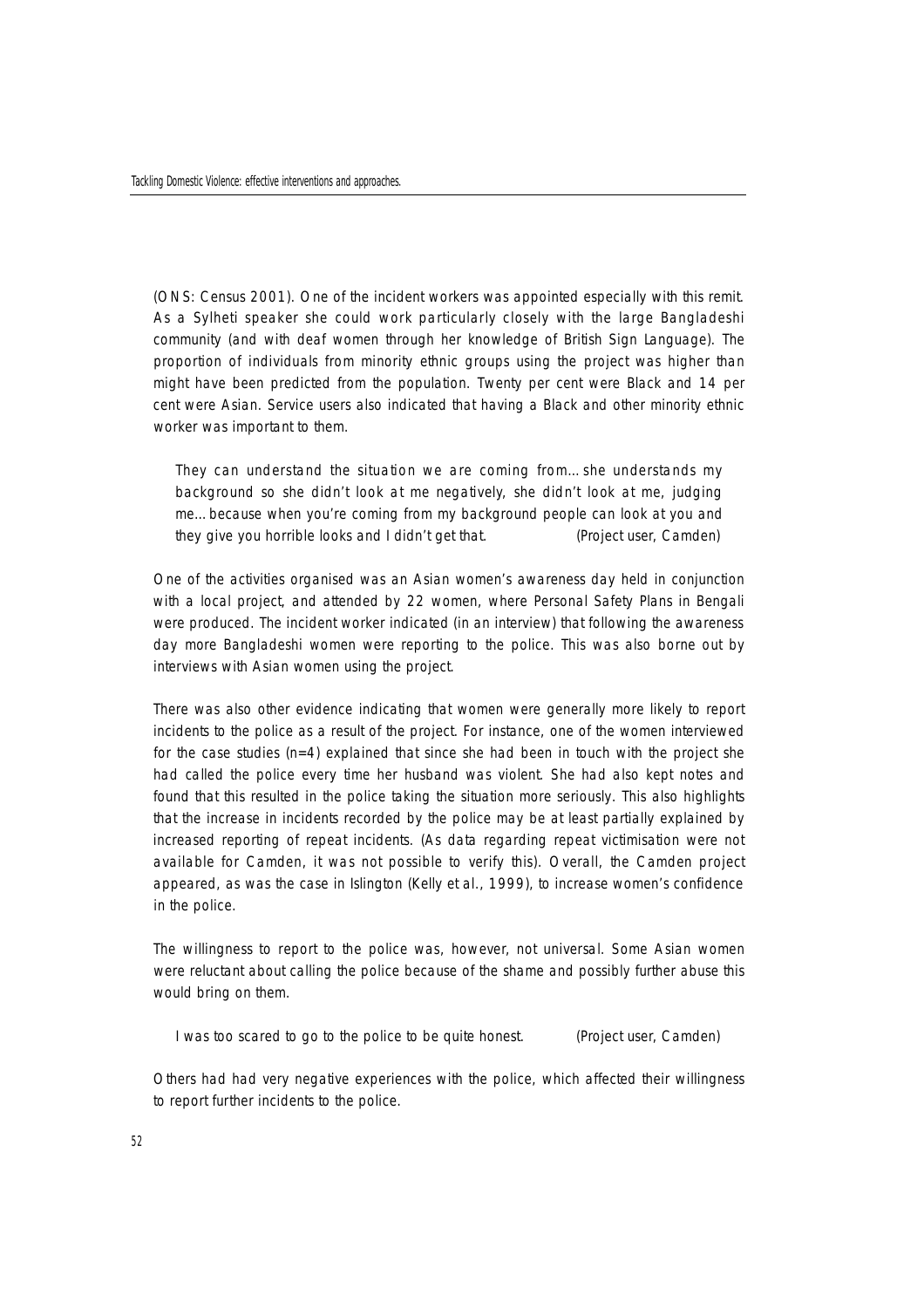When the police came I had to climb out the window to explain the situation to them. And they said to me that they had to go, that they didn't have no officers basically to be there. And I said…he's outside my house calling me a whore and things like that so obviously I was really scared…they said to me unfortunately they couldn't really hang about...so I mean that night to be honest was like one of the worst nights I spent because I was terrified. (Project user, Camden)

Unfortunately lack of contact with the police worked against some women when they turned to other agencies where a police case file was seen as 'evidence' that they were experiencing domestic violence.

… the housing officer didn't want to know at all, she just closed the door and shut me out totally. (Project user, Camden, who had not reported to the police)

# **Summary – supporting women to report to the police**

- Projects showing the greatest increase in reporting to the police were those with specific interventions providing women with advocacy and support to engage with the criminal justice system, such as legal and court advocacy (Bradford, Tower Hamlets, Croydon); workers based in a police community safety unit (Camden); or police based in a one-stop-shop (Northampton).
- Projects with close links with the police and where reporting increased saw the greatest increase in rates of arrest.
- Projects that showed a noticeable increase in incidents reported to the police (e.g. Bradford and Camden) also showed an increase in incidents resulting in arrest.
- Close links with the police and criminal justice support interventions increased police referrals to projects.
- Women generally echoed the findings from other studies that police practices, if still patchy, are nonetheless perceived as increasingly positive.
- Legal support focusing specifically on Black and other minority ethnic women, including workers with minority language skills, increased their engagement with the criminal justice system.
- Incidents where photographic evidence was taken were around five times more likely to result in an arrest being made, however it is likely that these incidents would have resulted in an arrest regardless of whether photographic evidence was collected.
- Use of photographic evidence appeared to encourage victims not to withdraw in the initial stages of pursuing criminal justice remedies.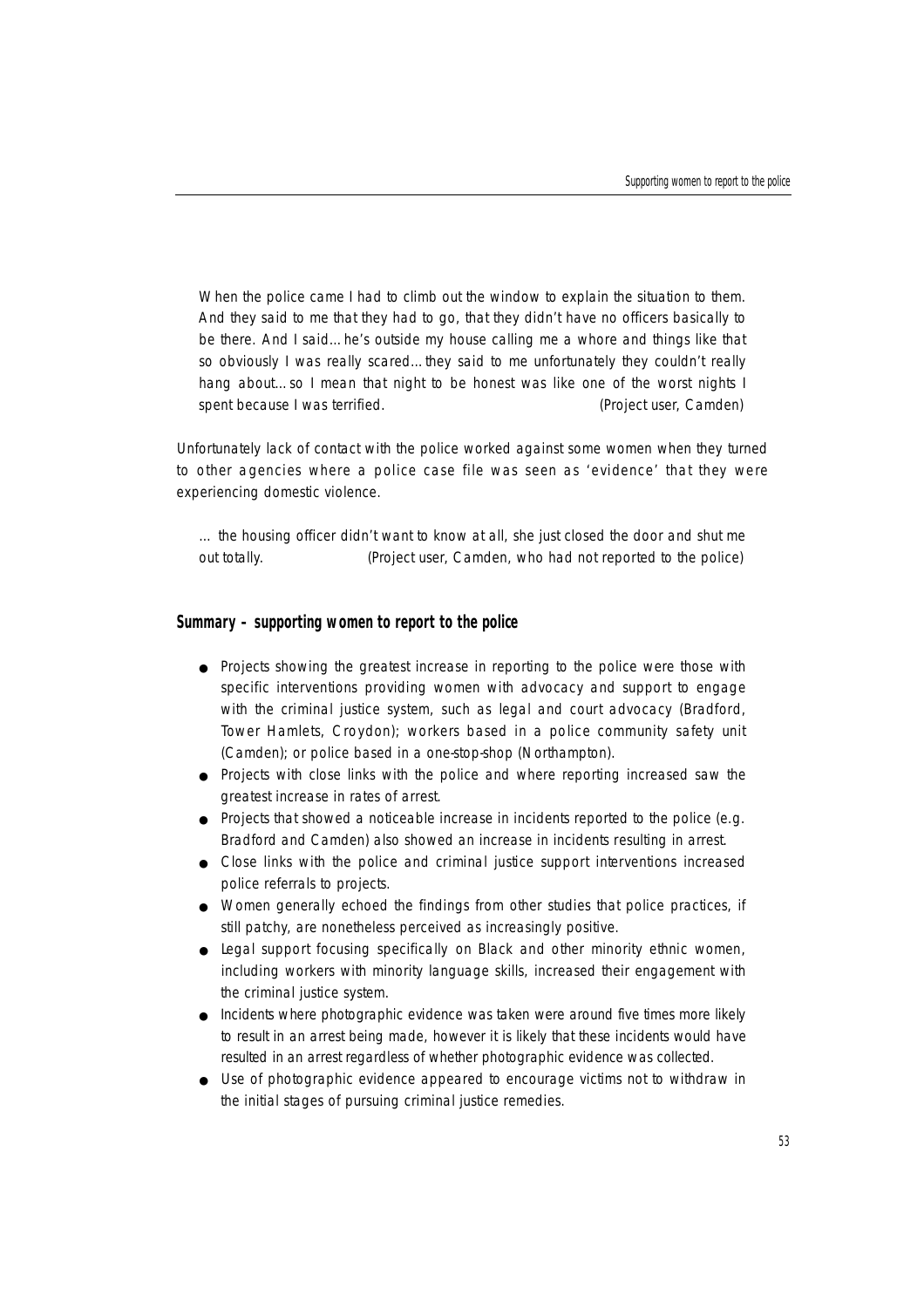# **Recommendations – supporting women to report to the police**

- While domestic violence remains an underreported crime, an increase in police recorded domestic violence incidents is a more appropriate performance indicator than a decrease. Projects should therefore aim to increase reported (recorded) incidents in the first instance as an intermediate aim and decrease reported (recorded) incidents as a longer-term aim.
- Projects should work closely with the police and provide specific interventions that support engagement with the criminal justice system in order to increase rates of reporting and arrests.
- More research is needed on the use of photographic evidence and its impact, particularly at the police interview and plea entering stages.
- The 'patchiness' of appropriate police responses to domestic violence still needs to be addressed.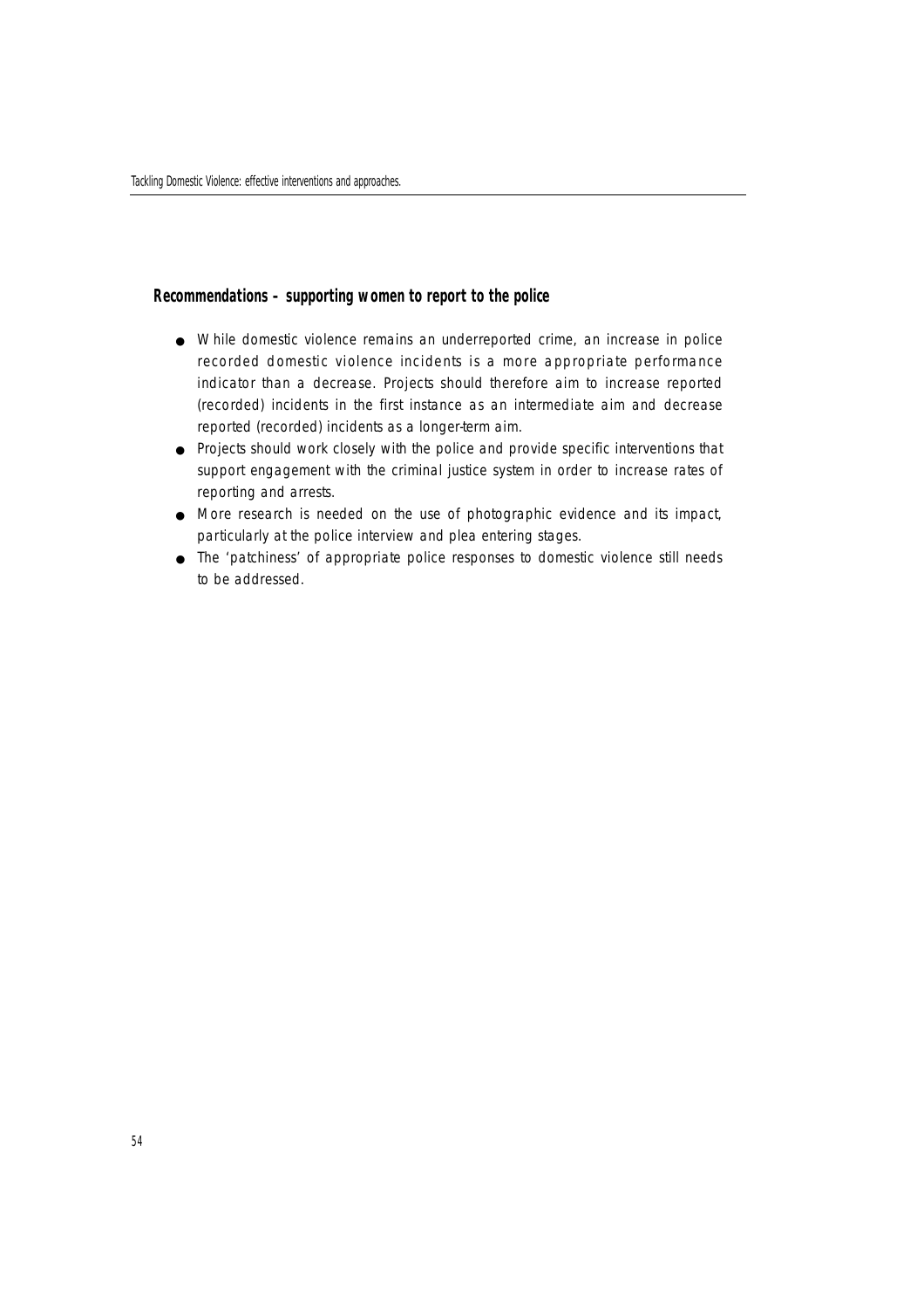This chapter focuses on the advocacy, support and other approaches used by the CRP p rojects to enhance the rates of prosecution and conviction, and thus reduce attrition through the criminal justice system. The chapter also includes, to a more limited extent, discussion of the use of civil law remedies.

It should be noted that both the CRP projects and the evaluators had difficulties obtaining the data required to examine prosecution of cases and court outcomes. While data on the number of police incidents were readily available, not all police databases logged how many of the incidents were crimed and how many of the crimed cases resulted in someone being charged. Court outcomes were also difficult to obtain for many of the projects.

# **Prosecution and the courts**

While police practices have increasingly been perceived as positive and supportive by women experiencing domestic violence (Edwards, 2001a; Barron, 2002; Malos, 2003; Hester et al., 2003; and see Chapter 4), attrition has continued to be particularly marked in relation to criminal justice proceedings and outcomes (Edwards, 2001a; Hester et al., 2003). For instance, in the HMIC and HMCPSI review (2004) it was found that of 118 incidents recorded as crimes, only one in five resulted in charges (25/118, 21%), with convictions resulting in half of these (13/25, 50%) (see Table 5.1).

| Table 5.1          | <b>HMIC and HMCPSI data</b> |                                                        |
|--------------------|-----------------------------|--------------------------------------------------------|
| Incidents recorded |                             | 463                                                    |
| Crimes recorded    |                             | 118<br>(25% of incidents)                              |
| Charges            |                             | 25<br>(21% of crimes; 5% of incidents recorded)        |
| Convictions        |                             | 13<br>(50% of those charged; 3% of incidents recorded) |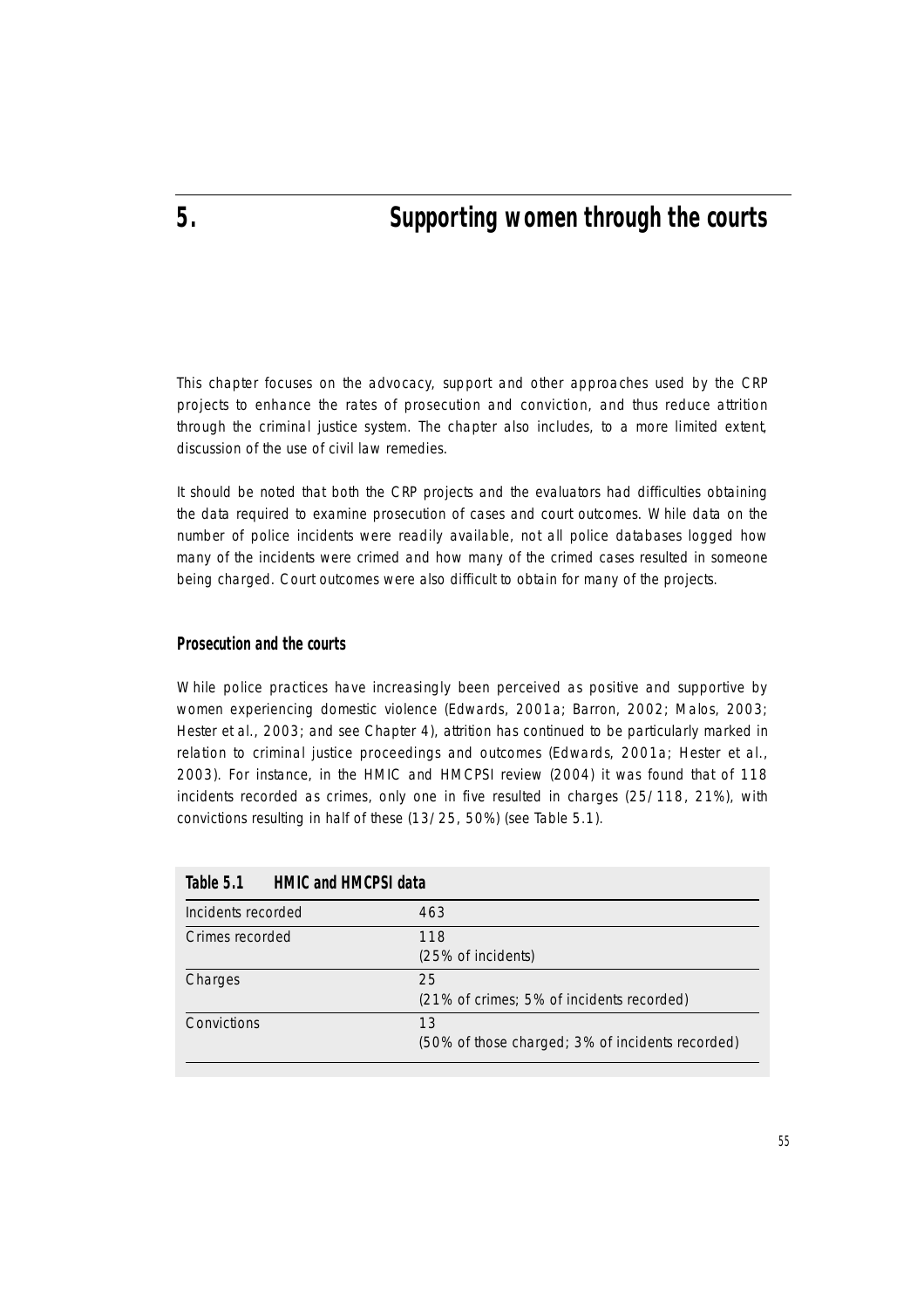The general picture from both UK and international research is that the criminal justice system often demonstrates little real understanding of domestic violence and struggles to make appropriate responses to it (Valiente, 1996; Mullender and Burton, 2001; Barron,  $2002$ ).<sup>87</sup> It has, nonetheless been seen as a progressive development to channel domestic violence into the courts as a criminal behaviour, in particular in combination with advocacy and support (Taylor-Browne, 2001; and see Chapter 1). With regard to civil justice, previous studies have indicated that there appears to have been a general improvement in protection of women and children since the 1996 Family Law Act enhanced the remedies available within the civil justice system (Lord Chancellors Department, 2003). However, continued concern has also been expressed about the lack of enforcement of civil orders; and only the number of occupation, rather than non-molestation, orders appear to have increased (Edwards, 2001b; Barron, 2002 – and see Appendix 1). The data available from the CRP projects did not allow for a detailed analysis of these issues, although more limited data were available for some of the projects.

# **The CRP projects**

Many of the CRP projects had reducing attrition at various stages of the criminal justice system as one of their aims. Some of the projects sought specifically to narrow the 'justice gap' by increasing the number of cases proceeding to court and the rates of sentencing resulting. As indicated in Chapter 4, the basis of decisions by prosecutors and the approach of particular courts may be important aspects in reducing attrition through the courts (Hester et al., 2003; Paradine and Wilkinson, 2004). Other studies have also indicated that withdrawal may be lower where victims are supported in their engagement with the criminal justice system (Robinson, 2003; Hester et al., 2003; HALT, 2004); that attrition may be lower where specialist domestic violence courts are in operation; and where prosecutors and judges or magistrates have domestic violence training (Holder, 2001; Cook et al., 2004). These aspects were incorporated to varying extents by the CRP projects that aimed to reduce attrition of domestic violence cases through the courts. Some of the projects were also encouraging project users to pursue civil remedies alongside, and to enable them to engage with the criminal justice system

The projects referred to in this chapter are primarily those evaluated over a two-year period and/or able to provide reliable data; in particular projects in Bradford, Croydon, Northampton, and Hammersmith and Fulham, where various advocacy and support

<sup>87.</sup> For instance, in a survey aimed at assessing the impact of recent legislative, policy and practice changes, Barron (2002) found that staff in refuge organisations, outreach projects and advice centres across the UK were somewhat guarded about the deterrent effect of prosecution. While 62 per cent of respondents said it 'sometimes' deterred only 4 per cent said it 'always' acted as a deterrent.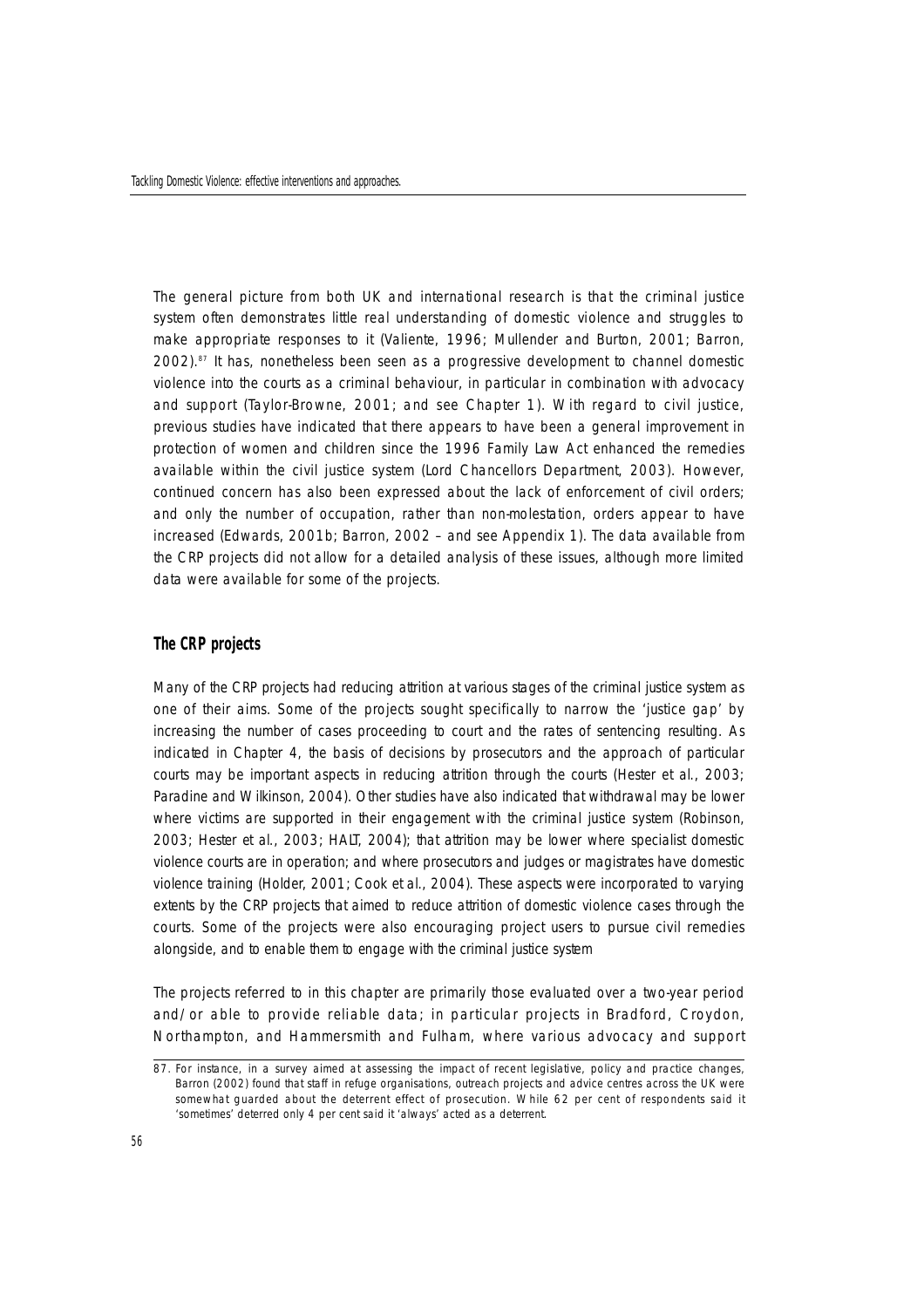approaches were used.88 Discussion of the Cheshire and Taunton projects, where photographic evidence was used, is also included. However, no court outcome data were available in relation to these cases.<sup>89</sup>

# **Attrition and the CRP projects**

Prosecution and conviction rates varied considerably across the project areas, with conviction rates of between 39 per cent (in Hammersmith and Fulham) and 67 per cent (in Cheshire) for prosecuted cases where the outcome was known (see Table 5.2). In the instances where the perpetrator was convicted the use of custodial sentences also varied considerably (11% to 50%).

| Table 5.2                | Outcomes across project areas        |        |                 |          |                         |                       |
|--------------------------|--------------------------------------|--------|-----------------|----------|-------------------------|-----------------------|
|                          |                                      | Camden | <b>Bradford</b> | Cheshire | <b>North</b><br>hampton | H'smith and<br>Fulham |
| No. cases<br>where out-  |                                      |        |                 |          |                         |                       |
| come known               |                                      | 19     | 72              | 229      | 61                      | 51                    |
| Outcome                  | Discontinued/                        |        |                 |          |                         |                       |
|                          | No evidence offered/                 | 47%    | 29%             | 16%      | 28%                     | 57%                   |
|                          | Withdrawn/                           |        |                 |          |                         |                       |
|                          | Unsubstantiated                      |        |                 |          |                         |                       |
|                          | Bound over                           | 0%     | 19%             | 12%      | 11%                     | 4%                    |
|                          | Other <sup>90</sup>                  | 11%    | 3%              | 0%       | 0%                      |                       |
|                          | Found not guilty/                    |        |                 |          |                         |                       |
|                          | Absolute discharge                   | 0%     | 1%              | 5%       | $0\%$                   |                       |
|                          | Convicted                            | 42%    | 47%             | 67%      | 61%                     | 39%                   |
| Conviction <sup>91</sup> | Custodial sentence                   | 50%    | 15%             | 13%      | 11%                     | 40%                   |
|                          | Non custodial sentence <sup>92</sup> | 13%    | 68%             | 50%      | 49%                     | 35%                   |
|                          | Conditional discharge                | 38%    | 15%             | 37%      | 41%                     | 25%                   |
|                          | Sentence quashed                     |        |                 |          |                         |                       |
|                          | on appeal                            | 0%     | 1%              | 0%       | 0%                      |                       |

88. The projects in Bradford and Northampton were evaluated by the University of Bristol 'multi-service' team; Croydon by the University of East London 'Black and other ethnic minority' team; and Hammersmith and Fulham by the South Bank University 'criminal and civil justice' team.

89. The project in Cheshire was evaluated by the University of Bristol 'multi-service' team, and Taunton by the South Bank University 'criminal and civil justice' team.

90. Including released to immigration, suspect committed suicide while on remand, perpetrator could not be found,

91. Percentages calculated from base number of those sentenced.

92. Other than conditional discharge which is listed separately.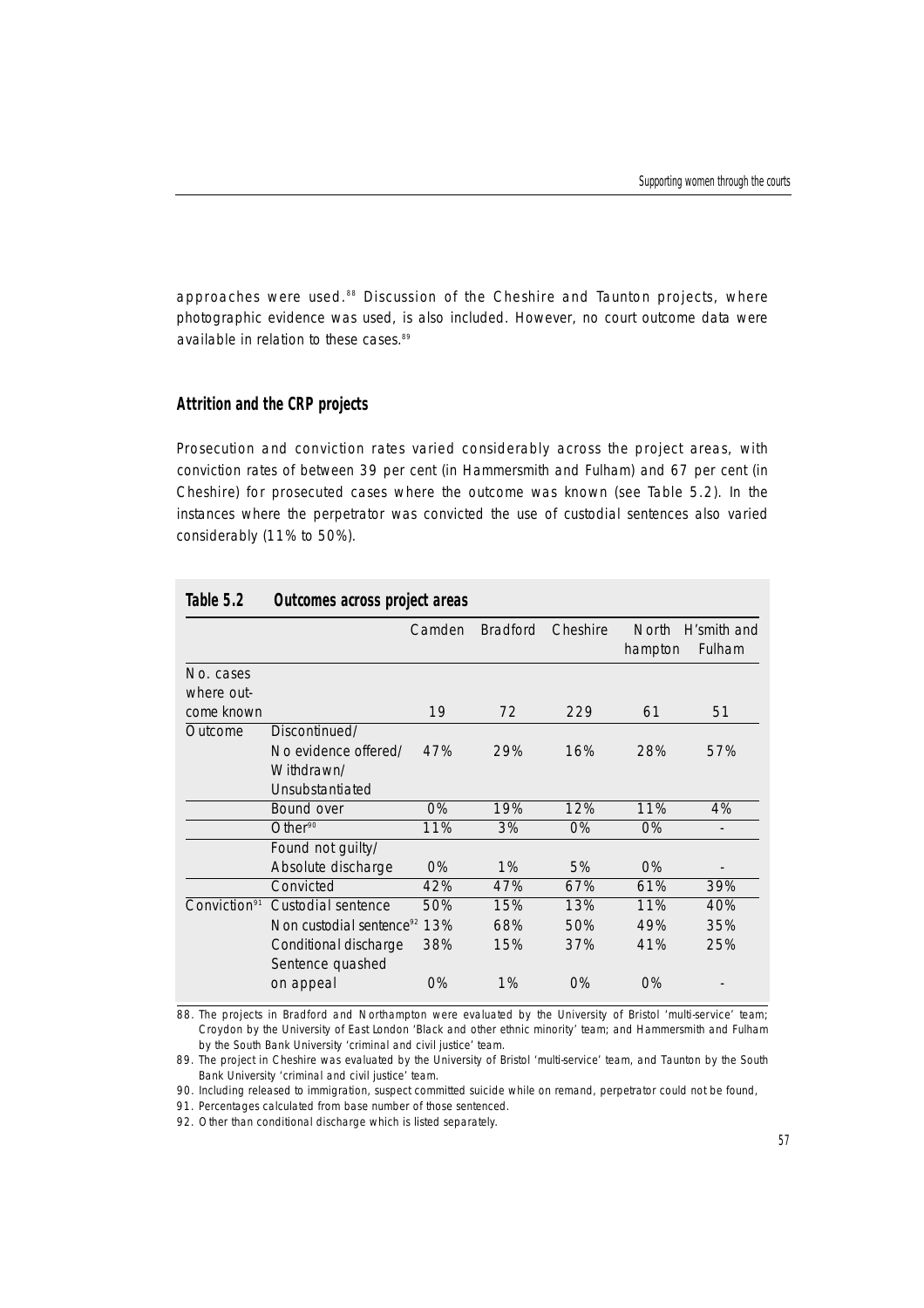The reason for the lower conviction rate for Bradford is unclear.<sup>93</sup> Project users in Bradford were accompanied to court by advocates, and it appears there would have been an even lower conviction rate without this intervention. In Northampton the high conviction rate appeared at least partly due to intensive advocacy and support provided to project users and the reduction in withdrawals that resulted. In Hammersmith and Fulham training of police and magistrates appeared to be successful in raising conviction and custodial rates.

# **Use of civil law**

Out of 136 women using the Bradford project who applied for civil protection orders, 81 (60%) were known to have been granted an order, most frequently a non-molestation order under the Family Law Act (49%, 47/97 applications) or a non-molestation order with an occupation order (38%, 37/97 applications).<sup>94</sup> Six of the 81 orders granted (7%) were known to have been breached.<sup>95</sup> The project indicated the importance of close links with good family law solicitors in the area who were willing to work rapidly in cases referred to them by the project. Having a legal worker based in the project also speeded up the solicitors' process because much of the 'groundwork' had already been done.

…they know we've assessed …gone through all the criteria of whether she falls into the categories to be able to apply for one of these orders…And they also know that she'll be briefed around what's going to happen, how long its going to take, what each sort of step will be. So that it saves time for them.

(Project co-ordinator, Bradford)<sup>%</sup>

In Northampton, interviews with project users suggested that the location of police officers within the project made action against breach of civil injunctions more likely, or at least they were dealt with more quickly than if they had been reported to other police officers.

<sup>93.</sup> While data on court outcomes were available for project users, no police or CPS data were available to provide comparison.

<sup>94.</sup> With regard to civil law, sections of the following Acts apply to domestic violence cases: 1996 Family Law Act (Part IV); 1997 Protection from Harassment Act; and 1996 Housing Act. In addition women experiencing domestic violence may also have children subject to civil orders in relation to the 1989 Children Act and the 2002 Adoption and Children Act.

<sup>95.</sup> These figures underrepresent the number of women granted civil orders and the number of breaches due to missing data. A further seven orders were known to have been breached but in cases where details were not available on the civil order granted. In the Hammersmith and Fulham project five out of 12 (42%) civil injunctions were breached, suggesting under-recording of breaches on the Bradford database.

<sup>96.</sup> Very little data were available, however, from the women's perspective on how effective civil protections orders had been.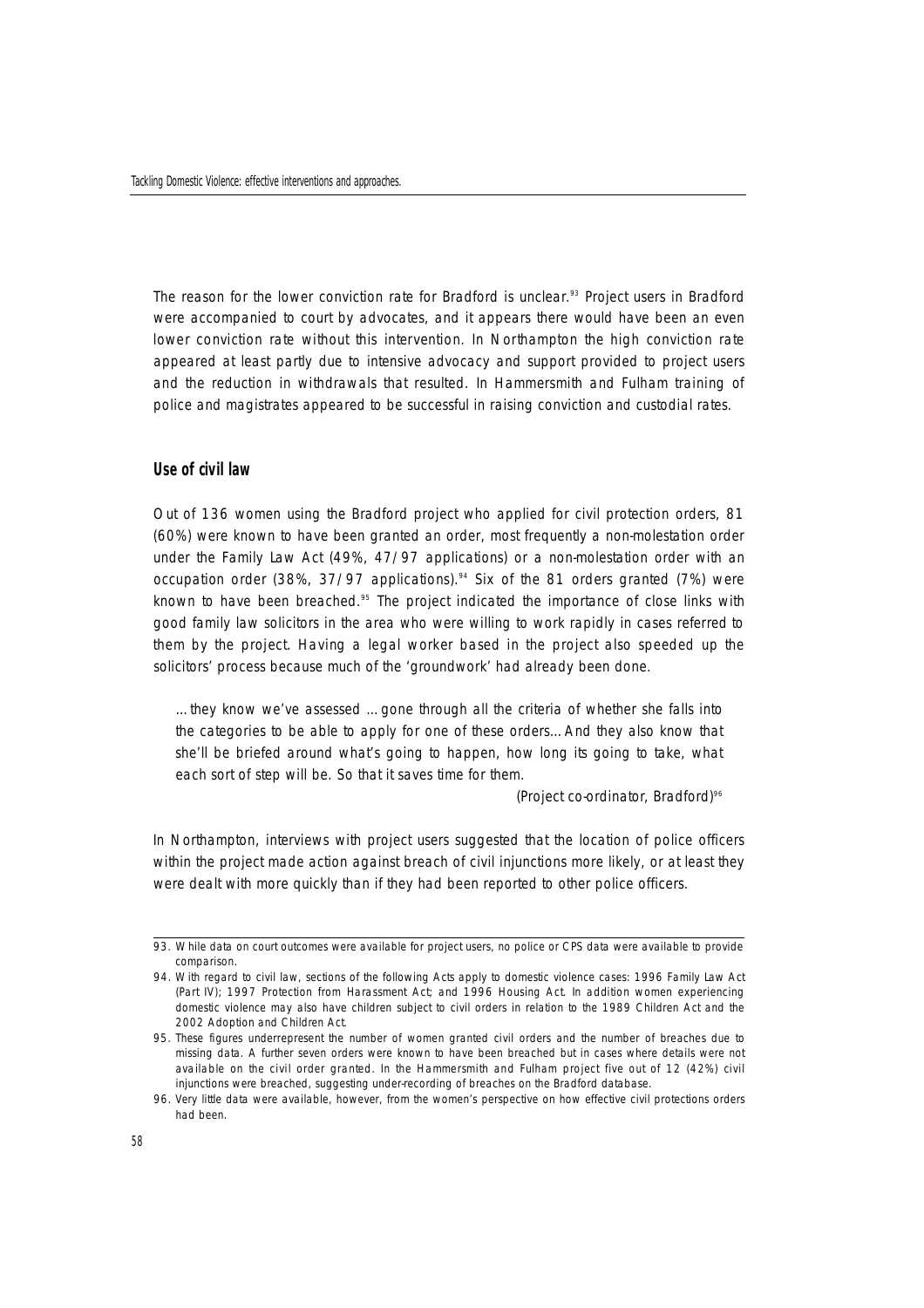In relation to breaches of non-molestation orders, things that would have just been left has been put before the Civil Court in two or three weeks time. Having police officers here means that people are arrested as soon as possible.

(Project manager, Northampton)

In Hammersmith and Fulham 15 injunctions were applied for with the support of the advocacy project where workers had been especially trained in relation to civil remedies. Twelve of these were granted, all with powers of arrest attached. Five were recorded as having been breached and in each case, the police were recorded as having arrested the perpetrators as a result. In all three of the cases in which injunctions were not granted, the database recorded that the victim failed to turn up to court.

# **Bradford Staying Put<sup>97</sup>– accompanying women to court**

**Bradford** aimed to decrease the number of women withdrawing their statements, increase convictions and enable women to stay in their own home by supporting women in the use of criminal and civil law using a dedicated legal support/advocacy worker. The project had a specific emphasis on supporting South Asian women.

The legal support and advocacy worker based in the project offered initial legal advice about options available, accompanied women to a solicitor, and supported them throughout civil and criminal court proceedings including accompanying them to court.

Data were available that indicated the importance of accompanying women experiencing domestic violence to court as witnesses. As shown in Table 5.3, a guilty plea was entered in half of the cases where the victim was accompanied (8/16, 50%) compared with only onefifth in the cases where the victim was not accompanied (23/108, 21%). Thus, although the numbers are very small, this indicates that a guilty plea was more likely to result when the victim was accompanied. This echoes the findings by HALT in Leeds (HALT, 2004; Cook et al., 2004).

<sup>97.</sup> This section draws on the University of Bristol evaluation.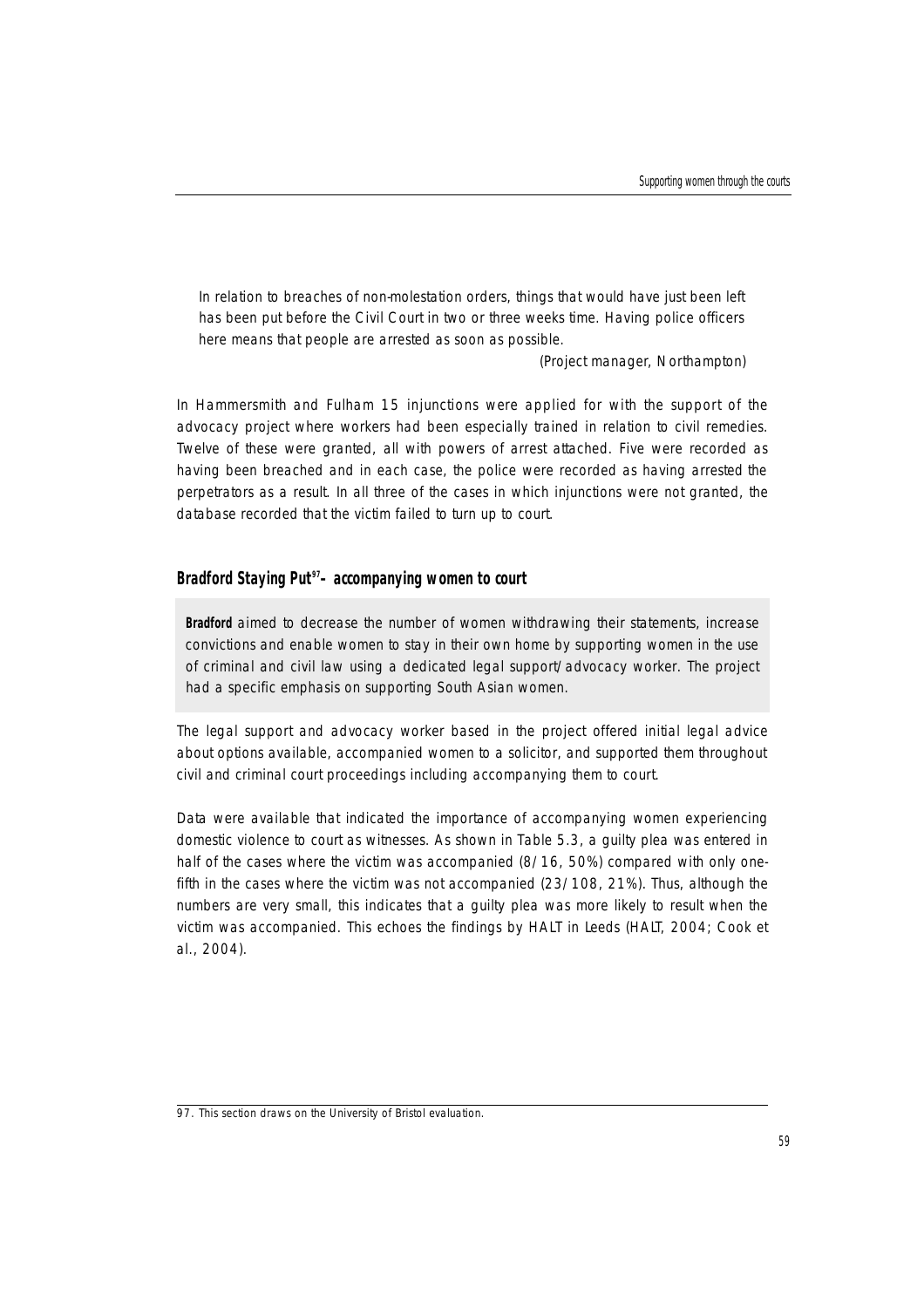| Bradford – impact on plea of accompanying victim to court $(N=124)$<br>Table 5.3 |
|----------------------------------------------------------------------------------|
|----------------------------------------------------------------------------------|

|                 | Guilty   | Not guilty | Total      |
|-----------------|----------|------------|------------|
| Accompanied     | 8 (50%)  | 8 (50%)    | 16 (100%)  |
| Not accompanied | 23 (21%) | 85 (79%)   | 108 (100%) |

Interviews with project staff also indicated that the women were more likely to turn up to give evidence if supported by the project and that the perpetrator often changed his plea to guilty when he saw that she had turned up.

…the CPS have said to us that it's the fact that she's there has made a huge difference…because a lot of them [perpetrators] don't expect you to turn up.

(Project staff, Bradford)

The women appreciated the legal advocacy they were given through the project, and indicated the importance of this intervention.

Well I took my ex-partner to Court and basically they treated me with a kid glove and looked after me, did everything for me, organised things…if I had to go and see anybody they came with me. And you know when you speak to solicitors and stuff they don't always speak in jargon…they explained everything in English to me…so I fully understood what was happening. And they gave me several ways of advice, different paths I could go on. And I made my own decisions then of what to do.

(Project user, Bradford)

They said it's not going to happen overnight. It is a long procedure that you're going to go through, but we're here with you all the way. And that's what I liked.

(Project user, Bradford)

… we met in a café and she explained everything that was going to happen…so I was fully aware of everything. The state of the control of the control (Project user, Bradford)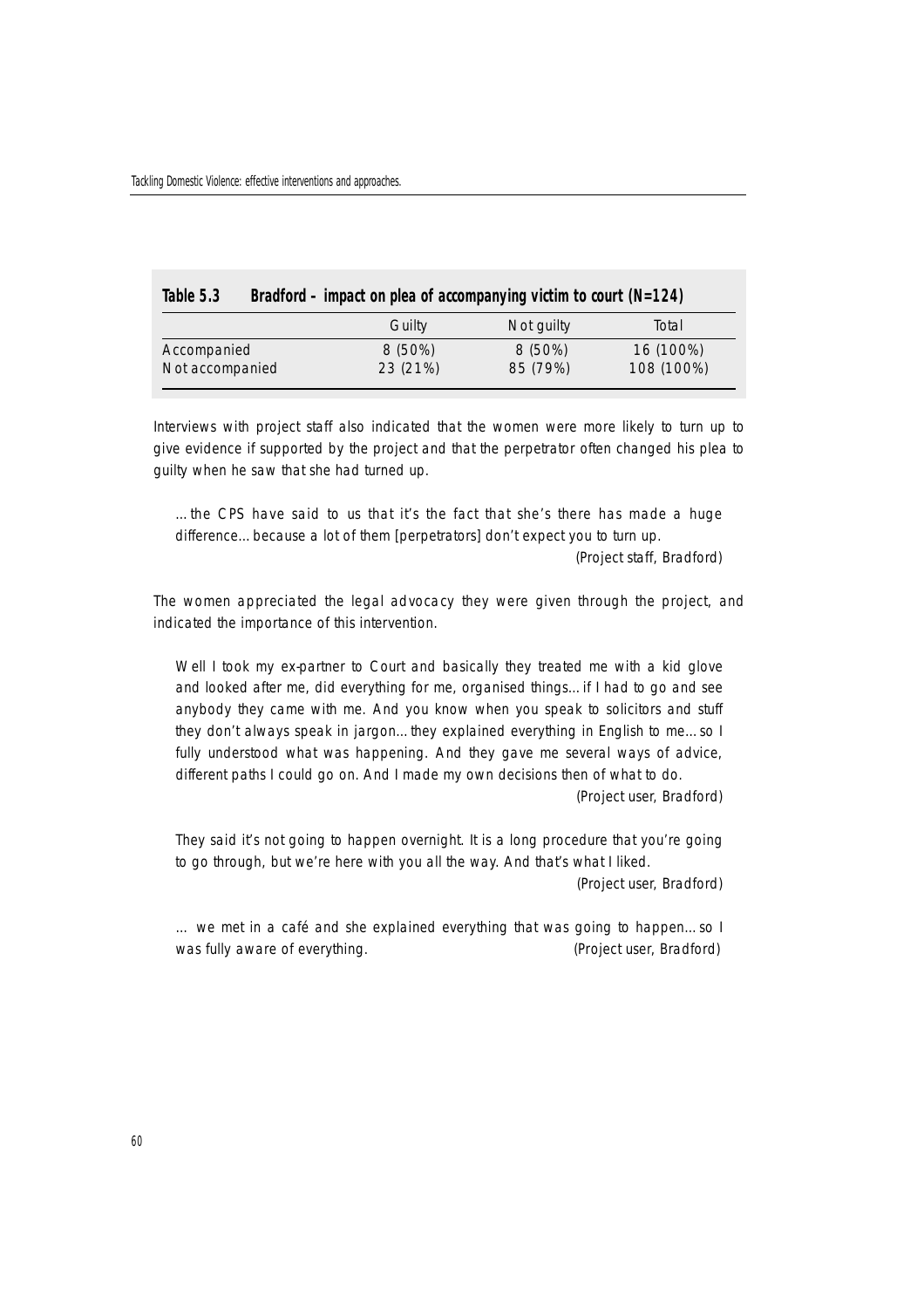#### **Hammersmith and Fulham Standing Together<sup>98</sup> – training of police and magistrates**

**Hammersmith and Fulham** aimed to improve the response of the criminal and civil justice systems, and 'make the law work for women' by systematising police procedures from call out to conviction and all intermediate stages, and improving prosecutors' understanding of domestic violence. The project also aimed to increase women's uptake of civil remedies. The project included advocates to provide legal advice and support women through the justice processes. The setting up of a designated domestic violence list at West London Magistrates' Court was also an aim but was not carried out during the CRP evaluation period. The project was funded and evaluated for one year but built on previous work by the Standing Together Project (originally established in 1998) based on the 'Duluth' approach (see Pence, 1999).

Hammersmith and Fulham Standing Together set out to raise local sentencers' awareness and understanding of domestic violence.<sup>99</sup> In particular, they wanted to ensure that magistrates did not assume that 'anger management' programmes were an appropriate response and that they made referrals to the local probation-run specialist programme for perpetrators.

Prior to the CRP funding Standing Together had already been able to decrease attrition in the criminal justice system. In 1996 (before Standing Together was set up) only 10 per cent of charges in Fulham resulted in conviction, and this rose to 15 per cent in 1999 and to 27 per cent in 2000 (the first two years of Standing Together). The increase in conviction rates was accompanied by a rise in incidents reported to the police, in the proportion of incidents recorded as crimes and in the proportion of crimes which were charged (see also Chapter 4).

The improvement in attrition documented before the start of the CRP project was not, however, maintained when the project went borough-wide from October 2000. While conviction rates as a proportion of reported incidents increased throughout the work of the project they remained low (1% of incidents resulted in a conviction immediately prior to the CRP project and 2% resulted in a conviction in the second year of the CRP project).

Out of the 1,927 recorded incidents 126 (7% of incidents, 9% of crimed cases) were known to have reached the prosecution or court stage during the CRP funded period. Data on the final court outcomes were available in 51 of these 126 cases (see Table 5.2). These

<sup>98.</sup> This section draws on the South Bank University Criminal Policy Research Unit evaluation.

<sup>99.</sup> A Specialist Domestic Violence Court was established after the evaluation ended (in October 2002) and also included advocacy and support at court and ongoing training for court personnel. A subsequent evaluation found this approach to have a positive impact on attrition (Cook et al., 2004).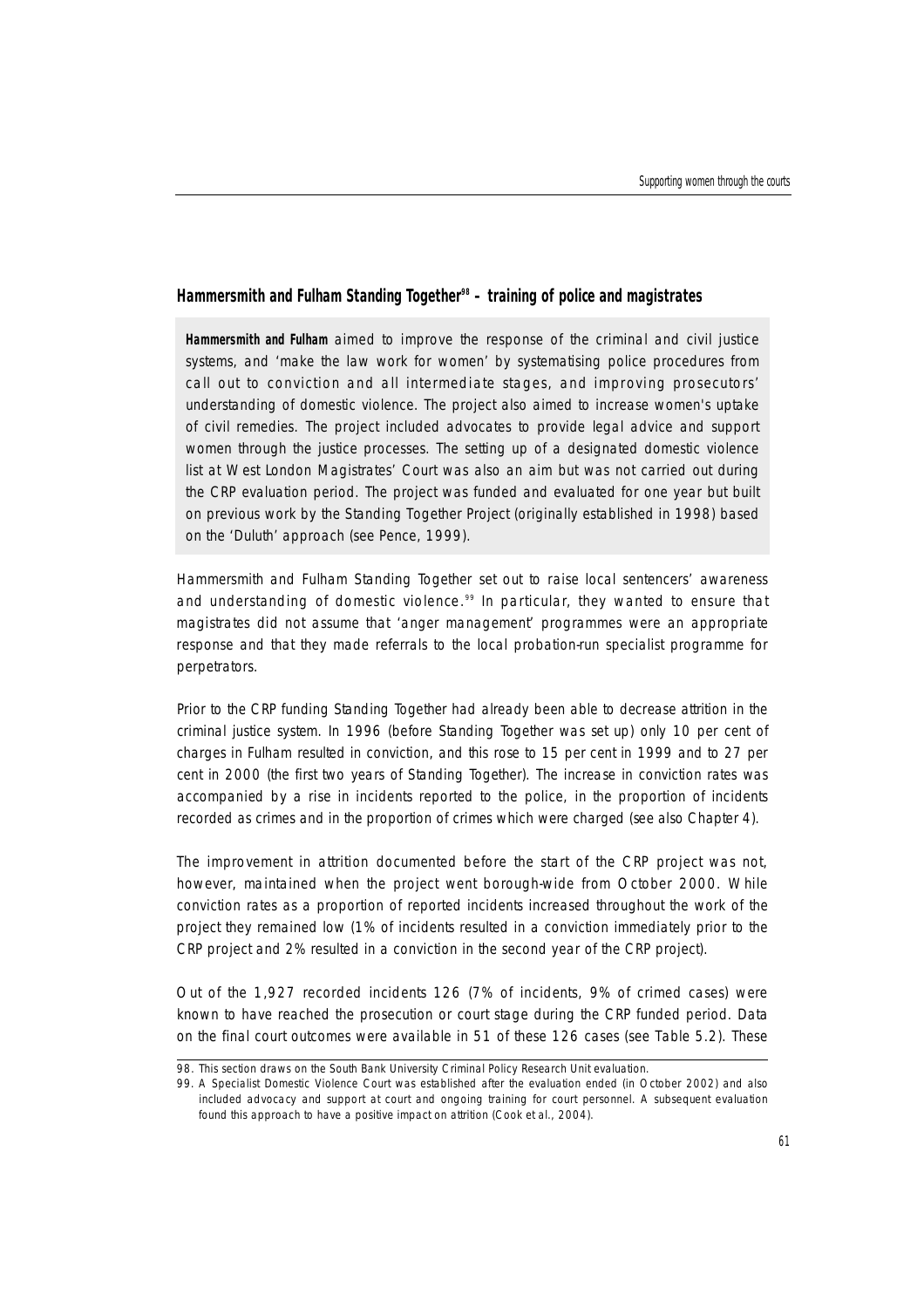data show that although a lower proportion were convicted than in the other CRP project areas, the proportion of custodial sentences was higher (with the exception of Northampton County Court where only those cases likely to result in higher tariff sentences were heard). This suggests that the training for 'sentencers' in the Magistrates Courts may have had some impact in stressing the seriousness of domestic violence. In addition, only one in ten of those convicted in Hammersmith and Fulham were given a fine  $(10\% \, n=2)$ .<sup>100</sup>

Twenty-six magistrates attended a training session together with staff from the court and the Probation Service. Seven magistrates expressed a willingness to be further involved. The training included the dynamics of domestic violence (for example, the reasons why women do not 'just leave'), and the importance of sentencing perpetrators to attendance at perpetrators' re-education programmes (rather than just 'anger management'). The 11 magistrates who provided feedback were all positive about the training. A further session presented by a representative from the Duluth project was attended by seven magistrates and one district judge as well as a range of representatives from other agencies. A domestic violence workshop for magistrates took place in September 2001 at West London Magistrates' Court for magistrates across London. Sixty people attended, including 38 magistrates. A court representative interviewed by the evaluation team noted that he had seen a difference in the attitudes and behaviour of magistrates when dealing with domestic violence cases in court in the few weeks after the training took place. He felt that they were asking more questions to understand the case better.

# **Northampton Sunflower Centre<sup>101</sup> – intensive advocacy and support**

Northampton aimed to increase the detection, conviction and sentencing related to domestic violence and increase the rate of survivors' applications to the courts for civil remedies. This was to be achieved by supporting women to use criminal and civil law through proactive incident investigation carried out by police officers seconded to the project; close working between the project police officers and the CPS; police training and awareness; and the work of the victim support officers with project users. The project was based in a one-stop-shop and provided a holistic 'spiralling cocoon of care' approach to advocacy and support.

<sup>100.</sup> It should be noted that the fines issued varied across the projects areas. For instance in Cheshire, in 30 cases where a fine was recorded this ranged between £20 and £300, with a mean fine of £103. By contrast, the fines in Northampton were much higher and ranged between £50 and £500, with a mean fine of £243. This suggests that sentencers in different areas may have different conceptions of how much money is likely to act as a deterrent. However, the victims talked of being let down by the criminal justice system and told of fines having no deterrent effect.

<sup>101.</sup> This section draws on the University of Bristol evaluation.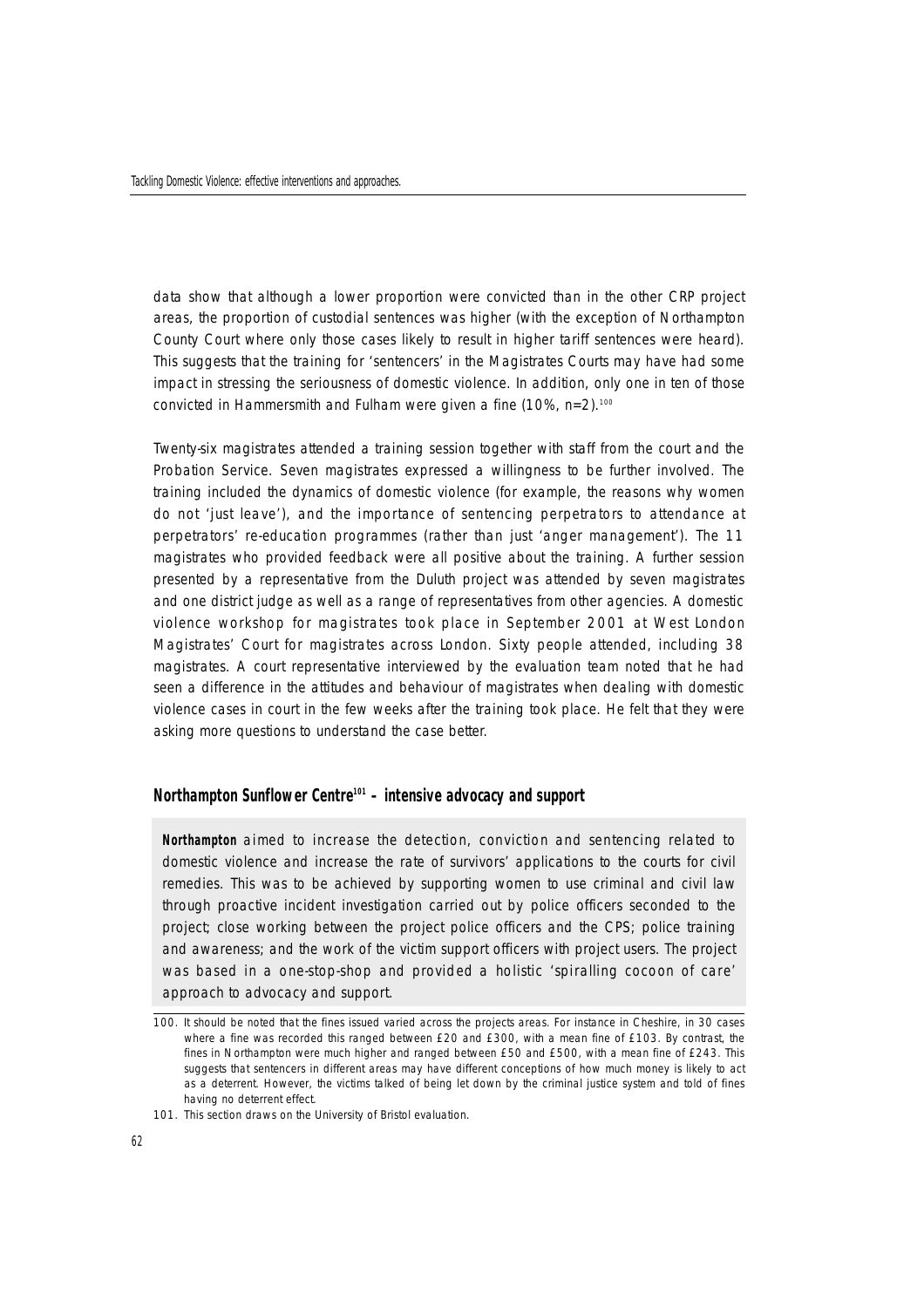The Northampton project's targets included increasing the rate of conviction for domestic violence offenders from 25 per cent to 35 per cent.<sup>102</sup>

Table 5.4 below shows the court outcomes (where known) for the Northampton project users compared with comparison groups of all domestic violence cases heard at Northampton Magistrates' Court and Northampton County Court over the same period of time.

| Table 5.4                                 | <b>Court outcomes</b>                                                                |                        |                                      |                                |
|-------------------------------------------|--------------------------------------------------------------------------------------|------------------------|--------------------------------------|--------------------------------|
|                                           |                                                                                      | Northampton<br>project | Northampton<br>Magistrates'<br>Court | Northampton<br>County<br>Court |
| Number of cases<br>where outcome<br>known |                                                                                      | 61                     | 216                                  | 9                              |
| Outcome                                   | Discontinued/<br>Dismissed/<br>No evidence offered/<br>Withdrawn/<br>Unsubstantiated | 28%                    | 55%                                  | 44%                            |
|                                           | Bound over                                                                           | 11%                    | 12%                                  | 0%                             |
|                                           | Other $103$                                                                          | $0\%$                  | 1%                                   | 0%                             |
|                                           | Found not guilty/<br>Absolute discharge                                              | 0%                     | 2%                                   | 11%                            |
|                                           | Convicted                                                                            | 61%                    | 31%                                  | 44%                            |
| Conviction <sup>104</sup>                 | Custodial sentence<br>Non custodial sentence <sup>105</sup><br>Conditional discharge | 11%<br>49%<br>41%      | 14%<br>45%<br>41%                    | 100%<br>0%<br>0%               |

Overall, it appeared that the project had an impact on increasing conviction rates and thus in reducing attrition through the courts, with a conviction rate nearly twice that of a comparison group of all cases heard at the Magistrates' Court. As indicated earlier, the Northampton project had one of the highest conviction rates of the CRP projects for which data were available (see Table 5.2), and compared with recent studies (Hester et al., 2003;

<sup>102.</sup> It is unclear whether they meant 35 per cent of incidents, crimed cases or charged cases.

<sup>103.</sup> Including formal cautions.

<sup>104.</sup> Percentages calculated from base number of those sentenced.

<sup>105.</sup> Other than conditional discharge which is listed separately.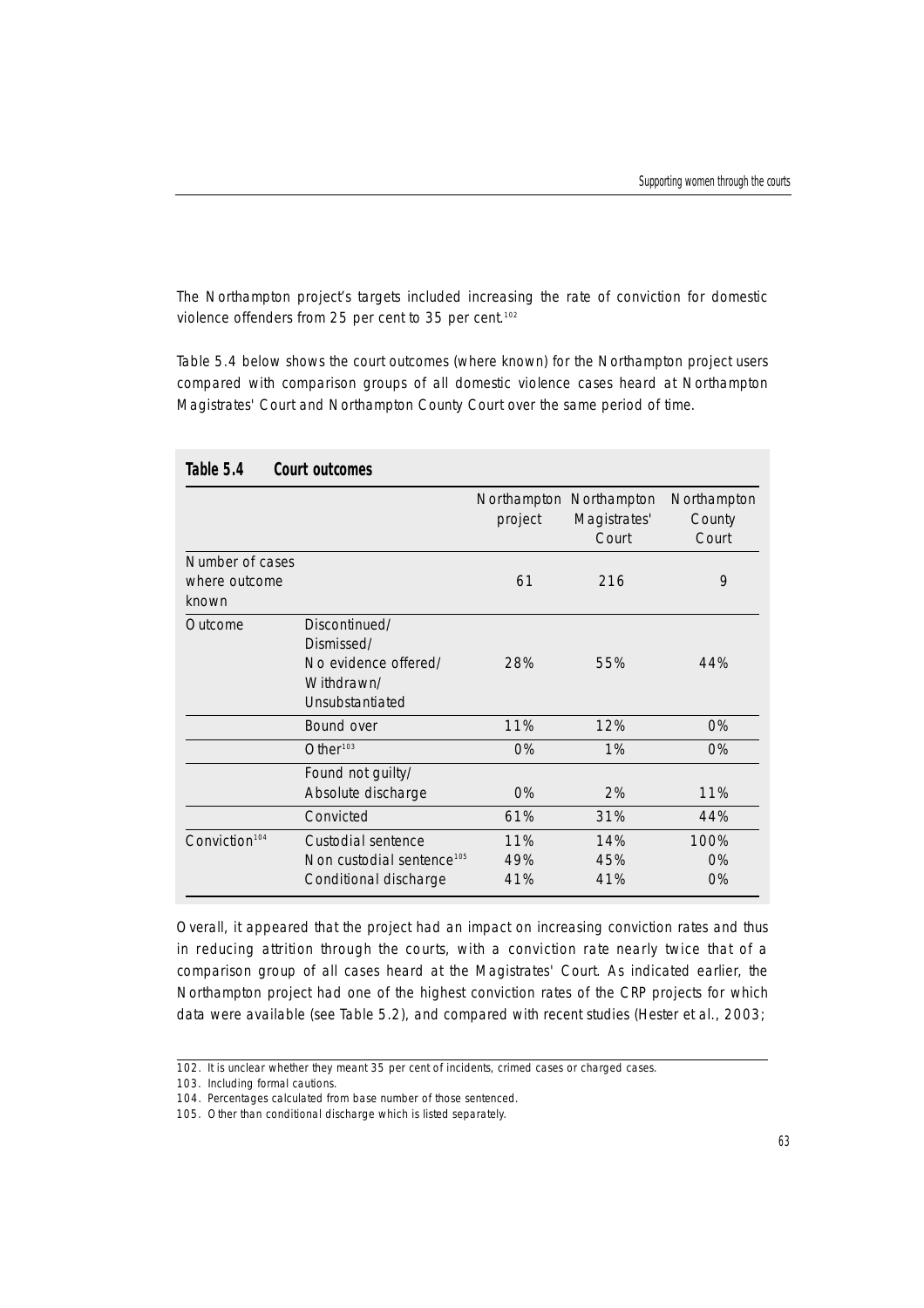HMIC and HMCPSI, 2004).<sup>106</sup> Moreover, the conviction rates in the Northampton comparison groups were both lower than elsewhere (Hester et al., 2003; HMIC and HMCPSI, 2004).

One element that appeared important was in relation to a victim's withdrawal from the criminal justice process. Of the sample where data were available<sup>107</sup> project users withdrew their statement in just over one in ten cases  $(22/200, 11\%)$ .<sup>108</sup> While no comparable figures were available from before the project, by comparison to other areas this represents a low rate of withdrawal. It is similar to the figures achieved by the Leeds HALT project<sup>109</sup> where just under ten per cent of women withdrew their statements following advocacy and support (HALT, 2004). HALT argue that their finding is not only extremely significant, but also turns much current thinking on attrition on its head in suggesting that when provided with appropriate advice, support and liaison with criminal justice agencies, women are prepared to support a prosecution. By contrast, there was a 50 per cent withdrawal rate in the cases across areas reviewed in the recent evaluation of domestic violence courts and fast track systems (Cook et al. 2004), and 44 per cent in the cases reviewed by the CPS (HMIC and HMCPSI, 2004).

The importance of intensive advocacy and support, and having services under one roof, was also evident from the interviews with project users (n=12).

I've been in the same situation before and I've always just backed down and weakened but the Sunflower Centre gave me that boost and helped me because I knew that there was always somebody there for me…whereas, before I knew about the Centre, I just thought I was on my own. (Project user, Northampton)

I've been in this relationship for four years and things have happened over and over and the police have been involved and I have dropped charges and I have never had the guts to through with it. And I've never had somebody to support me and say: "Look, you have to go through with it. Don't drop the charges." And things were just different this time.  $(Project user, Northampton)$ 

Although some of the agencies interviewed in Northampton saw the project as being overly dominated by the police, particularly within the later stages, this was more related to the project's

<sup>106.</sup> The Northampton rate was 61 per cent compared to 52 per cent of those charged being convicted in Northumbria (Hester et al., 2003) and 50% of those charged being convicted across the HMIC and HMCPSI review areas (HMIC and HMCPSI, 2004).

<sup>107.</sup> In 200 of the crimed cases (n=763).

<sup>108.</sup> No comparative police data were available.

<sup>109.</sup> Leeds HALT is a non-CRP funded project providing advocacy and support for women going through the court process.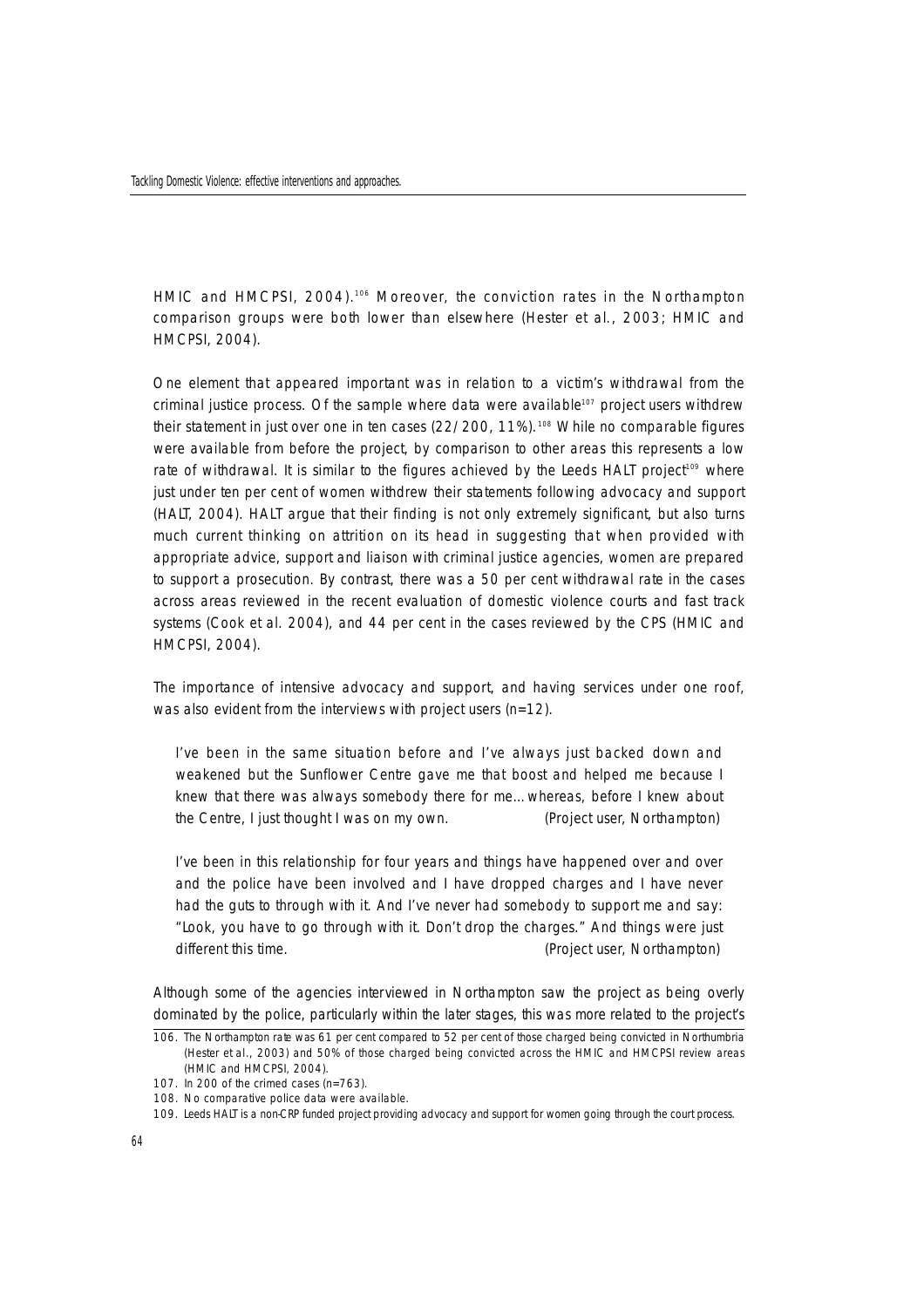management structure than the presence of the police within the project. Having the police based within the project was seen as fundamental to its work and something that gave it 'clout'.

I know we've got convictions where there normally wouldn't have been convictions. (Member of project staff, Northampton)

However, while the project was successful in reducing attrition in the criminal justice system, where the perpetrator was not convicted or the sentence appeared lenient those supported by the project still felt let down by the system – as also echoed in other research (Kelly et al., 1999; Barron, 2002; Hester et al., 2003).

I felt totally let down by the system…I felt just shocked, just devastated. I felt, like, well, how serious does something have to be, because I feared that he would come and get me and I still fear that. (Project user, Northampton)

He got two years suspended sentence…I don't think it was serious enough … He's walking around, he thinks it's a joke. (Project user, Northampton)

With regard to tariffs following conviction, the project also appeared to have had some impact. This is indicated by Table 5.5, which compares the court outcomes where monetary penalties were given. Although the numbers are small, the table shows that the fines were lower for project users but that the amount of compensation was higher.

| Table 5.5 | Monetary penalties (rounded to nearest £) |      |      |      |
|-----------|-------------------------------------------|------|------|------|
|           |                                           | Min  | Max  | Mean |
| Fine      | Northampton all cases $(n=7)$             | £50  | £500 | f243 |
|           | Northampton project cases $(n=2)$         | £100 | £200 | £150 |
|           | Compensation Northampton all cases (n=21) | £8   | £300 | F92  |
|           | Northampton project cases (n=8)           | £50  | £900 | £225 |

# **Cheshire and Taunton<sup>110</sup> – use of photographic evidence**

**Cheshire and Taunton** both aimed to reduce attrition in the criminal justice system by using photographs taken at the crime scene to 'enhance' evidence.

<sup>110.</sup> This section draws on the University of Bristol and South Bank University Criminal Policy and Research Unit evaluations.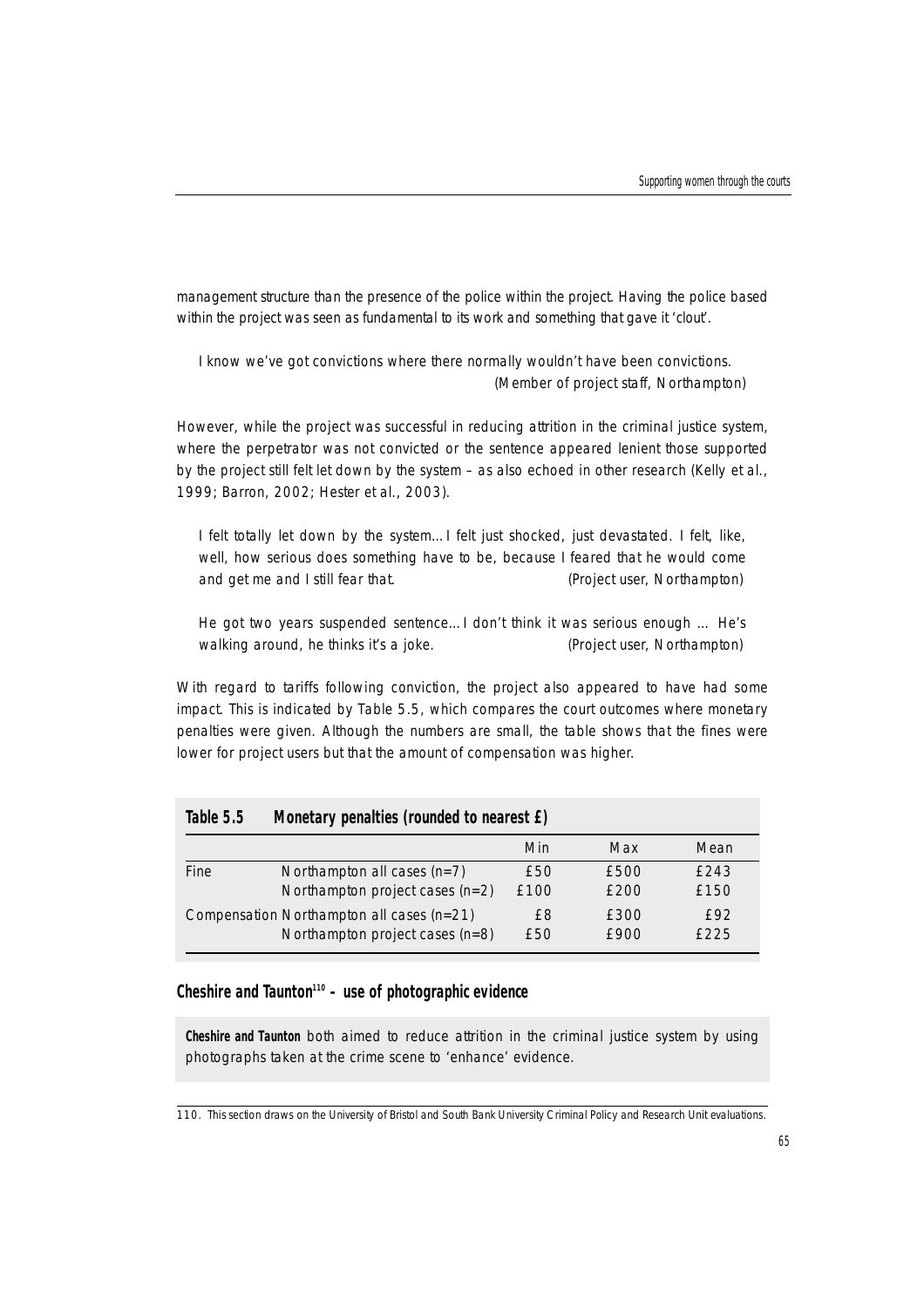Photographic evidence in relation to police practice has already been mentioned (Chapter 4). Here the focus is on its impact in relation to prosecution.

The Cheshire project (Cheshire Data Monitoring and Outreach Project) purchased 40 Polaroid cameras plus films for police use in domestic violence cases as part of a wider project. The Taunton project (West Somerset Polaroid Cameras Project) purchased ten Polaroid cameras and sufficient film for an eighteen-month period so that officers working in the area responding to reports of domestic violence could photograph injuries to victims and damage to property.<sup>111</sup>

Generally, monitoring of the use and impact of photographic evidence proved difficult and it was not possible to provide any firm conclusions about the impact of photographic evidence. What follows should be considered tentative and is based on small sample sizes.

As indicated in Chapter 4, victims appeared more likely to give a statement when the alleged perpetrator was arrested and less likely to withdraw this statement. The photographic evidence may also have led to an increase in charge rate. This appeared to be the case in both Cheshire and Taunton (Table 5.6).

|          | 그 사람들은 그 사람들은 그 사람들은 그 사람들을 하고 있다. 그는 그 사람들은 사람들은 그 사람들은 그 사람들을 지금 못했다. 그는 그 사람들은 그 사람들은 그 사람들은 그 사람들을 지금 모르고 있다. |                          |
|----------|-------------------------------------------------------------------------------------------------------------------|--------------------------|
|          | Photographic evidence                                                                                             | No photographic evidence |
| Cheshire | 42% (25/59)                                                                                                       | 36% (146/402)            |
| Taunton  | 60% (70/116)                                                                                                      | 24% (158/663)            |

# **Table 5.6 Percentage of crimes where perpetrator charged/summonsed**

However, it is possible that photographs were taken in cases that were classed as being ' more serious' and hence more likely to result in a criminal charge. CPS prosecutors in Cheshire reported that photographic evidence was particularly useful in getting the level of the charge right.

In Taunton, at the police interview stage, 31 per cent of suspects who were arrested admitted they were guilty in instances where photographic evidence was used. However, it was not possible to compare this with a sample of cases where no photographic evidence was shown and this information was not available from the Cheshire project.<sup>112</sup>

<sup>111.</sup> A further three projects purchased cameras to collect photographic evidence (Gloucestershire, Restormel and North Cornwall and Thurrock). However, only Cheshire and Taunton collected enough data to begin to evaluate their impact.

<sup>112.</sup> In Australia, digital cameras were used, and this was found to increase successful domestic violence prosecutions (Humphreys and Holder, 2004).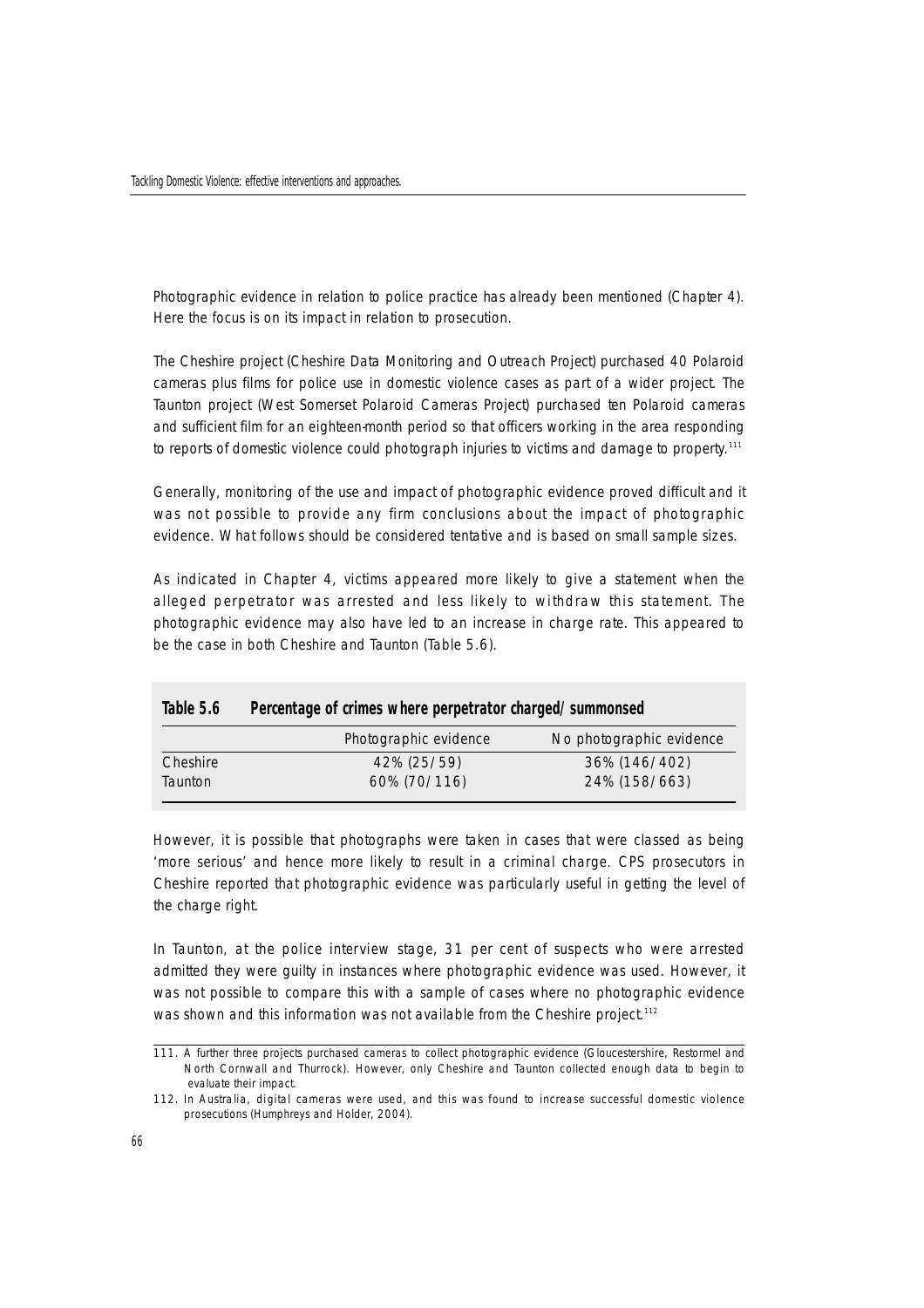The use of photographic evidence in court may have led to higher tariff sentencing.<sup>113</sup> For instance in Cheshire in 30 per cent of cases (9/30) where there was photographic evidence there was a higher tariff sentence compared with 24 per cent of cases (13/54) where there was no photographic evidence.

#### **Summary – reducing attrition through the courts**

- Having close links with good family law solicitors, a legal worker attached to the project and police officers located within the project all enhanced the use of civil remedies. In particular it allowed injunctions to be put in place without delay and breaches to be dealt with.
- Attrition within the criminal justice system varied considerably across the project areas, with conviction rates of between 39 per cent (in Hammersmith and Fulham) and 67 per cent (in Cheshire) for prosecuted cases where the final court outcome was known.
- For most projects there was a reduced level of attrition, with one project having a conviction rate that was nearly twice as high as cases not supported by the project (Northampton).
- Women were more likely to appear in court to give evidence when accompanied, which in turn increased guilty pleas. While these findings are based on small sample sizes, they are in line with previous research (Holder, 2001; HALT, 2004; Cook et al., 2004).
- Advocacy involving intensive legal and other support enabled women to support the prosecution, and a 'one-stop-shop' model was especially useful (e.g. Northampton).
- The highest proportion of custodial sentences was achieved where magistrates attended domestic violence training (Hammersmith and Fulham).
- In cases where women had been supported but where the perpetrator was not convicted or the sentence appeared lenient (especially in the case of fines), a strong sense of being let down was evident.
- Where photographic evidence was collected more suspects appeared to be summonsed and guilty pleas entered. Photographic evidence may also have led to an improvement in appropriate charging and higher tariff sentences in court. These findings are based on small numbers, and further research is needed in the UK on photographic evidence.

<sup>113.</sup> Defined here as a custodial or community sentence as opposed to bindover, caution, conduit discharge or fine.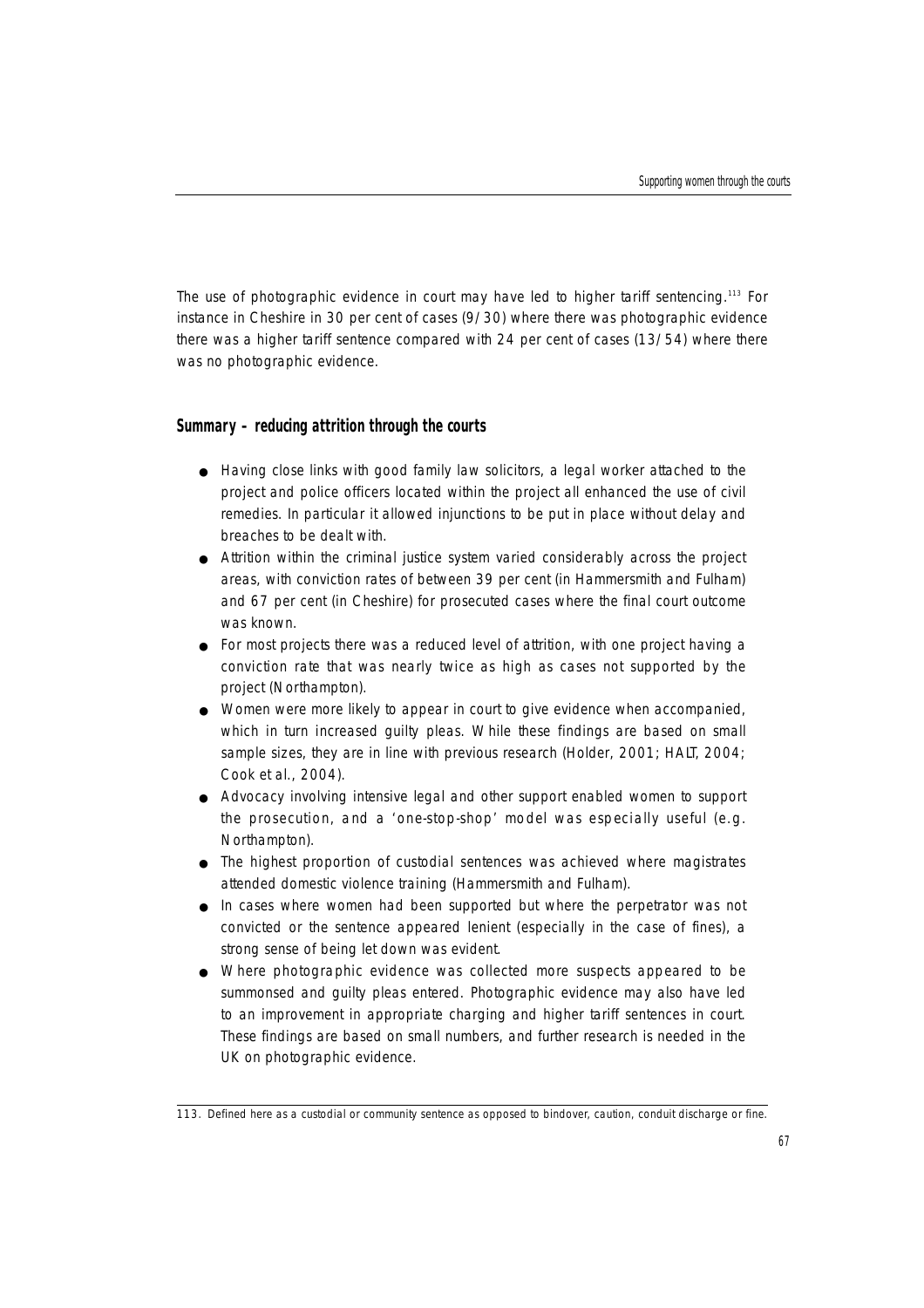# **Recommendations – reducing attrition through the courts**

- Systems for monitoring of cases through the criminal and civil justice processes should be one of the first priorities at the project development stage.
- The projects need to work closely with the CPS as well as the police.
- Research into the use of evidence is needed to ensure that witnesses and projects are recording, and police are collecting and passing on, evidence that will be useful to the CPS.
- Use of advocacy that involves legal and other support and accompanying women to court should form a key element in projects aimed at reducing domestic violence.
- The development of one-stop-shops should be encouraged.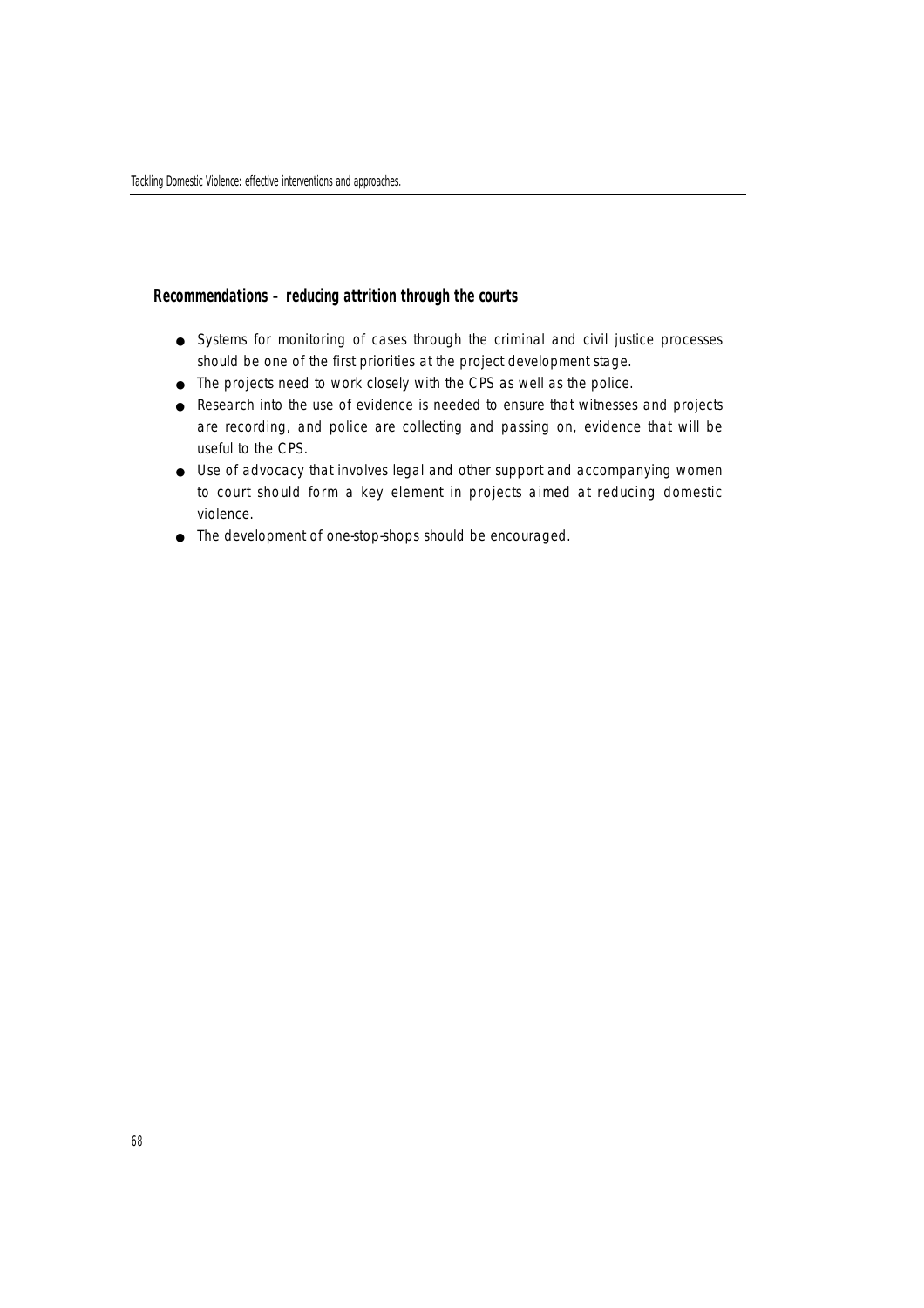As discussed in the previous chapters, responses to domestic violence have included positive policing in terms of pro-arrest and pro-prosecution policies; an emphasis on evidence gathering (for example through the use of cameras as discussed earlier); and the provision of advocacy and support to women experiencing violence and their children; (see also Home Office, 1990, 2000; CPS, 2001). 'Target hardening' (as widely used throughout crime prevention) has been a further response. In domestic violence cases, the latter includes such measures as improving and increasing the security of accommodation used by women with violent partners or ex-partners, and the use of personal alarms and mobile telephones by women who have experienced violence, provided usually by the police, with the aim of decreasing repeat incidents and increasing women's safety.<sup>114</sup> In this chapter the impact on recorded repeat victimisation of interventions involving advocacy and other support, and interventions involving target hardening are examined. Civil law remedies are also discussed where they formed a part of protection from repeat victimisation.

# **Repeat victimisation**

Repeat victimisation was designated a general performance indicator for the police in England and Wales in 1996 in recognition that a few people are exposed to an inordinate amount of crime (Hanmer and Griffiths, 2001). The Home Office definition is that repeat victimisation occurs '... when the same person or place suffers from more than one incident over a specified period of time' (Bridgeman and Hobbs, 1997). Patterns of repeat victimisation have been found for a number of crimes, including burglary (Tseloni and Pease 1998), car crime (Mayhew et al.,1993) and racial violence (Sampson and Phillips, 1992). Domestic violence is a crime where repeat victimisation is also an important feature, and this was highlighted in an earlier project evaluation in Merseyside (Lloyd et al.,1994) and by Hanmer et al. (1999) in their evaluation of West Yorkshire police practice. However, dealing with domestic violence is not like dealing with burglary or theft. With regard to the latter, although the offence may be repeated, it is much less likely that the same victim will be selected as repeatedly; or that the victim may live or have lived with the perpetrator; or that the very fact that she has reported an incident or taken action may be the trigger for repeated escalating incidents.

<sup>114.</sup> The term 'target hardening' is not the most appropriate terminology to describe these forms of interventions with 'security measures' or 'safety measures' probably more useful terms. However in this overview we use the term 'target hardening' to aid clarity.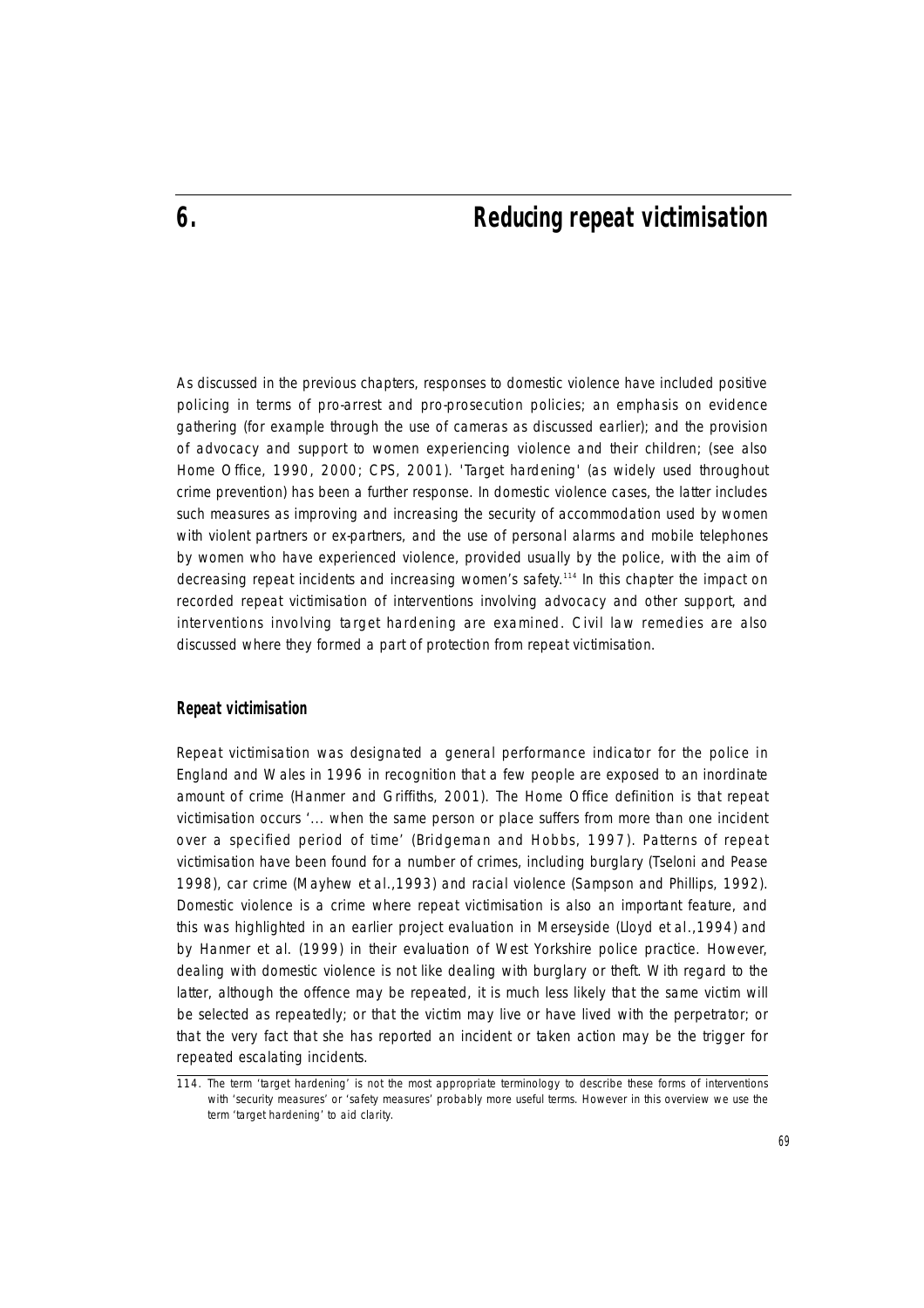Research shows that where the police have been contacted, second and subsequent domestic violence incidents are often reported fairly soon after the initial incident (Lloyd et al., 1994). However, only those incidents that are both reported to and recorded by the police are included in the repeat victimisation data. Analysis of repeat victimisation in this overview was therefore based on recorded repeat victimisation. Nonetheless, recorded repeat victimisation is generally acknowledged as being the best proxy measure of victimisation (Farrell and Buckley, 1999). A more robust approach used by some of the evaluators in the CRP domestic violence evaluation, such as the East London team, involved collation of information about individual women from a number of different sources including interviews and case files in addition to incidents recorded by the police. Keeping these aspects in mind, in this chapter when we use the term 'repeat victimisation' we are referring to 'recorded repeat victimisation'.

# **The CRP projects**

While many of the projects aimed to increase initial reporting to the police some of the projects hoped to decrease the rate of repeat reporting. The rationale for this is as presented in Figure 6.1.

# **Figure 6.1 Rationale for aiming to decrease repeat victimisation**

More victims feel able to make initial report to police. (i.e. increase in reporting)

Referral is made to the project and the project interventions prevent further victimisation.

Fewer reports of repeat victimisation are made to the police. (i.e. a decrease in recorded repeat victimisation)

In practice things were not quite as simple as the rationale for the aims suggested: some interventions did reduce repeat victimisation as planned, while others increased repeat victimisation, yet could still be considered as being successful interventions despite this increase.

Data regarding repeat victimisation were available for projects in Croydon, Tower Hamlets, Birmingham (from the 'Black and other minority ethnic group' package evaluated by the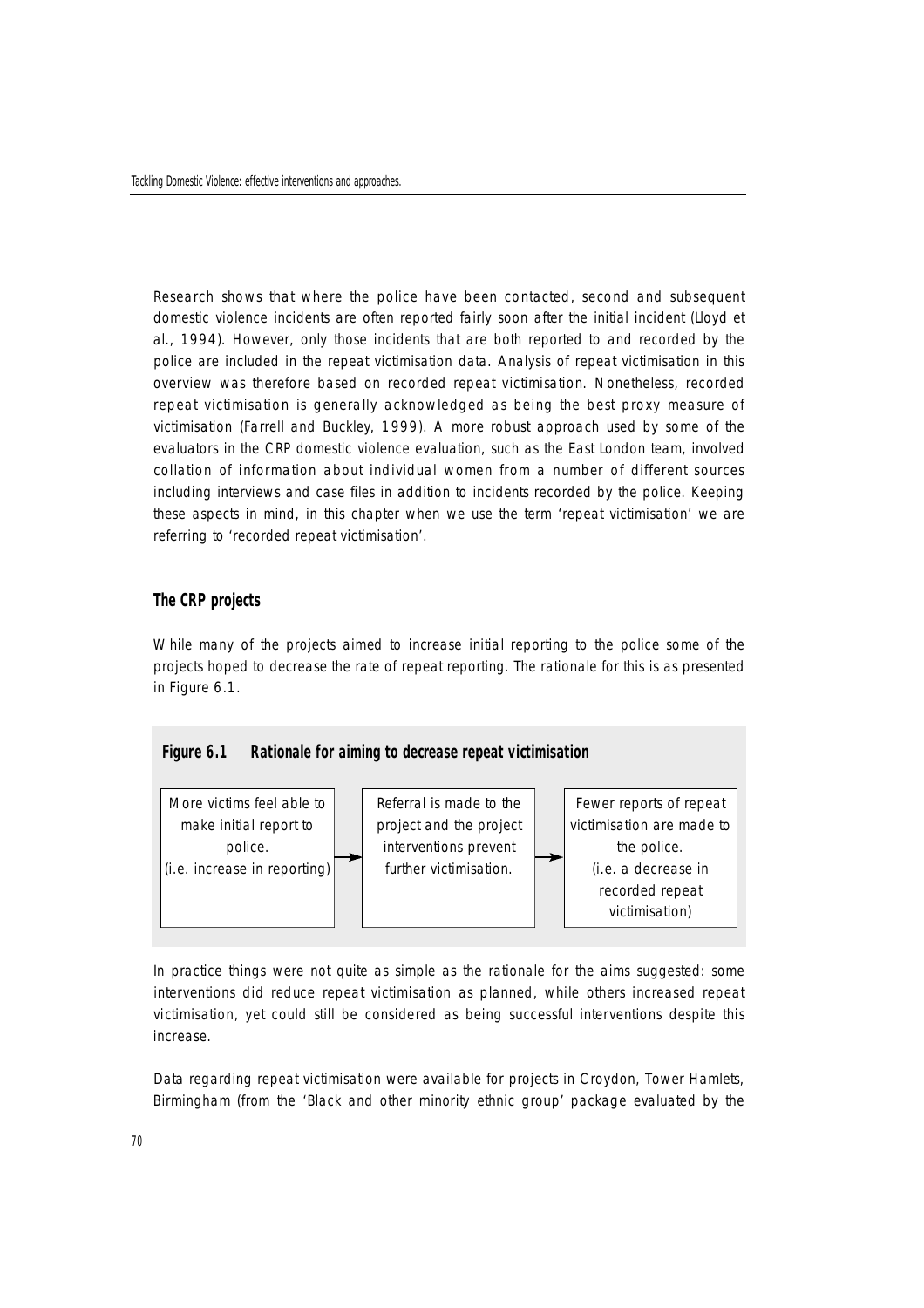University of East London team), and from Northampton and Bradford (part of the 'multiservice' package evaluated by the University of Bristol team). The interventions aimed at reducing repeat victimisation varied across these projects, with Croydon, Tower Hamlets and Birmingham using general advocacy and support; Northampton providing advocacy and support via a one-stop-shop; and Bradford using target hardening and support. In what follows, the impact on repeat victimisation of using these different approaches is looked at in more detail.<sup>115</sup>

#### **Croydon Domestic Violence Advocate Service (CDVAS)<sup>116</sup>**

**CDVAS** aimed to reduce repeat victimisation by providing an advocacy service to women experiencing domestic violence, rape and other sexual abuse within a domestic violence context, and in particular women from Black and other minority ethnic communities. This included support with accessing the legal process through practical assistance, safety advice, an out of hours phone line and support during child contact proceedings. Support was provided up to six weeks after any legal action had been obtained. Emotional support was also provided to women to empower them not to return to a violent partner. CDVAS was said to be based on the 'Duluth Domestic Abuse Intervention project Power and Control Wheel' (Pence and McDonnell, 2000). The model focused on ensuring that practitioners respond to domestic violence cases in a consistent manner and that their response centralises victim safety.

In Croydon, recorded repeat victimisation increased generally (all police incidents, project users and non-project users) by 46 per cent over the project's lifespan (from 394 repeat incidents in 2001/2002 to 576 in 2002/2003). As Table 6.1 indicates, this increase was particularly marked for those from Black and other minority ethnic groups.

<sup>115.</sup> It should be noted that the evaluation teams used different methodologies for analysing recorded repeat victimisation. The University of East London team examined recorded police incidents within six months either side of project referral. While the University of Bristol team also examined repeat reports as six months either side of referral to project, they discounted any reports that were made within 14 days either side of referral.

<sup>116.</sup> This section draws on the University of East London evaluation.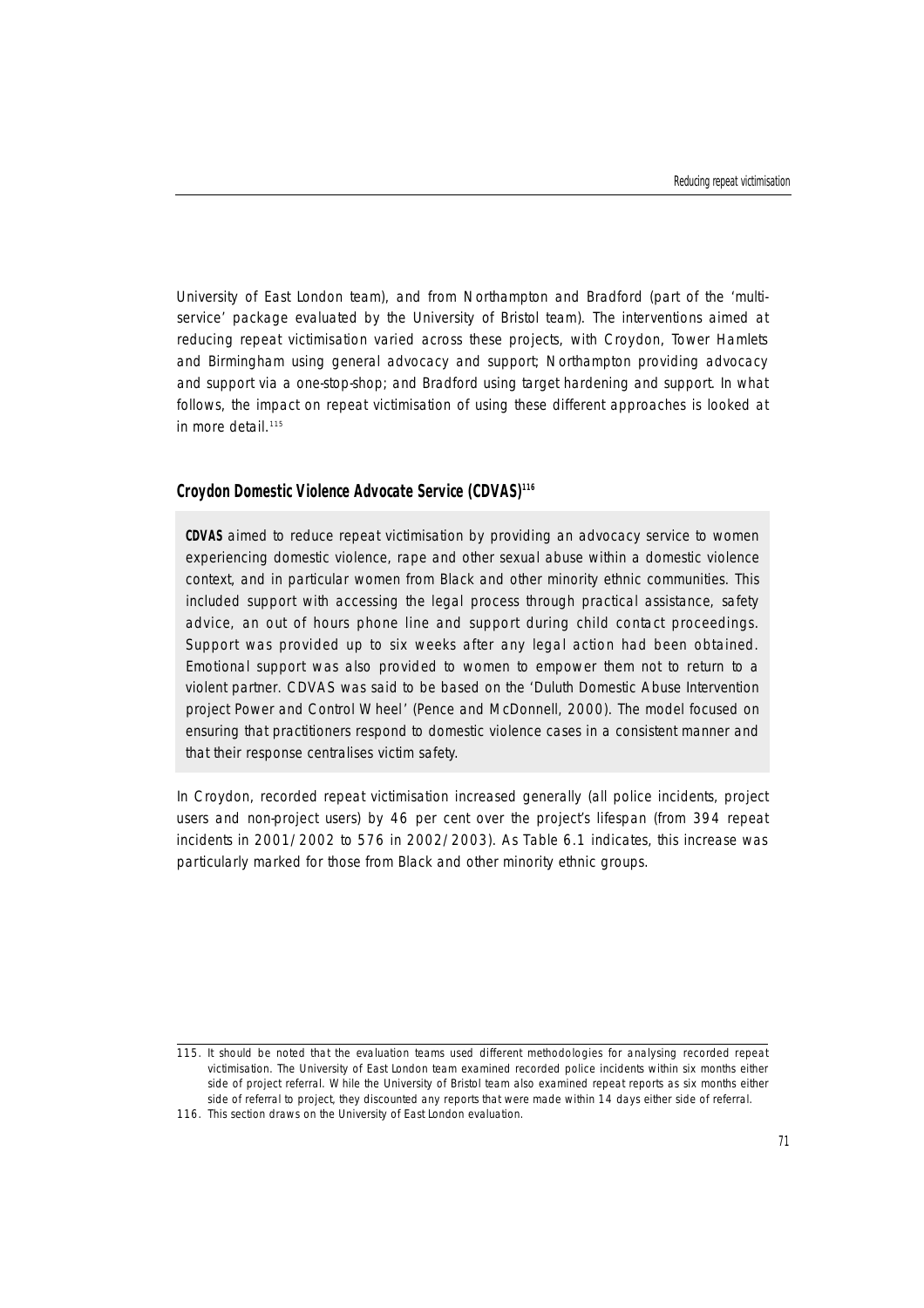| Table 6.1                                                                                             | Recorded repeat victimisation in Croydon |           |                     |
|-------------------------------------------------------------------------------------------------------|------------------------------------------|-----------|---------------------|
| Ethnic appearance                                                                                     | 2001/2002                                | 2002/2003 | % increase/decrease |
| White European                                                                                        | 254                                      | 353       | $+39%$              |
| Dark European                                                                                         | 11                                       | 22        | $+100%$             |
| African/Caribbean                                                                                     | 108                                      | 146       | $+35%$              |
| Indian/Pakistani                                                                                      | 17                                       | 41        | $+141%$             |
| Chinese/Japanese<br>3                                                                                 |                                          | 5         | $+39%$              |
| Arabic/Egyptian<br>$+300%$<br>O<br>4                                                                  |                                          |           |                     |
| <b>Unknown</b><br>5<br>$+400%$                                                                        |                                          |           |                     |
| Total<br>394<br>576<br>$+46%$                                                                         |                                          |           |                     |
| Source: Police Information Bureau 2003. The ethnic appearance categories are those used by the police |                                          |           |                     |

When the repeat victimisation patterns of a sample of project users (n=207, 89 of whom had reported at least one incident to the police) were compared with a comparison group of non-project users  $(n=49)^{117}$  it appeared that project users were more likely to have some level of repeat victimisation than those in the comparison group<sup>118</sup> (see Table  $6.2$ ).

| Table 6.2 |  |  | Recorded repeat victimisation after referral in Croydon |
|-----------|--|--|---------------------------------------------------------|
|-----------|--|--|---------------------------------------------------------|

|                                                                                                                | Project users ( $n=89$ ) Comparison ( $n=49$ ) |    |
|----------------------------------------------------------------------------------------------------------------|------------------------------------------------|----|
| One or more incidents recorded after referral<br>to project (project users) or incident<br>(comparison group). | 30%                                            | 6% |

When the frequency of incidents was compared (see Table 6.3), recorded repeat incidents decreased for project users (with fewer recorded incidents after referral to the project: 43%, 38/89 as compared with 39%, 35/89). Project users were likely to have both more incidents recorded after referral to the project than the comparison group (39% compared with 10%), and also fewer incidents recorded after referral to the project than the comparison group (43% compared with 14%). In the comparison group, most had the same number of incidents recorded in the after period as the before period (76%, 37/49).

<sup>117.</sup> The comparison group consisted of 49 women who were not referred to the project during the period when the project was running, and matched with the tracked group according to ethnicity. The comparison group allowed a comparison of the level of reports made by women who had or had not accessed the project. Tracking period 1 March 2001 – 31 March 2002.

<sup>118.</sup> As indicated earlier, the definition of victimisation used by the evaluation team was a recorded police incident within six months either side of project referral. Only those project users who had reported at least one incident to the police (n=89) were compared with the comparison group.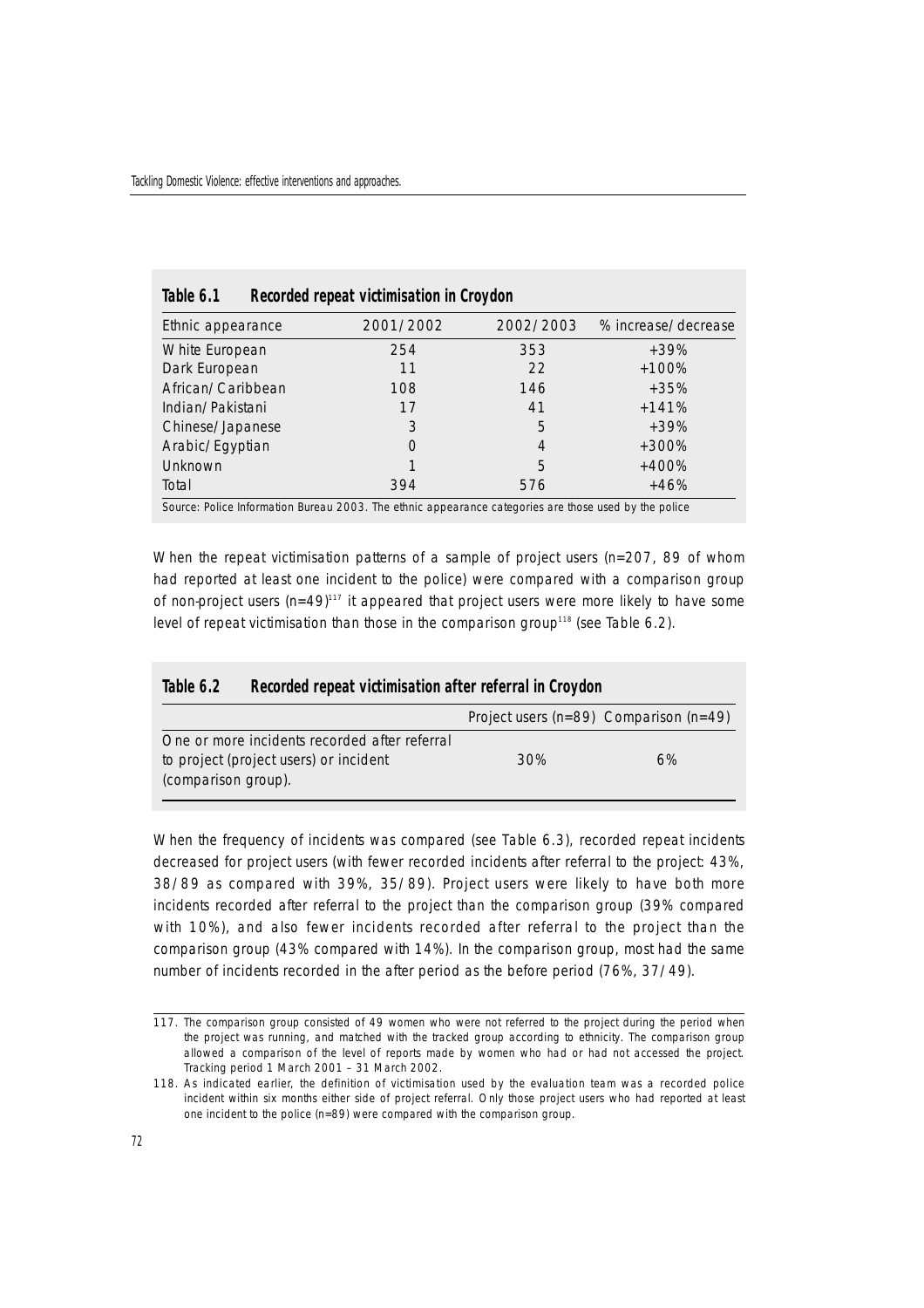|                                                    |     | Project users $(n=89)$ Comparison $(n=49)$ |
|----------------------------------------------------|-----|--------------------------------------------|
| More incidents recorded after referral to project  | 39% | 10%                                        |
| Fewer incidents recorded after referral to project | 43% | 14%                                        |
| Same number of incidents recorded after referral   |     |                                            |
| to project                                         | 18% | 76%                                        |

# **Table 6.3 Frequency of recorded incidents before and after referral in Croydon**

In other words, the project did have an impact on repeat victimisation but this impact varied. For some project users referral to the project increased repeat victimisation but for a similar number of project users referral to the project decreased repeat victimisation.

So what is the explanation? All of the project users had received broadly the same intervention (that is wide-ranging advocacy including legal and emotional support). What differed, however, was the intensity with which the intervention was applied to different project users. Some project users received more advocacy and support than others. Thirtyfive of the 68 case files examined included recorded repeat victimisation data, and these were analysed according to the amount of support the women received (see Table 6.4).

| Table 6.4     | Classification scheme for assessing level of engagement with project                                                           |
|---------------|--------------------------------------------------------------------------------------------------------------------------------|
| Level         | Description of support                                                                                                         |
| $\Omega$      | Not met client, at most spoken on telephone and offered some advice.                                                           |
|               | Single meeting with client, advice and assistance offered, little or no follow-up<br>work completed.                           |
| $\mathcal{P}$ | Several meetings with client, helped client liaise with other agencies.                                                        |
|               | Engaged intensively with client over a prolonged period of time, empowered<br>client to take actions to overcome her problems. |

It was found that those women who were worked with at level three (the highest intensity of support) also had higher levels of recorded repeat victimisation than those who were worked with at level two or below (lower intensity of support). Albeit small numbers, women worked with at level three were more likely to have recorded repeat victimisation after referral to the project (62% compared with 41%) (see Table 6.5). Also, these same women were likely to have more incidents recorded after referral to the project (46% compared with 27%). In other words, the data suggests that this group of women were being victimised the most severely.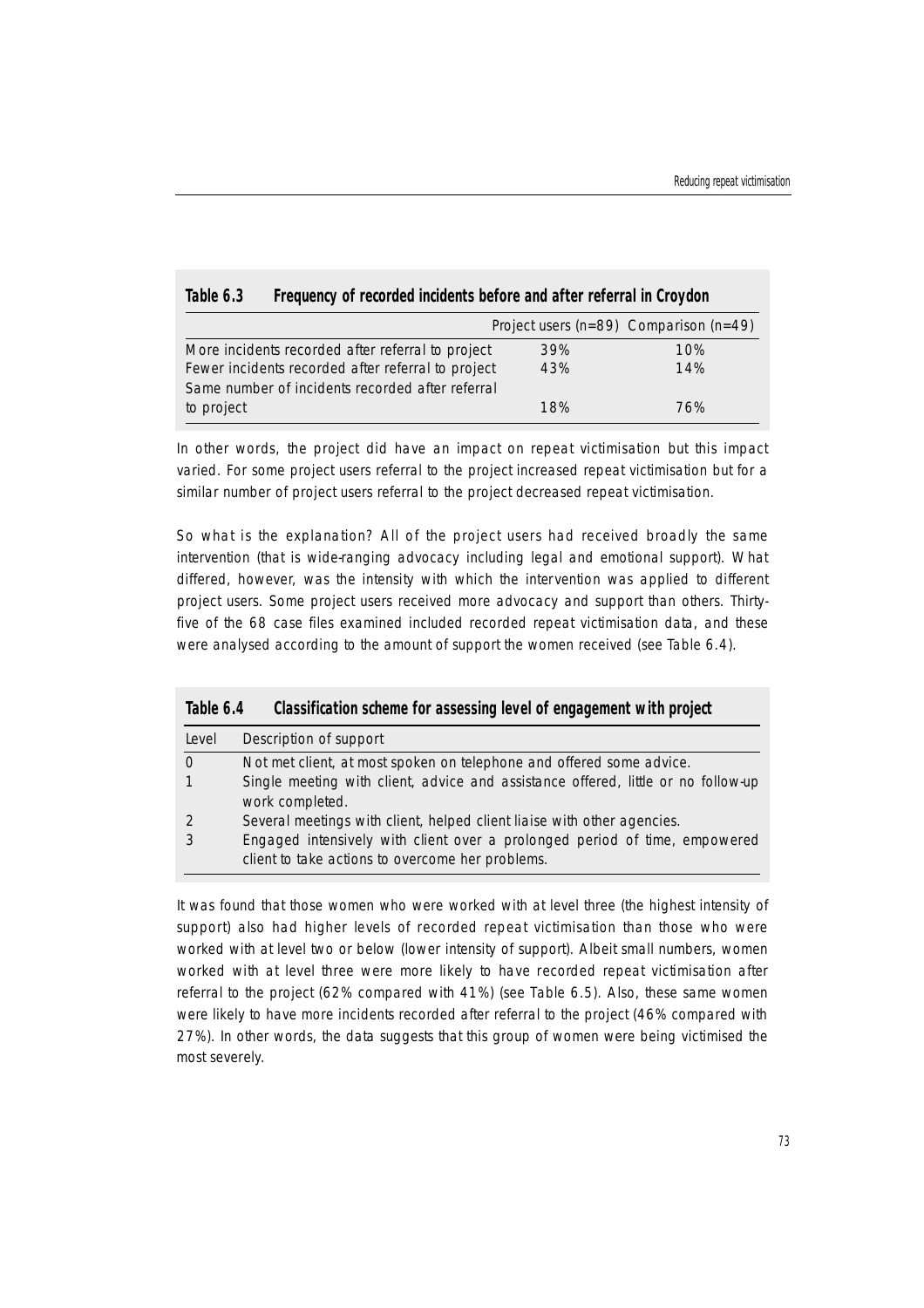| referral in Croydon               |                                         |                                                      |
|-----------------------------------|-----------------------------------------|------------------------------------------------------|
|                                   | Women worked with<br>at level $3(n=13)$ | Women worked with<br>at level 2 or below<br>$(n=22)$ |
| One or more incidents recorded    |                                         |                                                      |
| after referral to project         | 62%                                     | 41%                                                  |
| More incidents recorded after     |                                         |                                                      |
| referral to project               | 46%                                     | 27%                                                  |
| Less incidents recorded after     |                                         |                                                      |
| referral to project               | $O\%$                                   | 5%                                                   |
| Same number of incidents recorded |                                         |                                                      |
| after referral to project         | 54%                                     | 68%                                                  |

# **Table 6.5 Level of engagement and frequency of recorded repeat victimisation after referral in Croydon**

Interviews with the advocates suggested that as part of their working style they would encourage women to always make reports of incidents to the police, not least because if the case went to court, the number of reported incidents would add strength to the case. When advocates worked intensively with women they were more likely to report to the police, and to report more than once.

Interview data suggested that the project's approach, which combined both advocacy and support also increased the likelihood of project users pursuing legal remedies, especially civil protection orders. Only five of the 25 women interviewed suggested that they would have pursued legal action without having support from the project.

I would not have been able to proceed with the legal process if it hadn't have been for my advocate. Just knowing she was there, beside me through the process was the best kind of help I could have hoped for. (Project user, Croydon)

Overall, the Croydon project's approach enabled reduction of repeat victimisation for some women and more active engagement with the criminal justice system. However, it also revealed that some women, especially those who were suffering from severe victimisation, needed more support and, when encouraged to so, were more likely to report incidents to the police.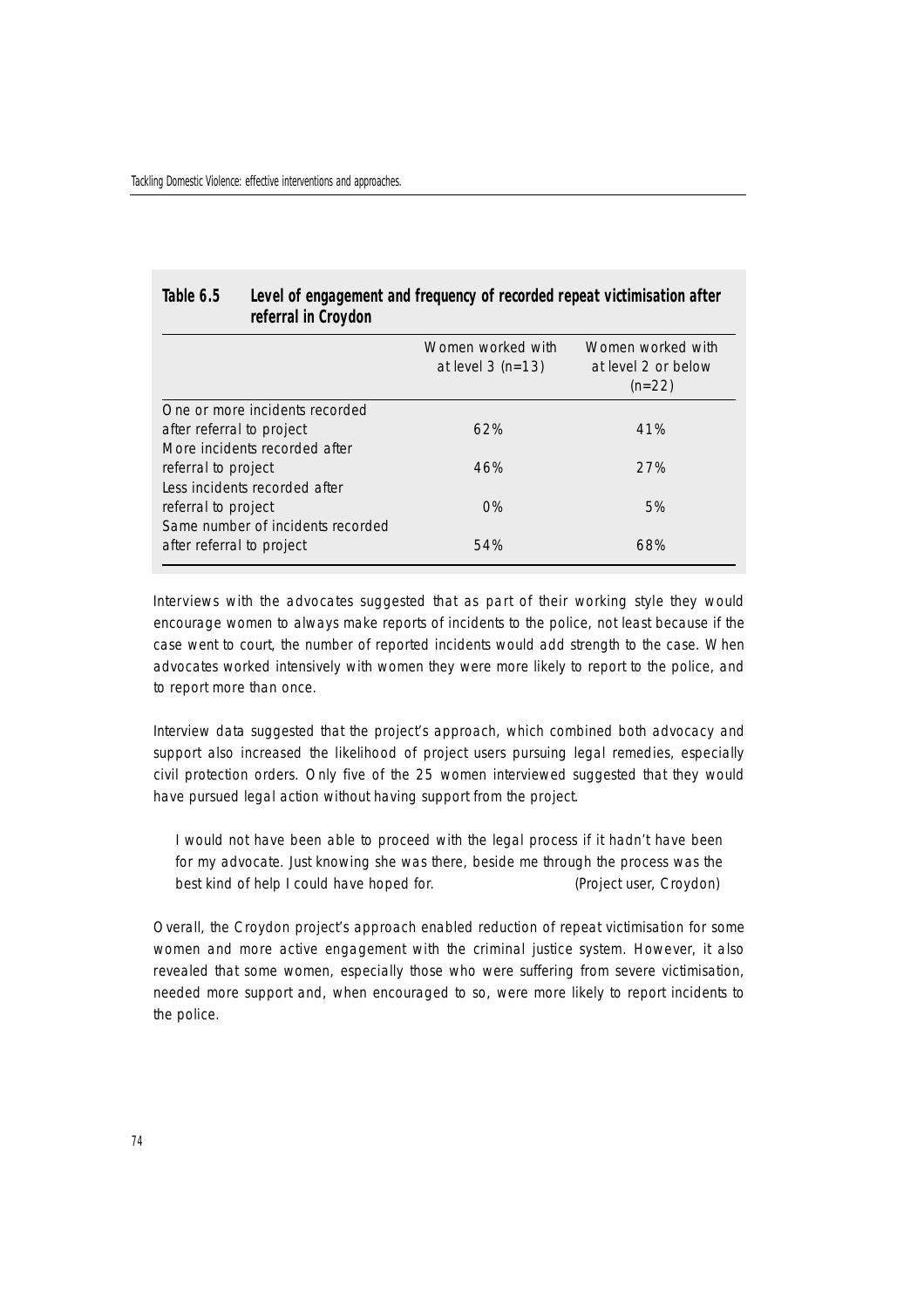# **Northampton Sunflower Centre (SFC)<sup>119</sup>**

**Northampton SFC:** aimed to reduce repeat victimisation through the establishment of a domestic violence action centre linked to the police (in the form of a one-stop-shop). Decreasing the repeat victimisation of women from BME communities was a specific aim, and a part-time dedicated worker was employed to offer specialist services. The intervention model was based on a holistic 'spiralling cocoon of care' principle.

Initially, the Northampton project was aimed solely at women who had experienced repeat victimisation. The project was changed in September 2002 to include women reporting for the first time as well as those with repeat reports. This was in recognition that women reporting to the police for the first time are likely to be repeat victims. Also, many of the repeat victimisation cases they were working with were very complex, and it was thought that earlier intervention would be a better approach.

… by the time they've got to repeat we know that it's much more likely that they're going to go on to be serial repeats rather than a one-off…The golden opportunity time that you've got is at first reporting of the incident.

(Project manager, Northampton)

Women tend not to report initial domestic violence incidents to the police. Moreover, just because a woman has reported once to the police does not necessarily mean she will report further incidents. The interviews with women  $(n=12)$  suggested that they reported only those incidents that they perceived as being major, in particular failing to report harassment that consisted of a high number of seemingly minor incidents.

I felt like I should be able to deal with that stuff myself. (Project user, Northampton)

In some cases it was only the contact with the project that had enabled women to identify and name continued harassment.

I've had my car tyres let down eight times, constant phone calls, constant you know sort of walking past, driving past, jumping out at me, sort of hiding in the shadows…I wasn't logging any of it...because I didn't see it as harassment.

(Project user, Northampton)

<sup>119.</sup> This section draws on the University of Bristol evaluation.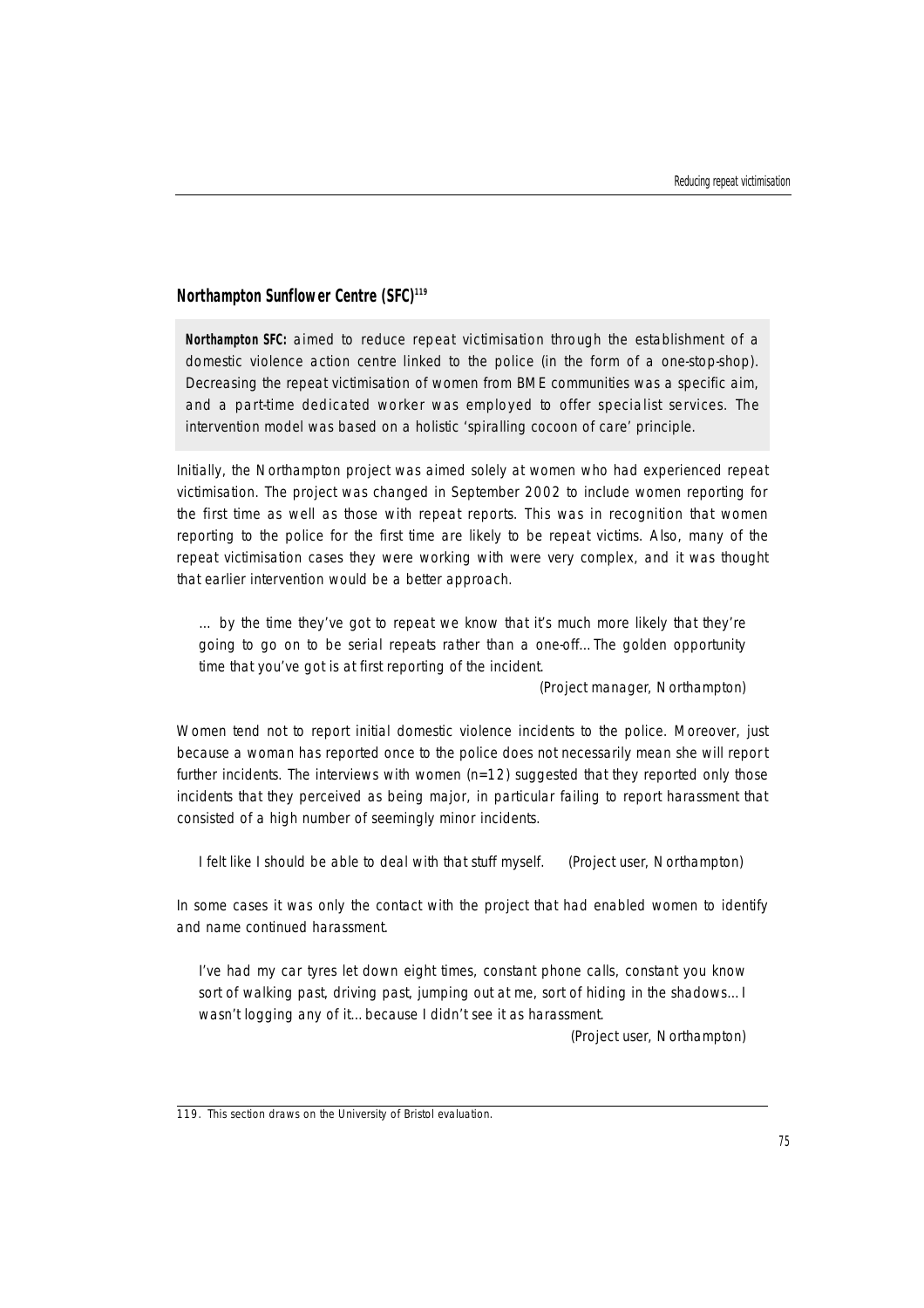Comparing incident data from the police with data regarding project users suggests that individuals in contact with the SFC had a longer history of recorded repeat victimisation and also appeared to have experienced more incidents than those generally reporting incidents to the police (see Table 6.6).

| Table 6.6 |                      | Victims with five or more incidents recorded by the police in Northampton |
|-----------|----------------------|---------------------------------------------------------------------------|
|           | Police               | Project                                                                   |
|           | $13\%$ (n=185/1.423) | $21\%$ (n=128/610)                                                        |

Project users appeared to experience a reduction in recorded repeat victimisation following intervention by the project, with data on referrals to the project showing a reduction in project users reporting one or more incidents to the police after referral to the project (with 34%, 236/697, having reported one or more incidents before referral compared with 23%, 161/697, after referral. See Table 6.7).

| Table 6.7 | Recorded repeat victimisation in Northampton <sup>120</sup> |  |  |
|-----------|-------------------------------------------------------------|--|--|
|-----------|-------------------------------------------------------------|--|--|

|                                     | Northampton $(n=697)$ |
|-------------------------------------|-----------------------|
| No reports before referral          | 66%                   |
| One or more reports before referral | 34%                   |
| No reports after referral           | 77%                   |
| One or more reports after referral  | 23%                   |

The advocacy and support work with victims of domestic abuse, with focus on individual needs, was fundamental to the work of the SFC. The close partnership with the police, who made most of the referrals (82%) was another important feature.

A police officer was seconded to the SFC, who would pick up all police files on domestic violence incidents each morning and pass them on to the project. The officer would also take part in evidence gathering. Attempts were made to contact each victim – by letter and/or via health visitors or schools.

<sup>120.</sup> The period used in which to count repeat reports was six months either side of referral to project. In addition, any reports that were made within 14 days either side of the referral were also discounted. This is because it is preferable to refer to 'episodes' of violence which may be made up of many incidents over a period of time. In addition, women may not engage with the project workers immediately after referral or there may be a time gap between an incident and referral.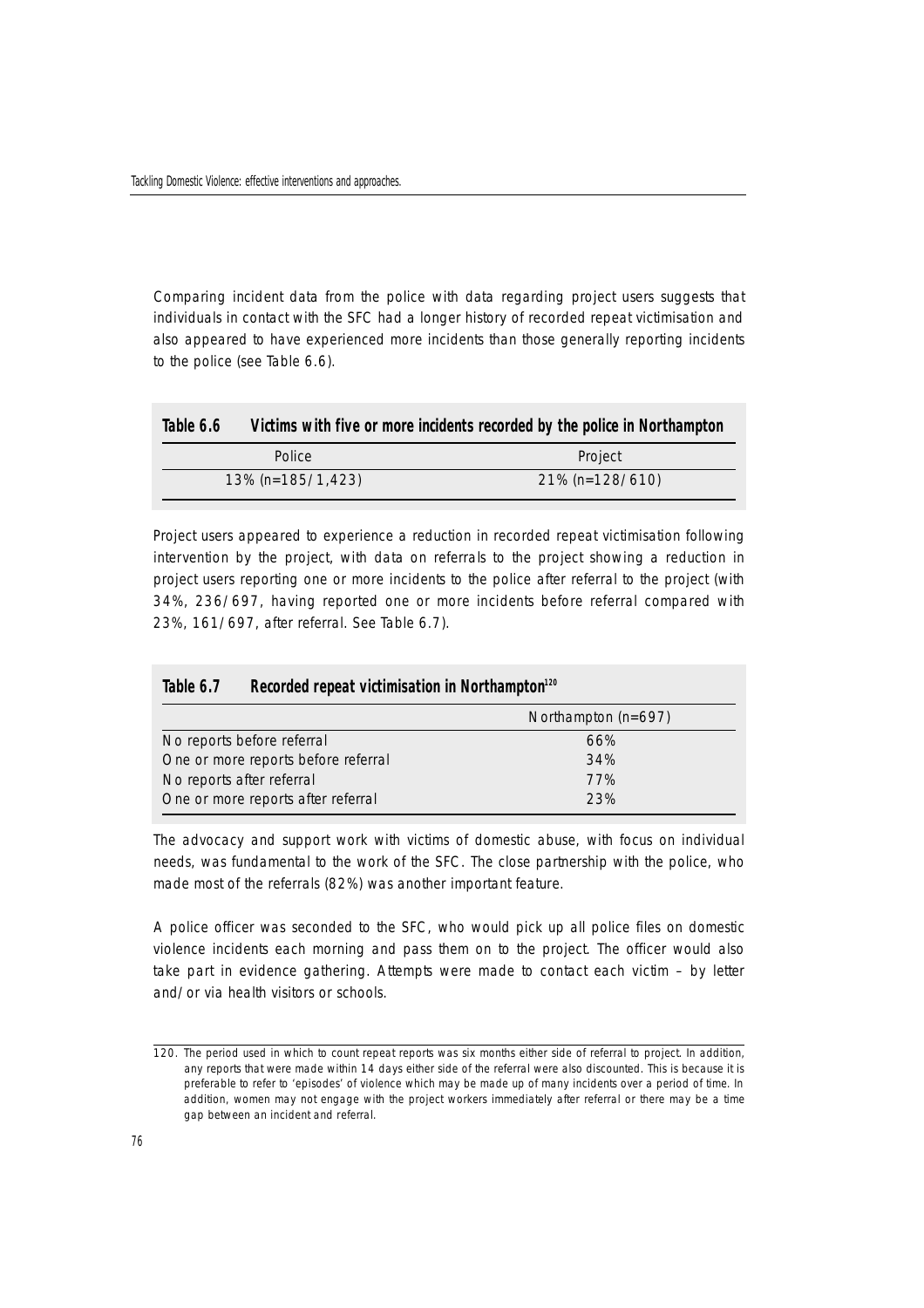Our policy is that we make every effort even if that involves a joint home visit between police and support worker. (Project staff, Northampton).

Individual packages of support would be tailored to fit each of the female (or male)<sup>121</sup> victims concerned. This would involve intense individual practical and emotional support (including support to pursue civil and criminal justice routes); telephone advice and support, support to children (individual and groupwork); advocacy with other agencies; and ensuring the safety of each victim (this may require moving to a refuge or getting a panic alarm from the police). This pro-active stance combined with the wide-ranging and intensive advocacy and support clearly made a positive difference to many of the women concerned. This was especially evident from interviews with project users.

I actually felt very insecure…it sort of had an effect psychologically on me this time and she turned me around…even a year down the line I'd be quite happy to ring her up if I felt the need. (Project User, Northampton).

And I have come in, made myself come in, not knowing how I've got here, and I've gone down those steps feeling a lot better. And knowing that I've only got to get home and there's somebody on the end of the phone. (Project user, Northampton)

Particularly for women with complex cases, for whom repeat victimisation was continuous, knowing that the SFC was there to help them gave them a feeling that 'I'm not battling alone'. Users liked continuity and valued being able to see the same support worker or someone who knew about their case, rather than repeating their situation over and over to different people. Women also spoke very positively about being able to come to one place to access services.

I didn't have to run around and ask "Can you help me with this"…it's made it a lot easier and it's just a lot less to worry about…at times when your head's just full of stuff and I know everything can be done through here so I don't need to run my feet off and I know it's all being dealt with, one person is dealing with it, so I don't have to keep explaining, maybe to people who don't actually know, really, what I'm talking about anyway. (Project user, Northampton)

<sup>121.</sup> Male victims constituted 8 per cent of those in contact with the project. The project responded to this by developing a tool that enabled them to make an assessment of the issues of power and control within the relationship to ensure they were working with the right person – of particular importance where both partners presented to the SFC as victims.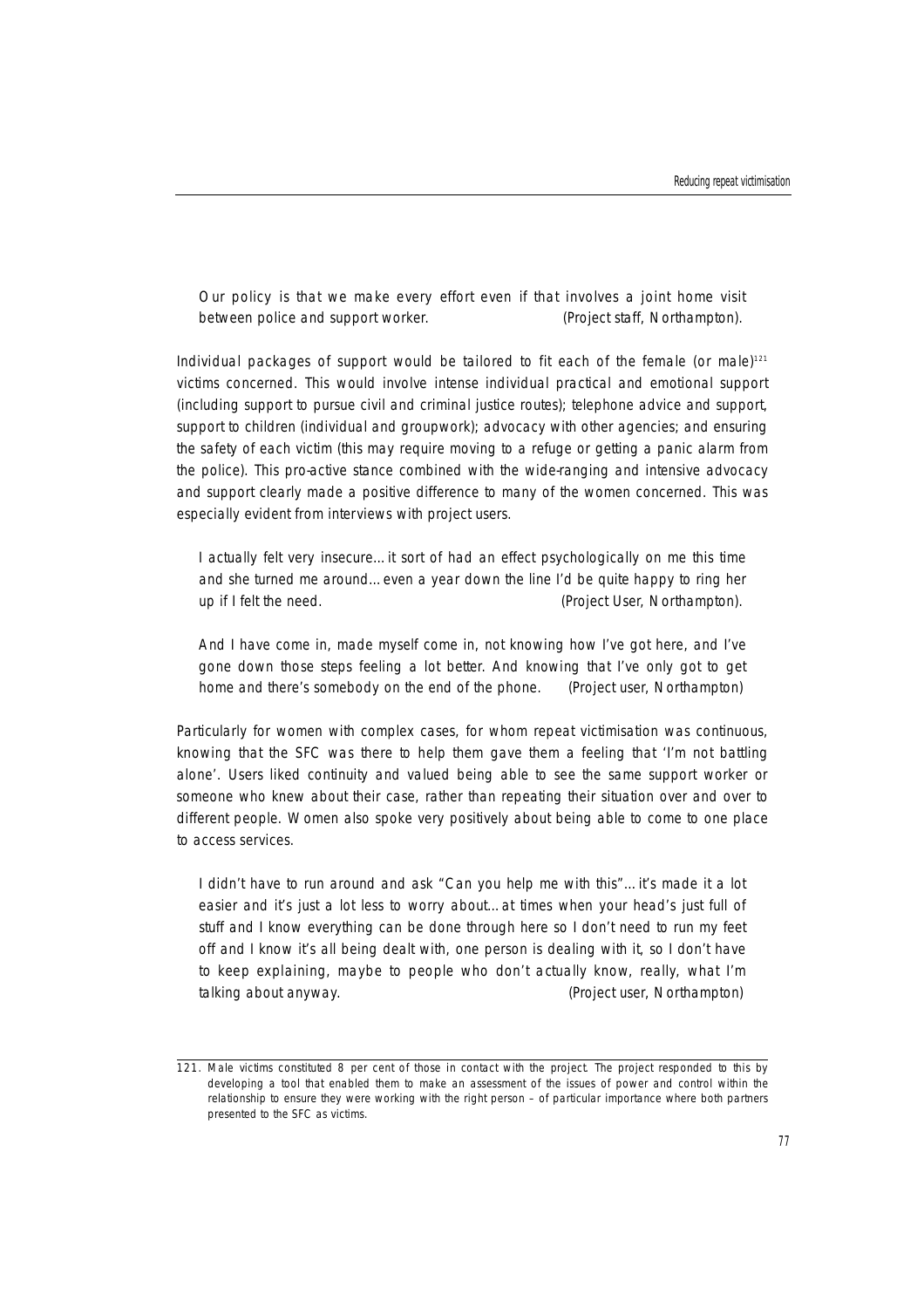While seeking help did put an end to the abuse for some women, for others it also led to a change in the tactics being used by the perpetrator. Post-separation violence, including being followed and verbal abuse were the most common form of continuing harassment reported by women in interviews.

#### **Bradford Staying Put<sup>122</sup>**

**Bradford Staying Put** aimed to enable women to stay in their own homes by increasing the number of reports to the police and arrests by providing legal and court advocacy and support to women, a 24-hour helpline, enhanced security (phones, alarms and locks) and specialised support for Asian women. The project was located in the voluntary sector, and built on strong statutory and voluntary sector multi-agency links.

Target hardening was a key intervention, and was used in combination with other advocacy and support. Three forms of target hardening were available: mobile phones, monitored alarms and home security (mainly door locks, window locks and security lighting). The mobile phones were pre-programmed to dial 999 only, the alarms were monitored by Careline and the police, and the home security was implemented through an external agency.

In Bradford, regardless of the project interventions being accessed, project users had a longer history of recorded repeat victimisation and also appeared to have experienced more incidents than individuals generally reporting incidents to the police (see Tables 6.8 and  $6.9$  ).<sup>123</sup>

| Table 6.8 |                      | Victims with five or more incidents recorded by the police in Bradford |
|-----------|----------------------|------------------------------------------------------------------------|
|           | Police               | Project                                                                |
|           | $16\%$ (n=502/3,138) | $33\%$ (n=121/367)                                                     |

| Police              | Project            |
|---------------------|--------------------|
| 34% (n=1,088/3,200) | $45\%$ (n=166/369) |

<sup>122.</sup> This section draws on the University of Bristol evaluation.

<sup>123.</sup> Base numbers = total number of repeat victims.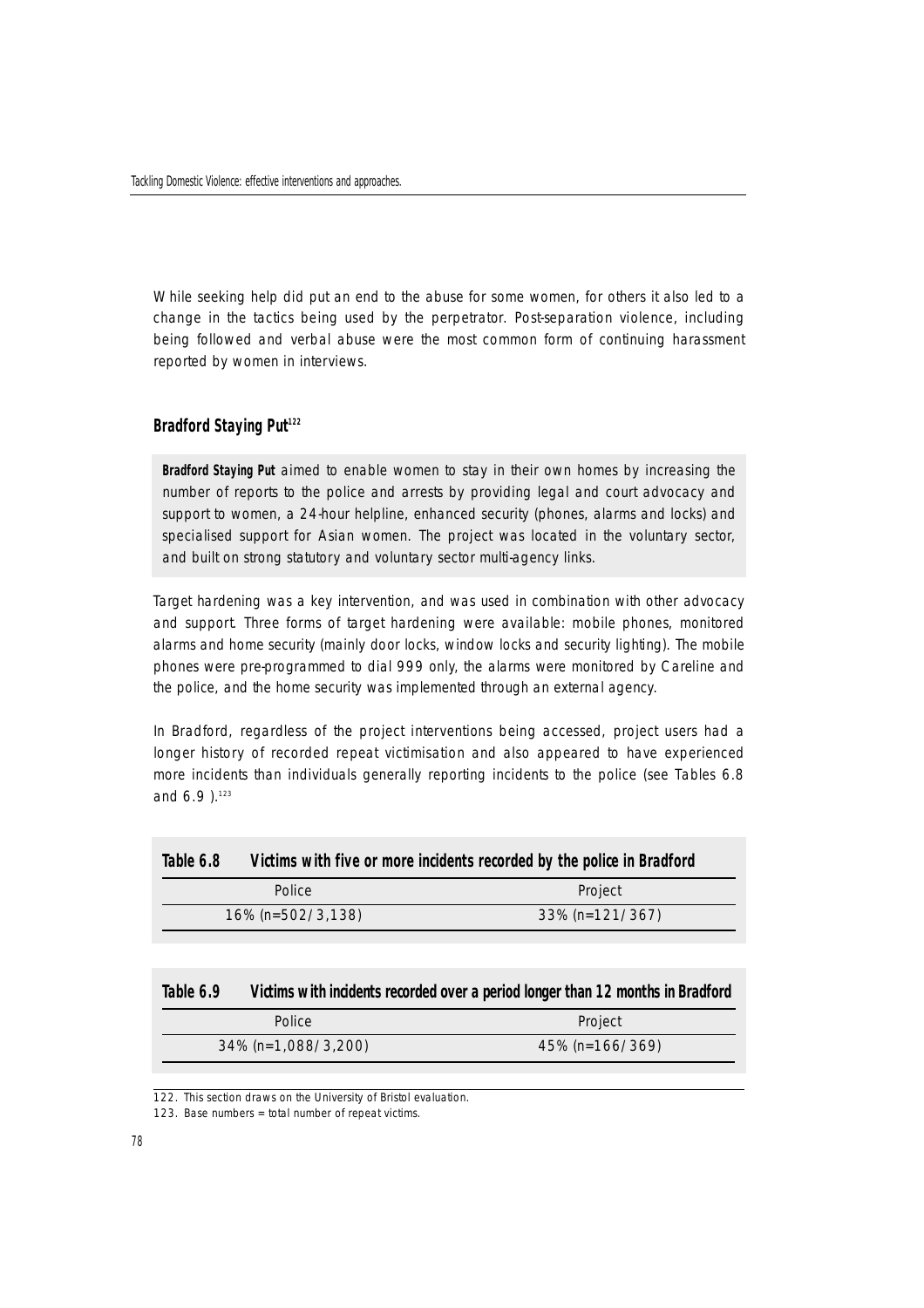From the referral data it is apparent that in Bradford (as in Croydon and Northampton), there was an overall reduction in project users reporting one or more incidents to the police, with 48 per cent  $(211/436)$  having reported one or more incidents before referral compared with 34 per cent (149/436) after referral (see Table 6.10). This indicates that project users experienced a reduction in repeat victimisation.

| Table 6.10 | Recorded repeat victimisation in Bradford |
|------------|-------------------------------------------|
|------------|-------------------------------------------|

|                                     | Bradford $(n=436)$ |
|-------------------------------------|--------------------|
| No reports before referral          | $52\%$ (n=225)     |
| One or more reports before referral | $48\%$ (n=211)     |
| No reports after referral           | $66\%$ (n=287)     |
| One or more reports after referral  | $34\%$ (n=149)     |

Target hardening was a key intervention in enabling women to stay in their homes. From the police and project user data it was possible to track the women who received the target hardening intervention (see Table 6.11).

All bar one of the target hardening interventions and combinations of such interventions showed a decrease in the total number of recorded incidents post intervention compared with the pre intervention period.<sup>124</sup> While this is based on very small numbers, it is likely that the 16 women who received all three interventions were a particularly high-risk group, evidenced by higher rates of recorded incidents (see Table 6.11).<sup>125</sup>

The combination of home security/panic alarm appeared to have had the greatest effect in reducing repeat incidents. Seventy-eight per cent (n=31) of the women who received this combination had a reduction in repeats. The ratio of the total number of recorded incidents for the women who received this combination was  $70:22^{126}$ , meaning there was a 69 per cent decrease in the post intervention period.<sup>127</sup>

<sup>124.</sup> At first sight this appears to be an unusual finding – where women received all three interventions, repeat recording increased by five per cent but where women received one intervention or a combination of two interventions there was a decrease (of varying degrees). Where women received all three interventions there was more likely to be an increase in repeat recording (n= 5, 50% of women) than a decrease in recording (n=4, 40% of women).

<sup>125.</sup> The average number of recorded incidents for the 16 women who received all three interventions (6.2) incidents on 3-year database) is higher than for the women who received only the other interventions or combinations (average of 4.6 incidents or less).

<sup>126.</sup> Where the women had 70 recorded incidents between them in the six months before they received the intervention compared with 22 in the six months after they received the intervention.

<sup>127.</sup> Although the number of repeat incidents reduced, it was not possible to assess the seriousness of incidents.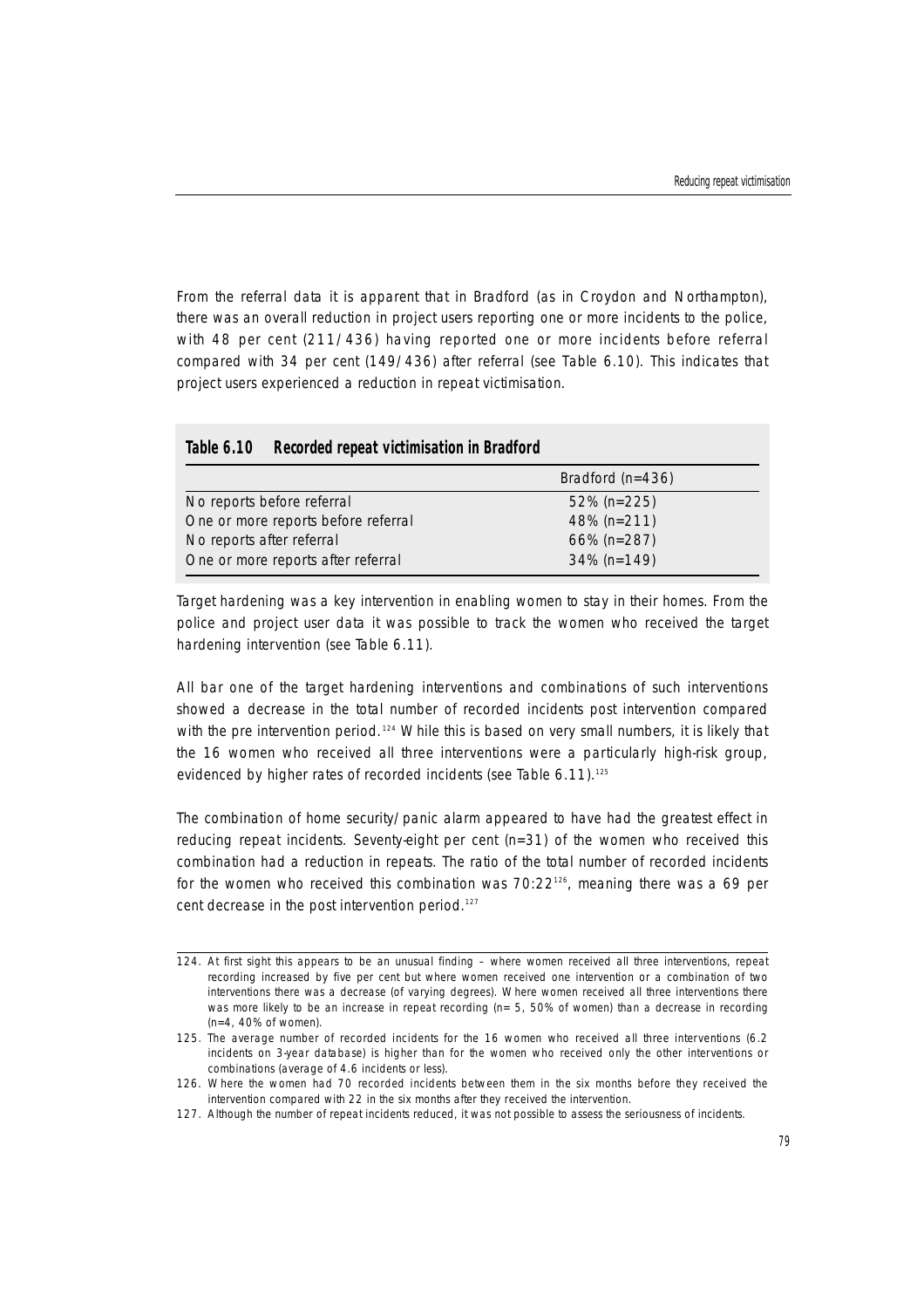| Table 6.11                                                                                                                                              | Recorded                                                                        | repeat victimisation post target hardening intervention <sup>128</sup>         |                                                                                                              |                                                             |                                                                     |                                                                                                                               |                                                                                                         |                                                                                                      |                                                                                                                                                                |                                                                                                         |
|---------------------------------------------------------------------------------------------------------------------------------------------------------|---------------------------------------------------------------------------------|--------------------------------------------------------------------------------|--------------------------------------------------------------------------------------------------------------|-------------------------------------------------------------|---------------------------------------------------------------------|-------------------------------------------------------------------------------------------------------------------------------|---------------------------------------------------------------------------------------------------------|------------------------------------------------------------------------------------------------------|----------------------------------------------------------------------------------------------------------------------------------------------------------------|---------------------------------------------------------------------------------------------------------|
| intervention<br>hardening<br>Type of<br>larget                                                                                                          | intervention<br>No. (%)<br>victims<br>receiving<br>$(N=351)$                    | east one<br>recorded<br>ි<br>2<br>2<br>incident<br>with at<br>by the<br>police | for victims<br>incidents<br>east one<br>recorded<br>recorded<br>incident<br>with at<br>by the<br>police<br>ż | number of<br>per victim<br>incidents<br>recorded<br>Average | police data<br>available<br>months<br>$-1/2$<br>$\dot{\mathcal{Z}}$ | victims with victims with<br>decrease in<br>intervention<br>incidents<br>recorded<br>ි<br>2<br>2<br>the no.<br>$\overline{8}$ | intervention<br>no change<br>incidents<br>recorded<br>incidents<br>in the no.<br>(%) with<br>post-<br>ż | victims with<br>ntervention<br>recorded<br>incidents<br>increase<br>in the no.<br>Se.<br>Po.<br>post | no. recorded<br>intervention:<br>intervention<br>recorded<br>incidents<br>Ratio (no.<br>ottences<br>post-<br>ore                                               | ntervention<br>decrease<br>recorded<br>incidents<br>increase<br>in total<br>post<br>ò<br>ġ<br>$\approx$ |
| Mobile phone<br>$\frac{1}{\sqrt{100}}$                                                                                                                  | 35 (10%)                                                                        | 26 [74%]                                                                       | 115                                                                                                          | य<br>प                                                      | $\circ$                                                             | 7 (37%)                                                                                                                       | 8 (42%)                                                                                                 | 4(21%)                                                                                               | 29:22                                                                                                                                                          | 24%                                                                                                     |
| Home security<br>$\frac{1}{2}$                                                                                                                          | 89 (25%)                                                                        | 70 (79%)                                                                       | 244                                                                                                          | 3.5                                                         | $\overline{Q}$                                                      | 24 (60%)                                                                                                                      | 9(23%)                                                                                                  | 7 (18%)                                                                                              | 64:30                                                                                                                                                          | 53%                                                                                                     |
| Panic alarm<br>$rac{1}{2}$                                                                                                                              | 97 (28%)                                                                        | 73 (75%)                                                                       | 235                                                                                                          | 32                                                          | 37                                                                  | 28 (76%)                                                                                                                      | 4(11%)                                                                                                  | 5(14%)                                                                                               | 63:21                                                                                                                                                          | 67%                                                                                                     |
| Mobile phone<br>and home<br>security                                                                                                                    | 23 (7%)                                                                         | 16(70%)                                                                        | 73                                                                                                           | $\frac{6}{4}$                                               | $\overline{C}$                                                      | 7 (70%)                                                                                                                       | 1(10%)                                                                                                  | 2 (20%)                                                                                              | 16.9                                                                                                                                                           | 44%                                                                                                     |
| Mobile phone<br>and panic<br>alarm                                                                                                                      | 23 (7%)                                                                         | $17 \, [74\%]$                                                                 | 59                                                                                                           | 3.5                                                         | $\frac{8}{1}$                                                       | 9(56%)                                                                                                                        | 4 (25%)                                                                                                 | 3 (19%)                                                                                              | 25:17                                                                                                                                                          | 32%                                                                                                     |
| Home security<br>and panic<br>$\frac{1}{\alpha}$                                                                                                        | 68 (19%)                                                                        | 57 (84%)                                                                       | $\overline{9}$                                                                                               | لہ<br>پ                                                     | $\overline{Q}$                                                      | 31 [78%]                                                                                                                      | 5 (13%)                                                                                                 | 4 (10%)                                                                                              | 70:22                                                                                                                                                          | -69%                                                                                                    |
| Mobile phone<br>security and<br>panic alarm<br>and home                                                                                                 | 16(5%)                                                                          | 12 (75%)                                                                       | $\overline{7}$                                                                                               | 6.2                                                         | $\overline{a}$                                                      | 4 (40%)                                                                                                                       | 1(10%)                                                                                                  | 5 (50%)                                                                                              | 19:20                                                                                                                                                          | $+5%$                                                                                                   |
|                                                                                                                                                         | During the three-year database time period of 1 April 2000 until 31 March 2003. |                                                                                |                                                                                                              |                                                             |                                                                     | were not available. In a few cases the women were taken out of the analysis because the police incident date was incomplete.  |                                                                                                         |                                                                                                      | If women received a target hardening intervention after 30 September 2002 they were taken out of the analysis because a full six months post-intervention data |                                                                                                         |
| 128. Reports in six-month period before target hardening intervention was implemented compared with reports in six month period after the intervention. |                                                                                 |                                                                                |                                                                                                              |                                                             |                                                                     |                                                                                                                               |                                                                                                         |                                                                                                      |                                                                                                                                                                |                                                                                                         |

80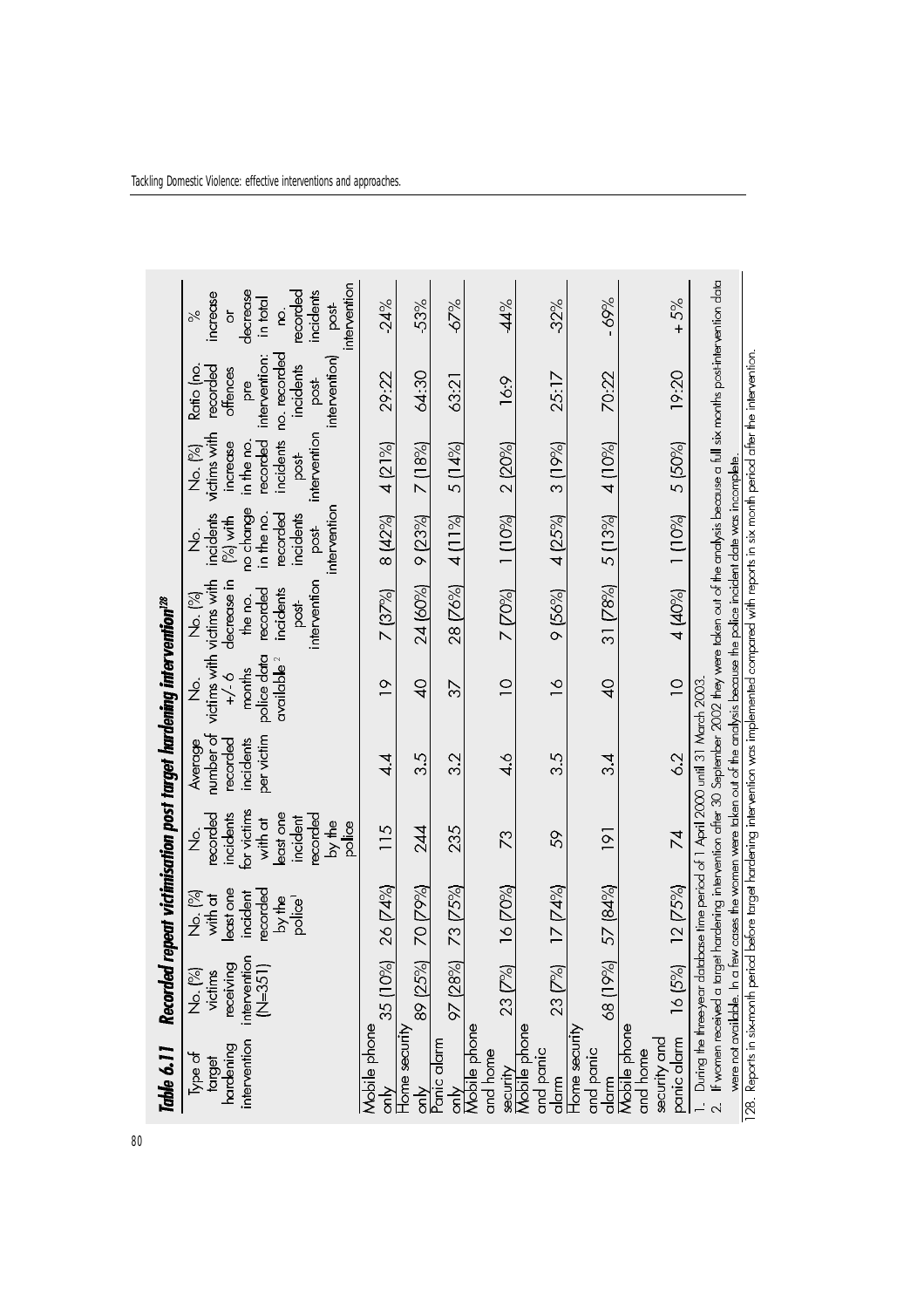The data on project users receiving only the intervention panic alarm also showed a marked reduction in recorded repeat reporting. Over three-quarters (76%,  $n=28$ ) of the women receiving this intervention showed such a reduction, with a 67 per cent decrease in the number of recorded incidents in the post intervention period compared with the pre intervention period. Mobile phones alone had the least impact, with 37 per cent ( $n=7$ ) of the women receiving this intervention having a reduction in repeats.

The differential impact of valuable target hardening strategies indicates the need for full risk assessments. The evaluation data revealed that women who received only a mobile phone had an average of 4.4 recorded incidents within the three year database period<sup>129</sup>, while the women who received the mobile phone and panic alarm combination had fewer: an average of 3.5 recorded incidents (see Table 6.11).

The project was also aware that target hardening does not necessarily make it safe for a woman to stay in her own home, and the crucial importance of providing other support alongside.

We have to be careful about assessments for target hardening that we're not – if it's not safe for a woman to remain in her own home we have to be careful about putting in a load of services to keep her in her own home, when actually we don't feel that it's safe and the risk is too great. And there are cases where women are wanting repairs or target hardening done and that we don't actually feel that they're that safe. So we advise them that actually we think that they should move. So we give them the information. But we also don't like to leave them unprotected.

(Project co-ordinator, Bradford)

In interviews with women in Bradford ( $n=15$ ) who had been given target hardening interventions many mentioned the importance of the various target hardening interventions 'just being there' even if they were not used.<sup>130</sup> Additionally, many of the women reported that their confidence and sense of safety had been improved as a result, and that this had in some instances undermined the abuser's ability to harass.

… although I've not as yet had cause to use the panic alarm, the fact that it was there made me feel safe psychologically.<sup>131</sup>

(Comment by project user, Bradford in questionnaire)

<sup>129.</sup> Hence not discriminating between pre-and post-intervention periods.

<sup>130.</sup> This was also found in the Cheshire project.

<sup>131.</sup> Nineteen women project users responded to a questionnaire survey. It is not known how many questionnaires were distributed.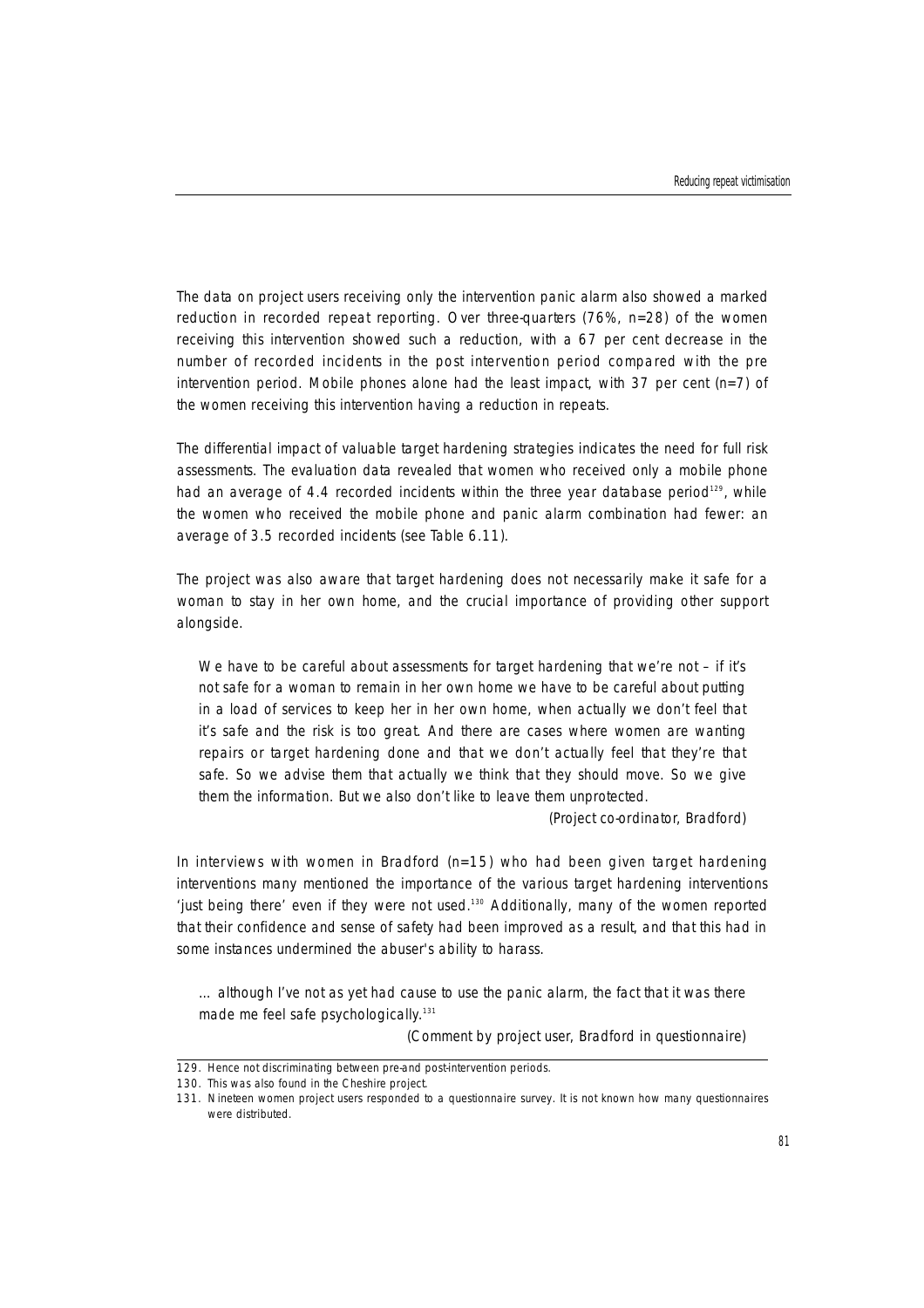Before I was very scared…like I work and I get up at five o'clock in the morning and start work at six…so I used to be scared of coming out of the house to me car. I was petrified, I thought he could be anywhere…. but like with this panic alarm I've got this other button that I can carry on me…it's made me feel very safe.

( Project user, Bradford)

He was outside. And he kicked the door. Well he was mouthing off for a while and then kicked the door. But I'm not one of these that goes straight to the police or anything like that. I just thought I'll leave him and if he gets out of order I will press the [alarm] button… He … blew up a little bit and then just went, when he realised it wasn't scaring me. Which is what I wanted him to see. Because part of it I think is with these guys is they want to see you scared and they think right it's working. They just want her to be scared to keep her in line. But I wasn't scared that day because I knew I had the alarm in my hand. (Project user, Bradford)

In the main target hardening interventions and combinations recorded repeat victimisation reduced for project users, apart from the group experiencing the highest levels of repeats. It is necessary to highlight that in most cases target-hardening interventions were combined with other forms of advocacy and support from the project. Target hardening was most effective when embedded in policing, legal measures and other advocacy and support.

#### **Summary – reducing repeat victimisation**

- Project users had higher levels of repeat recorded victimisation than comparison groups, suggesting that the projects were contacted by those most in need.
- Repeat victimisation reduced for most of the project users following intervention by the projects.
- No impact on repeat victimisation was most common for those women who were worked with most intensively and who were also likely to be those at greatest risk (Croydon).
- Some women described feeling more empowered to report incidents to the police with support from the project. In particular, they were more able to identify and name continued abuse as harassment rather than simply a number of minor incidents that did not merit a police report.
- Pro-active advocacy and support specifically tailored to the needs of each person was key. This was especially apparent in Northampton where individual packages of support were put in place.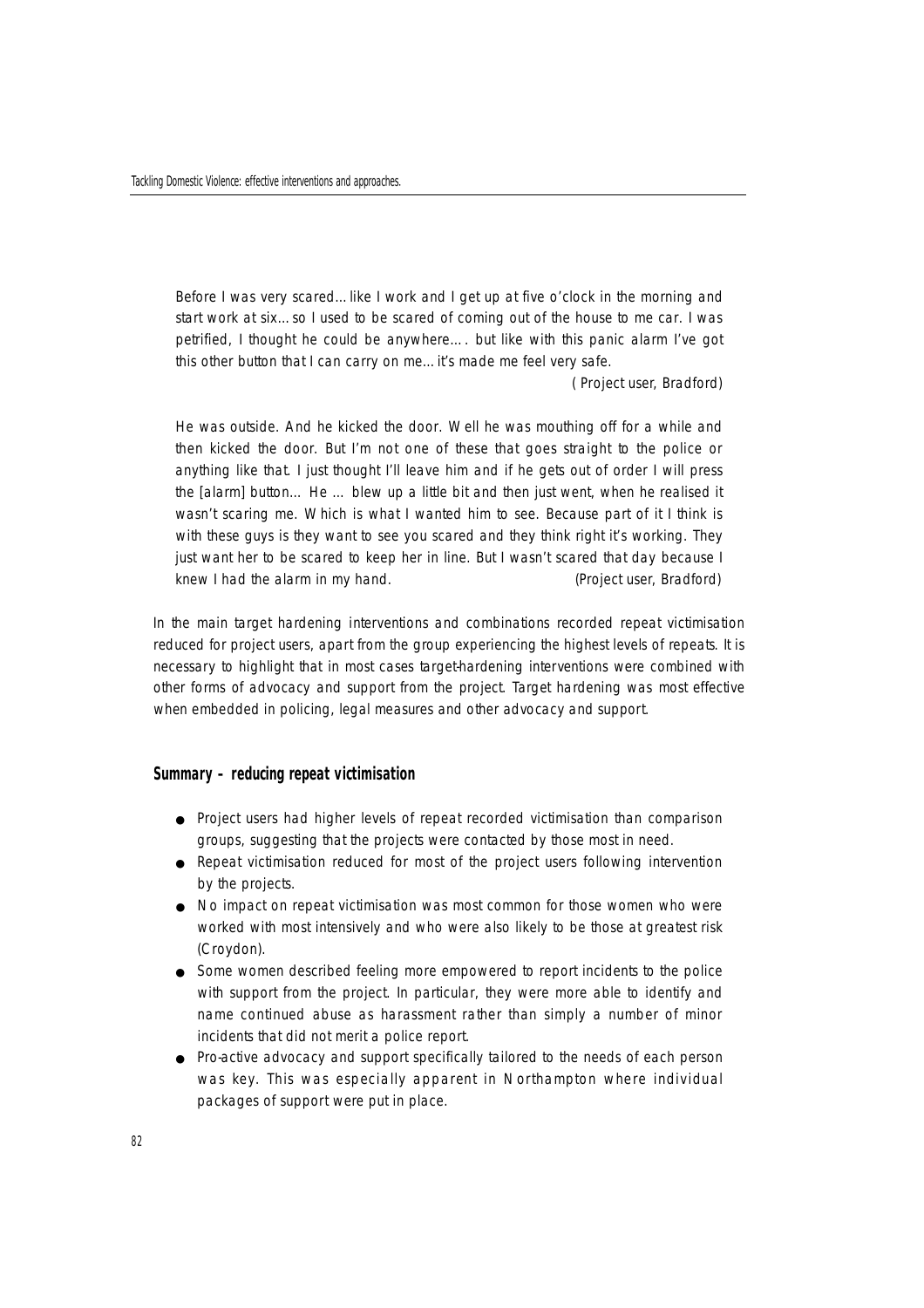- While seeking help did put an end to abuse for some women, for many others it led to a change in the tactics being used by the perpetrator. Post-separation violence, involving being followed and verbal abuse, was the most common form of continuing harassment reported by women.
- Target hardening reduced the number of repeat recorded incidents postintervention combined with other support. Having both a panic alarm and home security had the most impact.
- 'Feeler safer' was an important resource for women.

#### **Recommendations – reducing repeat victimisation**

- Advocacy, support and target hardening should be individually tailored to the needs of the woman and her children's safety.
- Intensive and pro-active advocacy and support, involving ongoing contact with the same worker, should be encouraged for those most at risk.
- Risk assessments should be carried out for all women and children and such assessments should be clear, consistent and regularly reviewed (and changes made to the interventions offered if necessary).
- Attention should be given to perpetrators 'tactic changes' that may occur when target hardening or other safety measures are used.
- Further research on repeat victimisation should use self-report diaries as well as police recorded incidents in order to measure 'true' repeat victimisation.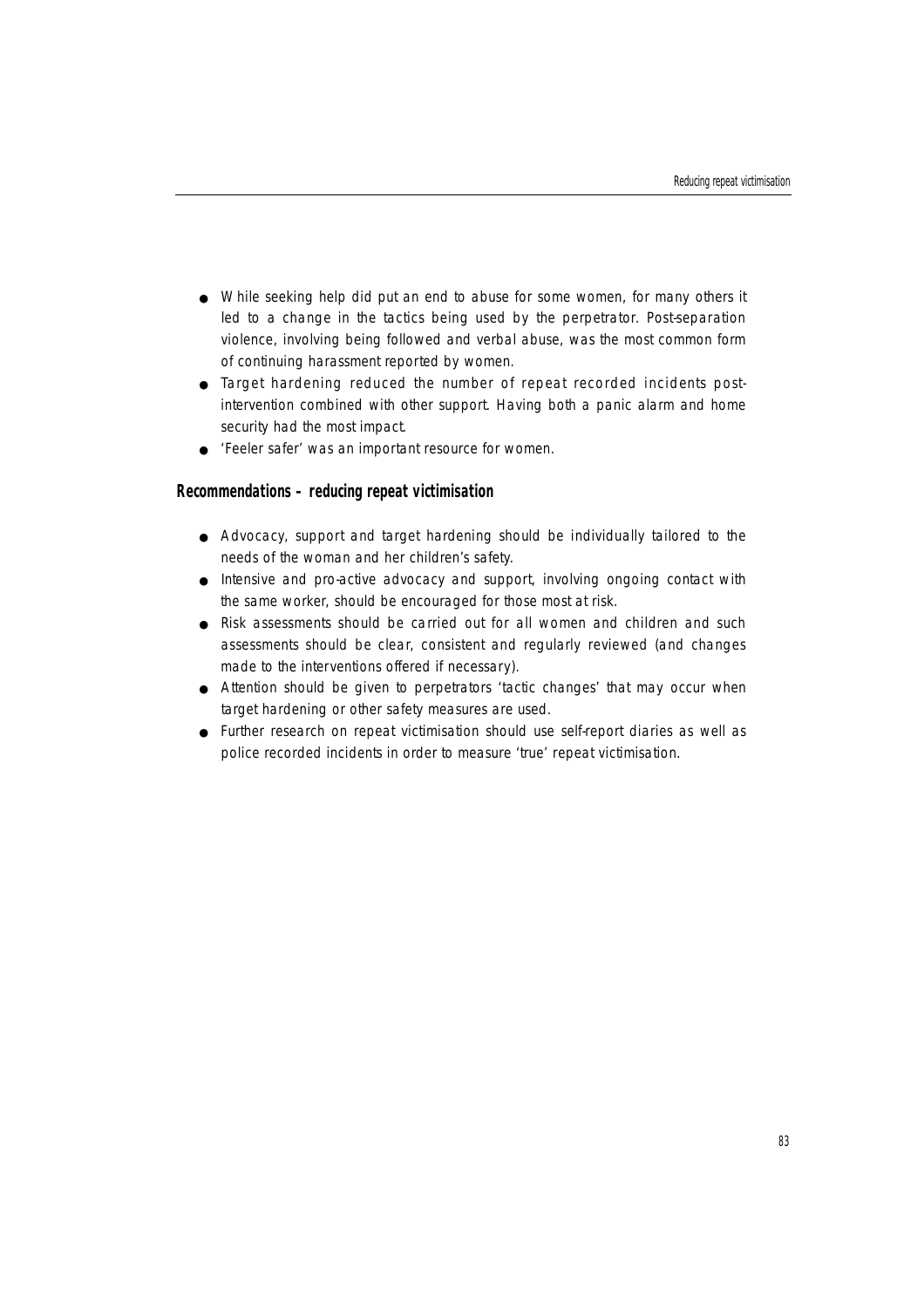Tackling Domestic Violence: effective interventions and approaches.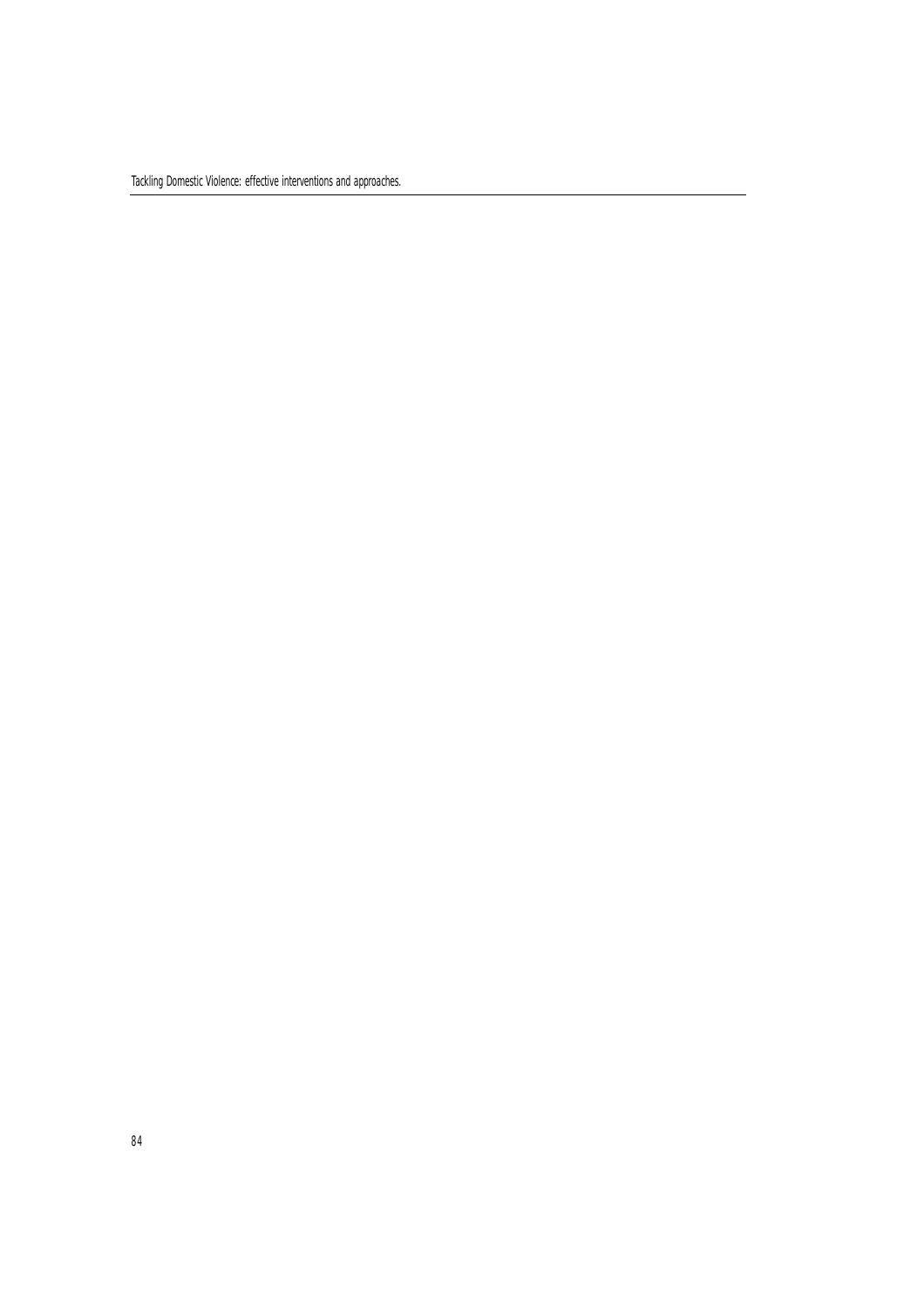# **7. Supporting women through outreach and groupwork**

# **What is meant by 'support'?**

As the previous chapters have shown, many forms of support for women can fall under the umbrella of advocacy.<sup>132</sup> While the main role of an advocate is to offer support to victims to help them 'navigate' the criminal justice system and access support from a range of agencies, the need to also include some level of emotional support is clear and may be key to empowering victims to make the choices advocacy offers. 'Supporting' women and children, however, entails more than advocacy, which has traditionally had an emphasis on rights and entitlements (Kelly and Humphreys, 2000). This is not to deny the important role that 'support' plays in advocacy, for example building up a trusting relationship between the woman and the advocate is a key component (Parmar et al., 2005; Parmer et al., 2005a).

There are different forms of support, which may or may not overlap, with the work of an advocate. The forms of support offered within the CRP projects were broad. They included short-term work, which was often provided in response to a crisis or a specific incident. This typically included providing information and advice and can be described as 'general support'. Another form of support, which was provided on a longer-term basis, was tailored to the needs of the individual and was often provided on an intensive and pro-active basis. This support was very much about building a relationship with the individual and included the provision of emotional support. This type of support is described here as 'emotional support'. In reality the two forms of support usually overlapped.

The focus of this chapter is on support for women and children not previously discussed elsewhere in this overview. That is, outreach support (which can be a way of providing advocacy as well as general and emotional support), individual work with women (which includes emotional support, and may also include counselling) and groupwork for women and children (in addition to advocacy this can also include emotional support and counselling). Although an advocate may play a role in informing women and children about support such as counselling and groupwork, these will rarely be provided by an advocate or general support worker.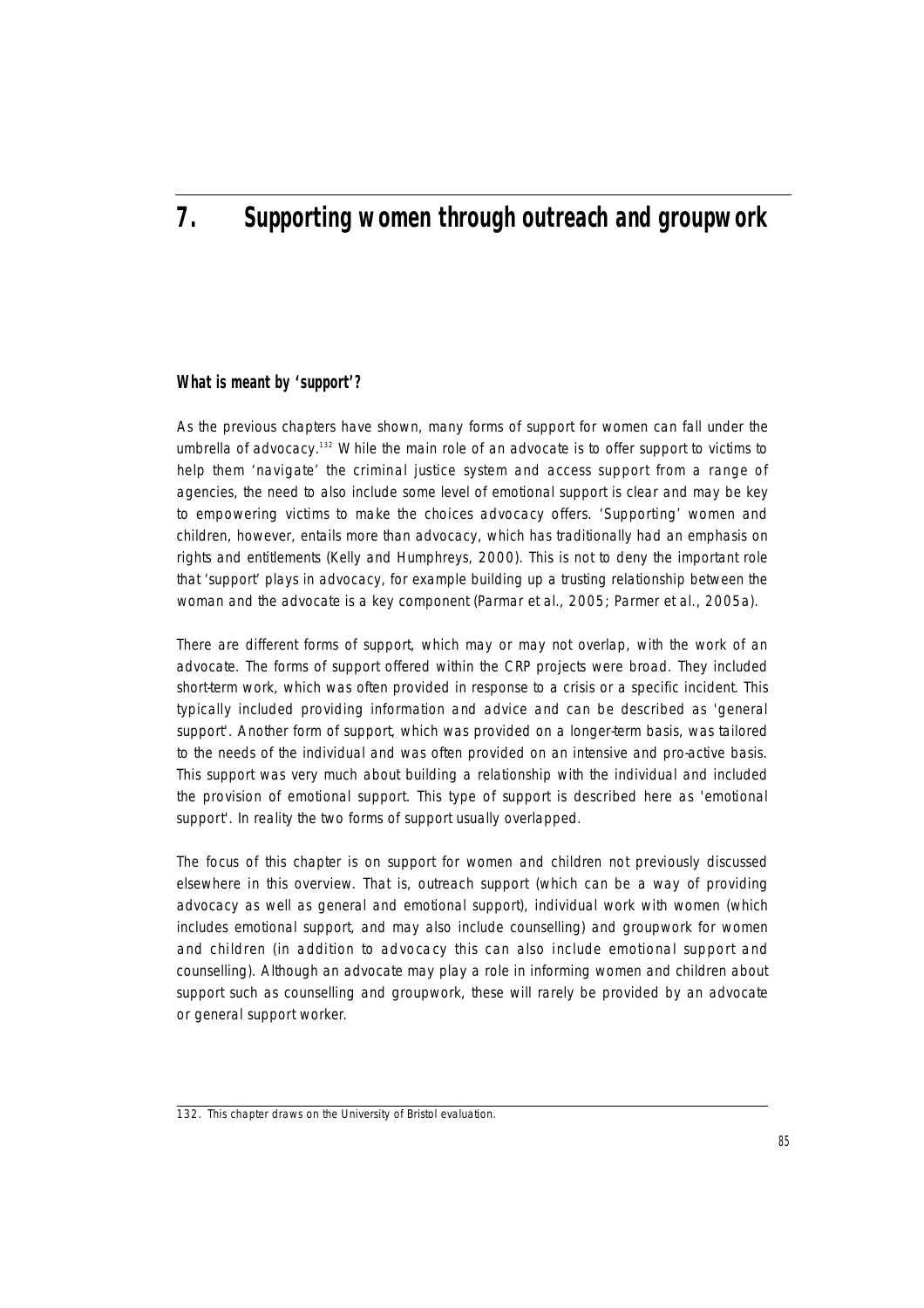This chapter is short in comparison to those that precede it. However, the value of providing a more in-depth form of support to women, that is emotional support, should not be underemphasised. Being supported 'emotionally' by project workers may underpin women's engagement with the interventions discussed in previous chapters, and the description that follows shows that 'emotional' support from project workers and through groupwork can also play an important role in enabling women to 'move on'.

The reason why more emphasis is not placed on 'emotional' and other forms of support in the p receding chapters is due to the ways in which the VAWI evaluations were set up. The CRP had an emphasis on the measurement of outputs and outcomes in order to build an evidencebase with which to develop an integrated approach to reducing crime and increasing community safety. This was one reason why the relatively vague concepts of 'general' and 'emotional' support tended to fall lower down on the evaluation agenda. A further problem with evaluating these forms of support is the lack of conceptualisation. What exactly is meant by 'general' and 'emotional' support, how these may be measured and what their intended outcomes are unfortunately remain ambiguous at the end of the VAWI. As project funding is increasingly linked to evaluations showing successful outcomes (Sullivan, 2001), this constitutes a practical concern that needs further research. The evaluations were, however, able to show how many women and children had received support, on how many occasions, and how useful the women found the support they received. The CRP findings that relate to supporting children through individual work and groupwork are discussed elsewhere (Mullender, 2004) and are not repeated in this overview.

#### **The CRP projects: outreach and groupwork**

One form of individual support that has not yet been discussed is outreach. Many of the CRP projects entailed some element of outreach, and some projects had dedicated outreach or resettlement staff. Many outreach approaches build upon the long-standing work of Women's Aid, where outreach provides an important means of supporting women who do not want to leave their home for a refuge and as a way of supporting women who have left refuge accommodation to re-settle in what may be a new community.

Outreach formed an important part of projects based in rural locations. This included the projects in Buxton, Hastings and Stratford from the 'rural' package (evaluated by a South Bank University Criminal Policy Research Unit team) and Cheshire from the 'multi-service' package (evaluated by the University of Bristol team). Women in rural areas face additional obstacles compared to those living in a town or a city when trying to access help (Mackay,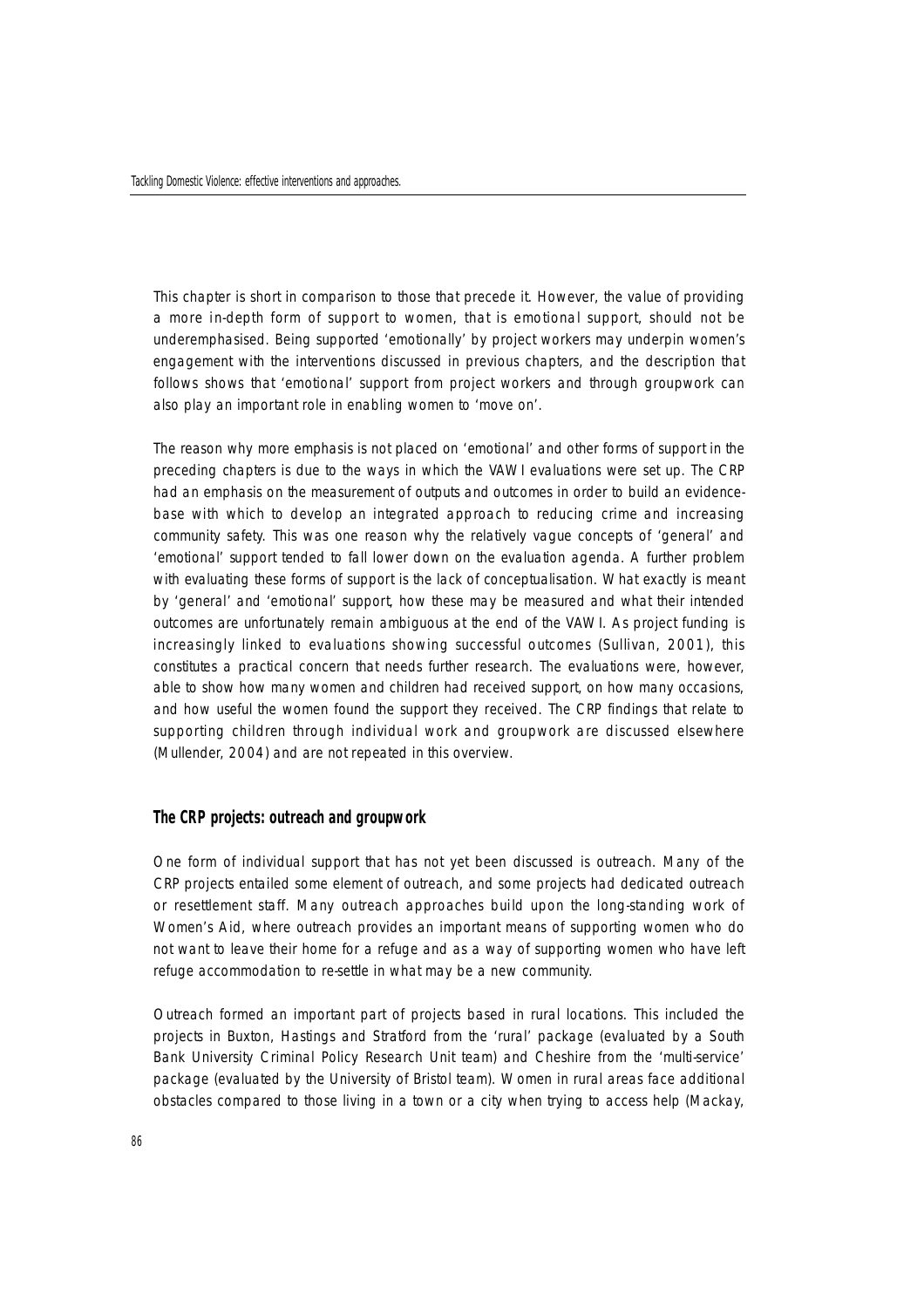2000). For instance, the rural context can intensify the isolation experienced by many women who are in an abusive relationship. Living in an isolated area with few external influences can make it easier for the perpetrator to exert control over his partner, and over time, make her more receptive to his definition of reality (Mackay, 2000). The CRP projects sought to overcome these obstacles by having dedicated outreach staff that could make contact with women in hard-to-reach locations. Below the focus is on one of these projects – Cheshire Domestic Violence Outreach Service – where the data available were of sufficient depth to enable meaningful analysis.

Groupwork is part of what has been termed 'tertiary prevention', that is, reducing harm by helping those who have lived with domestic violence to overcome and make sense of their experiences (Humphreys, 2000; Mullender, 2001). Groups and workshops may offer the benefits both of skilled facilitation and of the sharing and mutual learning gained through being with other women in similar circumstances (Mullender and Ward, 1991; Abrahams, 2004). In this chapter the groupwork offered by Camden Safety Net is also discussed.

#### **Supporting women through outreach – Cheshire Domestic Violence Outreach Service**

**Cheshire Domestic Violence Outreach Service (CDVOS)** aimed to provide a proactive, early response via structured one-to-one outreach support to women experiencing domestic violence across Cheshire. The outreach co-ordinator managed six outreach workers (one per borough). Volunteers, working alongside the project's paid staff, were an important part of CDVOS (22 were trained in the project's first year). CDVOS worked with 1,041 women (22 from BME communities and 45 from rural communities) who had 1,629 children.

For each woman supported by the CDVOS, the project allocated a key outreach worker who developed a detailed, tailored support and safety plan with the woman, which was formally agreed between them to govern the work done. The project found that this structured (individual or one-to-one) approach was the most successful way of offering outreach, compared with unstructured methods. An agreed plan meant that there was a 'contract' and plan to work to, and specific outcomes to aim towards. Support and help were also offered to children, and a relationship of trust often developed between the worker and the woman. Outreach workers also acted as advocates for women to represent their needs to other agencies and to assist them to move towards self-advocacy and independence (so that the effect of the project's empowering work could become long-term). The majority of women engaged with the project for three to six months or longer.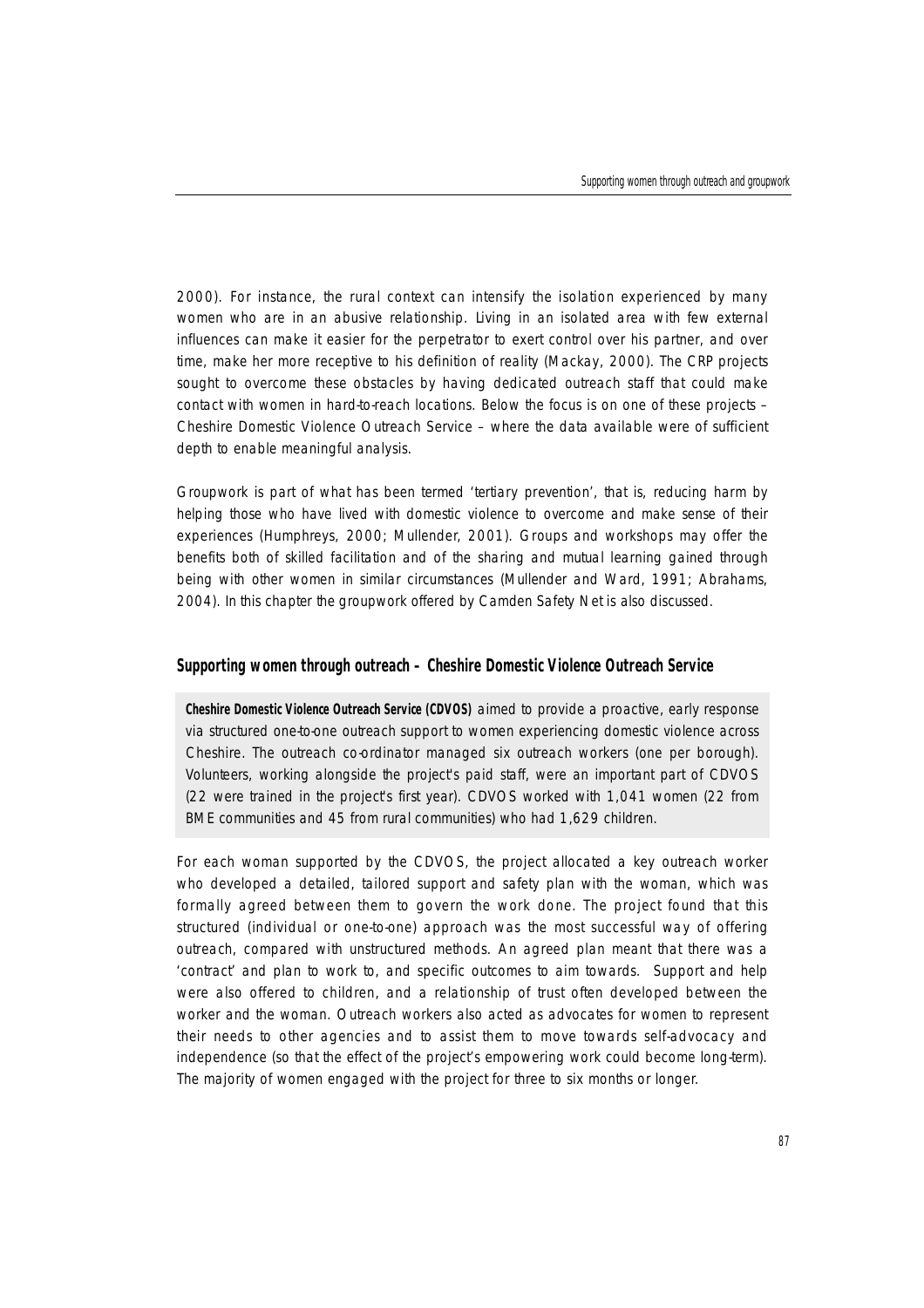The project conducted three project user satisfaction surveys (n=76) which generally showed high levels of satisfaction. Interviews with projects users (n=22) echoed this indicating strong support for the project. Most interviewees, both users and service providers, drew attention to the transforming effect of the project and the way in which other agencies, as well as victims, now felt that they 'could not do without it' (interview with agency).

The mental scars will always be there but I feel more positive. The service has been my lifeline. (Project user, Cheshire)

You're going through all this domestic violence and you don't have any support. You need someone to talk to and say you're not going mad as well as a lawyer and practical help and that's what they give you. (Project user, Cheshire)

You realise there's other women going through it … it gives you that normality back in your life. (Project user, Cheshire)

Four detailed case studies were also conducted in Cheshire. These again indicated the importance of the intensive individual support provided by the outreach workers. For instance, one woman talked of how the Outreach Service and the associated support group she attended had helped her recognise the abuse she was experiencing.

It's actually been the single thing in the whole of the last two and a half years that has made me acknowledge and accept that it was domestic violence. Having the help from the Outreach Service has helped me to put it in a category, put it in a place in my life that doesn't make it my whole life…and to see it for what it is you know, it's not my fault…. (Project user, Cheshire)

Interviews with local agencies  $(n=30)$  indicated the usefulness to other agencies of having outreach provision and the effectiveness of the interventions made.

The outreach service is the centrepiece of the initiative, it makes it all hang together. And the support offered to the women is invaluable. They really know what they are doing. (Agency representative, Cheshire)

Overall, liaison with other agencies increased throughout the evaluation and reflected a wide range of referral agencies and joint work feeding, for example, into three local Sure Start programmes and into the Children's Services plan. The domestic violence liaison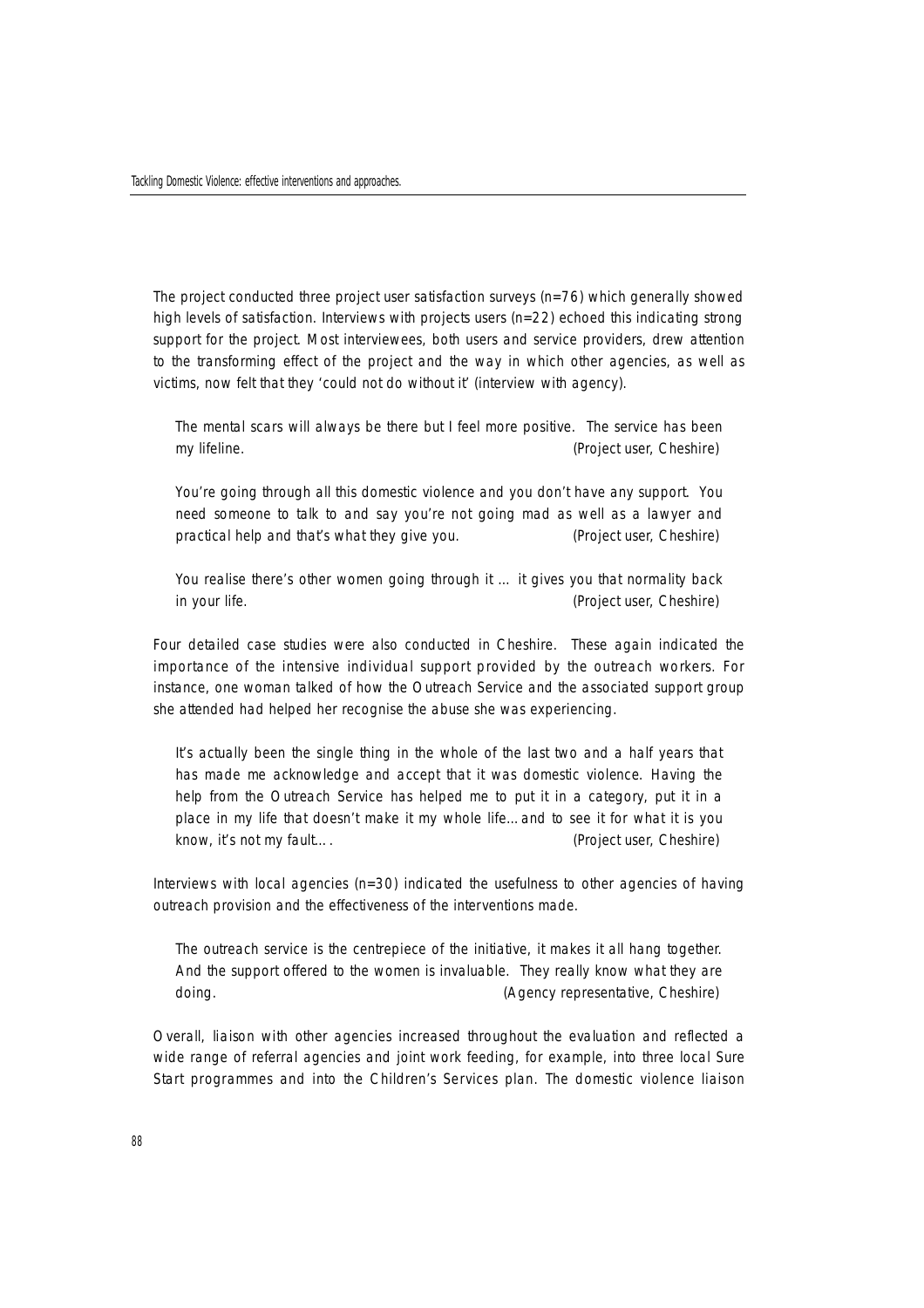officers stated in interviews that they found the work of the outreach project invaluable and could not manage their workload without outreach liaison.

The Outreach Service also worked closely with other agencies across Cheshire to provide specific services to the women with whom they worked. Female Outreach Service users made an average of 4.2 contacts with helping agencies in general although some women reported contacting a much higher number. Most frequently contacted agencies were Women's Aid, followed by health, police, housing, social services and courts. All reported in interviews that these contacts were easier with support from the outreach workers.

### **Supporting women through counselling and groupwork – Camden Safety Net**

**Camden Safety Net** aimed as part of its work to establish individual counselling and groups for women to develop intermediate and long-term prevention through increased confidence and knowledge of options.

Seventeen women attended a women survivors' groupwork programme in the first year. In a group interview, women talked about: being able to share ideas with other women who had similar problems and could understand far more than friends (however well-meaning); regaining some self-esteem; knowing they were not the only one and not going crazy; being listened to; learning to communicate again and voice what had been happening; gaining hope for the future and for being able to cope without a man; and recognising that both they and their children were better off without the abusive partner. One woman said:

This group has made me face reality. (Project user, Camden).

From having felt almost suicidal, one woman had moved to a position of saying:

I'm able to face tomorrow with a lot of eagerness. (Project user, Camden).

Other, locally available opportunities for women to develop their self-confidence and life skills included a job awareness day, two-day confidence-building workshops (run four times), and a three-day 'Surviving Changes' groupwork programme. The in-house evaluation from one of the confidence-building workshops showed that women wanted more of these sessions, not least because they knew their lives might be too chaotic to guarantee attendance and it was important to have more than one chance to take part. The workshop facilitator who was interviewed, noted that women were more able to benefit from the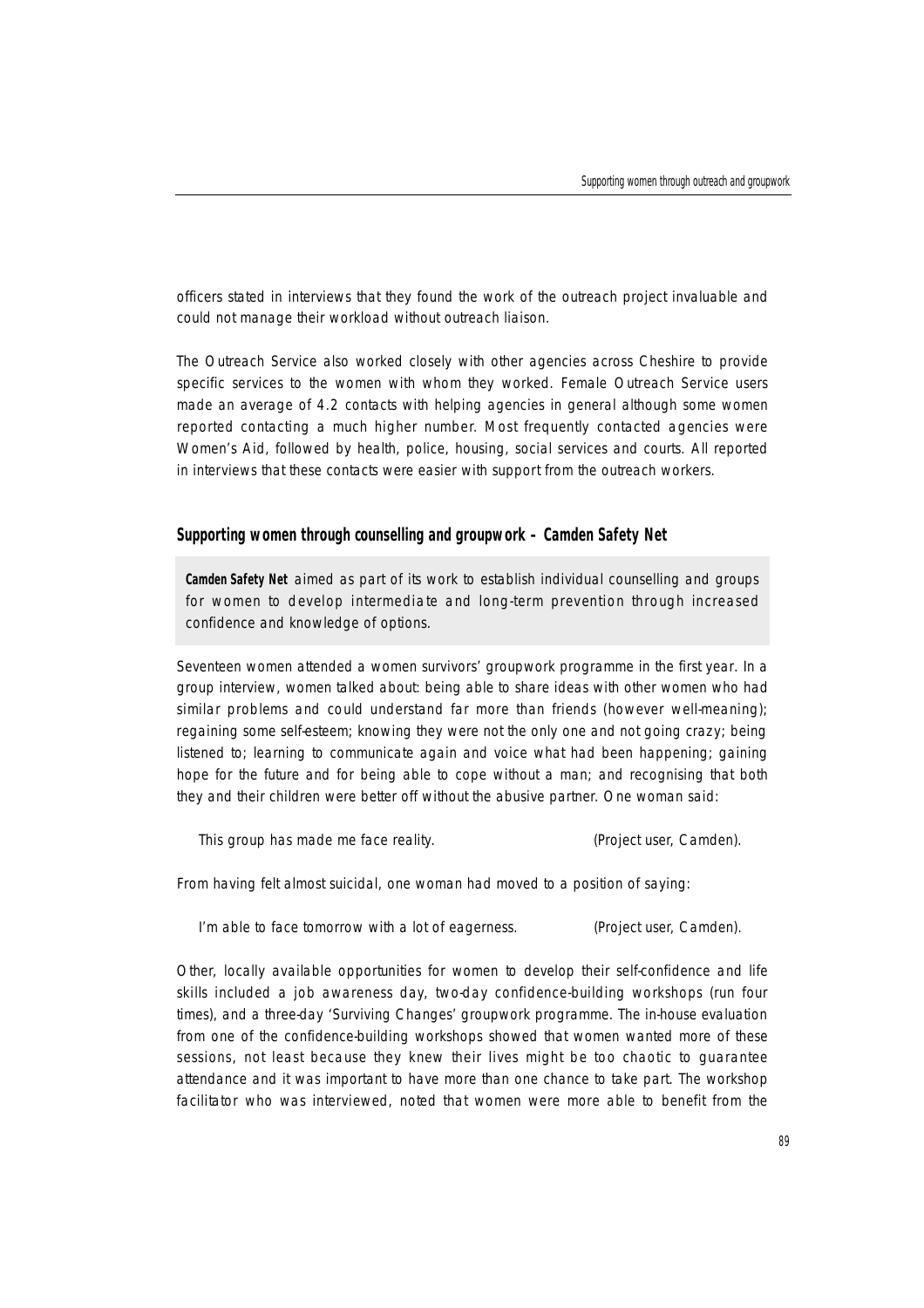workshop because of the earlier work undertaken by the project through its individual interventions. Women were more self-aware, more ready to move on and take control of their lives than had been the case before the project existed. This indicates, once again, that follow-on work is at its most useful when women feel ready for it. Earlier individual or one-toone support can help some to reach this point sooner than might otherwise be the case. Recommendations for further work were for a rolling programme of weekly support groups and skills-based workshops on designated issues, plus opportunities to share activities with other boroughs.

#### **Summary – supporting women through individual work and groupwork**

- 'Emotional' and 'general' individual support plays a large and important role in the work of advocates, support workers and outreach workers, but is difficult to conceptualise and evaluate in terms of outcomes.
- A structured and tailored outreach approach with an agreed plan of action that incorporated support to children was particularly effective (Cheshire).
- Women found it easier to make contact with other agencies when supported by outreach workers (Cheshire).
- Individual work and groupwork helped women become more self-aware and recognise their experiences as abuse (Cheshire and Camden).
- Groupwork was useful in helping women 'move on' with their lives. The women valued being able to share experiences and ideas with other women who had had similar experiences (Camden).

#### **Recommendations – supporting women through one-to-one work and groupwork**

- Projects and evaluators should be clear about the intended outcomes of providing 'emotional' and 'general' individual work and develop means of measurement.
- Outreach support should be structured, tailored to the needs of the individual, and incorporate support for children.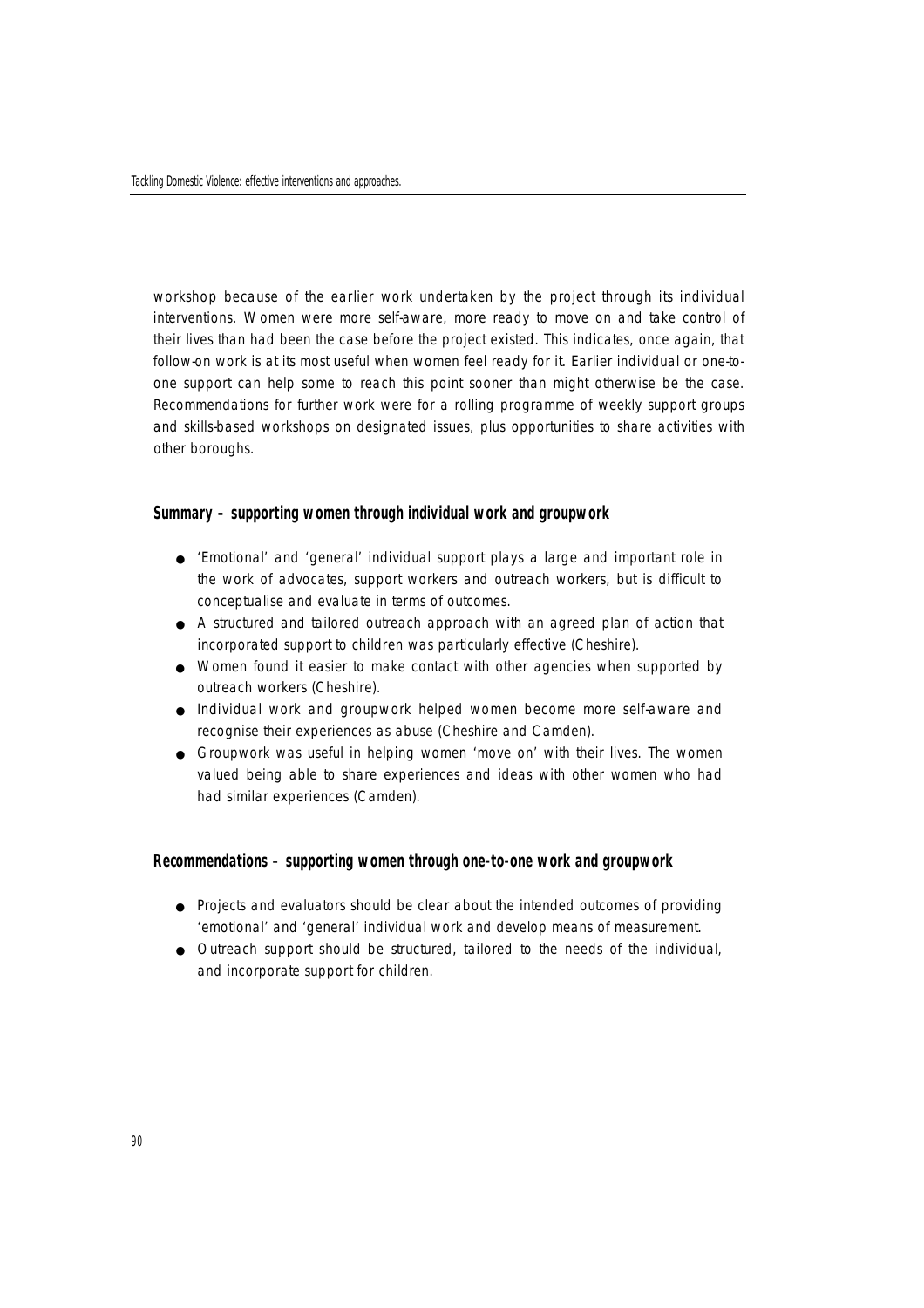#### **Introduction**

As outlined in Chapter 1, it has been increasingly recognised in both policy and practice that domestic violence is a complex phenomenon requiring a multi-agency response. This response includes a range of advocacy, support, engagement with the criminal and civil justice systems and with other voluntary and statutory sector agencies. The approaches of the CRP projects discussed in this overview (Chapters 2 to 7) reflect this trend and indicate that a narrowly focused, single intervention approach is unlikely to work in tackling domestic violence. The projects that were most successful in reducing repeat victimisation (that is, in stopping the ongoing violence from abusive male partners) combined intensive, pro-active, tailored and holistic advocacy and support with engagement with the criminal and civil justice processes. In addition, routine enquiry and primary prevention are also necessary for a comprehensive approach to tackling domestic violence.

Women need access to a range of advocacy, support and other interventions that relate to their specific and current situation. Routine enquiry may enable women who have not already recognised that they are experiencing domestic violence to see that this is the case and thus to access support; outreach may enable women in rural or other isolated communities to access help; women actively seeking help need support in accessing criminal and civil justice responses, housing and benefits; and groupwork may be useful in helping women 'move on' after they have left violent partners. Where children and young people are concerned, use of awareness raising that is sustained and forms part of the school curriculum may have a positive impact on attitudes regarding domestic violence.

However, the findings from the CRP projects also made it apparent that women's access to and use of support services were by no means straightforward. A first step for all women in accepting help of any kind was to acknowledge and name what they were experiencing as domestic abuse. Women talked in interviews about how important the CRP project workers and other women survivors had been to them in this continuing process of achieving recognition. They said it was hard, for example, to find the space to think things through; to realise that emotional abuse, intimidation and harassment are as much a part of abuse as violence; to stop blaming themselves; and to admit to friends and family what had been happening. This whole process sometimes took many months. Prior to that, they were more focused on getting immediate help and the emotional support they needed was used to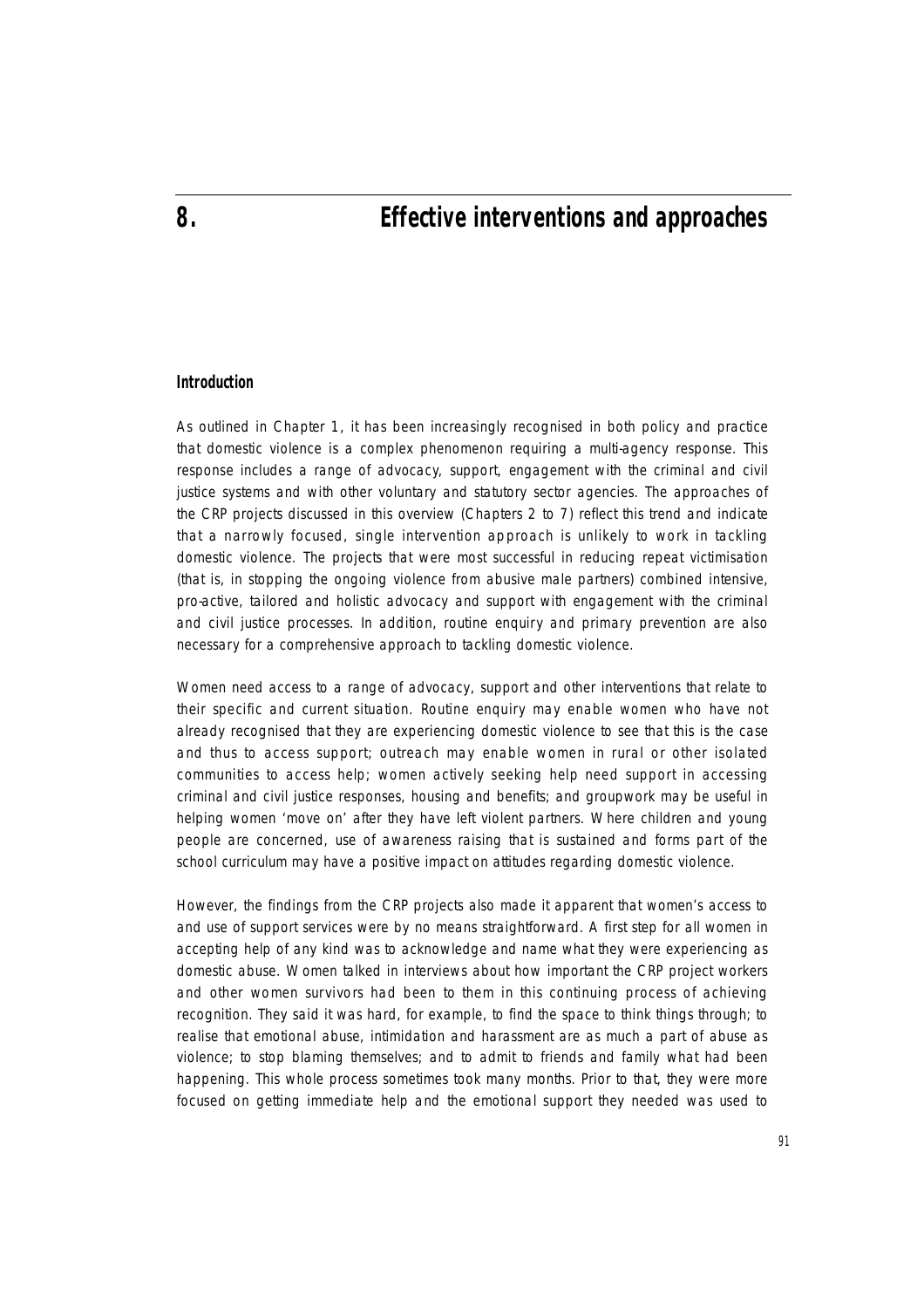back up the help-seeking process in respect of practical and legal issues. The key foundations for effective work would thus appear to be involving women fully in decisions; building trust and mutual respect; offering choice; and being flexible as to the pace and direction of intervention.

The findings from the CRP projects also indicate that, where civil and criminal justice processes are slow-moving or ineffective in helping women and children to be safe, they can become barriers to women's ability to get their lives back on an even keel and to recover emotionally. This can basically mean that the advocacy and follow-on work projects undertaken with women and children in the aftermath of domestic violence is frustrated by shortcomings in other services, notably the civil and criminal justice systems. Problems in taking action against perpetrators and in resolving child contact issues were found to create real barriers for women and children in being able to 'move on' in their lives. Setbacks frequently occurred, both for women and for children, when there were repeat incidents of abuse or threats from the perpetrator (e.g. where the police had not acted; a case had been dropped by the CPS; sentencing had been ineffectual); or when the perpetrator retained unsafe access to the family through the channel of child contact.<sup>133</sup>

#### **Those in contact with the projects**

Three main groups of individuals were identified as being in contact with the projects, with differing awareness of domestic violence and differing needs regarding interventions and support.

- Children and young people in schools who may or may not have been living with domestic violence. Primary prevention as well as individual and group support work were relevant for this group.
- Younger women with children who did not appear to be actively seeking help, and appeared to be in contact with the projects mainly because their health visitors or other health and social care staff were taking part in the CRP initiative and were applying routine enquiry. It is not known to what extent these women were subject to repeat victimisation, although for some it was possible for the projects to use early intervention where they appeared to have been subject to a

<sup>133.</sup> Projects providing advocacy and support often had child contact as one of the areas where support was provided with regard to legal processes. In addition, examples from case studies  $(n=12)$  compiled by the University of Bristol evaluation team, included a range of nightmarish child contact problems such as situations where the Children and Family Court Advisory and Support Service (CAFCASS) or the courts had failed to listen to children or to take the danger associated with domestic violence sufficiently seriously; or where contact arrangements were unsafe (e.g. in an unsupervised or inadequately supervised contact centre).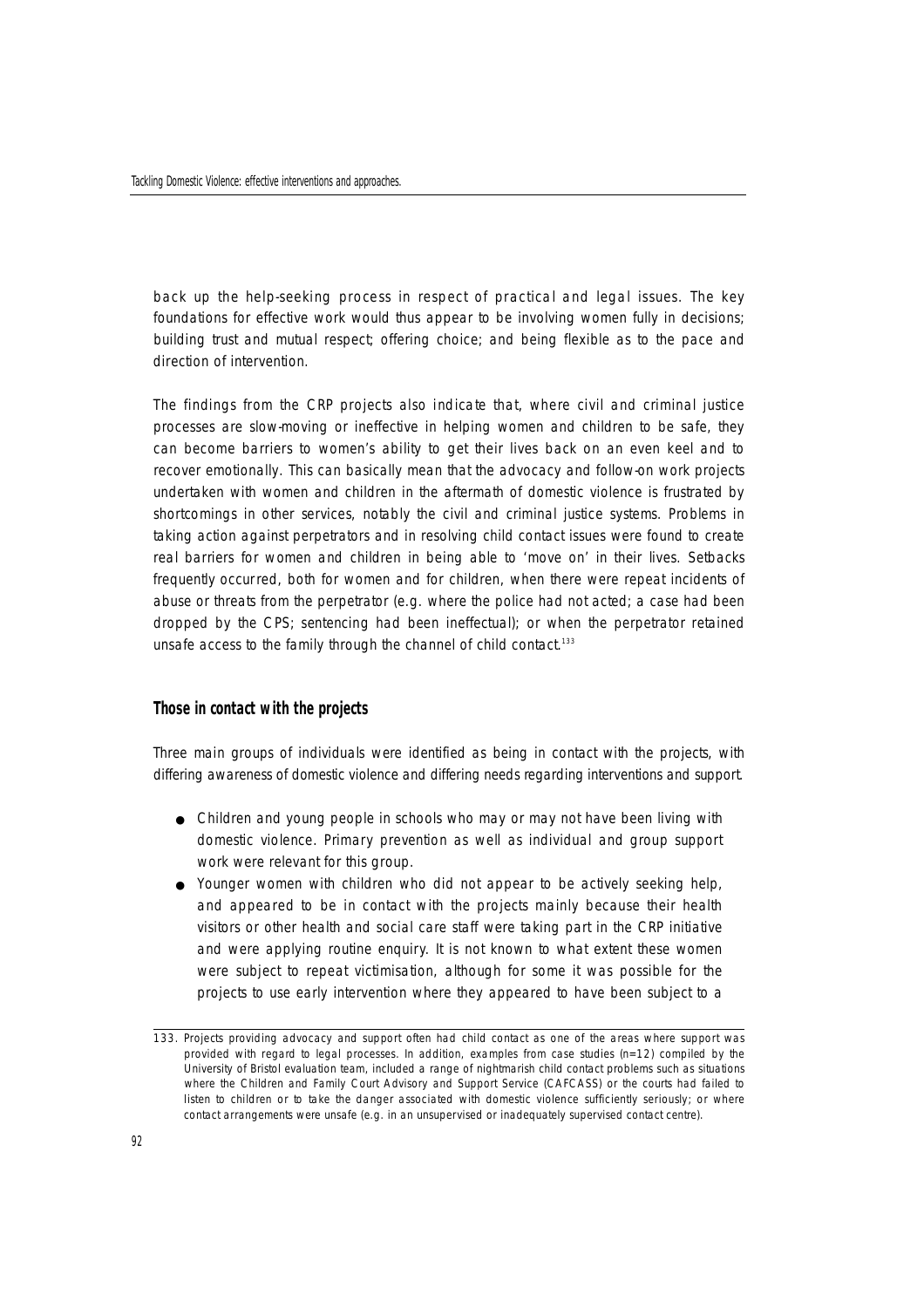'short history of violence' (Piispa, 2002).<sup>134</sup> Routine enquiry, publicity campaigns and outreach were important with regard to this group to raise awareness and enable disclosure of domestic violence. Advocacy was important where women disclosed domestic violence and needed further help and support.

Women from an older age group who had been subject to repeat victimisation, and who were likely to have experienced severe and systematic domestic abuse.<sup>135</sup> Women from this group were actively seeking help from the CRP projects and related agencies. This group appeared generally subject to what has been termed 'patriarchal terrorism' (Johnson, 1995) or 'partnership terrorism' (Piispa, 2002).<sup>136</sup> Effective interventions included outreach, a wide range of support and advocacy including legal support, use of civil remedies, engagement with the criminal justice system, and individual and groupwork to 'move on'.

#### **Conclusions – effective interventions and approaches**

From the CRP project evaluations discussed in this overview, the following interventions and approaches were found to be effective in developing prevention, reducing domestic violence and dealing with the impacts.

#### **Primary prevention: raising awareness and challenging attitudes among young people**

Primary prevention for children and young people in schools was conducted within the CRP projects across a range of age groups. It was found that this work was particularly valued when it was student-centred, interactive with visual input such as drama. There were indications that pupils had increased their awareness of factual information regarding domestic violence, but some teachers were concerned that such one-off interventions led to short term impacts. Training for teachers and multi-agency support were important, and cross-curricular approaches reinforced the positive programme impacts.

<sup>134.</sup> Piispa (2002), from research in Sweden including 723 women who were currently or had previously experienced domestic violence, describes the various patterns of violence found in relation to the sample. Having a 'short history of violence' was a pattern typical among women younger than 30 years who were in their first partnership and where this had lasted on average four years. Violence had started mostly three to four years ago, involved both sexual and physical violence but tended not to result in injuries. It was common among students and mothers staying at home to look after small children (ibid.: 879).

<sup>135.</sup> Women accessing the Croydon project, a large proportion of whom were from Black and other minority ethnic communities, were even more likely to be from the older age groups (23% were 46 or over. See Appendix 1).

<sup>136.</sup> Piispa (2002 – see footnote 134) describes partnership terrorism as 'violence that is closest to the typical images we have of partnership violence and of the characteristics of victims and perpetrators' (p 880). She found it started five to ten years previously, included both sexual and physical violence and was likely to result in (at times serious) injuries. The women concerned were often underemployed, had low pay, and were economically dependent on male partners or state benefits. Their lack of economic independence and fear of homelessness made it difficult to leave the violent relationship.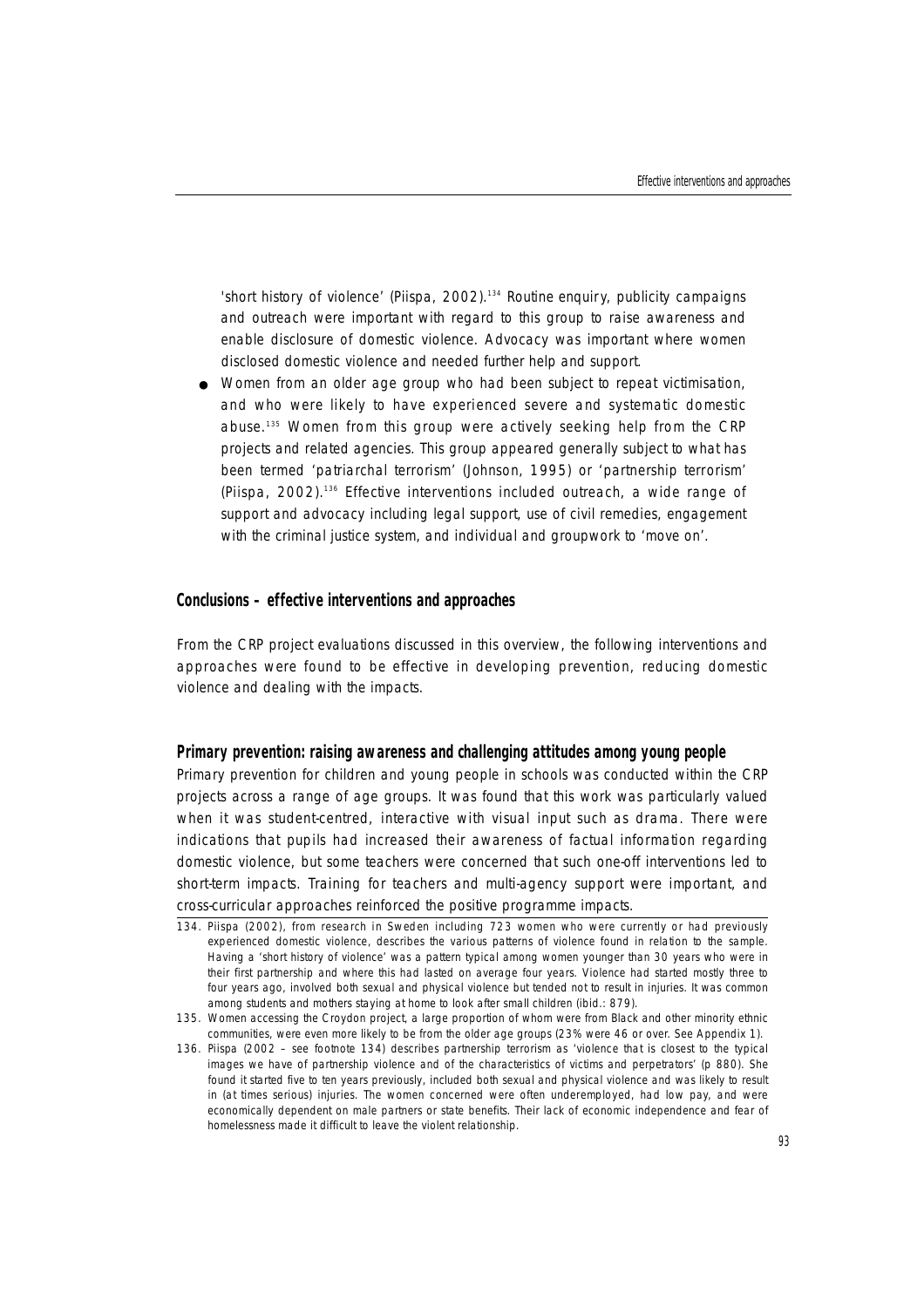#### **Supporting women: enabling disclosure**

A small number of the CRP projects had interventions aimed at enabling disclosure of domestic violence. Routine enquiry was particularly effective in health care settings implemented by health visitors and practice nurses. It was also useful in social care services and may be applied by a wider range of practitioners. Training was important (and should last more than one day), as were good multi-agency relationships and referral systems. Close working relationships with specialist domestic violence agencies such as Women's Aid are necessary for routine enquiry to enable safe disclosure and provide further support for the women concerned. Routine enquiry was most effectively implemented where practitioners could find ways to incorporate it into their existing patterns of work.

#### **Supporting women to report to the police**

Increased numbers of women reported domestic violence to the police when they were supported to engage with the criminal justice system, for example through legal advocacy. This worked well when project workers were based within the police community safety unit or where the police were based within the project (one-stop-shop). Close links between projects and the police also led to an increase in arrest rates and project referrals. Legal support, including workers with minority language skills, focusing specifically on Black and other minority ethnic women, increased their engagement with the criminal justice system. Women described a variety of positive police responses, although the 'patchiness' of appropriate police responses to domestic violence still needs to be addressed. The use of photographic evidence appeared to improve arrest rates, increase the number of witness statements and reduce the number of victims withdrawing their statements. However, more research is needed as the findings related to photographic evidence are based on small numbers and did not use a 'matched cases' design.

#### **Supporting women through the courts**

Having close links with good family law solicitors, a legal worker attached to the project and police officers located within the project all enhanced the use of civil remedies. Most projects reduced attrition in the criminal justice system to some extent. Advocacy involving intensive legal and other support enabled women to support the prosecution. Women found it particularly useful when they were accompanied to court and when services were built a round a 'one-stop-shop' model. Women felt let down where sentences appeared overly lenient, particularly where fines were the only sentence imposed. The provision of training for magistrates led to a higher proportion of custodial sentences. Projects had difficulties finding out the final court outcomes of women they had supported. Projects need to work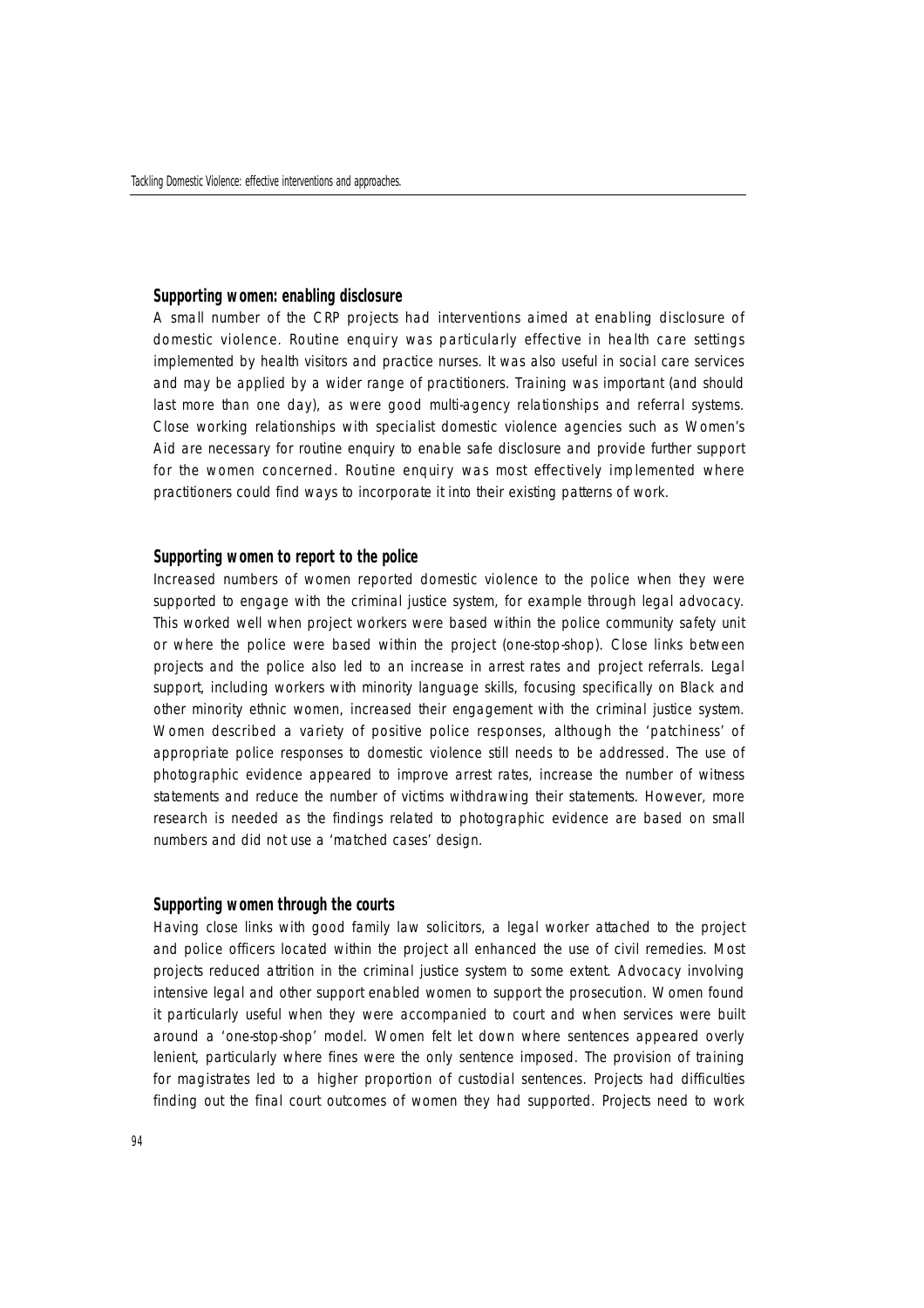very closely with the police and CPS and ensure that systems for monitoring cases through the criminal and civil justice systems are priorities at the project development stage.

#### **Reducing repeat victimisation**

Target hardening and a range of advocacy and support approaches were applied by the CRP projects in an attempt to reduce repeat victimisation. The women using the projects had histories of higher levels of repeat victimisation than those in comparison groups, but this repeat victimisation generally reduced following project intervention. The approach most effective was the tailoring of advocacy and support to the specific needs of the victim. In a minority of cases project intervention did not reduce repeat victimisation. This occurred where women described feeling more empowered to report to the police; identified what was happening as criminal; and/or where the abuse was particularly chronic. Overall, target hardening measures reduced repeat victimisation and also increased women's confidence and sense of safety. Having both a panic alarm and home security had the most impact, but it is important that target hardening measures are offered within a wider framework of support and alongside regular risk assessments.

#### **Supporting women through individual work and groupwork**

Individual work which incorporated 'emotional' and 'general' support was difficult to conceptualise and evaluate; however, it played a large role in the work of advocates and outreach workers. Outreach was particularly effective when it was structured; tailored to the needs of the individual; had an agreed plan of action; and incorporated support to children. Individual work and groupwork both helped women become more self-aware and recognise their experiences as abuse; and groupwork was also useful to help women 'move on' with their lives.

#### **Conclusion – applying effective interventions and approaches to different groups**

As outlined above, three main groups were in contact with the CRP projects: young people, women not actively seeking help, and women actively seeking help. From the findings of the evaluations presented in this overview indications of effective interventions and approaches in relation to the above groups may be deemed to be as follows.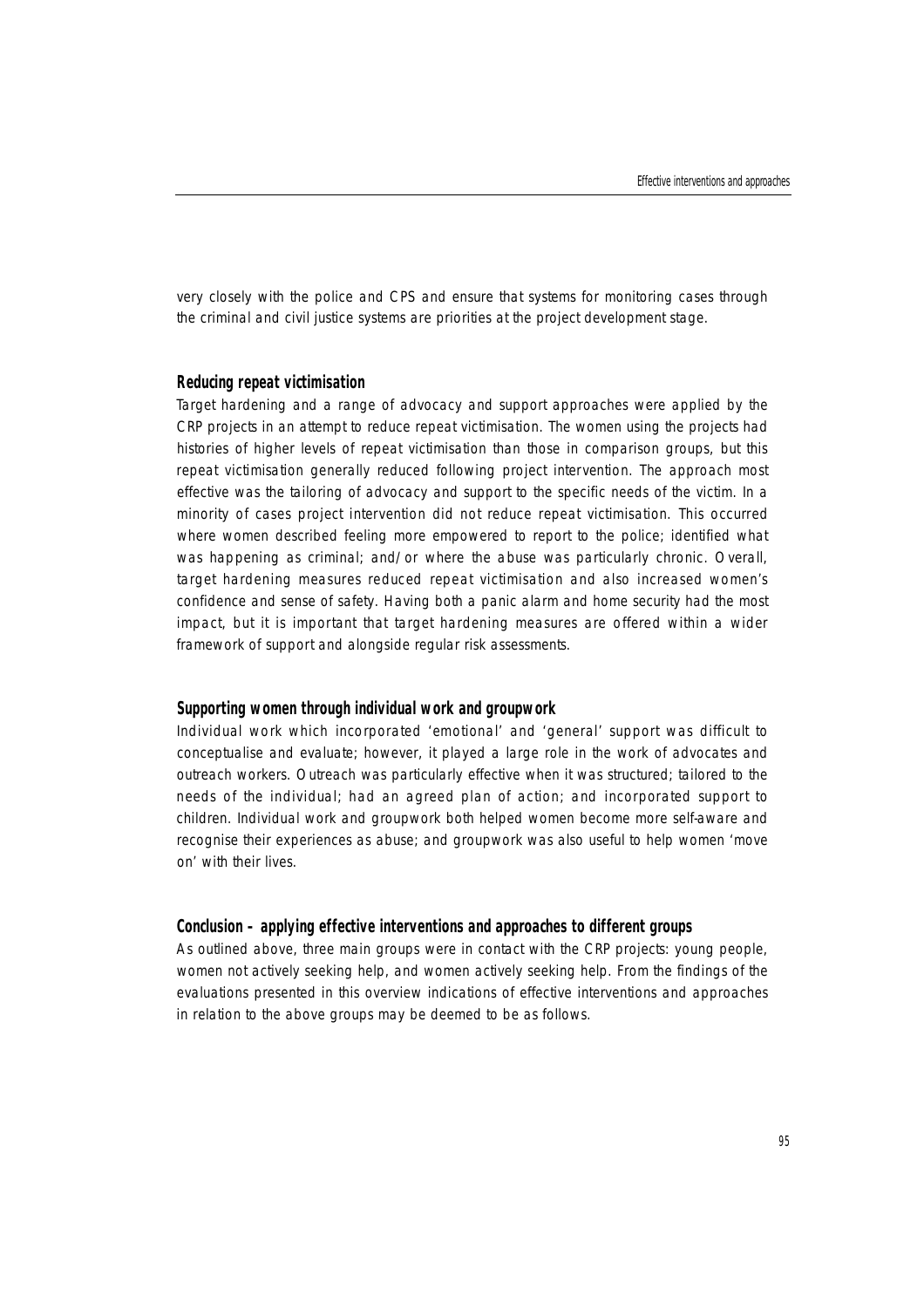#### **Children and young people in schools who may or may not be living with domestic violence**

- ❏ *Primary prevention in schools:* this should involve a cross-curricular approach and include student-centred interactive lessons on relationships and abuse, visual input such as drama, plus training for teachers and multi-agency support.
- ❏ *Individual and group work:* specific support for children and young people should include work on being safe, self-esteem, feelings and past experiences, school and family, as well as use of video input and discussion. Group work may be preceded by one-to-one (or individual work) work and be more appropriate for those already in a safe environment.

#### **Women who are experiencing domestic violence but not actively seeking help**

- ❏ *Publicity campaigns:* These should use a wide range of media such as radio, television, posters and stickers. They should aim to educate local residents and staff across agencies that domestic violence is a public crime and indicate local sources of support. Targeted publicity for Black and other minority ethnic women should be included.
- ❏ *Routine enquiry :* this may effectively be carried out by health and other practitioners regularly seeing women on their own. It requires at least one day of training for practitioners in awareness of domestic violence and how to ask about it, as well as good multi-agency relationships and referral systems. The Duluth 'power and control' and 'equality' wheels can be useful tools to enable women to recognise they are in an abusive relationship.
- ❏ *O u t re a c h :* this should involve advocates or outreach workers regularly visiting community groups and agencies to discuss domestic violence and publicise local projects/support, as well as aiding development of close multi-agency referral systems. Outreach should also be targeted at Black and other minority ethnic women where appropriate.
- ❏ *Supporting women to report to the police:* this requires advocacy and support that includes legal support and close links with the police. Police should collect a wide range of evidence including photographic evidence.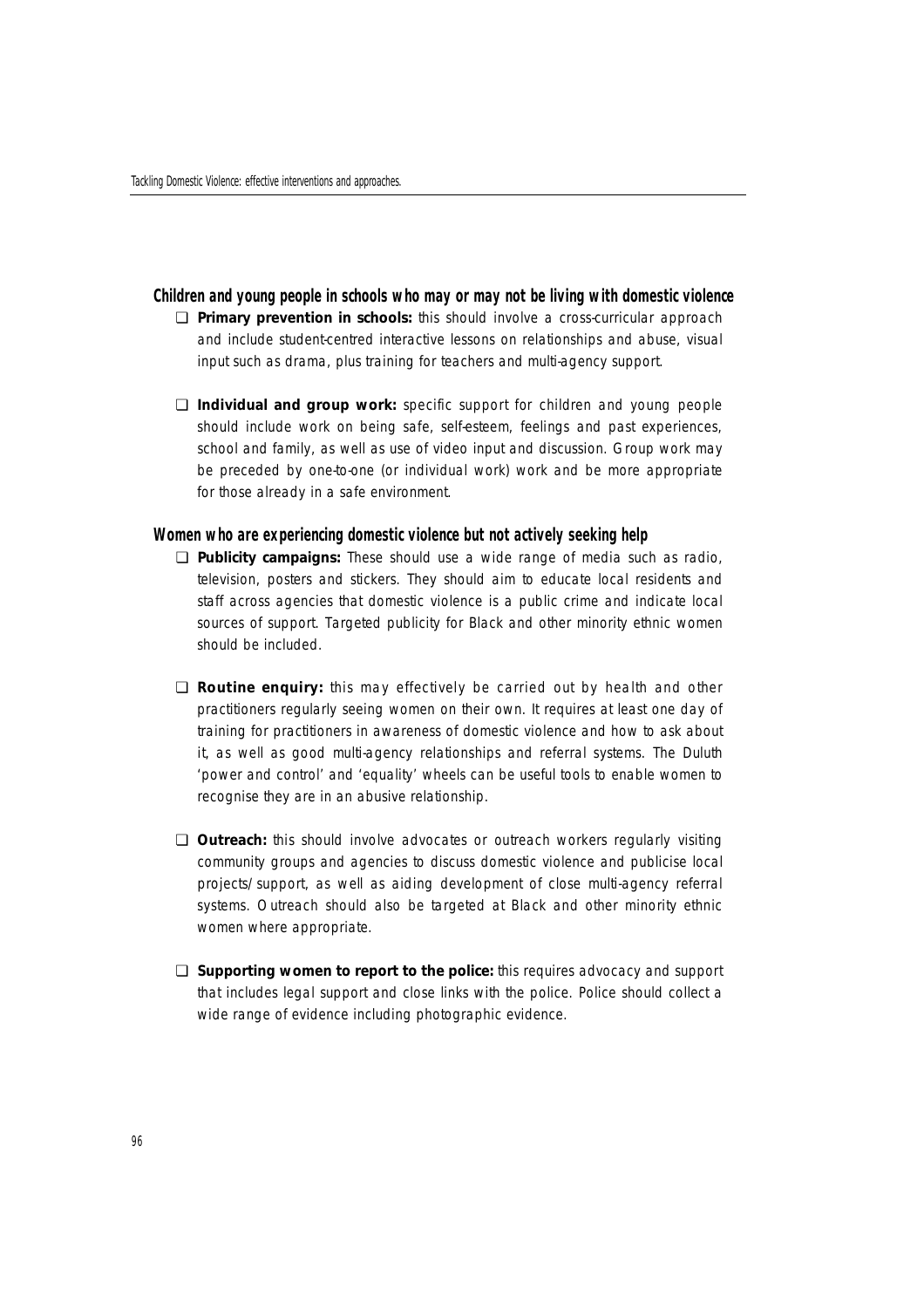#### **Women who have been subject to repeat victimisation, and who are actively seeking help**

- ❏ *Publicity campaigns:* these should use a wide range of media such as radio, television, posters and stickers to publicise local sources of support; and should include targeted publicity for Black and other minority ethnic women.
- ❏ *O u t re a c h :* this should include advocates or outreach workers regularly visiting community groups and agencies to provide a link to local projects/support for women in rural areas and other isolated communities. There should also be targeted outreach for Black and other minority ethnic women where appropriate.
- ❏ *Advocacy and support:* together advocacy and support should be wide ranging, pro-active, holistic and comprehensive, and preferably based in a one-stop-shop. Advocates should help women navigate the criminal and civil justice systems and others agencies as they attempt to access needed resources. Women should have the same advocate or support worker available over time, who may focus on their specific needs and enable them to deal with fear and safety issues. Workers may assist women end their emotional attachments to the violent partner by encouraging them to invest emotionally in learning new life skills and skills which assist them in finding paid employment.
- □ Supporting women to engage with the criminal and civil justice systems: advocacy should include legal and emotional support. Close links with the police, CPS, and with family law solicitors should be established. Women should be accompanied by an advocate to court. Police should collect a wide range of evidence including photographic evidence. There should be training on domestic violence and multi-agency links for magistrates and judges.
- ❏ *Staying safe:* advocates, support and outreach workers should carry out regular risk assessments with women and their children, including assessing potentially changing tactics by perpetrators. Safety planning should be carried out. Target hardening measures should include panic alarms and home security.
- ❏ *Moving on:* once women have been able to deal with immediate issues and are ready to 'move on' they should be offered groupwork to enable them to deal with emotional issues arising from the domestic abuse and to meet other women with similar experiences. Groupwork should take a structured approach and preferably be at least ten weeks in length.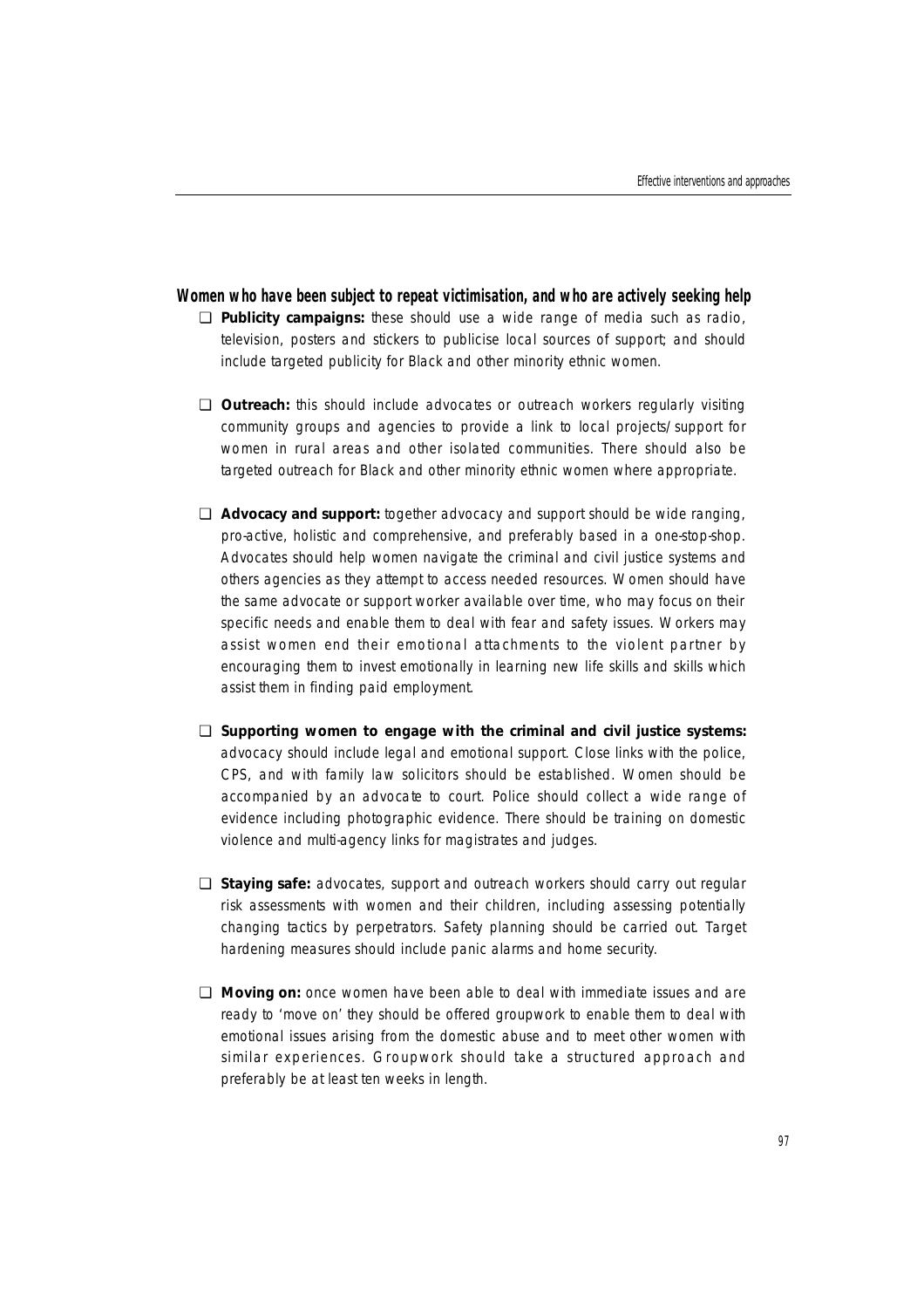#### **Conclusions – research and evaluation**

Finally, throughout this overview the evaluators identified areas that require further evaluation and research and development of some of the measures and approaches used. These are shown below.

#### **Evaluation measures and approaches**

- While domestic violence remains an under-reported crime, an increase in police recorded domestic violence incidents is a more appropriate performance indicator than a decrease. Projects should therefore aim to increase reported (recorded) incidents as an intermediate aim and decrease reported (recorded) incidents as a longer-term aim.
- Data gathering and analysis in order to assess attrition is key to the evaluation of projects involving legal advocacy. Being able to track cases from police report to final outcome is a crucial aspect of this. Setting up systems to allow attrition to be easily reviewed on a regular basis should be one of the first priorities at the project development stage. It may be difficult to sustain reductions in attrition in the longer term and regular reviews of the various stages and, crucially, acting on the results are important in this respect.
- Evaluation approaches to assess attrition should also use and record the impact of evidence on pleas entered and court outcome. This would address the question raised in this overview of how much/what evidence is needed to 'prove' domestic violence in court and might help prevent evidence being used by the defence specifically with the aim of discrediting witnesses.
- Further research on repeat victimisation should use self-report diaries as well as police recorded incidents in order to measure 'true' repeat victimisation.
- If possible research evaluating the impact of domestic violence interventions should use a 'matched cases' experimental design with adequate sample sizes where comparison can be made between those who do and those who do not have access to the interventions. However, this design should not be used if it raises ethical issues.<sup>137</sup>

#### **Future areas for evaluation and research**

• More research is needed on the use of photographic evidence and its impact, particularly at the police interview and plea entering stages. This should use a 'matched cases' design.

<sup>137.</sup> See Laing (2003) for a discussion on ethics and research/evaluation design in relation to domestic violence.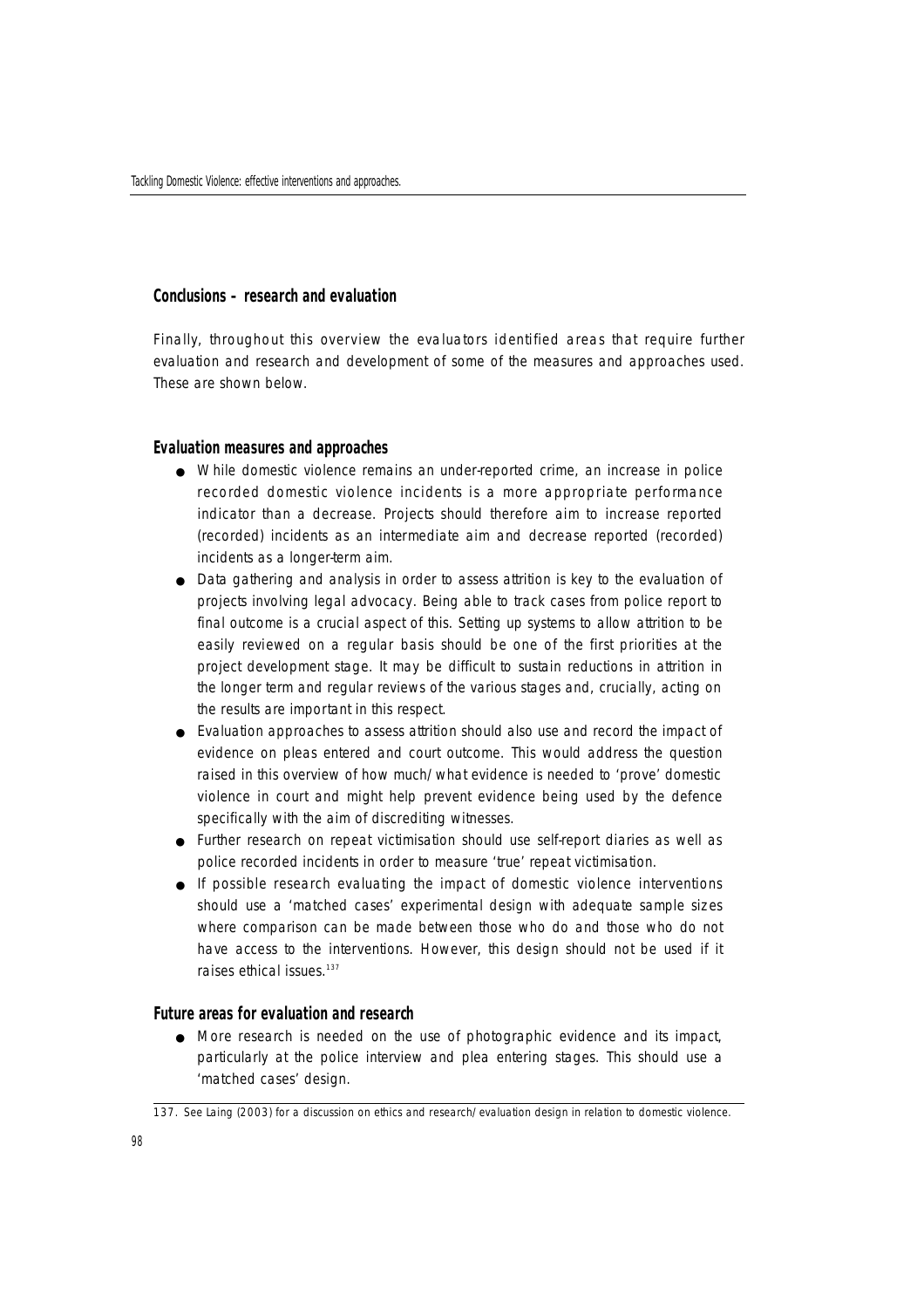- Research into the use of evidence is needed to ensure that: witnesses and projects are recording the appropriate information; and police are collecting and passing on evidence that will be useful to the CPS.
- Further evaluation of groupwork is needed, particularly in relation to the use of groupwork for children.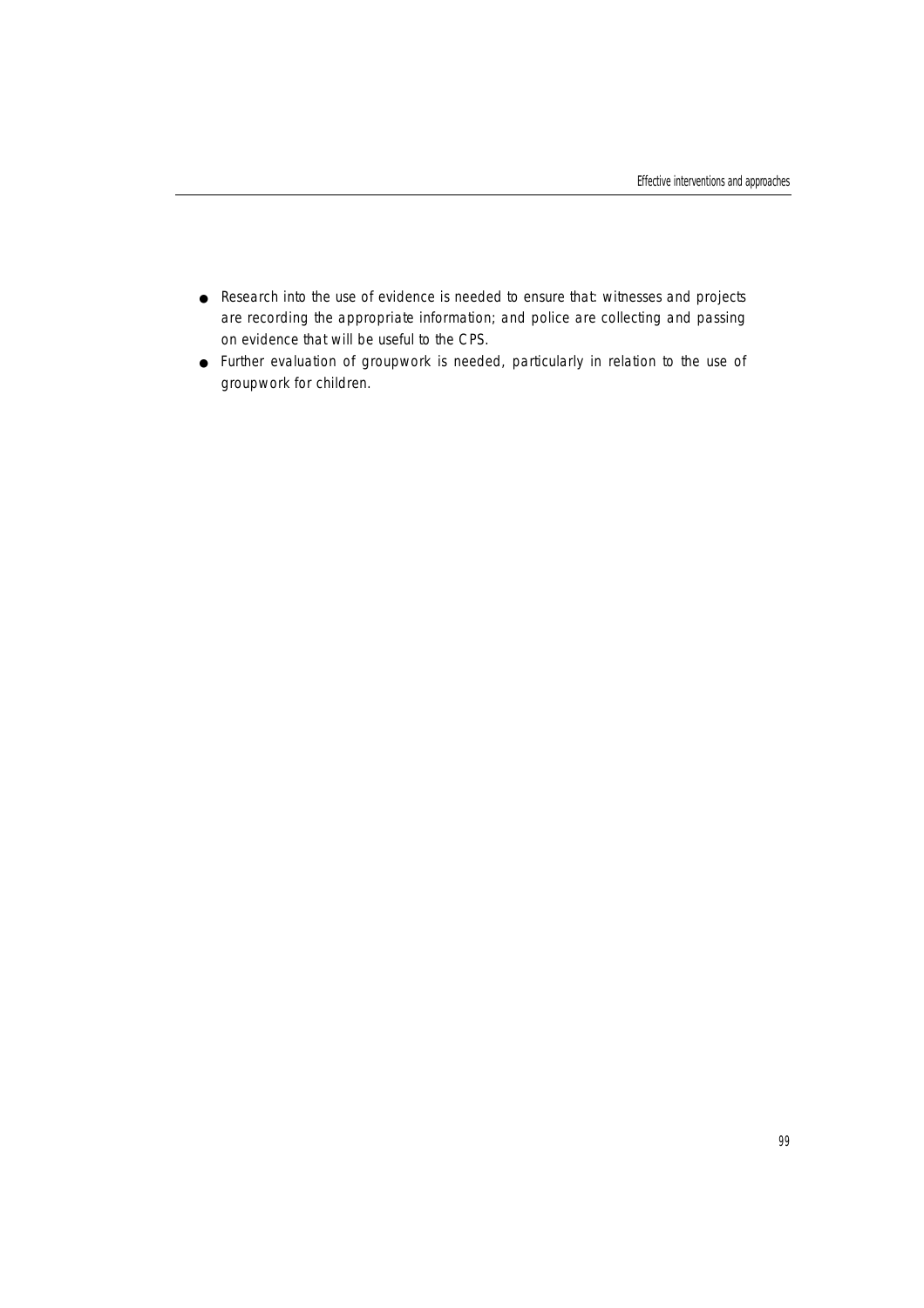Tackling Domestic Violence: effective interventions and approaches.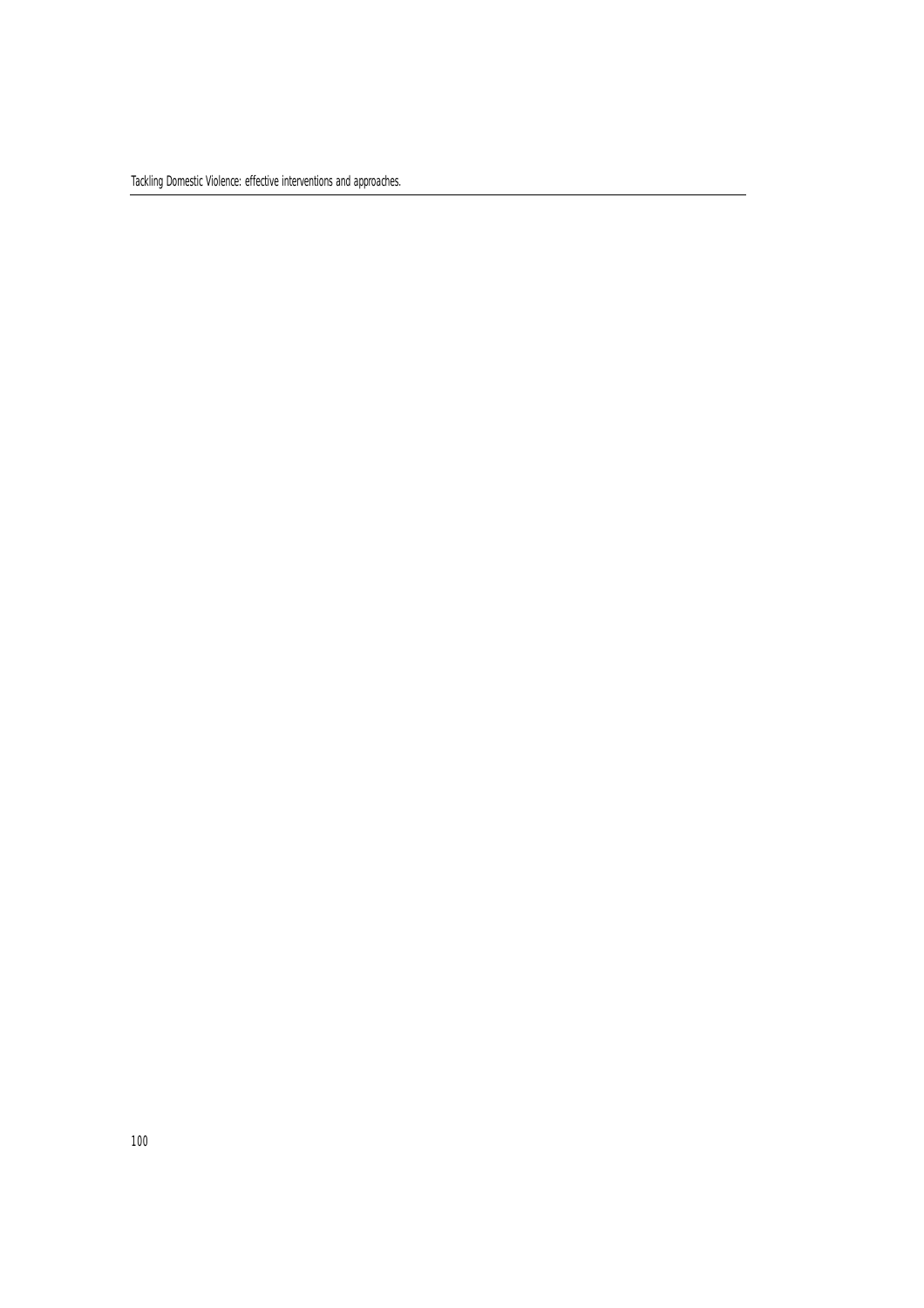## **Appendix 1 Summary of Home Office Briefing Notes Reducing domestic violence: what works?**

#### **Assessing and managing the risk of domestic violence (Walby and Myhill, 2000)**

A literature review showed the following facts:

- the simplest and most robust risk marker for domestic violence is that of previous assault, or repeat victimisation. The greater the frequency of previous assaults, the more likely it is that further assaults will occur; and
- a secondary risk marker is that of separation. Indeed it is at the point of separation that many women who have been subject to domestic violence make contact with agencies.

#### **Use of the criminal law (Edwards, 2000a)**

Research found attrition in a high number of cases going through the criminal justice system and concluded that:

- $\bullet$  the police need to improve recording practice;
- use of photographic evidence leads to positive outcomes; and
- police performance should be measured by an increase in the number of prosecutions, an increase in arrests, an increase in guilty pleas, and the decrease in homicide of female intimates.

#### **Civil law remedies (Edwards, 2000b)**

Research found that:

- the police and courts are making good use of the Family Law Act; and
- the civil law could be used more widely to provide injunctive protection and exclusion order protection for both women and children, providing early intervention in domestic violence and reinforcing the message that domestic violence will not be tolerated.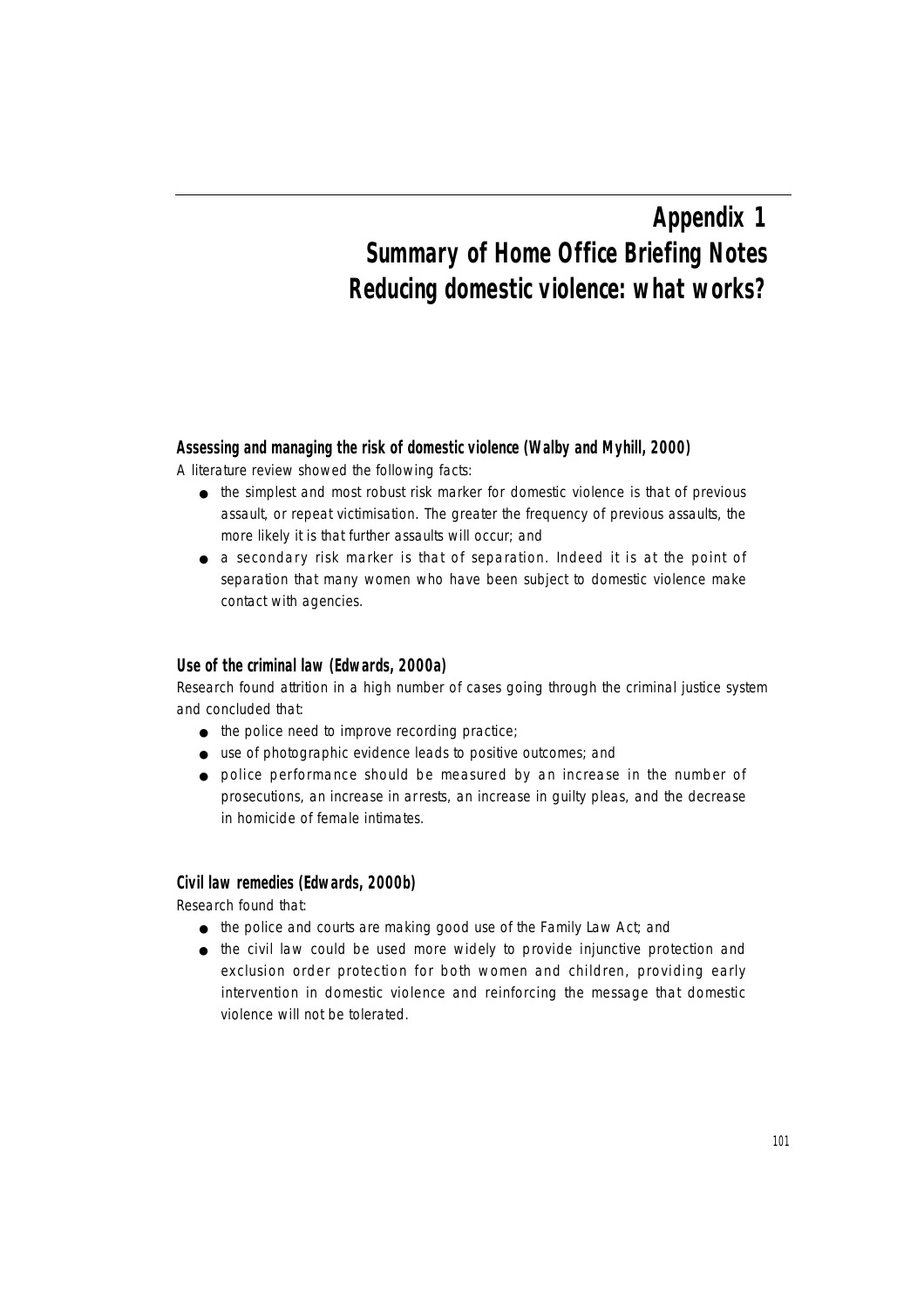#### **Policing domestic violence (Hanmer and Griffiths, 2000)**

Evaluations of two projects found that:

- $\bullet$  a three-tiered approach to repeat victimisation was shown to increase effectiveness in policing domestic violence; and
- women victims/survivors valued a quick response from the police coupled with support.

#### **Accommodation provision (Levison and Harwin, 2000)**

Research found that:

● leaving the family home is usually a last resort for people experiencing domestic violence. It is possible that some who do leave would have stayed if improvements to the security of their current home had been made, and measures had been available to improve their personal safety.

#### **Health services (Davidson, King, Garcia and Marchant, 2000)**

Findings from a systematic review showed:

- most women do not mind being asked about domestic violence;
- health care professionals recognise the role they can play in identifying domestic violence but need more training; and
- knowledge gaps still exist and it is critical that programmes are evaluated before being more widely adopted.

#### **Multi-agency fora (Hague, 2000)**

A review of the literature showed:

- at least 200 multi-agency fora exist but it is important that such initiatives are more than just 'talking shops'. If no positive concrete change occurs then an alternative course of action should be taken;
- evaluation criteria should include safety improvements, policy and practice changes and service user satisfaction;
- more research is needed on whether multi-agency initiatives are cost-effective; and
- it is important that power differences between agencies are addressed and that the police are careful not to dominate fora.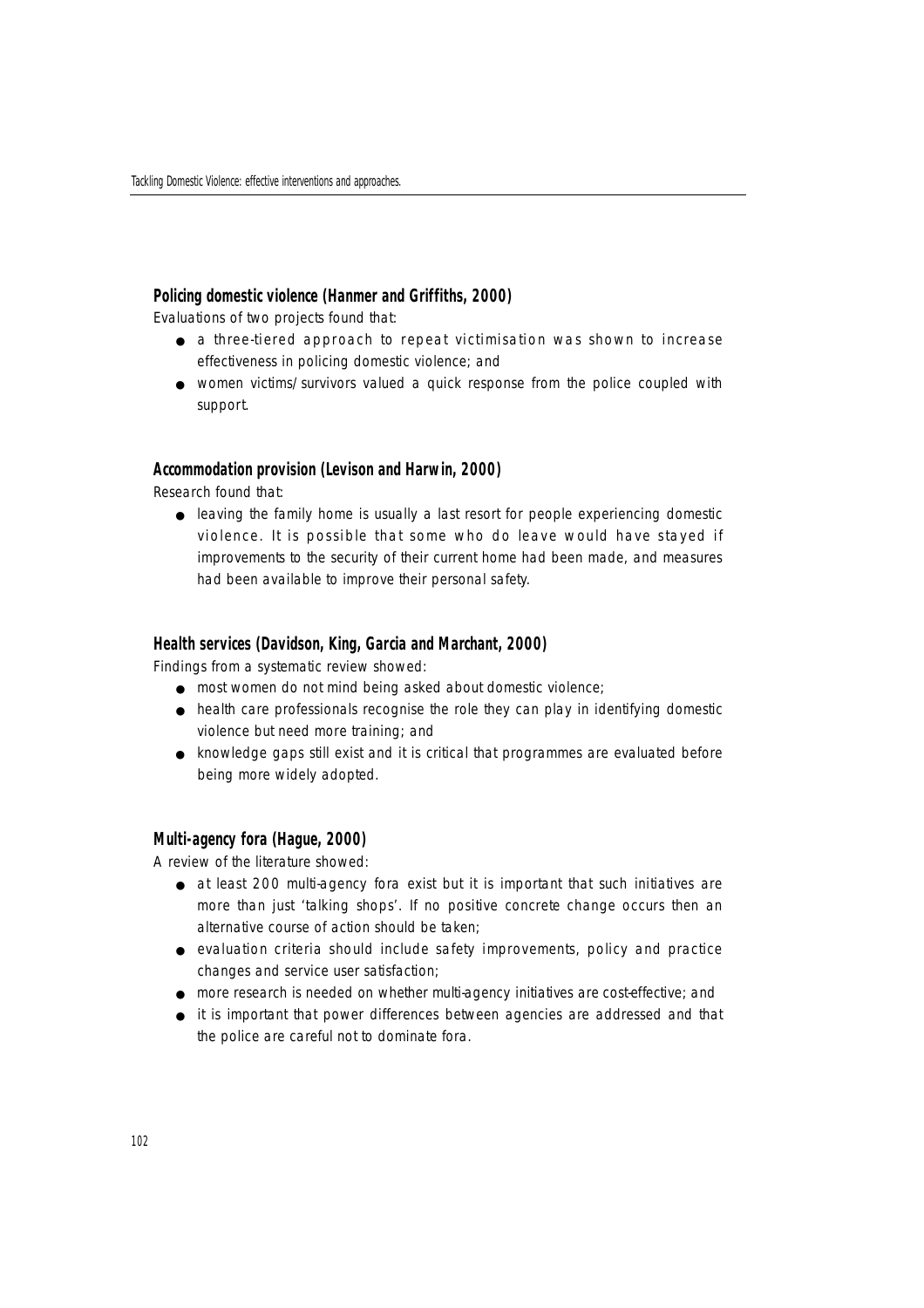#### **Outreach and advocacy approaches (Kelly and Humphreys, 2000)**

Evaluation of three projects found:

- support is most often needed outside of standard office hours;
- immediate support (usually within 24 hours) was cited by service users as important in increasing safety and accelerating change;
- $\bullet$  outreach and advocacy combined with proactive responses can reduce repeat victimisation through more effective use of the legal system; and
- all outreach and advocacy interventions should be accompanied with safety planning.

#### **Women survivors' views (Mullender and Hague, 2000)**

A literature review showed the following:

- domestic violence survivors are often more knowledgeable than professionals in terms of safety judgements and can raise pertinent questions about service delivery and/or system failures. However, only 40 per cent of multi-agency fora consult survivors compared with 90 per cent of refuges; and
- uneven service responses and delays compromised the women's feelings of safety.

#### **Perpetrator programmes (Mullender and Burton, 2000)**

Survey findings and a literature review showed the following information:

- $\bullet$  there are around 30 perpetrator programmes in the UK;
- the most frequently accepted model is cognitive behavioural with gender analysis;
- completion rates are notoriously low but can be increased if used alongside criminal justice interventions; and
- perpetrator programmes remain controversial because of: the lack of conclusive evidence regarding their effectiveness; the fear that they will put victims in greater danger if the intervention fails; that the programmes dilute the effect of criminal justice interventions; and that perpetrator programmes may be funded at the expense of survivor projects.

#### **Monitoring costs and evaluating needs (Crisp and Stanko, 2000)**

A literature review showed the following facts:

● there is little research on the cost effectiveness of domestic violence interventions. The limited literature available shows substantial financial implications, particularly to the public sector;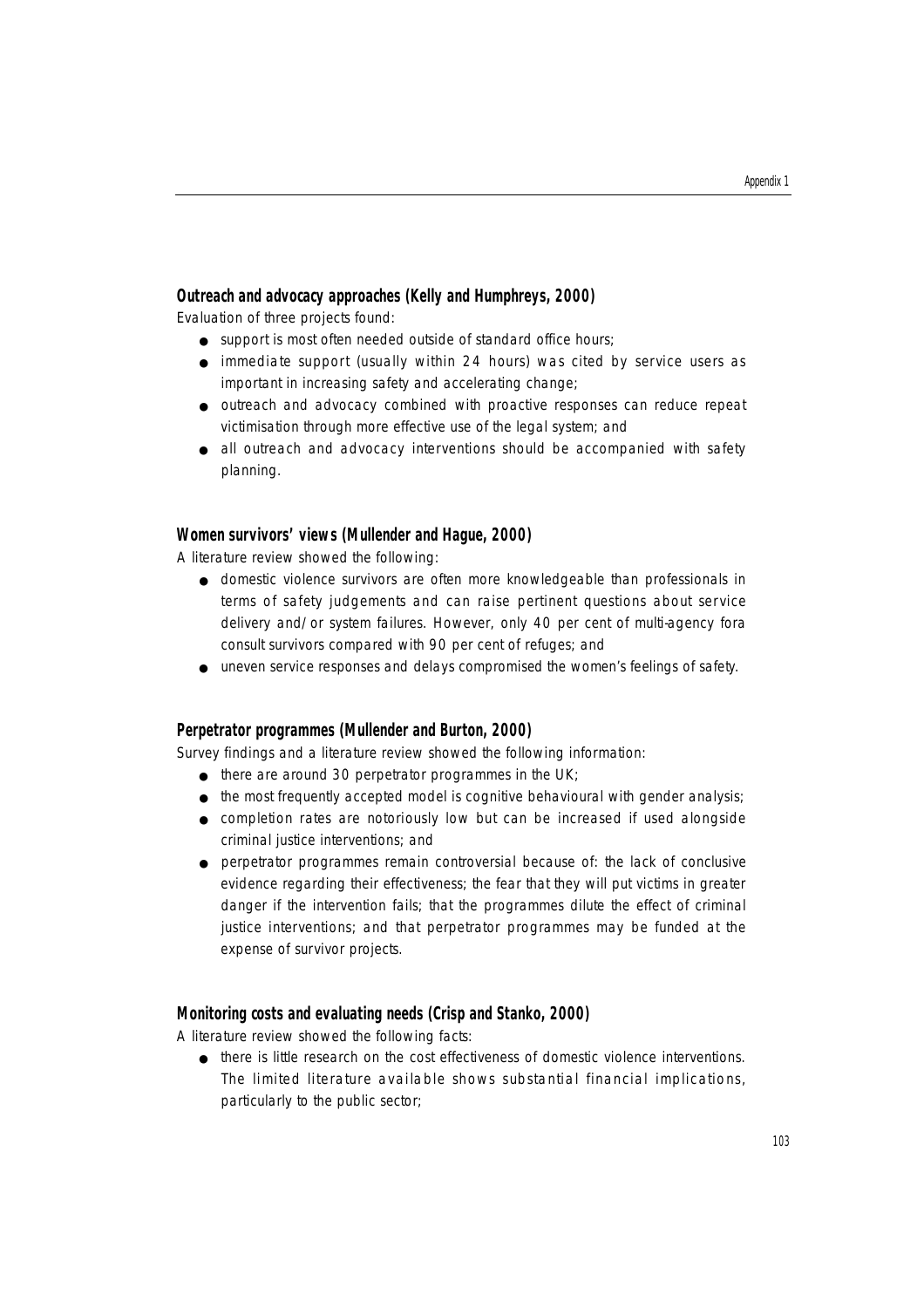- in order to measure the cost effectiveness of interventions in the future it is necessary for projects to keep detailed monitoring information, including how they are spending resources; and
- there is an urgent need to create monitoring systems that can provide baselines to measure the impact and cost effectiveness of new interventions against.

#### **Meeting the needs of children (Mullender, 2000)**

A literature review provided the following information.

- Too much focus has been placed on child protection investigations, which offer no protection to women, may put children at additional risk and drains resources from direct work with children and families.
- The only comprehensive direct work with child survivors of domestic violence takes place in refuges, however this work is chronically under-resourced.
- Meeting the needs of children means working at three levels: primary prevention (to prevent it happening at all); secondary prevention (stopping it once it has started); and tertiary prevention (reducing harm after it has occurred).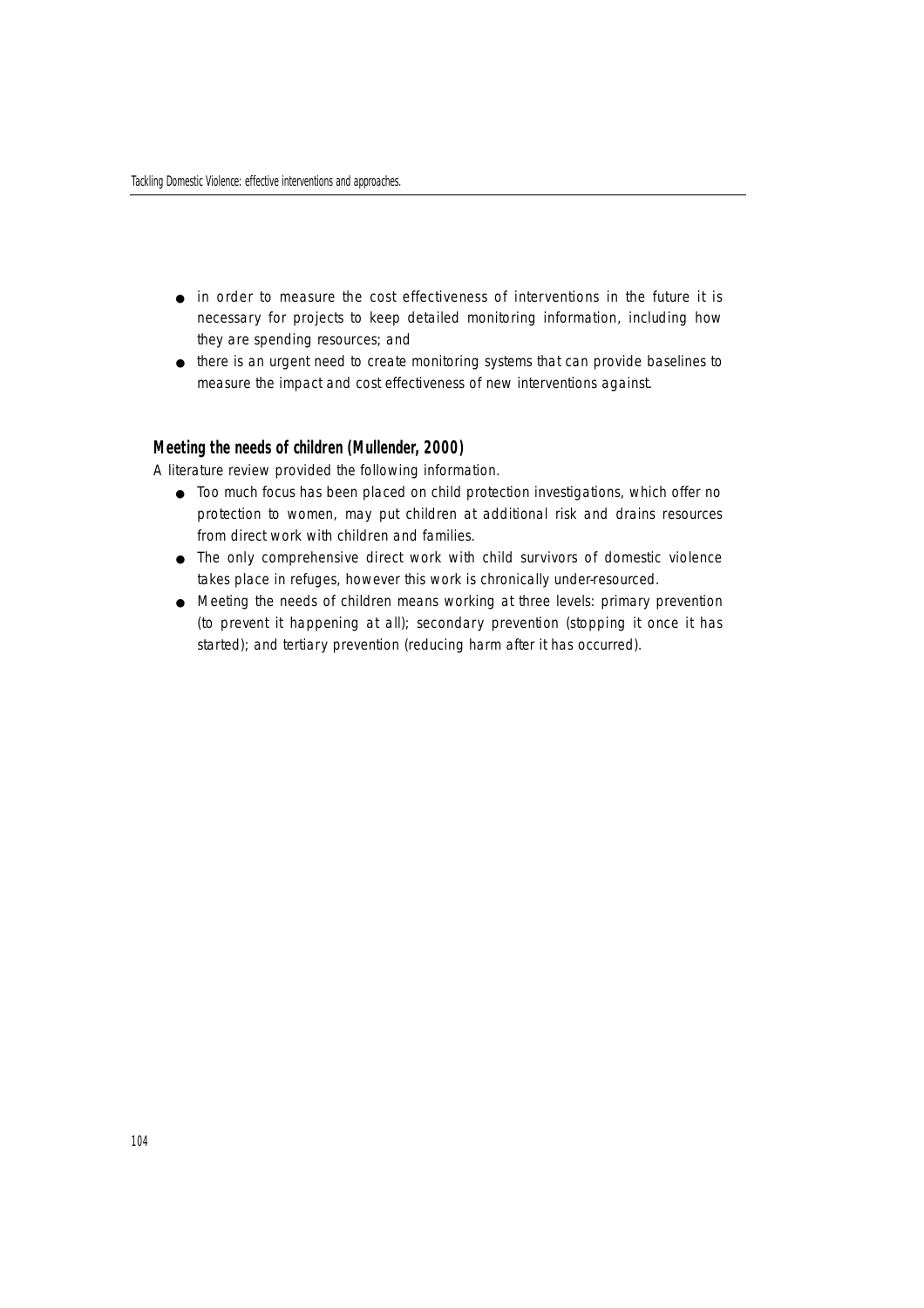## **Appendix 2**

#### **Data collected by evaluation teams**

See Table A2.1 page 107.

#### **Who were in contact with the CRP projects?**

The information presented below refers only to those who were in contact with the CRP p rojects in contrast to those who were in contact with the police in the same area. The information is also skewed towards those using the 'multi-service' projects because the evaluation of this package had the largest amount of comparable data. The aim of this section is to show that different groups of women experiencing domestic violence sought support through the projects compared with those who reported to the police and that different groups of women sought support through different types of projects. The figures therefore are not representative of all women who experience domestic violence. For more general figures see Walby and Allen (2004).

#### **Gender**

Virtually all of those in contact with the CRP project were women, with an average of 96 per cent. This is not surprising given the focus on women in the VAWI (see Chapter 1). Some p rojects worked exclusively with women (Cheshire outreach, Croydon, Birmingham and Tower Hamlets) and are not shown in the table below. The project in Northampton worked with the highest proportion of men (8% of project users were male).

|                                 |                     | Table A.2.2 Percentage of victims who were female (project users) |                      |                                      |                      |
|---------------------------------|---------------------|-------------------------------------------------------------------|----------------------|--------------------------------------|----------------------|
| <b>Bradford</b><br>$(n=1, 431)$ | Camden<br>$(n=671)$ | N'hampton<br>$(n=1,097)$                                          | Suffolk<br>$(n=126)$ | Hammersmith<br>& Fulham<br>$(n=632)$ | Total<br>$(N=3,957)$ |
| 99%                             | 97%                 | 92%                                                               | 97%                  | 97%                                  | 96%                  |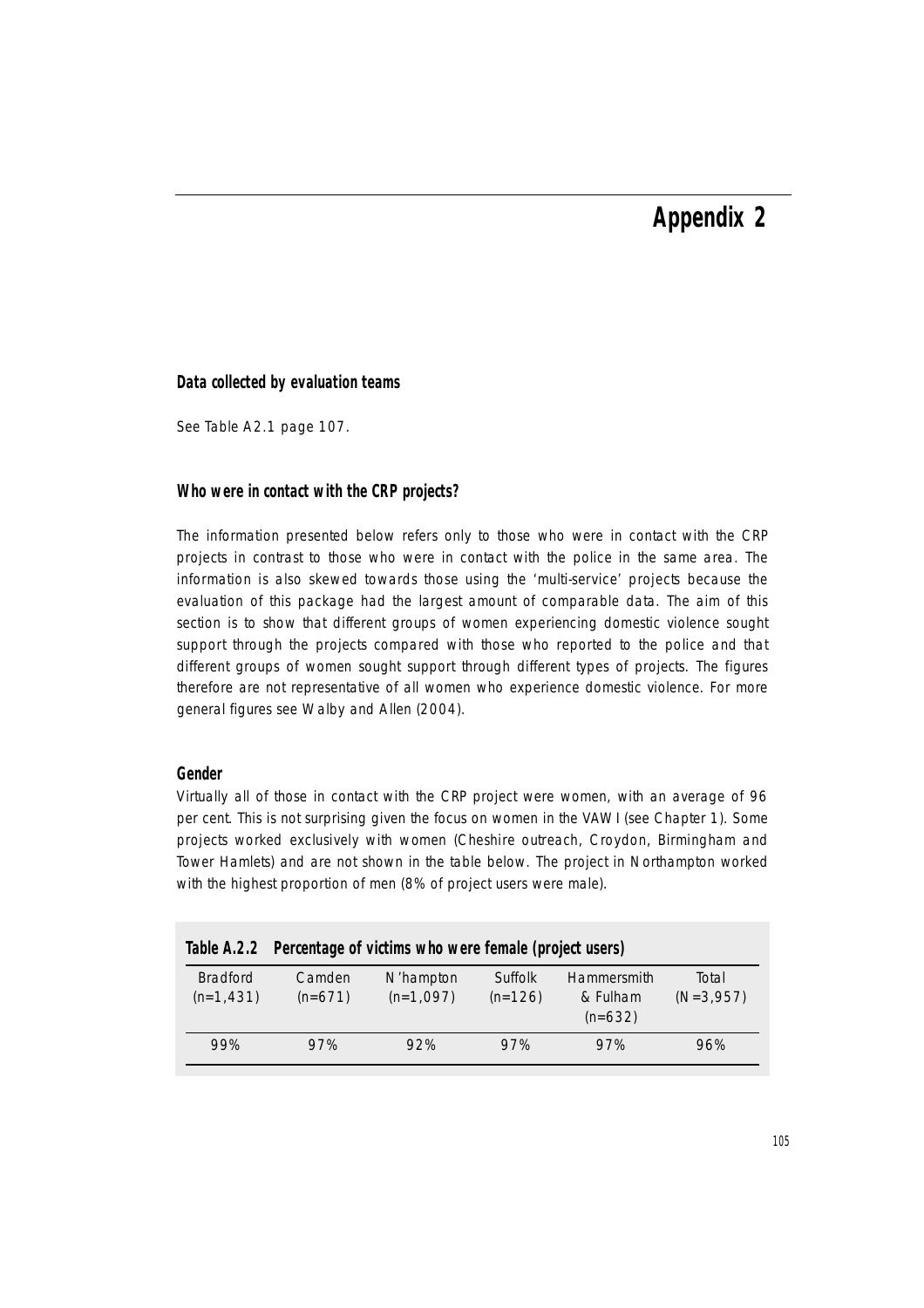| Table A2.1 Data collected by evaluation teams            |                                                                           |                            |                                                        |                |                                           |                   |                                                                                                                                       |        |
|----------------------------------------------------------|---------------------------------------------------------------------------|----------------------------|--------------------------------------------------------|----------------|-------------------------------------------|-------------------|---------------------------------------------------------------------------------------------------------------------------------------|--------|
| Type of data<br>Package                                  | Health                                                                    | Multi-service Criminal and | civil law                                              | <b>Rural</b>   | and protection<br>Prevention              | BME               | and awareness<br>Education                                                                                                            | Totals |
| partner agencies<br>project staff and<br>Interviews with | 124                                                                       | 251                        | 140                                                    | 168            | $\triangledown$                           | 80 <sup>138</sup> | 63139                                                                                                                                 | 518    |
| domestic violence<br>Interviews with<br>survivors        | 33140                                                                     | 75141                      | $\circ$                                                | $\frac{8}{10}$ | $\circ$                                   | $\delta$          | ï                                                                                                                                     | 174    |
| Quantitative data <sup>142</sup><br>survivors            | 1,470                                                                     | 70,981                     | 4,084                                                  | 958            | 1,968                                     | 889               |                                                                                                                                       | 80,350 |
| Quantitative data -<br>perpetrators                      | í,                                                                        | 30,939                     | 2,578                                                  | 427            | 1,405                                     | ï                 | ï                                                                                                                                     | 35,349 |
| Quantitative data -<br>children                          |                                                                           | 5,687                      |                                                        |                |                                           |                   |                                                                                                                                       | 5,687  |
| Questionnaires                                           | health staff <sup>143</sup><br>survivors;<br>374 from<br>20 from<br>women |                            | survivors<br>police<br>officers;<br>53 from<br>20 from |                | 41 with<br>service<br>use's <sup>14</sup> |                   | children <sup>145</sup> ;<br>118 from<br>professionals<br>pertormance<br>trained;<br>99 from<br>attendees of<br>drama<br>$2,210$ with | 2,935  |

Tackling Domestic Violence: effective interventions and approaches.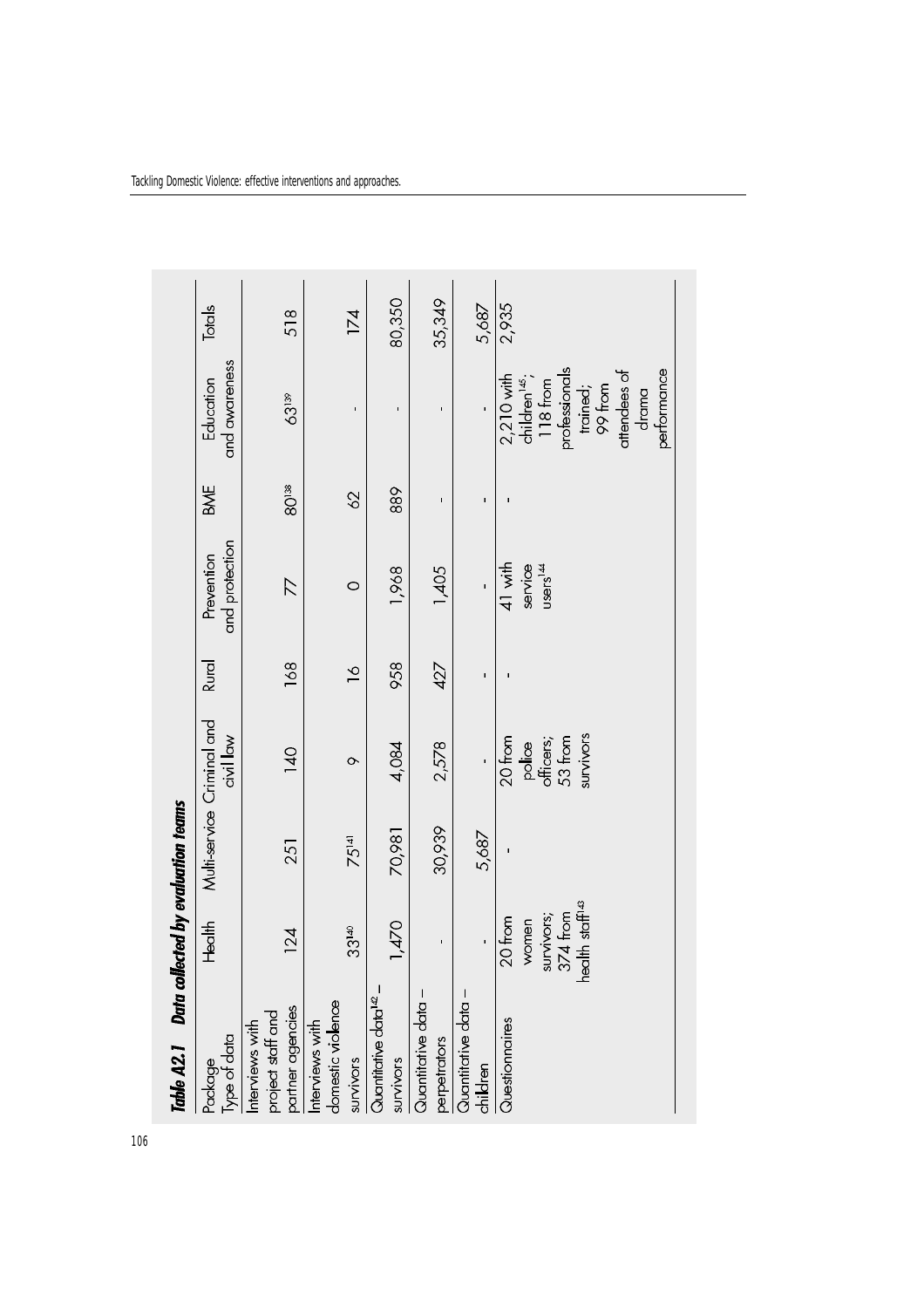| cocus groups                   | project staff<br>5 with | 10 with                    | vrofessionals professionals;<br>$2$ with | 22 |
|--------------------------------|-------------------------|----------------------------|------------------------------------------|----|
|                                |                         |                            | 5 with children                          |    |
| Other package<br>specific data | 307 incidents           | 15 CPS                     | <b>Telephone</b>                         |    |
|                                | where photo             | case files;                |                                          |    |
|                                | jraph taken.            | 220 project<br>case files; | monitoring<br>forms; 32                  |    |
|                                |                         |                            | student                                  |    |
|                                |                         | <b>lelephone</b>           | narratives.                              |    |
|                                |                         | nonitoring                 |                                          |    |

<sup>138.</sup> Including volunteers and advocates.<br>139. Including teachers<br>140. Only three of whom had used a CRP project.<br>141. Plus 12 indepth case studies.<br>142. These data and the quantitative data on perpetrators and children are

<sup>107</sup>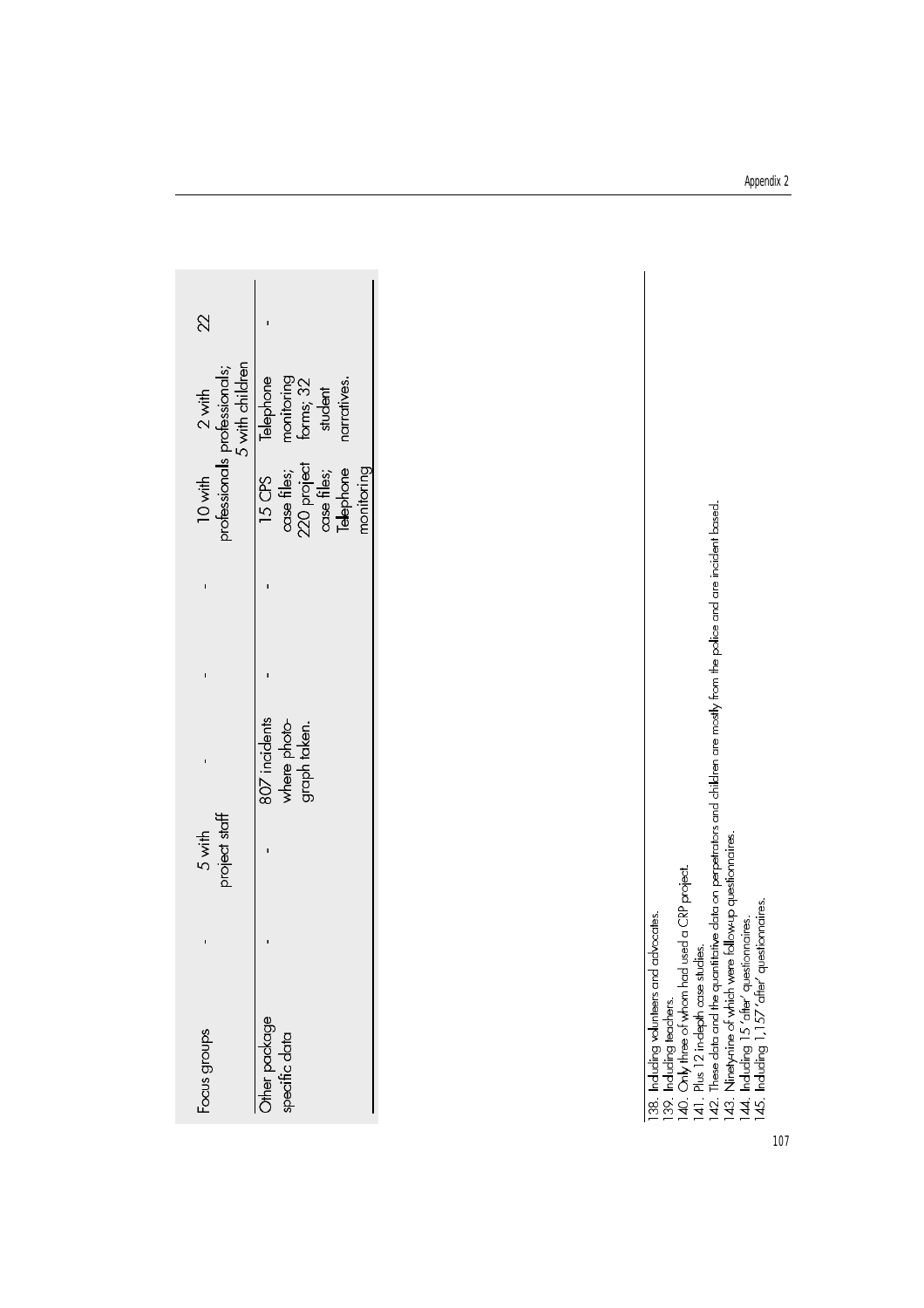By contrast, three-quarters of the police recorded incidents in the same areas involved a female victim (75%). This varied across areas from 57 per cent involving female victims in Northampton to 88 per cent in Hammersmith and Fulham.

|                                 |                       |                          |                      | Table A.2.3 Percentage of victims who were female (police recorded incidents) |                        |
|---------------------------------|-----------------------|--------------------------|----------------------|-------------------------------------------------------------------------------|------------------------|
| <b>Bradford</b><br>$(n=12,865)$ | Camden<br>$(n=3.885)$ | N'hampton<br>$(n=6.044)$ | Suffolk<br>$(n=700)$ | <b>Hammersmith</b><br>& Fulham<br>$(n=1,242)$                                 | Total<br>$(N=24, 736)$ |
| 82%                             | 72%                   | 57%                      | 84%                  | 88%                                                                           | 75%                    |

These variations are due to police recording practices in the different areas. When the police are called to incidents that are not crimed (for example arguments) they often enter both parties as victims, particularly but not always, when counter allegations are made. This recording practice seemed to be used as standard recording procedure in Northampton (the area with the lowest proportion of female victims). It was used least often in Hammersmith and Fulham (the area with the highest proportion of female victims) where the project had previously addressed this recording practice in training sessions with the police. The Hammersmith and Fulham evaluation showed that some police officers still entered both parties as victims when they felt it was impossible to distinguish the victim from the perpetrator, however this was not a standard recording procedure as it seemed to be in Northampton.

The generally high proportion of women in contact with both projects and the police is to be expected. The 2001 BCS found that women are not only subject to more incidents of domestic violence but are also more likely to experience more 'extreme levels of violence, consistent with exceptional levels of coercive control' (Walby and Allen, 2004: 9).

#### **Relationship of victim to perpetrator**

The majority of project users were experiencing domestic violence from a partner or expartner (94%). The remaining six per cent were experiencing violence from another family member. The proportions remained similar across the project areas where this information was available. Table A.2.4 does not show projects whose remits were to work exclusively with interpersonal violence as these all showed 100 per cent (for example Suffolk). Some projects explicitly included violence perpetrated by extended family members in their definition (particularly where targeted support was directed at BME communities, e.g. Birmingham), but no data were available from these projects.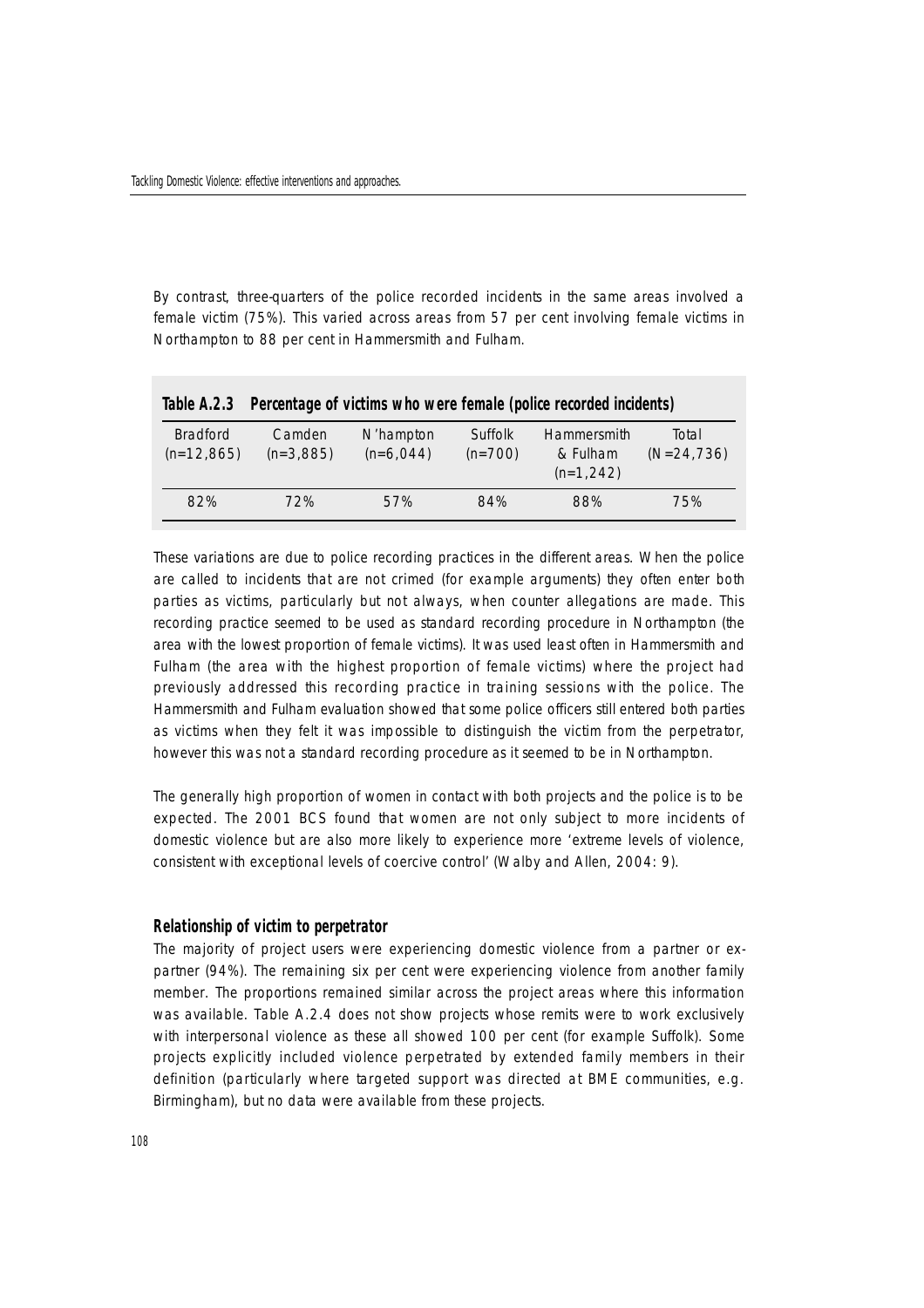|            | Table A.2.4. Relationship of victim and perpetrator (project users) |                     |                       |                        |                       |
|------------|---------------------------------------------------------------------|---------------------|-----------------------|------------------------|-----------------------|
|            | <b>Bradford</b><br>$(n=967)$                                        | Camden<br>$(n=671)$ | Cheshire<br>$(n=529)$ | N'hampton<br>$(n=997)$ | Total<br>$(N=3, 164)$ |
| Ex/partner | 93%                                                                 | 96%                 | 92%                   | 94%                    | 94%                   |

Not surprisingly, the police recorded more cases of other family violence than the projects (see Table A.2.5). This is due to the wider definition of domestic violence used by the police when coding incidents (see Chapter 1).

| Table A.2.5 | Relationship of victim and perpetrator (police recorded incidents) |                       |                         |                          |                       |
|-------------|--------------------------------------------------------------------|-----------------------|-------------------------|--------------------------|-----------------------|
|             | <b>Bradford</b><br>$(n=4.580)$                                     | Camden<br>$(n=3.065)$ | Cheshire<br>$(n=8.316)$ | N'hampton<br>$(n=2.869)$ | Total<br>$(N=18,830)$ |
| Ex/partner  | 74%                                                                | 87%                   | 84%                     | 93%                      | 83%                   |

#### **Age**

Table A.2.6 (below) shows the age of women accessing the projects. The largest proportion fell within the 25 to 34 and 35 to 44 age ranges (or 26 to 35 and 36 to 45 for Croydon where data were collected using slightly different age ranges), with 64 per cent falling within these two ranges.

The 2001 British Crime Survey found that the younger people are more likely to experience some form of inter-personal violence (Walby and Allen, 2004). The 16 to19 and 20 to 24 age groups all had the highest prevalence of domestic violence (this was also the case for stalking and sexual assault).

This suggests that the population of women using the CRP projects were older than the total population who experience domestic violence. Moreover, the women accessing the Croydon project were even more likely to be from the older age groups, with 23 per cent of the women being 46 or over. That is almost double the proportion compared to most of the other projects listed, and more than double the proportion of 45 year olds and over in the BCS.<sup>146</sup>

<sup>146.</sup> The Croydon figures match the Census data very closely, with similar age groups of women experiencing domestic violence and in contact with the project as the number of women in the general population. It is unclear why this the case.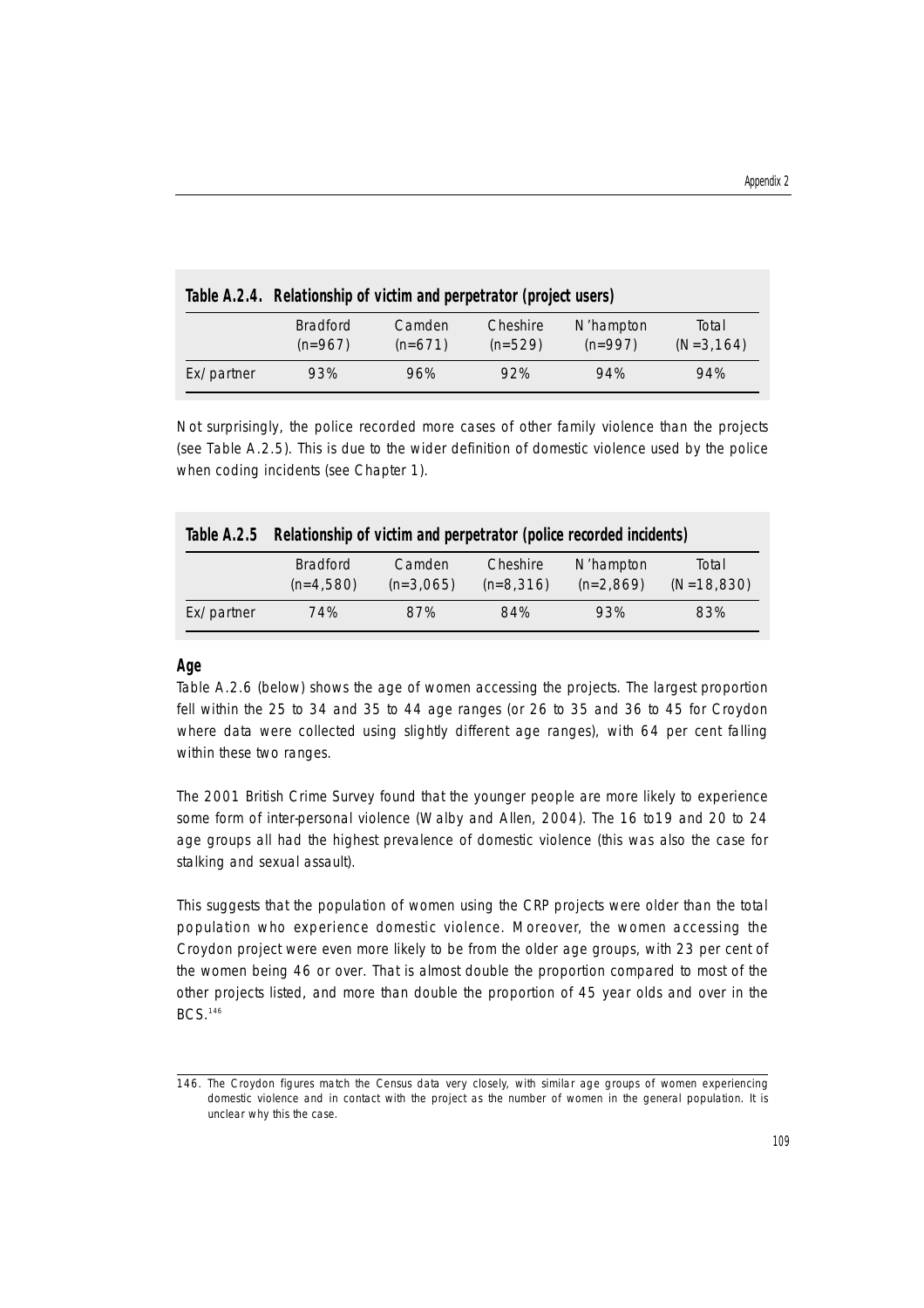It should be noted that in Suffolk the figures relate to women in contact with health visitors and social services, and thus the age range tended to reflect primarily those of childbearing age or who had young children. This can also be seen when comparing the project data with that from the police (Table A.2.7, below) where victims in Suffolk who had reported domestic violence to the police tended to be older than those in contact with professionals who were part of the CRP project.

| Table A.2.6                                                | Age range (projects) |         |                    |         |         |
|------------------------------------------------------------|----------------------|---------|--------------------|---------|---------|
| Age range (years)                                          |                      |         |                    |         |         |
| Project                                                    | $16 - 24$            | 25-34   | 35-44              | 45-54   | 55 plus |
| Bradford $(n=1,286)$                                       | 21%                  | 43%     | 26%                | 7%      | 3%      |
| Camden (n=669)                                             | 19%                  | 41%     | 28%                | 9%      | 2%      |
| Cheshire $(n=433)$                                         | 43%                  | 18%     | 23%                | 9%      | 6%      |
| Croydon (n=947)                                            | 16% <sup>147</sup>   | 29% 148 | 24% <sup>149</sup> | 20% 150 | 3% 151  |
| Northampton (n=955)                                        | 21%                  | 32%     | 31%                | 12%     | 4%      |
| Suffolk $(n=112)$                                          | 26%                  | 46%     | 22%                | 4%      | 2%      |
| Total $(N=4,402)$                                          | 22%                  | 35%     | 27%                | 11%     | 3%      |
| Age range of women<br>in general population <sup>152</sup> | 18%                  | 24%     | 25%                | 22%     | 10%     |

Table A.2.7 shows the proportion of those falling into the age ranges in the cases recorded by the police is similar to those discussed above from the projects. Again, most fall within the 25 to 34 and 35 to 44 age ranges.

<sup>147.</sup> Age 16 to 25.

<sup>148.</sup> Age 26 to 35.

<sup>149.</sup> Age 36 to 45.

<sup>150.</sup> Age 46 to 55.

<sup>151.</sup> Aged 56 and over.

<sup>152.</sup> http://www.statistics.gov.uk/census2001.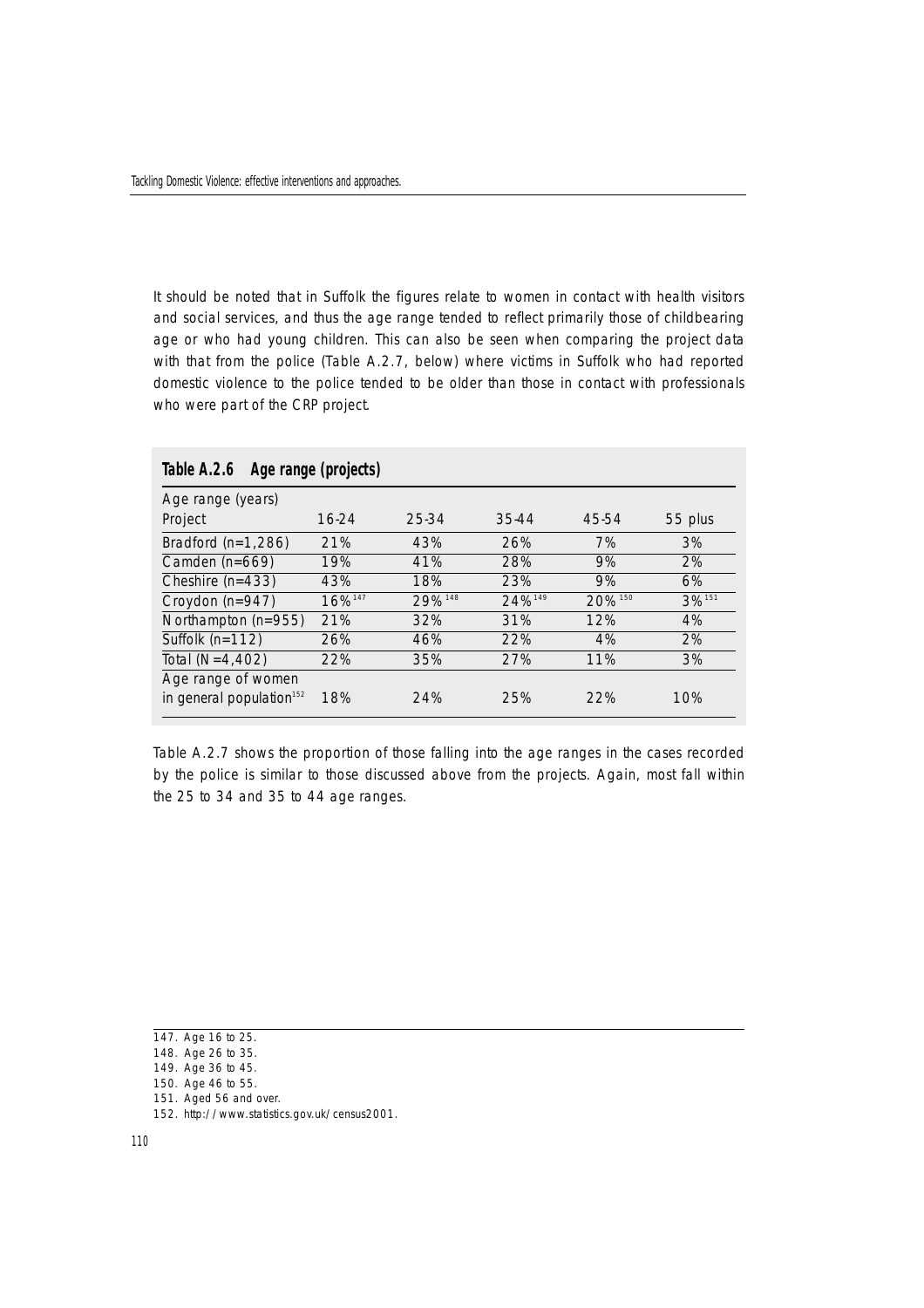| <b>IQUITE H.Z.I</b><br><b>Aye Tallye (PUILE)</b> |       |       |       |       |         |
|--------------------------------------------------|-------|-------|-------|-------|---------|
| Age range (years)                                |       |       |       |       |         |
| Project                                          | 16-24 | 25-34 | 35-44 | 45-54 | 55 plus |
| Bradford $(n=12,069)$                            | 26%   | 33%   | 25%   | 10%   | 6%      |
| Camden $(n=3,726)$                               | 22%   | 34%   | 27%   | 12%   | 5%      |
| Cheshire $(n=7,890)$                             | 19%   | 32%   | 30%   | 13%   | 6%      |
| Northampton (n=5,203)                            | 24%   | 35%   | 28%   | 9%    | 4%      |
| Suffolk $(n=682)$                                | 25%   | 32%   | 28%   | 11%   | 5%      |
| Total (N=29,570)                                 | 23%   | 33%   | 27%   | 11%   | 5%      |
| Age range of women                               |       |       |       |       |         |
| in general population <sup>153</sup>             | 18%   | 24%   | 25%   | 22%   | 10%     |

**Table A.2.7 Age range (Police)** 

#### **Ethnicity**

Both the 1996 and 2001 British Crime Surveys included a module on Inter Personal Violence. Findings showed that around four per cent of all ethnic groups had been a victim of domestic violence within the previous 12 months, showing no significant difference between ethnic groups in terms of victimisation (Mirrlees-Black, 1999; Walby and Allen, 2004). This is not reflected in relation to users across the CRP projects for which data were available, where the largest group, nearly two-thirds, where White (65%, see Table A.2.8). It should be highlighted that the tables below do not attempt to describe the incidence of domestic violence in terms of ethnic appearance<sup>154</sup>, but rather look at ethnicity in terms of help seeking (project users) and willingness to use the police (police recorded incidents).

While the majority of project users were White for all of the individual projects, Birmingham was a project specifically aimed at Asian women and based within an Asian housing project, and had an almost exclusively Asian user group (98%).

| Table A.2.8  |     | Ethnic appearance of victim (project users)                                           |     |     |       |         |        |       |
|--------------|-----|---------------------------------------------------------------------------------------|-----|-----|-------|---------|--------|-------|
|              |     | Bradford Camden Cheshire N'hampton Suffolk                                            |     |     |       | Croydon | B'ham  | Total |
|              |     | $(n=1,350)$ $(n=671)$ $(n=459)$ $(n=1,085)$ $(n=136)$ $(n=763)$ $(n=214)$ $(N=5,344)$ |     |     |       |         |        |       |
| White        | 67% | 55%                                                                                   | 96% | 90% | 96%   | 48%     | $>1\%$ | 65%   |
| <b>Black</b> | 1%  | 20%                                                                                   | 2%  | 5%  | 1%    | 32%     | 1%     | 10%   |
| Asian        | 30% | 15%                                                                                   | 2%  | 4%  | $O\%$ | 16%     | 98%    | 23%   |
| Other        | 2%  | 10%                                                                                   | 1%  | 1%  | 3%    | 4%      | $>1\%$ | 2%    |

153. Ibid.

154. Although 'ethnic appearance' is not an appropriate measure for evaluations and research purposes, this is the measure used by the police and to allow comparison this measure has been used here.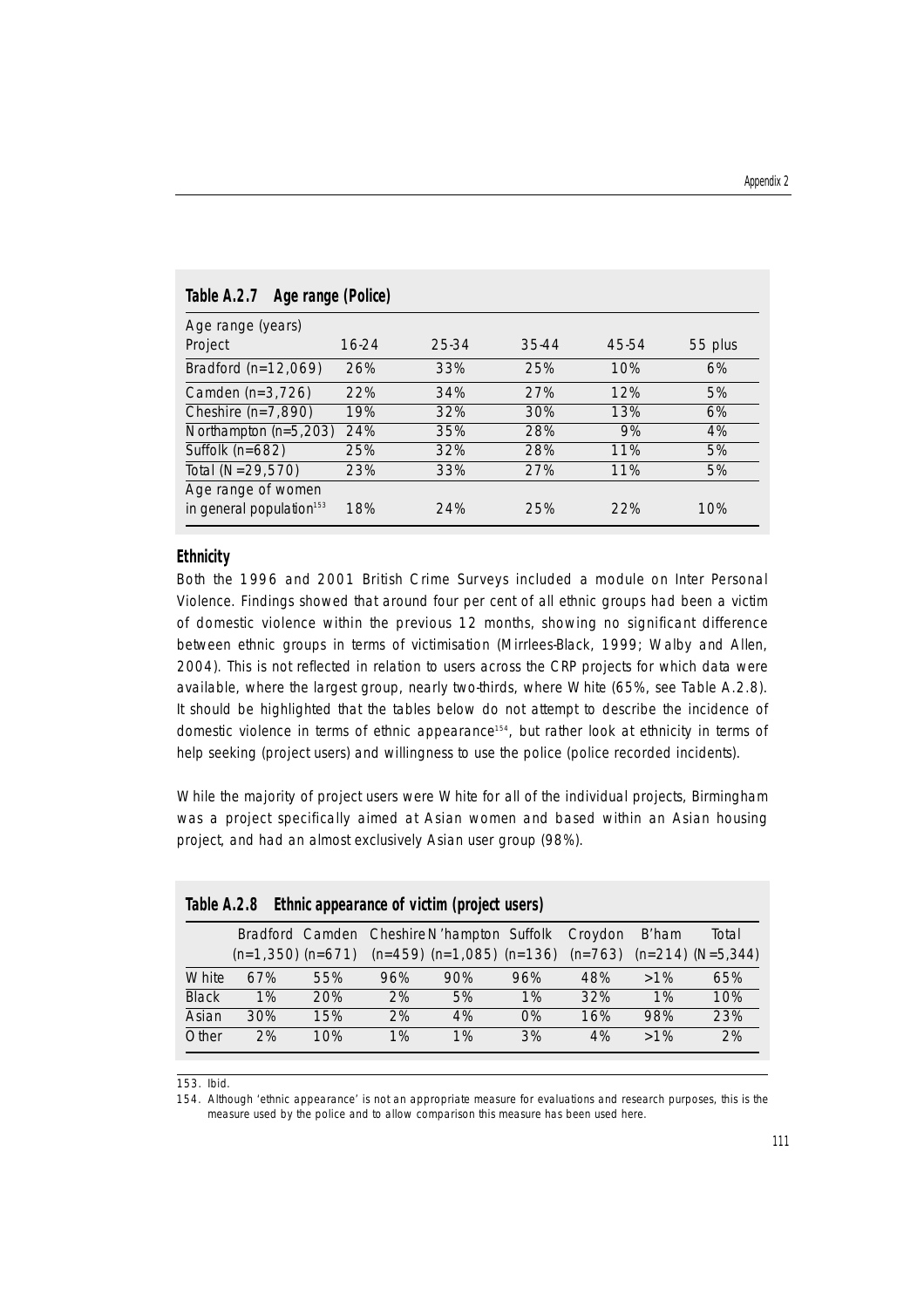The projects that employed Asian workers and/or targeted project information towards Asian women (Bradford, Camden, Northampton, Croydon and Birmingham) all had higher proportions of Asian project users than those that did not (Cheshire and Suffolk). The pattern was less pronounced in Northampton where a BME worker was employed only for the second year of the project. Moreover, the projects were generally accessed by a much larger proportion of Asian women (23%) than contacted the police (12% see Table A.2.9)

|              |     |     |         | Bradford Camden Cheshire N'hampton Suffolk Croydon                           |         |     | B'ham | Total |
|--------------|-----|-----|---------|------------------------------------------------------------------------------|---------|-----|-------|-------|
|              |     |     |         | $(n=8,887)(n=3,845)(n=6,801)(n=2,788)$ $(n=697)(n=8,013)(n=3,866)(N=34,897)$ |         |     |       |       |
| White        | 76% | 57% | 99%     | 92%                                                                          | 97%     | 60% | 43%   | 73%   |
| <b>Black</b> | 1%  | 20% | $< 1\%$ | 3%                                                                           | $< 1\%$ | 29% | 5%    | 10%   |
| Asian        | 22% | 11% | $< 1\%$ | 4%                                                                           | $< 1\%$ | 7%  | 32%   | 12%   |
| Other        | 1%  | 12% | $< 1\%$ | 1%                                                                           | 1%      | 3%  | 20%   | 5%    |

|  | Table A.2.9. Ethnic appearance of victim (police recorded incidents) <sup>155</sup> |  |  |  |
|--|-------------------------------------------------------------------------------------|--|--|--|
|--|-------------------------------------------------------------------------------------|--|--|--|

#### **Children**

The 1996 BCS found that roughly half of domestic violence victims had children aged under 16 years living with them and that the levels of victimisation were higher in these households (Mirrlees-Black, 1999). The 2001 BCS found similarly that where women had children living with them their risk of domestic violence was nearly doubled (Walby and Allen, 2004: 96). Table A.2.10 shows that on average 63 per cent of the CRP project users were known to have children living with them (in reality this may be slightly higher because children were not always entered onto the project databases). Suffolk had the highest recorded proportion of women known to have children. This was to be expected as the Suffolk project primarily involved contact with health visitors and social services.

Previous research has shown that children are an important factor in the decisions women make with regard to staying in or leaving a violent relationship (Hester and Radford, 1996; Hester et al., 2000). This was also a feature in the CRP projects. For instance interviews with project users in Croydon suggested that possibly bettering the lives of their children was the turning point for them in terms of seeking legal assistance.

<sup>155</sup> Birmingham 'other' includes not known (missing data); Suffolk 'White' includes 'dark European' (IC2).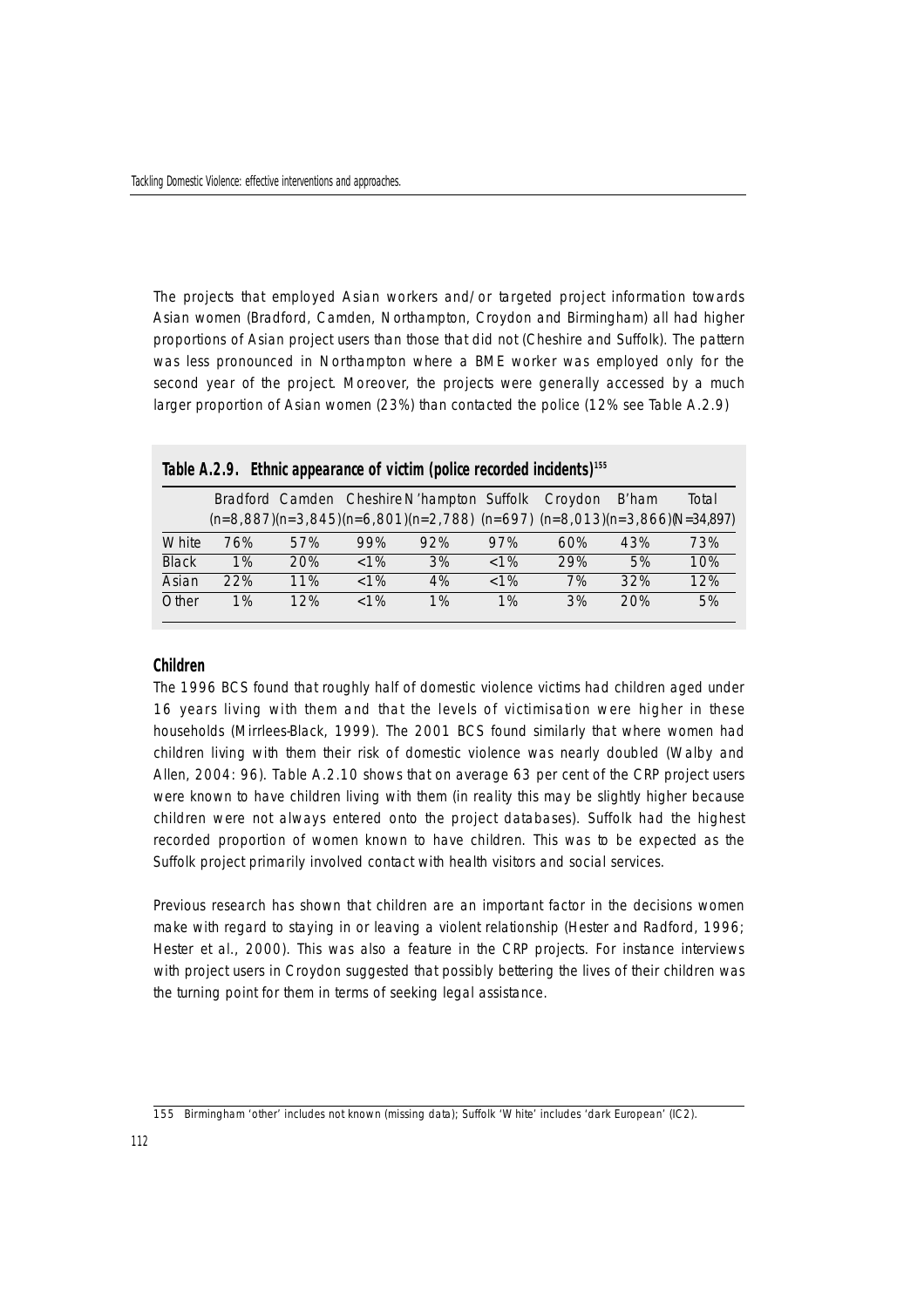|             |                      |               |               | Bradford Camden Cheshire N'hampton Suffolk |               | <b>RCT</b>    | <b>Buxton</b> | <b>Totals</b> |
|-------------|----------------------|---------------|---------------|--------------------------------------------|---------------|---------------|---------------|---------------|
|             | $(n=1474)$ $(n=671)$ |               |               | $(n=566)$ $(n=1097)$ $(n=140)$ $(n=1345)$  |               |               | $(n=82)$      |               |
| Parents     | 70%                  | 67%           | 73%           | 57%                                        | 81%           | 53%           | 74%           | 63%           |
| Total no.   |                      |               |               |                                            |               |               |               |               |
|             | children 2,125       | 918           | 918           | 1.190                                      | 231           | n/k           | n/k           | 5,382         |
| Average no. |                      |               |               |                                            |               |               |               |               |
| children    | $\mathcal{P}$        | $\mathcal{P}$ | $\mathcal{P}$ | $\mathcal{P}$                              | $\mathcal{L}$ | $\mathcal{L}$ | n/k           | $\mathcal{P}$ |
| Pregnant    | 3%                   | 6%            | 11%           | n/k                                        | 11%           | n/k           | 5%            | 5%            |

#### **Table A.2.10 Parents and children (project users)**

#### **Housing and Living Arrangements**

Table A.2.11 shows the accommodation type for CRP project users. When compared with the Department for Transport, Local Government, and the Regions (DTLR) national breakdown it shows that project users are overrepresented in Local Authority/Housing Association/refuge/other housing. Six in ten project users were living in this category of housing compared with two in ten of the general national population. The 2001 BCS also found that the highest risk of domestic violence is found among those living in the social rented sector and least among owners or (or co-owners) of their own homes (Walby and Allen, 2004: 88). In some areas the CRP project users appeared more likely to have access to their own homes than were living in privately rented accommodation. These variations, however, would result from the differential housing markets operating in different locations. Walby and Allen (2004) suggest that the emphasis on social housing for women experiencing domestic violence is likely to be a consequence of domestic violence, rather than pre-existing poverty:

… women who seek help with re-housing in order to flee domestic violence may be provided with social housing, because many women do not earn enough to support a mortgage on their income alone. (Walby and Allen, 2004: 88)

This also appears to be supported by the data from the CRP projects where many had as an aim to help women leave violent relationships by moving to refuges, or to other housing within the social renting sector. At the same time, target hardening measures in Bradford and Cheshire also meant that women in those areas were more likely to remain in their own (possibly owner occupied) homes, as also indicated by the figures below.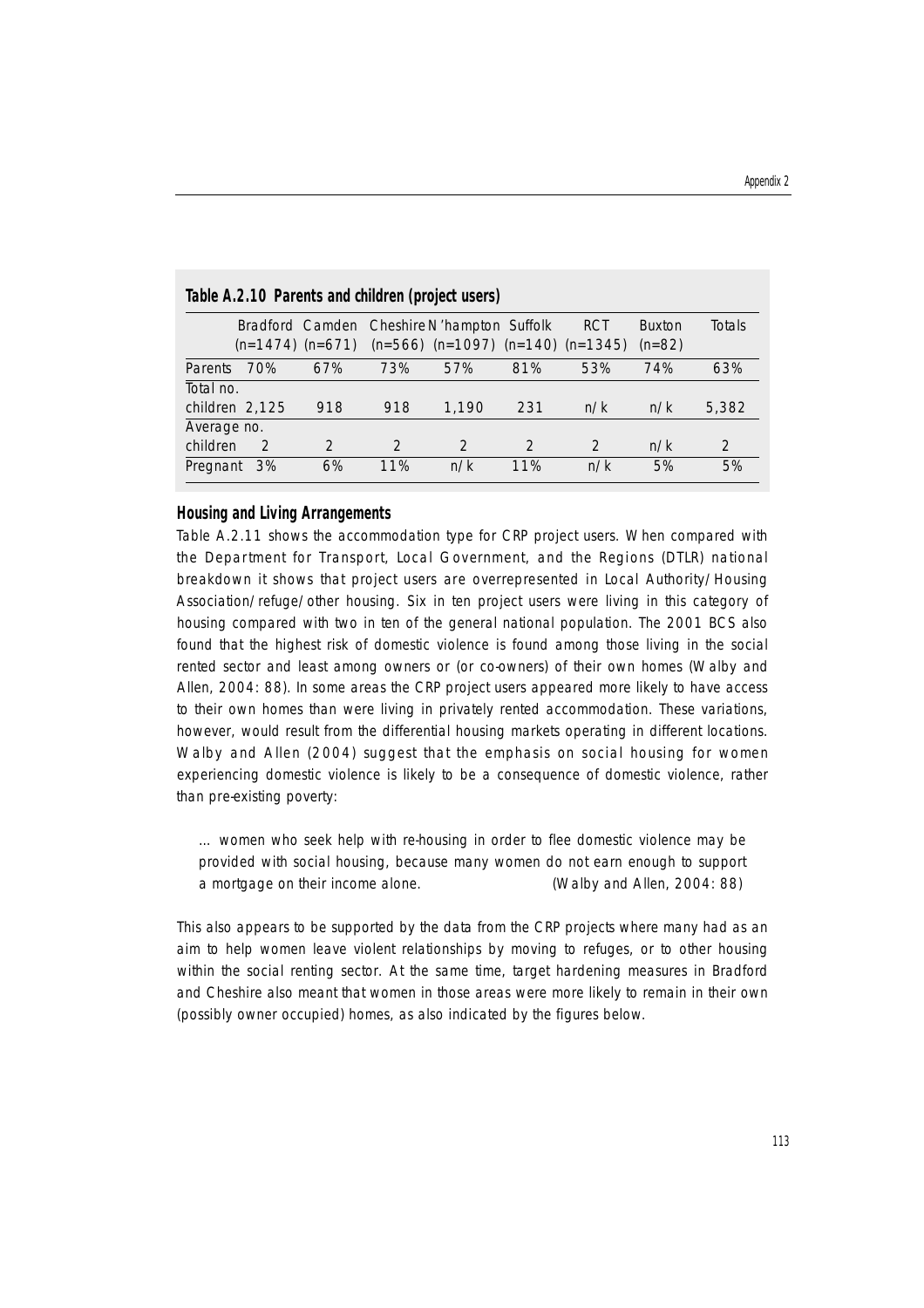|                   | Table A.2.11 Accommodation (project users) |                 |           |          |               |                        |       |                                           |
|-------------------|--------------------------------------------|-----------------|-----------|----------|---------------|------------------------|-------|-------------------------------------------|
|                   |                                            | Bradford Camden | Cheshire  | Suffolk  | <b>Buxton</b> | Restormel              | Total | General<br>popul-<br>ation <sup>156</sup> |
|                   | $(n=620)$                                  | $(n=671)$       | $(n=362)$ | $(n=96)$ | $(n=67)$      | $(n=335)$ $(N=2, 151)$ |       |                                           |
| Owner-            |                                            |                 |           |          |               |                        |       |                                           |
| occupier 34%      |                                            | 7%              | 39%       | 18%      | 24%           | 27%                    | 24%   | 70%                                       |
| Private           |                                            |                 |           |          |               |                        |       |                                           |
| rented            | 18%                                        | 6%              | 14%       | 38%      | 15%           | 27%                    | 16%   | 10%                                       |
| LA/HA/<br>refuge/ |                                            |                 |           |          |               |                        |       |                                           |
| other             | 48%                                        | 88%             | 46%       | 45%      | 61%           | 46%                    | 60%   | 20%                                       |

156. DTLR survey of English Housing, April 2002 to September 2002.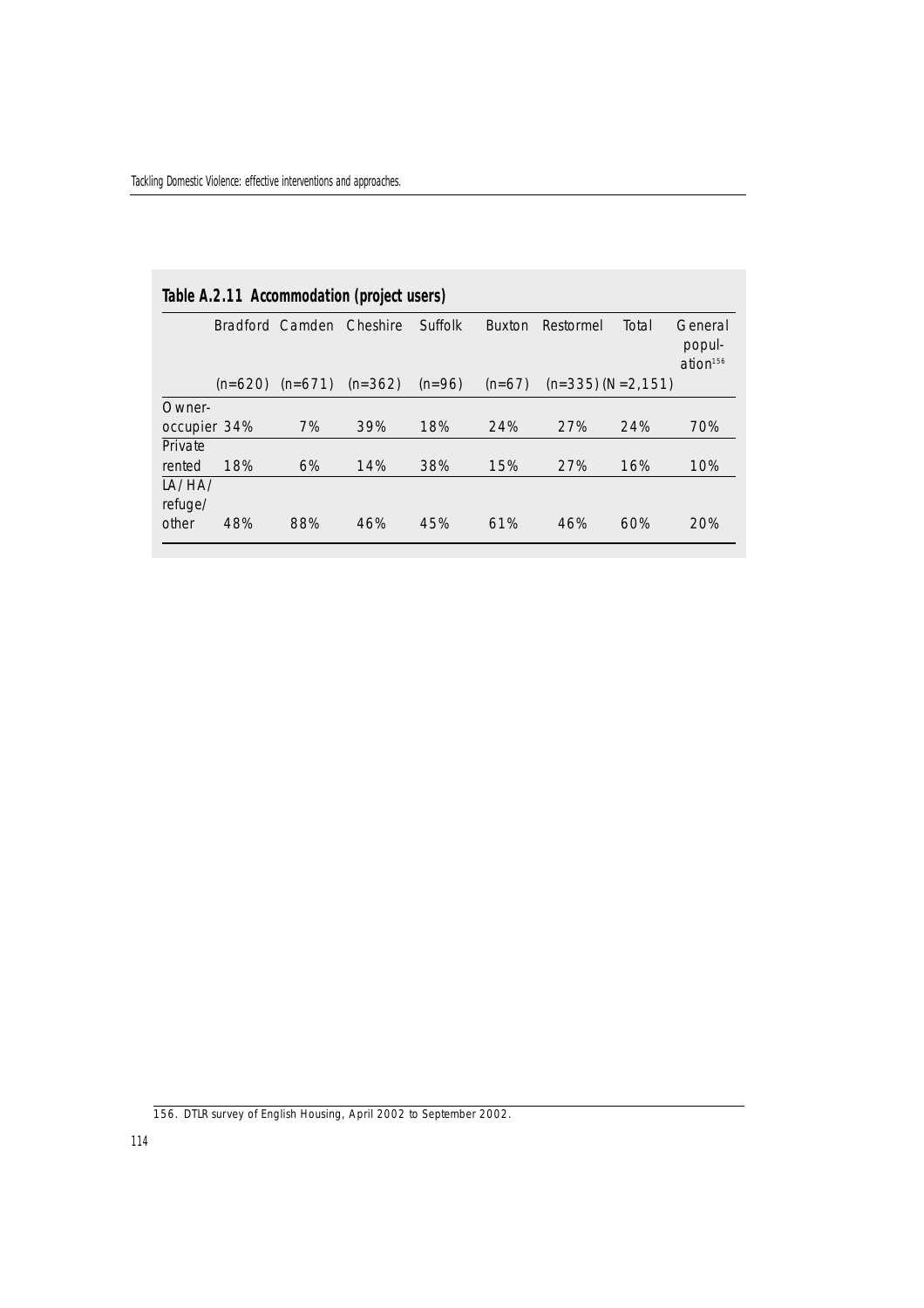# **Appendix 3**

|                  | attitude change                                         |           |                               |
|------------------|---------------------------------------------------------|-----------|-------------------------------|
|                  | Statement                                               |           | All pupil sample of the study |
|                  |                                                         | Extent of | Increased                     |
|                  |                                                         | change    | awareness                     |
| 1.               | Domestic violence takes place                           |           |                               |
|                  | Only inside people's home                               | $1.30+$   | <b>No</b>                     |
|                  | Only between people who are married                     | $1.26+$   | No                            |
|                  | Only in deprived areas                                  | $0.27 -$  |                               |
|                  | Only in inner cities                                    | $2.29 -$  | Yes                           |
| $\overline{2}$ . | Domestic violence is carried out                        |           |                               |
|                  | Mostly by men                                           | $20.30+$  | Yes                           |
|                  | Mostly by women                                         | $0.11 +$  |                               |
|                  | By men and women equally                                | 20.35-    | Yes                           |
| $\overline{3}$ . | Do you think is OK for anyone to                        | Never     | Attitude change               |
|                  | Hit their partner                                       | $.36 -$   |                               |
|                  | Hit their partner if s/he is nagging etc                | $.19 -$   |                               |
|                  | Hit their partner if s/he is not treating him/her       |           |                               |
|                  | with respect                                            | $2.16+$   | Positive                      |
|                  | Hit their partner if s/he has slept with someone else   | $12.08 +$ | Positive                      |
| 4.               | Do you think is OK for a man to                         |           |                               |
|                  | Hit a woman if she is his wife                          | $2.56 -$  |                               |
|                  | Hit a woman if she is nagging/not stopping              | $0.85+$   | Positive                      |
|                  | Hit a woman if she is not treating him with respect     | $0.60+$   | Positive                      |
|                  | Hit their partner if s/he has slept with someone else   | $5.82+$   | Positive                      |
| 5.               | Is it ever OK for a man to force a woman to have sex if |           |                               |
|                  | He has spent a lot of money on her                      | $0.98 +$  | Positive                      |
|                  | She has slept with loads of men                         | $0.19+$   | Positive                      |
|                  | They have been going out a long time                    | $2.82+$   | Positive                      |
|                  | She is his wife                                         | $6.99 +$  | Positive                      |
|                  | He is so turned on he can't stop                        | $4.29+$   | Positive                      |
| 6.               | Do women or girls ever provoke violence and abuse by    |           |                               |
|                  | The way they dress                                      | $0.73+$   | Positive                      |
|                  | Flirting                                                | $2.36 -$  |                               |
|                  | Nagging/not stopping arguing                            | $4.31 -$  |                               |
|                  | Not treating men/boys with respect                      | $1.31 -$  |                               |
|                  | Two-timing their partners                               | $3.27 -$  |                               |

# **Table A.3.1 Results showing the extent of increase in Bridgend pupils' awareness and**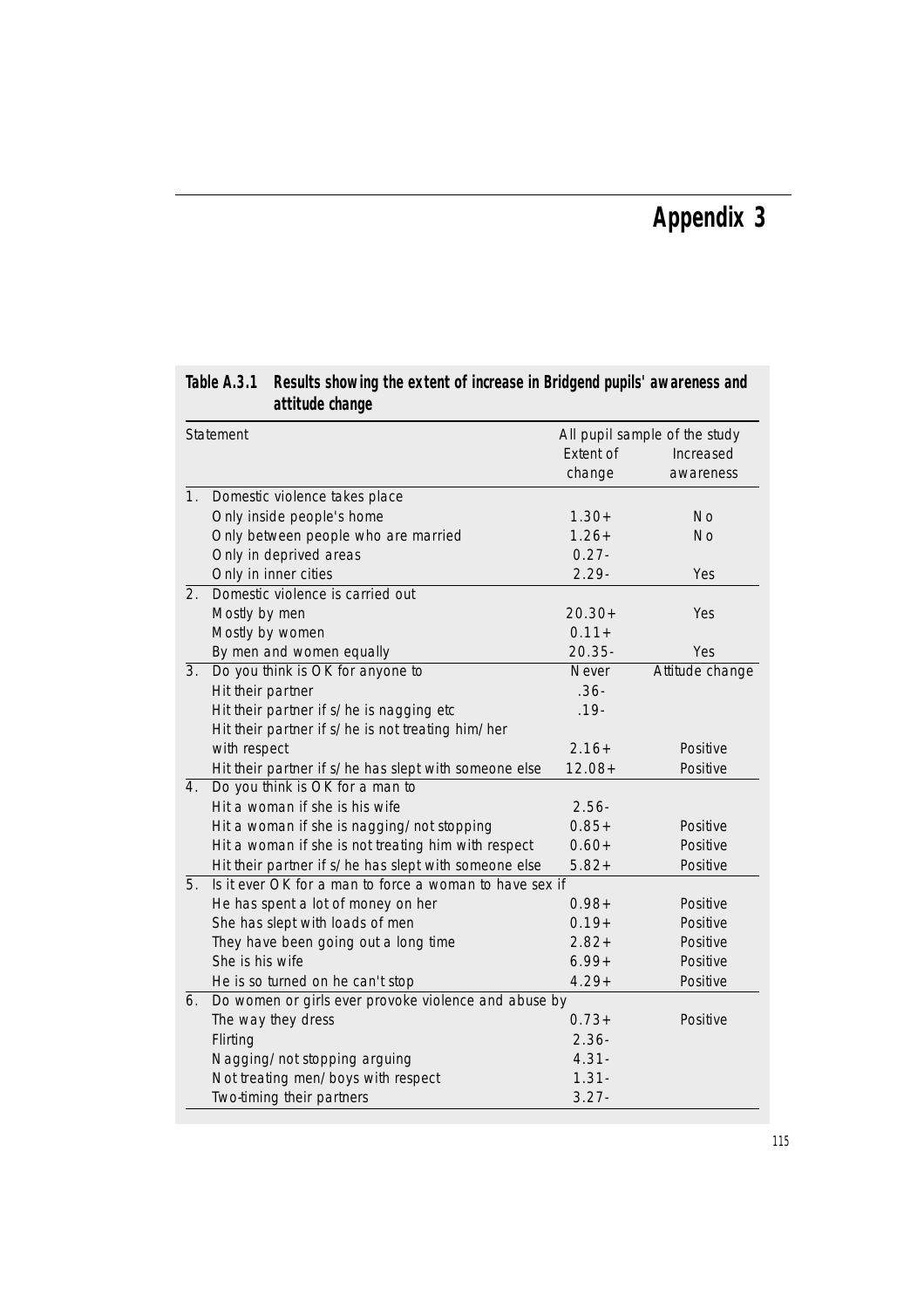| 7. | How true do you think these statements are?                     |          | Increased<br>awareness |
|----|-----------------------------------------------------------------|----------|------------------------|
|    | Women cry rape the next day when really have                    |          |                        |
|    | just had second thoughts                                        | $1.48 -$ | No                     |
|    | Women call things sexual harassment which are                   |          |                        |
|    | only a bit of fun                                               | $4.60+$  | Yes                    |
|    | Just slapping and pushing your wife should not be               |          |                        |
|    | called domestic violence                                        | $0.50+$  | Yes                    |
|    | Women are more likely to experience violence from               |          |                        |
|    | a stranger than someone they know                               | $9.99 +$ | Yes                    |
|    | Men only hit women because they love them                       | $7.29 -$ |                        |
| 8. | Which of the following do you think is domestic violence?       |          |                        |
|    | Partner calls woman insulting names and says she is             |          |                        |
|    | "ugly", "stupid" and "fat"                                      | $8.01 +$ | Yes                    |
|    | Partner expects woman to ask his permission before              |          |                        |
|    | arranging to go out socially without him                        | $.22+$   | Yes                    |
|    | Partner threatens to harm the children if woman does            |          |                        |
|    | not do as she is told                                           | 5.89-    |                        |
|    | Partner locks woman in a room for periods of time               | $2.37 -$ |                        |
|    | Partner insists on seeing receipts for all household            |          |                        |
|    | purchases made by woman from housekeeping money                 | $2.10+$  | Yes                    |
|    | Partner puts woman down in front of friends and family          | $5.01+$  | Yes                    |
|    | Partner insists that woman has sex with him regardless          |          |                        |
|    | of her feelings about it                                        | $1.75 -$ |                        |
| 9. | How do you think witnessing domestic violence affects children? |          |                        |
|    | Makes them aggressive                                           | $5.59+$  | Yes                    |
|    | Makes them shy and withdrawn at school                          | $4.18+$  | Yes                    |
|    | Affects their school work                                       | $3.18 -$ |                        |
|    | Makes it difficult for them to trust adults                     | 4.78-    |                        |
|    | 10. Why do women stay in violent relationships?                 |          |                        |
|    | They think that he may change                                   | $0.94 +$ | Yes                    |
|    | Nowhere else to go                                              | $3.22+$  | Yes                    |
|    | They love him                                                   | $2.16 -$ | Yes                    |
|    | They don't want to upset the children                           | $5.30 -$ |                        |
|    | They are afraid of what he might do                             | $8.94 -$ |                        |
|    | 11. Survivors of abuse say the worst think about domestic       |          | Increased              |
|    | violence is                                                     |          | awareness              |
|    | Physical injuries and pain                                      | $0.33+$  | Yes                    |
|    | Embarrassment in front of friends                               | $2.62+$  | Yes                    |
|    | Worry about what he is doing to the children                    | $0.92 +$ | Yes                    |
|    | Long lasting emotional damage                                   | $3.87 -$ |                        |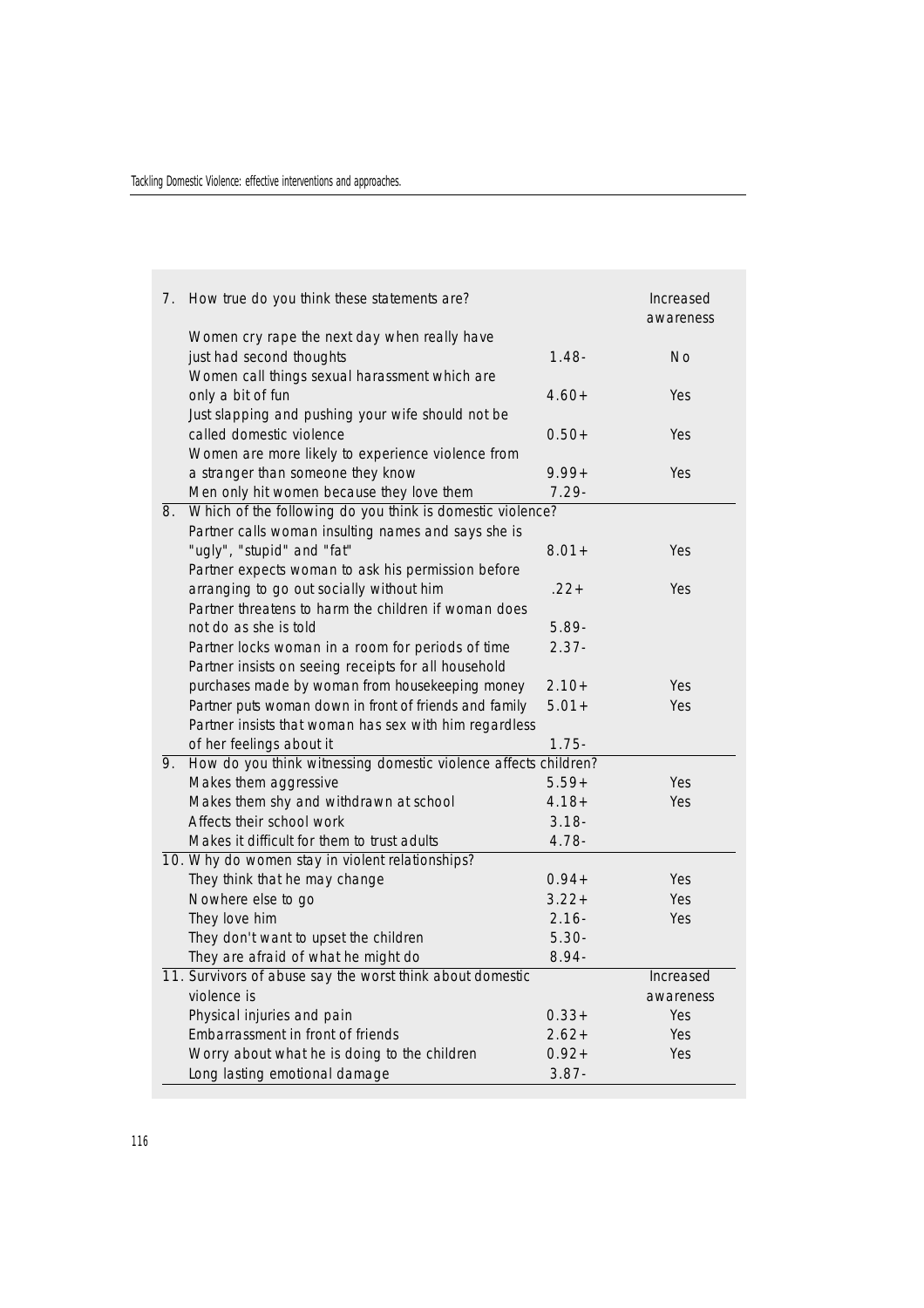| 12. Does it make any difference what country a family is from?            |           |     |  |  |
|---------------------------------------------------------------------------|-----------|-----|--|--|
| Yes<br>$2.79+$                                                            |           |     |  |  |
| 13. Does it make any difference what religion the family follow?          |           |     |  |  |
| Yes                                                                       | $0.59+$   |     |  |  |
| 14a. What percentage of all violent crime in the UK is domestic violence? |           |     |  |  |
| 10%                                                                       | $1.71 -$  |     |  |  |
| 15%                                                                       | $3.24 +$  |     |  |  |
| 25% (correct figure)                                                      | $2.03+$   | Yes |  |  |
| 30%                                                                       | $3.55 -$  |     |  |  |
| 14b. How many women are murdered in a week in the UK                      |           |     |  |  |
| as a result of domestic violence?                                         |           |     |  |  |
| 1                                                                         | $3.25 -$  |     |  |  |
| 2 (correct figure)                                                        | $4.78 +$  | Yes |  |  |
| 3                                                                         | $3.74-$   |     |  |  |
| 4                                                                         | $2.21 +$  |     |  |  |
| 14c. What is the average number of women in British society               |           |     |  |  |
| today that have experienced domestic violence?                            |           |     |  |  |
| $1$ in $3$                                                                | $.05 -$   |     |  |  |
| 1 in 4 (correct figure)                                                   | $6.32+$   | Yes |  |  |
| $1$ in $5$                                                                | 5.79-     |     |  |  |
| $1$ in 6                                                                  | $0.48 -$  |     |  |  |
| 14d. What percentage of all injuries seen in casualty                     |           |     |  |  |
| departments are the result of domestic violence?                          |           |     |  |  |
| 5%                                                                        | $6.55 -$  |     |  |  |
| 10%                                                                       | $7.08 -$  |     |  |  |
| 18% (correct figure)                                                      | $6.70+$   | Yes |  |  |
| 25%                                                                       | $7.96+$   |     |  |  |
| 14e. What is the most common cause of homelessness                        |           |     |  |  |
| among women caring for school age children?                               |           |     |  |  |
| Pupils used the term "domestic violence"                                  | $15.51+$  | Yes |  |  |
| Pupils used the term "domestic abuse"                                     | $5.33+$   | Yes |  |  |
| Statement indicating violence or abuse                                    | $11.13 -$ |     |  |  |
| No money                                                                  | $1.13 -$  |     |  |  |
| Eviction                                                                  | $4.86 -$  |     |  |  |
| Drug abuse                                                                | 1.09-     |     |  |  |
| Divorce/relationship ending                                               | $0.60+$   |     |  |  |
| Adultery                                                                  | $0.59 -$  |     |  |  |
| Men don't want children                                                   | $0.38 -$  |     |  |  |
| No support                                                                | $1.84 -$  |     |  |  |
| Teenage pregnancy                                                         | $0.25+$   |     |  |  |
| Effects of childhood                                                      | $1.31 -$  |     |  |  |
| Rejection                                                                 | $0.79+$   |     |  |  |
|                                                                           |           |     |  |  |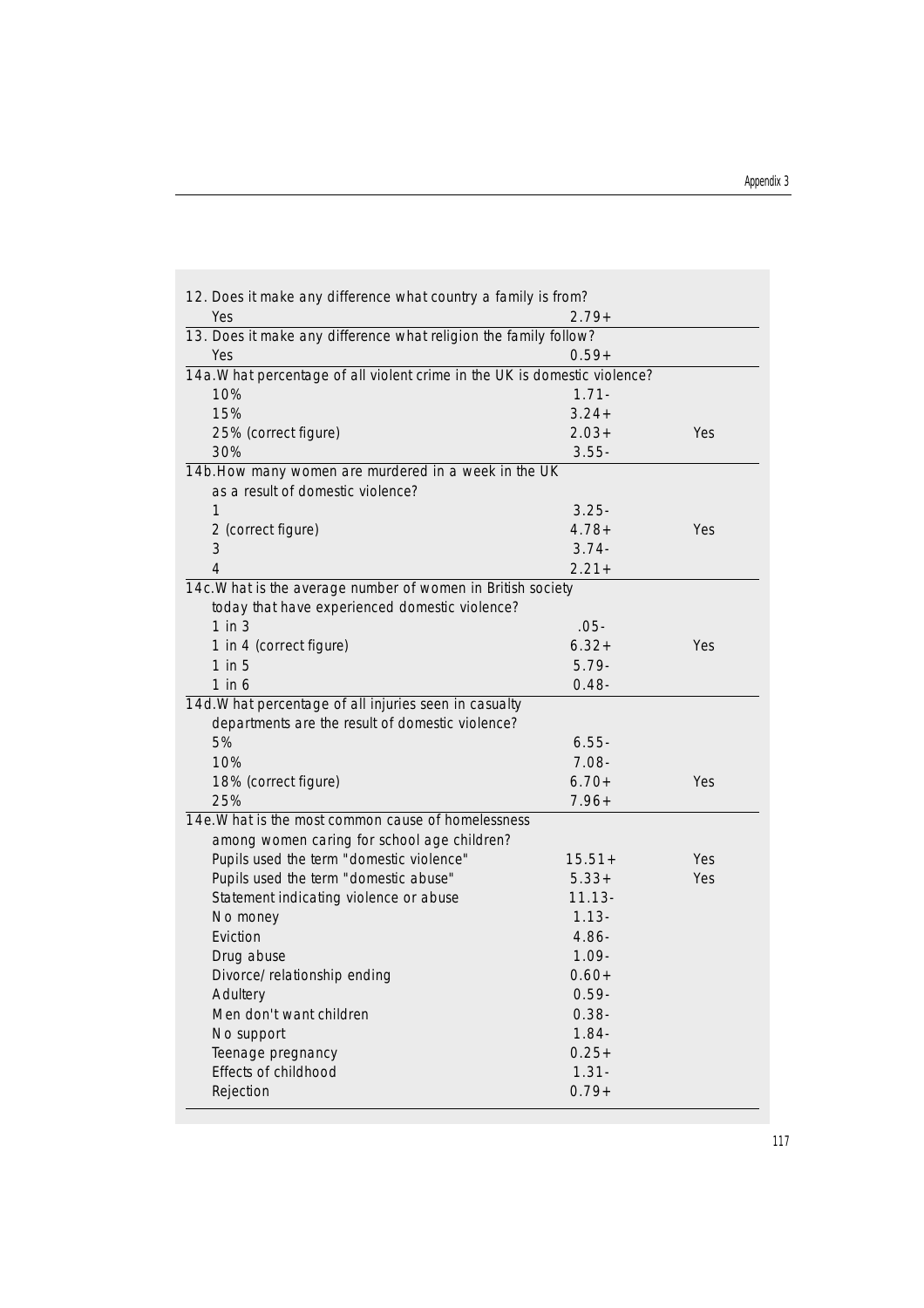| 14.f. Number of agencies to which women who<br>experience domestic violence go |          |    |
|--------------------------------------------------------------------------------|----------|----|
|                                                                                | $.27 +$  |    |
| 4 (correct figure)                                                             | 4.49-    | No |
| 6                                                                              | $1.66+$  |    |
| 8                                                                              | $2.56 -$ |    |

#### **Bridgend findings**

Specific findings.

- An increase in pupils' awareness with regard to the main perpetrators in domestic violence (Table A.3.1, question 2), and what domestic violence involves (Table A.3.1, questions 7 & 8).
- After the intervention, more pupils said it was never OK for someone to "hit their partner" if "s/he is not treating him/her with respect" or "s/he has slept with someone else" (Table A.3.1, question 3 & 4).
- After the intervention, more pupils said that it is never OK for a man to force a woman to have sex regardless of the circumstances (Table A.3.1, question 5).
- After the intervention (in three out of the five schools) more pupils said women and girls never provoke violence or abuse by the way they are dressed; by flirting; nagging/not stopping arguing; not treating boys/men with respect; and two-timing their partners (e.g. Table A.3.1, question 6).
- Findings regarding the reasons why women stay in violent relationships showed little change over the period (Table A.3.1, question 10).
- There was limited awareness of the emotional aspects of domestic violence and its long lasting effect (Table A.3.1, questions 9 & 11).
- There was an increase in the percentage of pupils who said that they would have asked for help if they were affected by domestic violence.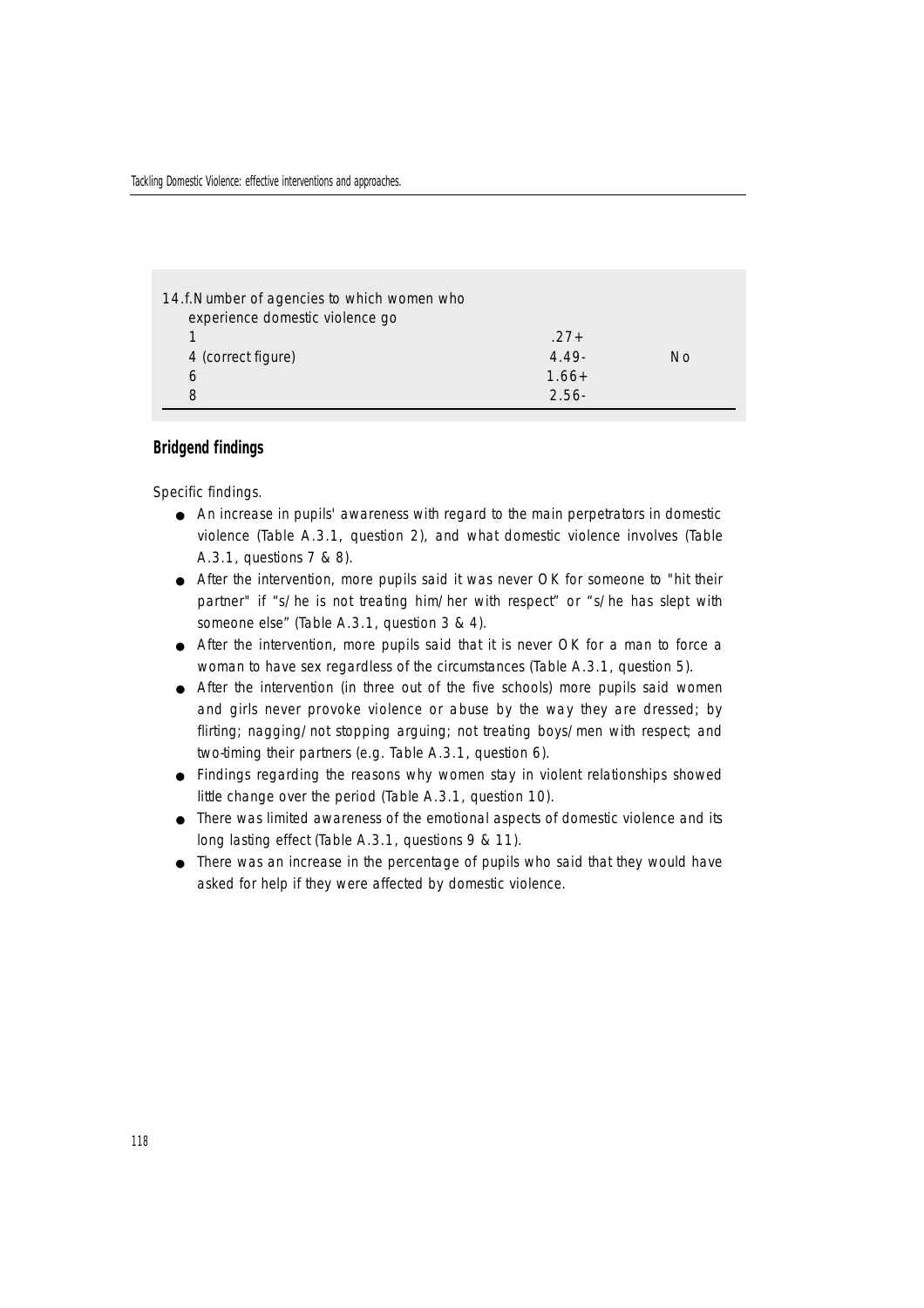### **Cheshire**

| domestic violence                              |                    |                     |                      |
|------------------------------------------------|--------------------|---------------------|----------------------|
| Questions to students                          | Pre-questionnaires | Post-questionnaires | Extent of<br>change  |
| Few relationships are violent                  | <b>True 44%</b>    | <b>True 19%</b>     | Positive<br>$25 -$   |
|                                                | False 34%          | False 57%           | Positive<br>$23+$    |
| Domestic abuse only<br>happens to women        | True 3%            | True 100%           | Negative<br>$93+$    |
|                                                | False 91%          | False 0%            | Negative<br>91-      |
| Domestic violence is<br>only physical          | <b>True 11%</b>    | True 0%             | Positive<br>$11 -$   |
|                                                | False 66%          | False 95%           | Positive<br>$29+$    |
| Woman must have asked for it                   | True 1%            | True 0%             | Positive<br>$1 -$    |
|                                                | False 96%          | False 95%           | Negative<br>$1 -$    |
| Being told useless and<br>worthless is abusive | <b>True 52%</b>    | <b>True 95%</b>     | Positive<br>$43+$    |
|                                                | False 15%          | False 0%            | Positive<br>$15 -$   |
| Man trying to control the woman                | <b>True 53%</b>    | <b>True 66%</b>     | Positive<br>$13+$    |
|                                                | False 28%          | False 14%           | Positive<br>$14 -$   |
| DV result of drink and drugs                   | <b>True 37%</b>    | <b>True 33%</b>     | Positive<br>$4-$     |
|                                                | False 38%          | False 53%           | Positive<br>$15+$    |
| If beaten up, would leave                      | <b>True 26%</b>    | True 9.5%           | Positive<br>$15.5 -$ |
|                                                | False 53%          | False 81%           | Positive<br>$28+$    |

### **Table A.3.2 Responses of Cheshire secondary school pupils to questions on domestic violence**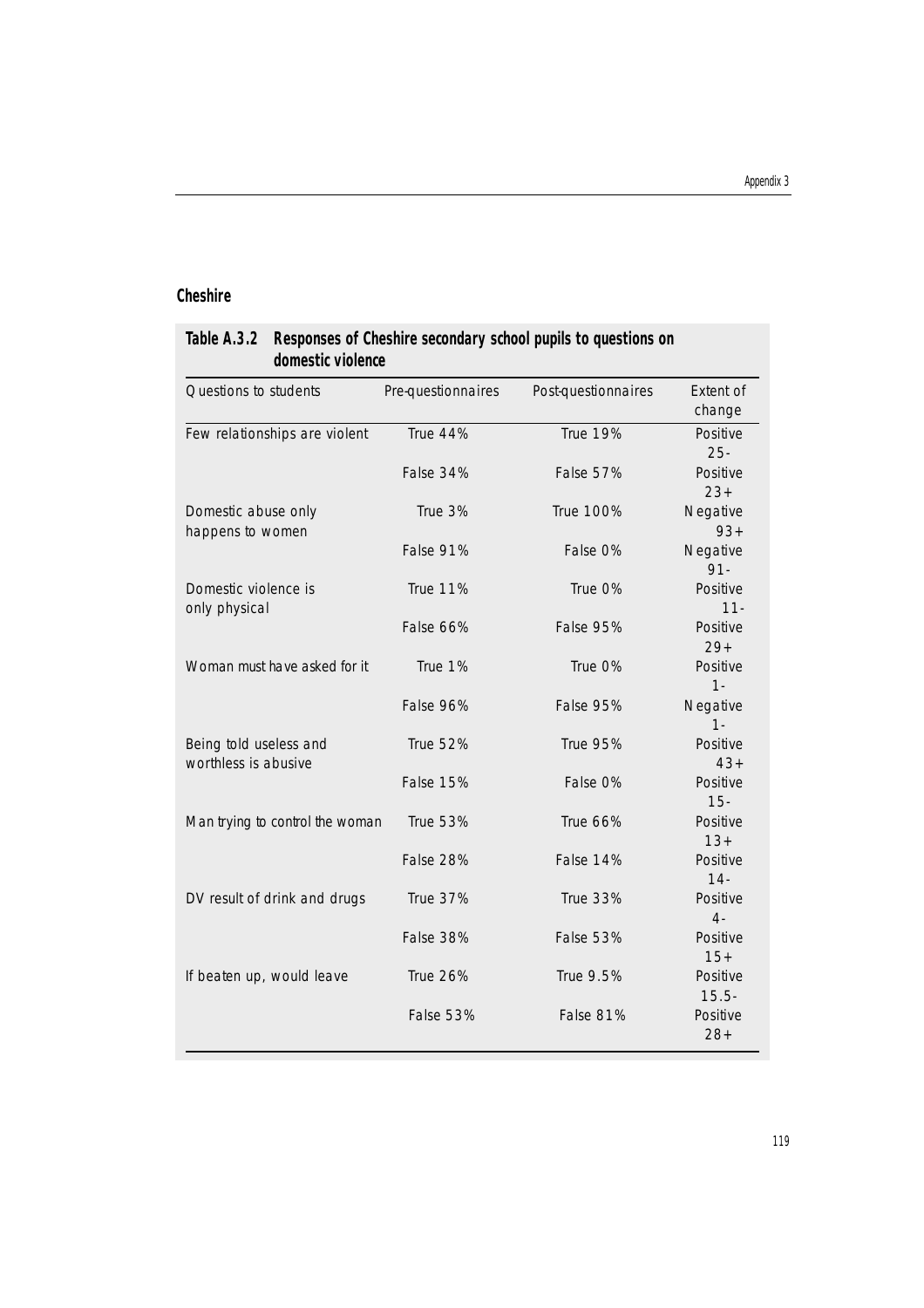#### **Comparing Cheshire and Bridgend project impacts**

By comparison with the changes achieved in the Bridgend project, the Cheshire project appeared to achieve a much greater change in pupils' attitudes overall. This can be seen by comparing the data in Tables A.3.1 and A.3.2 The questions asked in the respective questionnaires differed. None-the-less, if the greatest percentage positive change within any question is compiled for the two projects, then the average for Cheshire is 33 and for Bridgend it is only seven. This would suggest that the more wide-ranging approach adopted in Cheshire was more successful. It should also be noted, however, that the questions asked of pupils may also have had some bearing on the outcomes recorded in the questionnaires. For instance, both Bridgend and Cheshire asked pupils about the gendered nature of domestic violence. However, the Bridgend questionnaire asked whether domestic violence is carried out mostly by men, by women or by both; while the Cheshire questionnaire asked whether domestic abuse only happens to women (Table A.3.3). The more open questioning in the Bridgend questionnaire elicited very positive replies. By contrast the more closed question in the Cheshire questionnaire appears to have directed pupils to focus (erroneously) on women as the exclusive recipients of domestic violence and thus ending up with an apparently large and negative change in attitude.

|                                                | Change          |
|------------------------------------------------|-----------------|
| Bridgend -Domestic violence is carried out     |                 |
| Mostly by men                                  | Positive        |
|                                                | $20.30+$        |
| By men and women equally                       | Positive        |
|                                                | $20.35 -$       |
| Cheshire –Domestic abuse only happens to women | <b>Negative</b> |
|                                                | $93+$           |

| Table A.3.3 Comparing Bridgend and Cheshire |  |
|---------------------------------------------|--|
|---------------------------------------------|--|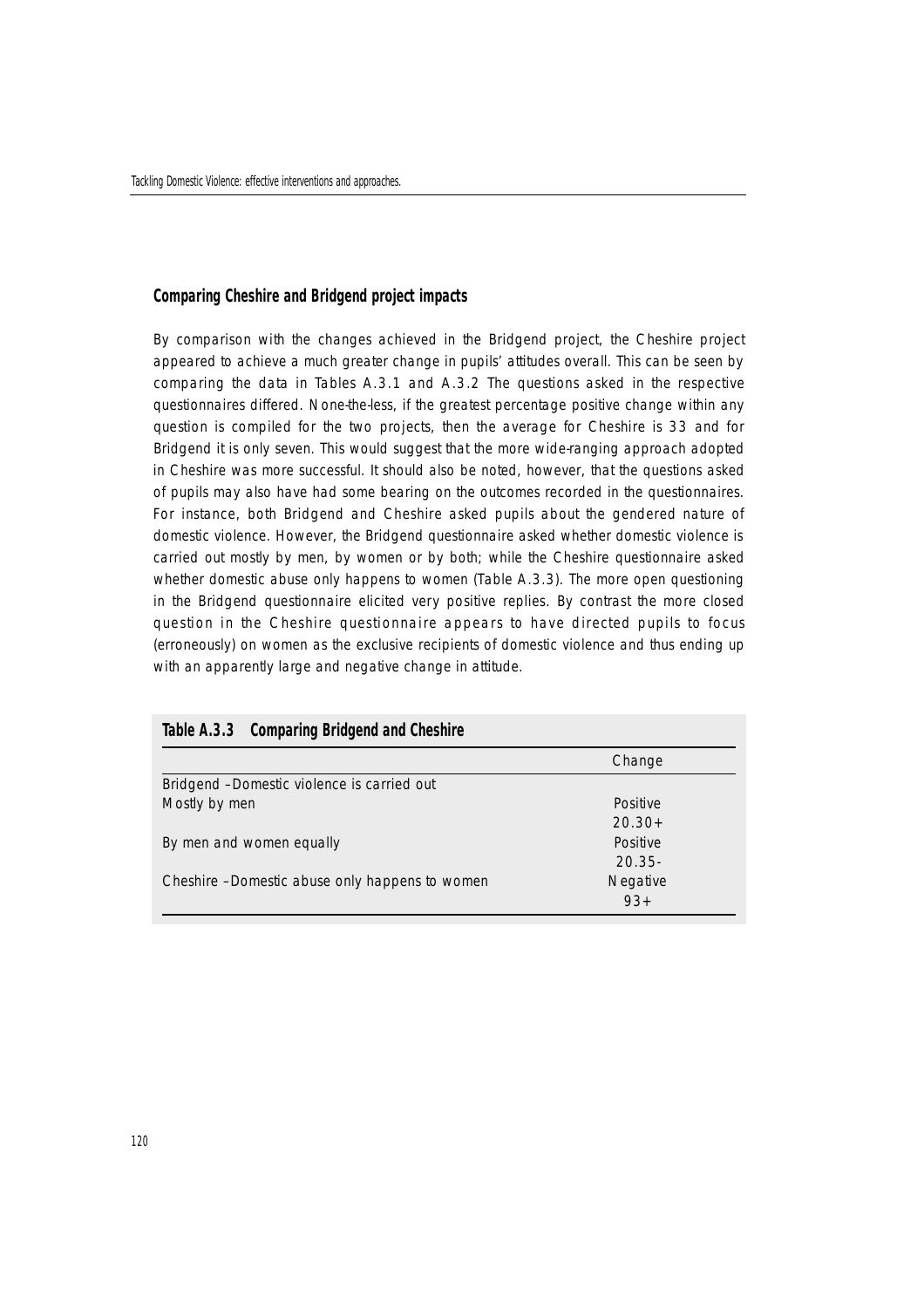# **Appendix 4**

| CJS stage            | Qualitative evidence                                                                                                                                                                                                                                                                                                                                                                                                | Quantitative evidence                                                                                                                                                                                                                                                                                                                                                                                                                                                                                        |
|----------------------|---------------------------------------------------------------------------------------------------------------------------------------------------------------------------------------------------------------------------------------------------------------------------------------------------------------------------------------------------------------------------------------------------------------------|--------------------------------------------------------------------------------------------------------------------------------------------------------------------------------------------------------------------------------------------------------------------------------------------------------------------------------------------------------------------------------------------------------------------------------------------------------------------------------------------------------------|
| Arrest               | Increase in police confidence to arrest:<br>police officers reported that while the<br>cameras were used to record evidence<br>for any possible prosecution and did not<br>lead directly to the arrest itself, the fact<br>that this evidence could be gathered<br>sometimes assisted the officers<br>involved to feel able to make such<br>arrests, confident in the knowledge that<br>evidence could be provided. | None available (no change<br>expected)                                                                                                                                                                                                                                                                                                                                                                                                                                                                       |
| Charge               | Possible improvement in appropriate<br>charging: CPS officers suggested that<br>photographic evidence was particularly<br>useful in getting the level of the charge right.                                                                                                                                                                                                                                          | Possible increase in charge rate:<br>charges were made in 42% of cases<br>(25/59) where photographic<br>evidence was available compared<br>with 36 per cent of cases (146/402)<br>where photographic evidence was<br>not available (an increase of 17%).<br>However, it is possible that<br>photographs were taken in cases<br>that were classed as being 'more<br>serious' and hence more likely to<br>result in a criminal charge.                                                                         |
| Victim<br>statements | None available                                                                                                                                                                                                                                                                                                                                                                                                      | Possible increase in victims willing<br>to give statements: in cases where<br>the perpetrators were arrested<br>victims gave statements in 68 per<br>cent of cases (21/26) where<br>photographic evidence had been<br>taken compared with 43 per cent of<br>cases (81/146) where photographic<br>evidence was not taken (an increase<br>of 58%). However, it is possible that<br>officers were more likely to collect<br>photographic evidence in cases<br>where victims were willing to give<br>statements. |

#### **Table A.4.1 Impact of the use of photographic evidence in Cheshire**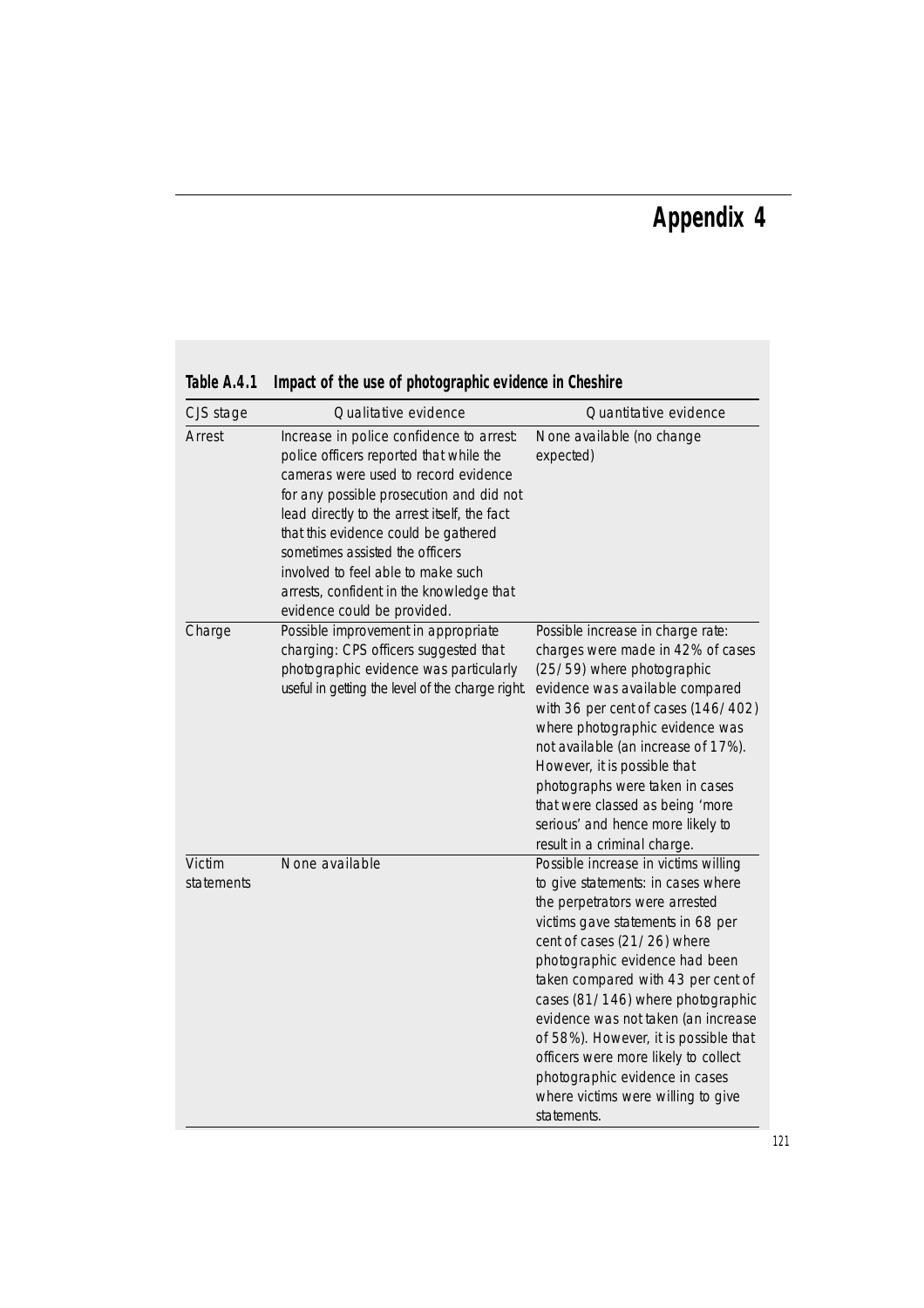| Bail                    | Possible increase in safety for the victim<br>and protection after the incident: police<br>officers interviewed reported that<br>photographic evidence provided<br>immediate and concrete information and<br>provided a clearer picture of the incident,<br>of any injuries and of the possible<br>dangers if bail was granted.                                                                                                                                                                                                                                                                                                                                                                                                                                                                        | None available                                                                                                                                                                                                                                                                                    |
|-------------------------|--------------------------------------------------------------------------------------------------------------------------------------------------------------------------------------------------------------------------------------------------------------------------------------------------------------------------------------------------------------------------------------------------------------------------------------------------------------------------------------------------------------------------------------------------------------------------------------------------------------------------------------------------------------------------------------------------------------------------------------------------------------------------------------------------------|---------------------------------------------------------------------------------------------------------------------------------------------------------------------------------------------------------------------------------------------------------------------------------------------------|
| Retracted<br>statements | Decrease in retracted statements and<br>possible increase in women's safety:<br>interviews with the CPS and police officers statement witnesses retracted them in<br>suggested that victims were less likely to<br>retract where camera evidence was<br>available, particularly when they were<br>supported in the prosecution process by<br>the Outreach Service. Interviews with the<br>victims indicated that they often felt that<br>the presence of camera evidence meant<br>that they knew the case would go ahead<br>so that retracting would be unlikely to<br>have the effect of bringing the case to an<br>end due to lack of evidence. Some victims<br>suggested that perpetrators would be less<br>likely to blame them and hold them<br>responsible which may increase<br>women's safety. | Decrease in retracted statements: in<br>cases where victims had given a<br>7.5 per cent of cases (3/40) where<br>photographic evidence was taken<br>compared with 19 per cent of cases<br>(33/172) where photographic<br>evidence was not taken (a reduction<br>of 153%).                         |
| Pleas                   | None available                                                                                                                                                                                                                                                                                                                                                                                                                                                                                                                                                                                                                                                                                                                                                                                         | None available                                                                                                                                                                                                                                                                                    |
|                         | Discontinuation None available                                                                                                                                                                                                                                                                                                                                                                                                                                                                                                                                                                                                                                                                                                                                                                         | Decrease in discontinuation rates:                                                                                                                                                                                                                                                                |
| rates <sup>1</sup>      |                                                                                                                                                                                                                                                                                                                                                                                                                                                                                                                                                                                                                                                                                                                                                                                                        | 21 per cent of cases (8/38 with<br>missing data excluded) were<br>discontinued where photographic<br>evidence was available compared<br>with 30 per cent of cases (25/84<br>with missing data excluded) where<br>photographic evidence was not<br>available (a reduction of 43%).                 |
| Sentencing              | None available                                                                                                                                                                                                                                                                                                                                                                                                                                                                                                                                                                                                                                                                                                                                                                                         | Slight increase in higher tariff<br>sentencing <sup>2</sup> : in 30 per cent of<br>cases (9/30) where there was<br>photographic evidence there was<br>a higher tariff sentence compared<br>with 24 per cent of cases (13/54)<br>where there was no photographic<br>evidence (an increase of 25%). |

1 Includes cases which were discontinued, withdrawn, dropped, NFA or dismissed.

122 2 Defined here as being a custodial or community sentence as opposed to bindover, caution, conduit discharge or fine.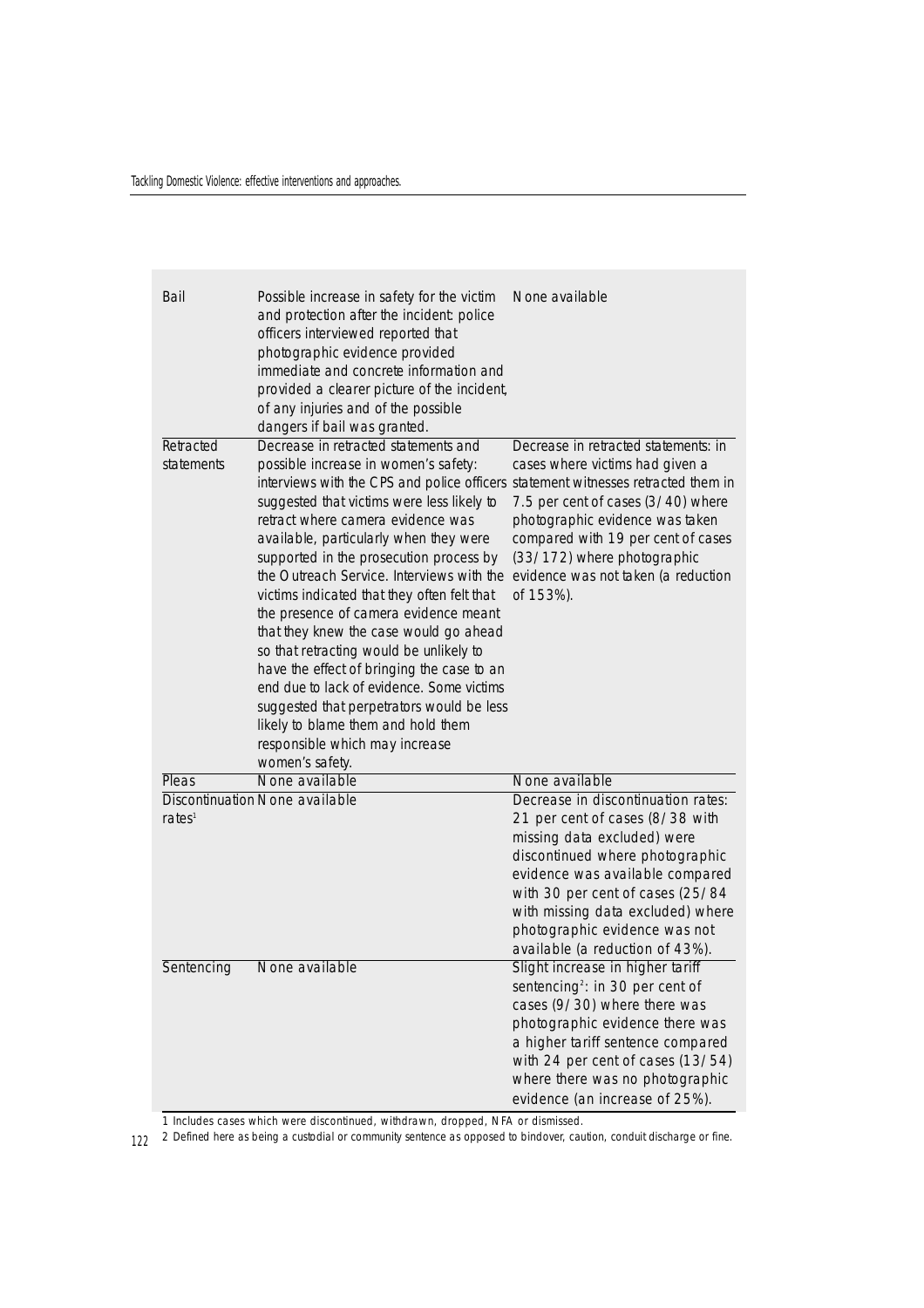### **References**

**Abrahams, H.** (2004) A Long, Hard Road To Go By: a study of the support work carried out in Women's Aid Refuges. PhD thesis, School for Policy Studies, University of Bristol: Bristol.

**Allen, N.E., Bybee, D.I. and Sullivan, C.M.** (2004) Battered Women's Multitude of Needs, Evidence Supporting the Needs for Comprehensive Advocacy. Violence Against Women, 10 (9), 1015-1035.

**Bacchus, L., Mezey, G. and Bewley, S.** (2002) Women's perceptions and experiences of routine enquiry for domestic violence in a maternity service. British Journal of Obstetrics and Gynaecology, 109: 9-16.

**Barron, J.** (2002) Five Years On: A Review of Legal Protection from Domestic Violence. Bristol: Women's Aid Federation England.

**Brand, S. and Price, R.** (2000) The Economic and Social Costs of Crime. Home Office Research Study 217, London: Home Office.

**Bridgeman, C. and Hobbs, L.** (1997) Preventing Repeat Victimisation: the police officer's guide. London: Home Office.

**Burton, S., Kitzinger, J. and Regan, L.** (1998) Young Peoples' Attitudes Towards Violence, Sex and Relationships: a survey and focus group study. Edinburgh: Zero Tolerance Charitable Trust.

**Cabinet Office and Home Office** (1999) Living Without Fear. London: Women's Unit of the Cabinet Office.

**Cant, B and Irvine, A.** (2001) Report of a group interview with health professionals about their experience of a pilot project organised by the Domestic Violence Holistic Health Care Project in Redbridge and Waltham Forest. London, South Bank University, July 2001, available from www.sbu.ac.uk/~regeneva (select documents).

**Caralis, P. V. and Musialowskie, R.** (1997) Women's experiences with domestic violence and their attitudes and expectations regarding medical care of abuse victims. Southern Medical Journal 90, (11) 1075 – 1080.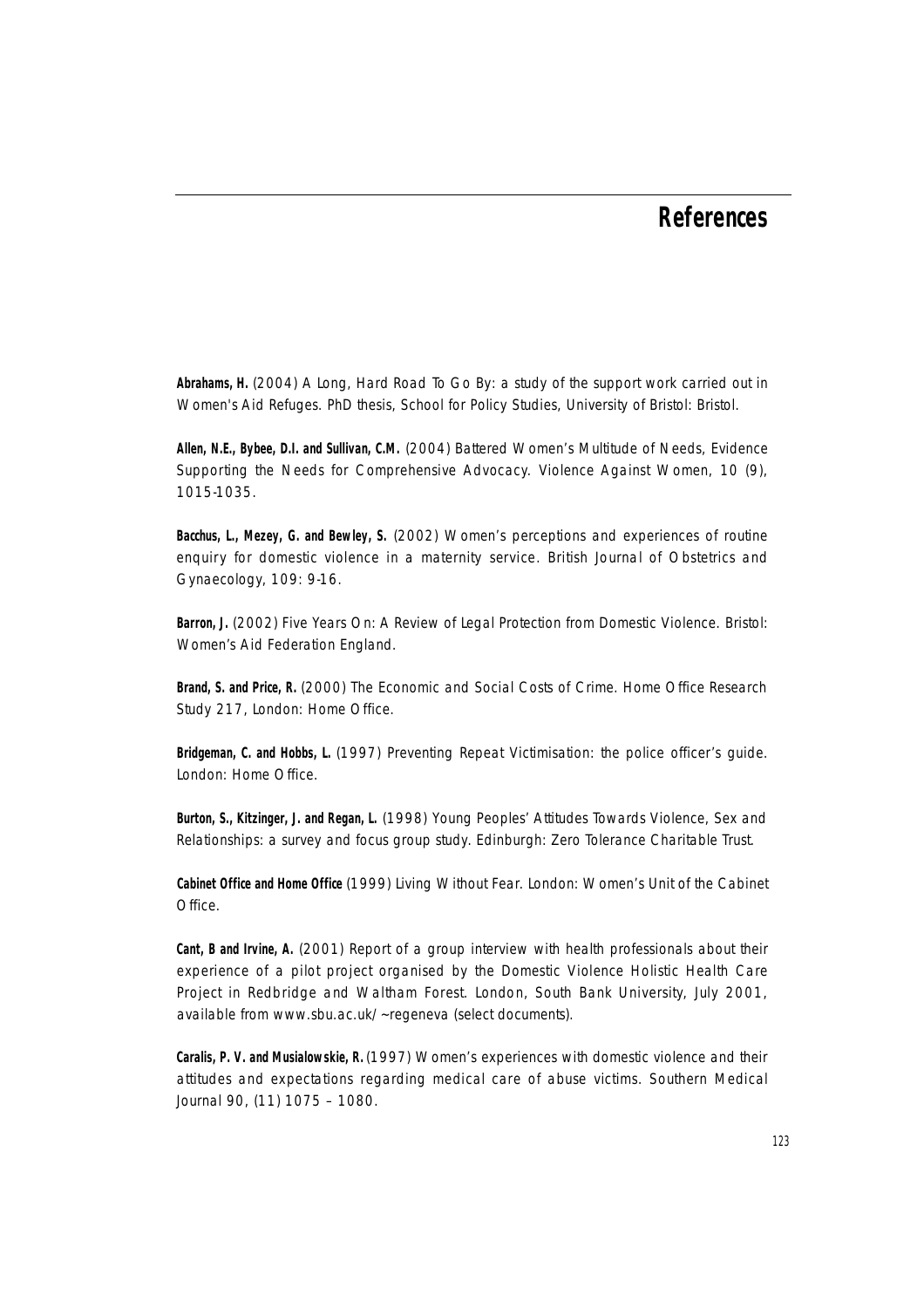Cook, D., Burton, M., Robinson, A. and Vallely, C. (2004) Evaluation of Specialist Domestic Violence Courts/Fast Track Systems. CPS/DCA/Criminal Justice System Race Unit: London

**C rown Prosecution Service** (2001) Revised CPS Policy on Prosecuting Cases of Domestic Violence. London: CPS Policy Directorate.

**Crisp, D. and Stanko, B.** (2000) Reducing domestic violence… What works? Monitoring costs and evaluating needs. Home Office Briefing Note, London: Home Office.

**Davidson, L., King, V., Garcia, J. and Marchant, S. (2001) What role can the health services play? in** Taylor-Brown, J. (ed.) What works in reducing domestic violence? London: Whiting and Birch.

**Davidson, L., King, V., Garcia, J. and Marchant, S.** (2000) Reducing domestic violence … What works? Health Services. Home Office Briefing Note, London: Home Office.

**Department for Education and Science** (2000) Sex and Relationships Guidance. London: Department for Education and Science.

Department of Health (2000) Domestic Violence - A resource manual for health care professionals. London: Department of Health.

**Dhiri, S. and Brand, S.** (1999) Analysis of costs and benefits: guidance for evaluators. Crime Reduction Programme, Guidance Note 1, London: Home Office.

**Douglas, N., Lilley, S.J., Kooper, L. and Diamond, A.** (2004) Safety and Justice: Sharing personal information in the context of domestic violence – an overview. Home Office Development and Practice Report, No. 30, London: Home Office.

**Edleson, J. and Tolman, R.** (1992) Intervention for Men Who Batter: An Ecological Approach. Newbury Park, CA: Sage Publications.

**Edwards, S.** (2001a) Use of the Criminal Law, in Taylor-Browne, J. (ed.) What Works in Reducing Domestic Violence: A comprehensive guide for professionals. London: Whiting and Birch.

**Edwards, S.** (2001b) Civil Law Remedies, in Taylor-Browne, J. (ed.) What Works in Reducing Domestic Violence: A comprehensive guide for professionals. London: Whiting and Birch.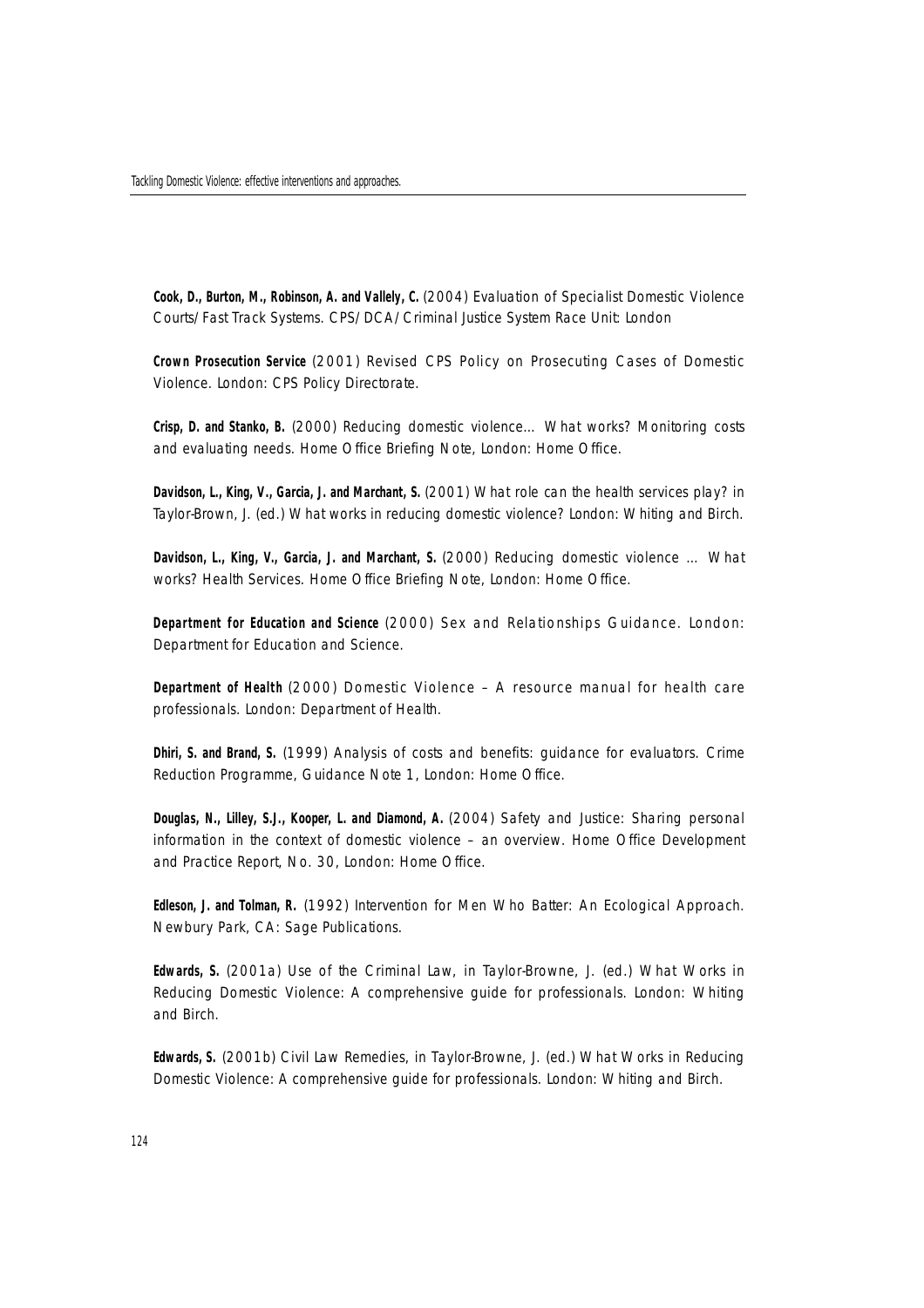Edwards, S. (2000a) Reducing Domestic Violence... What Works?: Criminal Law. Home Office Briefing Note, London: Home Office.

**Edwards, S.** (2000b) Reducing Domestic Violence... What Works?: Civil Law. Home Office Briefing Note, London: Home Office.

**Edwards, S.** (1998) Is change possible? An exploration of the applicability of Duluth principles of interagency coordination in the UK response to the crime of domestic violence. London: Community Safety Unit and the Domestic Violence Forum, London Borough of Hammersmith and Fulham.

**Farrell, G. and Buckley, A.** (1999) Evaluation of a UK Police Domestic Violence Unit using Repeat Victimisation as a Performance Indicator. The Howard Journal, 38 (1), 42-53.

**Ferris, E.L.** (1994) Canadian family doctors' and general practitioners' perceptions of their effectiveness in identifying and treating wife abuse. Medical Care 32, 1163-1172.

**Friedman, L.S., Samet, J.H., Roberts, M.S., Hudlin, M. and Hans, P.** (1992) Inquiry about victimization experiences, a survey of patient preferences and doctor practices. Archives of Internal Medicine 152, 1186-1190.

**Garbarino, J.** (1992) Children in danger: Coping with the consequences of community violence. Protecting Children, 9 (1), 3-5.

**Gielen, A.C., O'Campo, P.J., Campbell, J.C., Schollenberger, J., Woods, A.B., Jones, A.S., Dienemann, J.A., Kub, J. and Wynne, E.C.** (2000) Women's opinions about domestic violence screening and mandatory reporting. American Journal of Preventative Medicine, 19 (4) 279-285.

**Hague, G.** (2001) Multi-agency initiatives, in Taylor-Browne, J. (ed.) What Works in Reducing Domestic Violence: A comprehensive guide for professionals, London: Whiting and Birch.

**Hague, G.** (2000) Domestic Violence…What Works? - Multi-Agency Fora. Home Office Briefing Note, London: Home Office.

**Hague, G., Malos, E. and Dear, W.** (1996) Multi-agency Work and Domestic Violence: A National Study of Inter-agency Initiatives. Bristol: Policy Press.

**Hall, T. and Wright, S.** (2003) Making it count: A practical guide to collecting and managing domestic violence data. London: NACRO.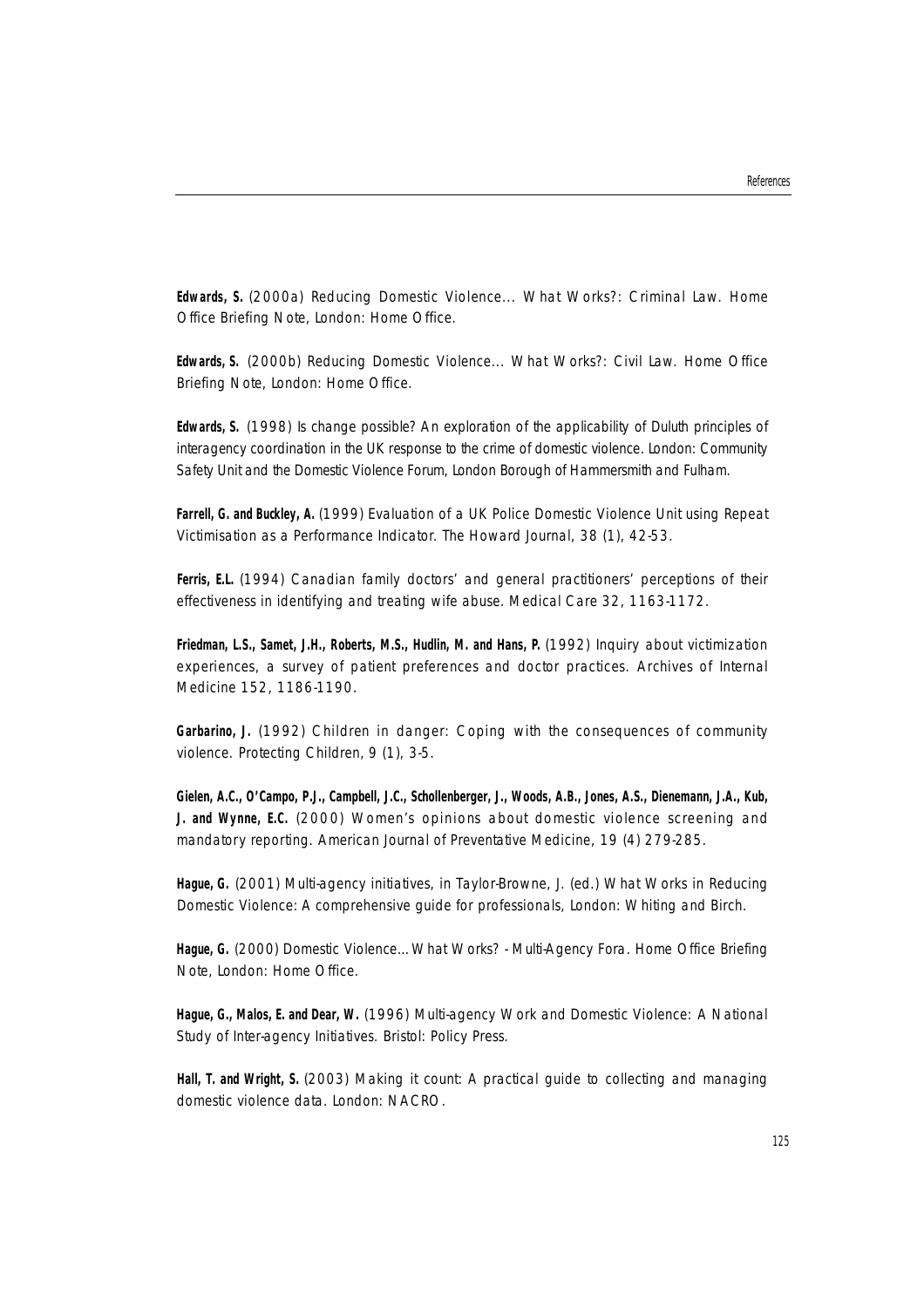**HALT** (2004) Domestic Violence and the Criminal Justice System. Leeds: HALT.

**Hanmer, J. and Griffiths, S.** (2001) Effective Policing in Taylor-Browne, J. (ed.) What Works in Reducing Domestic Violence: A comprehensive guide for professionals. London: Whiting and Birch.

Hanmer, J. and Griffiths, S. (2000) Domestic Violence... What Works? Policing Domestic Violence. Home Office Briefing Note, London: Home Office.

Hanmer, J., Griffiths, S. and Jerwood, D. (1999) Arresting Evidence: Domestic Violence and Repeat Victimisation. Police Research Series Paper No. 104, London: Home Office.

**Harris, J. and Grace, S.** (1999) A question of evidence? Investigating and prosecuting rape in the 1990s. Home Office Research Study 196, London: Home Office.

Hester, M. and Westmarland, N. (2004) Tackling Street Prostitution: Towards an holistic approach. Home Office Research Study 279, London: Home Office.

**Hester, M., Hanmer, J., Coulson, S., Morahan, M. and Razak, A.** (2003) Domestic Violence: Making it Through the Criminal Justice System. Sunderland: University of Sunderland and Northern Rock Foundation.

Hester, M., Pearson, C. and Harwin, N. (2000) Making an Impact: A Reader, London: Jessica Kingsley.

**Hester, M. and Pearson, C.** (1998) From Periphery to Centre: Domestic Violence in Work with Abused Children. Bristol: Policy Press.

**Hester, M. and Radford, J.** (1996) Contradictions and compromises: The impact of the Children Act on women's and children's safety, in Hester, M., Kelly, L., and Radford, J. (eds.). Women, violence and male power: Feminist activism, research and practice. Buckingham: Open University Press.

**HMIC and HMCPSI** (2004) Violence at Home: A Joint Inspection of the Investigation and Prosecution of Cases Involving Domestic Violence. London: HMIC.

**Holder, R.** (2001) Domestic and Family Violence: Criminal Justice Interventions. Issues Paper 3, New South Wales: Australian Domestic and Family Violence Clearinghouse.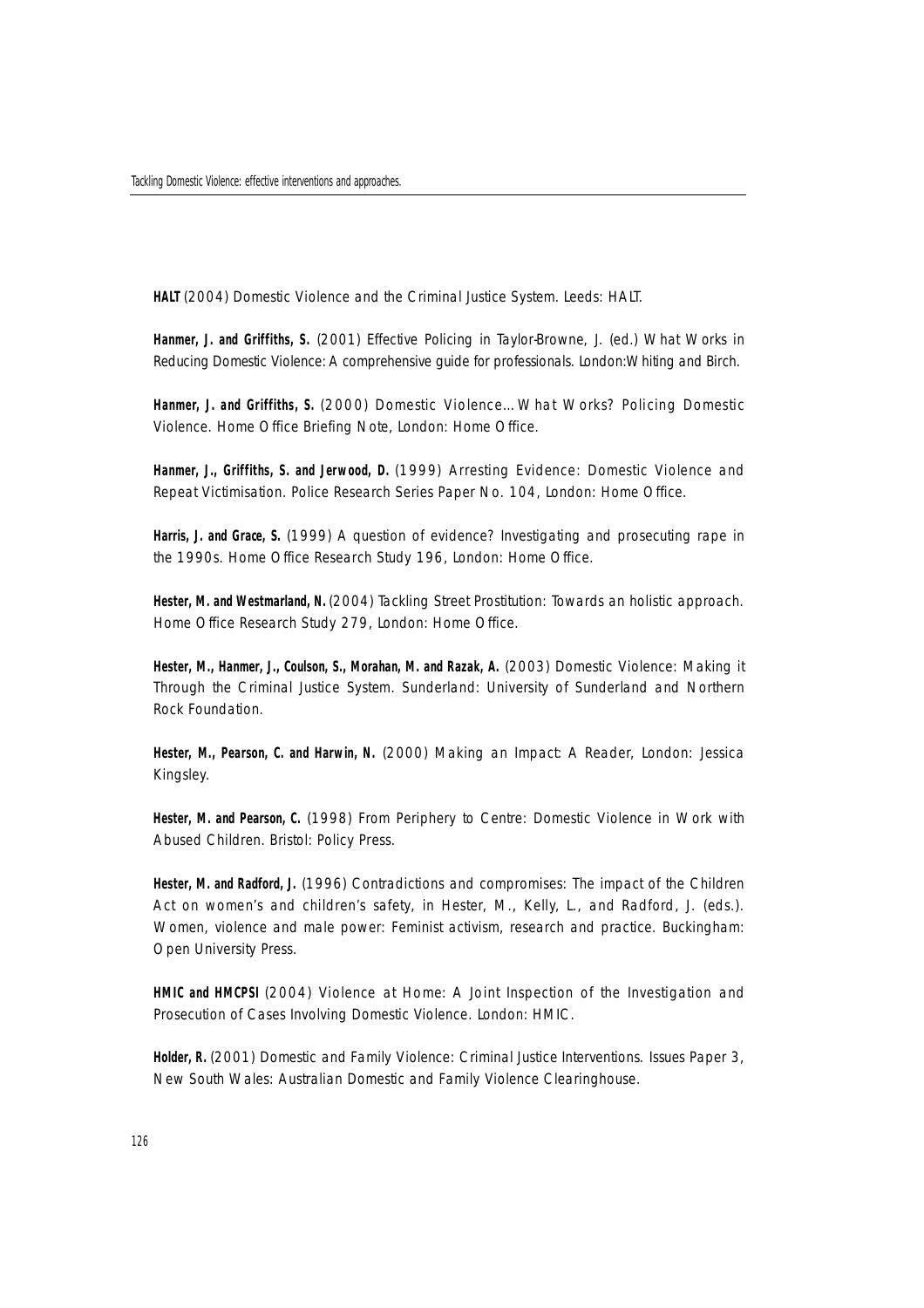**Home Office,** (2003) Safety and Justice – The Government's Proposals on Domestic Violence. Home Office Consultation Paper Cm 5847, London: Home Office.

Home Office (2000) Home Office Circular 19/2000; Domestic Violence. London: Home Office.

**Home Office** (2000) Guidance for agencies: collecting and managing data. London: Home Office.

Home Office (1990) Home Office Circular 60/1990; Domestic Violence. London: Home Office.

**Hoyle, C.** (2000) Negotiating Domestic Violence: Police Criminal Justice and Victims. Oxford: Oxford University Press.

**Humphreys, C. and Holder, R.** (2004) Presenting the evidence. Safe, Issue 9, 10-12.

**Johnson, M. P.** (1995) Patriarchal terrorism and common couple violence: Two forms of violence against women. Journal of Marriage and the Family, 57, 283-294.

**Justice Gap Taskforce** (2002) Narrowing the Justice Gap. London: Home Office.

**Kelly, L., Lovett, J. and Regan, L.** (2005) Gap or chasm? Attrition in reported rape cases. Home Office Research Study 293. London: Home Office.

Kelly, L. and Humphreys, C. (2001) Supporting women and children in their communities: Outreach and advocacy approaches to domestic violence in Taylor-Browne, J. (ed.) What Works in Reducing Domestic Violence: A comprehensive guide for professionals. London: Whiting and Birch.

**Kelly, L. and Humphreys, C.** (2000) Reducing domestic violence … What works? Outreach and advocacy approaches. Home Office Briefing Note, London: Home Office.

Kelly, L., with Bindel, J., Burton, S., Butterworth, D., Cook, K. and Regan, L. (1999) Domestic Violence Matters: an evaluation of a development project. Home Office Research Study 193, London: Home Office.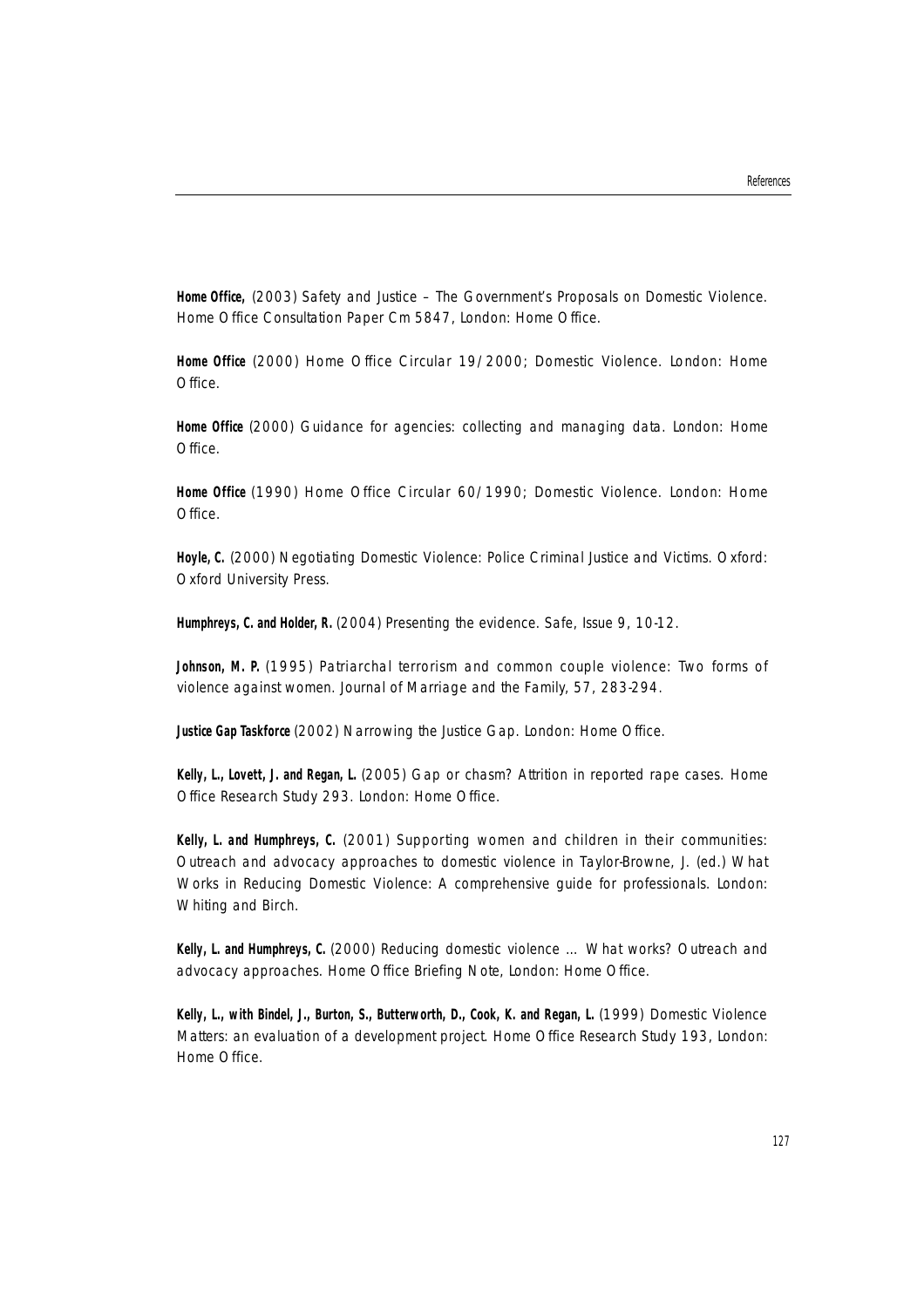Laing, L. (2003) Research and evaluations of interventions with women affected by domestic violence. Topic Paper, Australian Domestic and Family Violence Clearinghouse, Partnerships Against Domestic Violence, University of New South Wales.

**Legg, D. and Powell, J.** (2000) Measuring Inputs: Guidance for Evaluators. Crime Reduction Programme, Guidance note 3, London: Home Office.

**Levison, D. and Harwin, N.** (2000) Reducing Domestic Violence… What works? Accommodation provision. Home Office Briefing Note, London: Home Office.

**Lloyd, S., Farrell, G. and Pease, K.** (1994) Preventing Repeated Domestic Violence: A Demonstration Project on Merseyside. Police Research Group Crime Prevention Unit Series, Paper 49, London: Home Office.

**Lord Chancellors Department** (2003) Domestic Violence: A Guide to Civil Remedies and Criminal Sanctions. London: Lord Chancellor's Department.

**Lovett, J., Regan, L. and Kelly, L.** (2004) Sexual Assault Referral Centres: developing good practice and maximising potentials. Home Office Research Study 285, London: Home Office.

Mackay, A. (2000) Reaching Out - Women's Aid in a Rural Area. Fife: East Fife Women's Aid.

**Malos, E.** (2003) Domestic Violence Research and Policy in Britain, in Izuhara, M. (ed.) Comparing Social Policies: Exploring New Paradigms in Britain and Japan. Bristol: Policy Press.

Mayhew, P., Aye Maung, N. and Mirrlees-Black, C. (1993) The 1992 British Crime Survey. Home Office Research Study No. 132, London: Home Office.

**McCarry, M.** (2004) The connection between masculinity and domestic violence: what young people think. PhD thesis, School for Policy Studies, Bristol: University of Bristol.

**Mezey, G., Bacchus, L., Bewley, S. and Haworth, A.** (2002) An Exploration of the Prevalence, Nature and Effects of Domestic Violence in Pregnancy. ESRC Violence Research Programme Research Findings, Swindon: ESRC.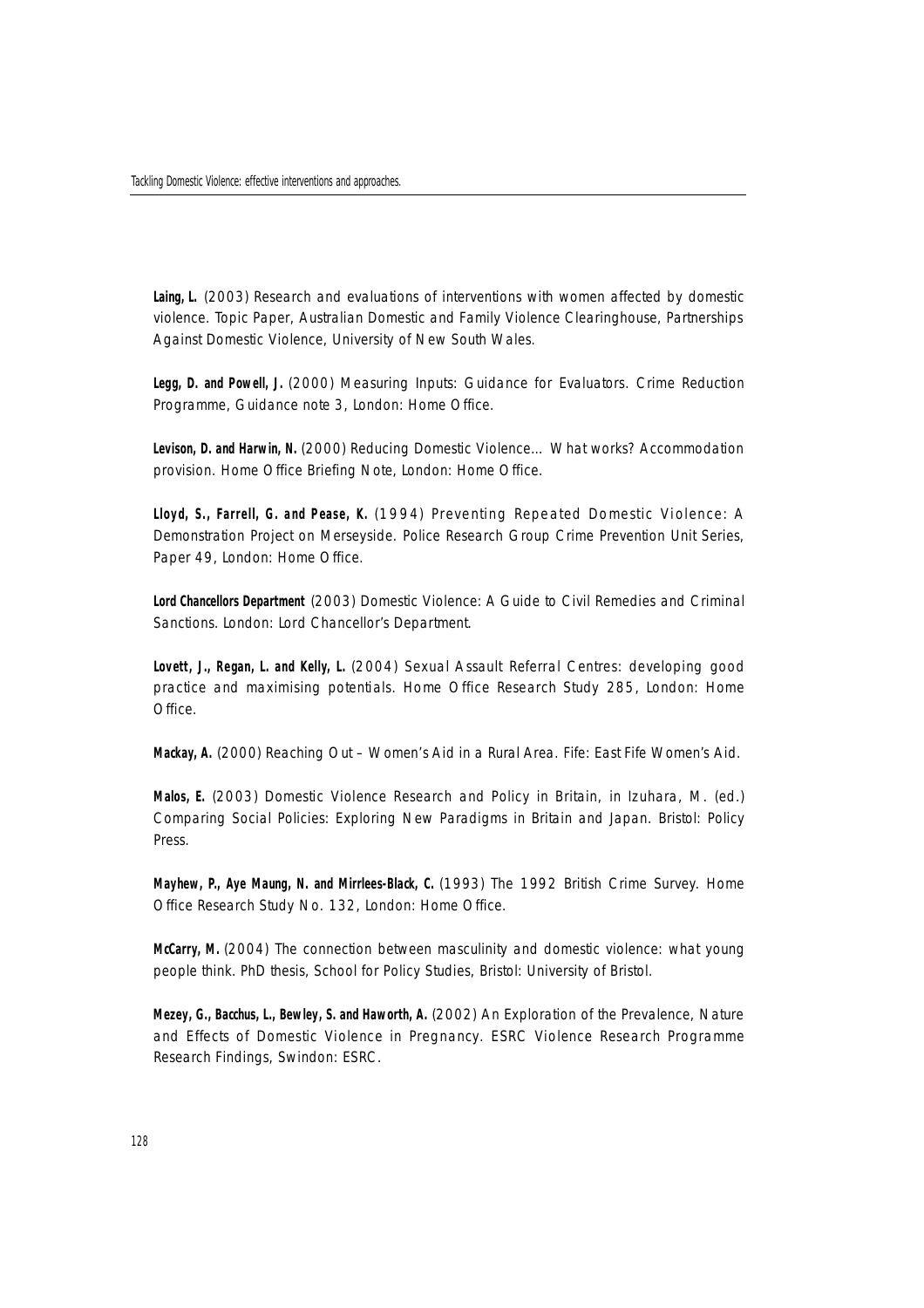**Mirrlees-Black, C.** (1999) Domestic Violence: Findings from a new British Crime Survey Self-Completion Questionnaire. London: Home Office.

**Mullender, A.** (2004) Tackling Domestic Violence: Providing support for children who have witnessed domestic violence. Home Office Development and Practice Report, No. 33, London: Home Office.

**Mullender, A.** (2001) Meeting the needs of children, in Taylor-Browne, J. (ed.) What Works in Reducing Domestic Violence: A comprehensive guide for professionals. London: Whiting and Birch.

**Mullender, A.** (2000) Reducing domestic violence ... What works? Meeting the needs of children. Home Office Briefing Note, London: Home Office.

Mullender, A. (1994) School based work: education for prevention, in Mullender, A. and Morley, R. (eds.) Children Living with Domestic Violence. London: Whiting and Birch.

**Mullender, A. and Burton, S.** (2001) Dealing with perpetrators, in Taylor-Browne, J. (ed.) (2001) What Works in Reducing Domestic Violence: A comprehensive guide for professionals. London: Whiting and Birch.

Mullender, A. and Burton, S. (2000) Reducing domestic violence... What works? Perpetrator programmes. Home Office Briefing Note, London: Home Office.

**Mullender, A. and Hague, G.** (2000) Reducing domestic violence ... What works? Women Survivors' Views. Home Office Briefing Note, London: Home Office.

**Mullender, A. and Ward, D.** (1991) Self-Directed Groupwork: Users Take Action for Empowerment. London: Whiting and Birch.

**Mullender, A., Hague, G., Imam, U., Kelly, L., Malos, E. and Regan, L.** (2002) Children's Perspectives on Domestic Violence. London: Sage.

**ONS** (2001) 2001 Census. London: Office for National Statistics.

Parmar, A., Sampson, A. and Diamond, A. (2005) Tackling Domestic Violence: providing advocacy and support to survivors of domestic violence. Home Office Development and Practice Report. No. 34. London: Home Office.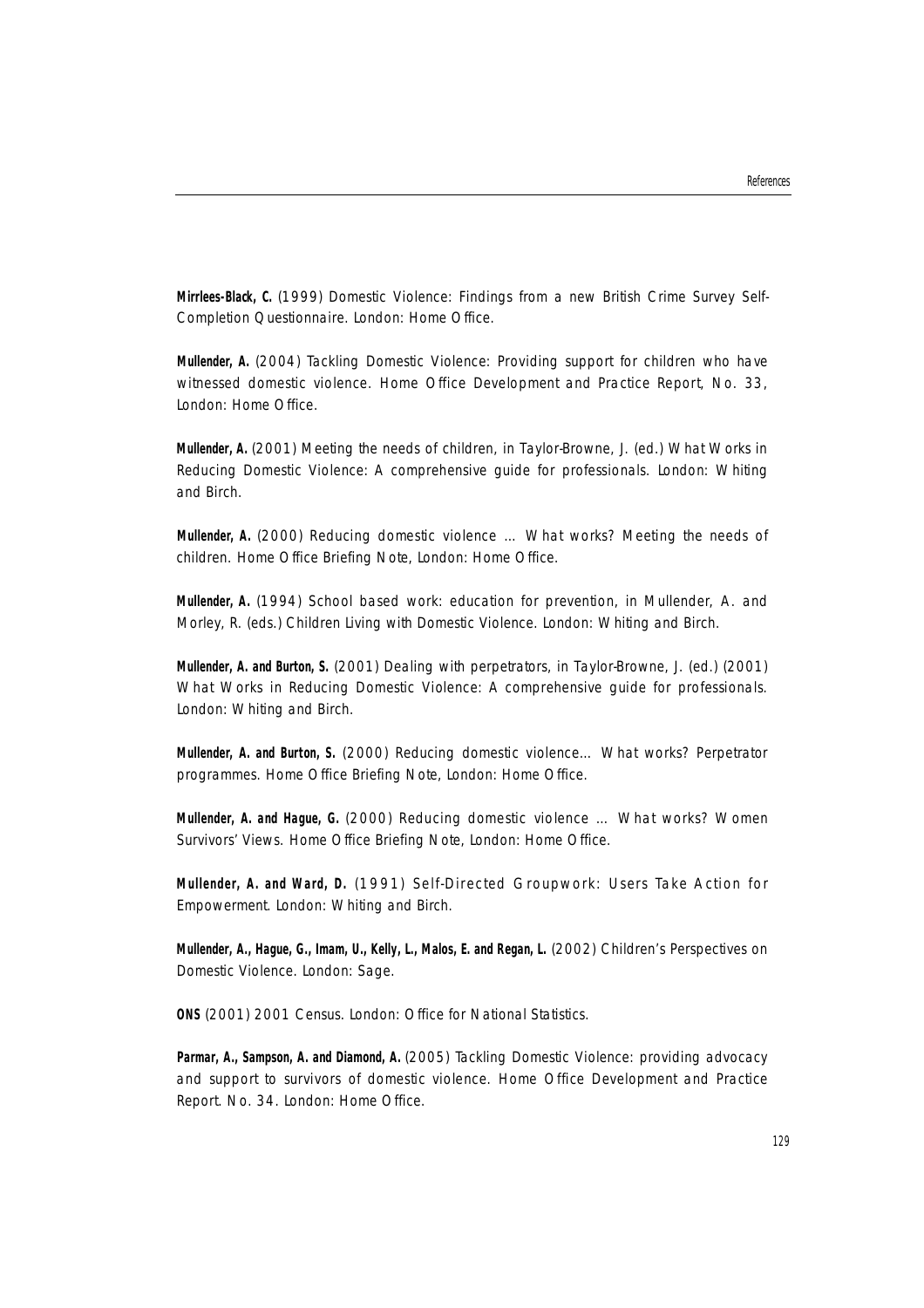**Parmar, A., Sampson, A., Diamond, A.** (2005a) Tackling Domestic Violence: providing advocacy and support to survivors from Black and other minority ethnic communities. Home Office Development and Practice Report, No. 35. London: Home Office.

Paradine, K. and Wilkinson, J. (2004) Research and Literature Review Protection and Accountability: The Reporting, Investigation and Prosecution of Domestic Violence Cases. Centrex.

Pence, E. (1999) Some thoughts on philosophy, in Shepard, M. and Pence, E. (eds.) Coordinating Community Responses to Domestic Violence: Lessons from Duluth and Beyond. California: Sage.

Piispa, M. (2002) Complexity of Patterns of Violence Against Women in Heterosexual Partnerships. Violence Against Women, 8 (7), 873-900.

**Rai, D.K. and Thiara, R.K.** (1997) Re-defining Spaces: the needs of Black women and children in refuge support services and Black workers in Women's Aid. Bristol: Women's Aid Federation of England.

**Ramsay, J., Richardson, J., Carter, Y.H., Davidson, L.L. and Feder, G.** (2002) Should health professionals screen women for domestic violence? Systematic Review. BMJ (August 2002) 325, 314.

**Regan, L., Lovett, J. and Kelly, L.** (2004a) Forensic Nursing: An option for improving responses to reported rape and sexual assault. Home Office Online Research report 28/04, London: Home Office.

**Regan, L., Lovett, J. and Kelly, L.** (2004b) Forensic Nursing: An option for improving responses to reported rape and sexual assault. Home Office Development and Practice Report, No. 31, London: Home Office.

**Robinson, A.** (2003) The Cardiff Women's Safety Unit: A multi-agency approach to domestic violence. Cardiff: University of Cardiff.

Salman, D., Baird, K., Price, S. and Murphy, S. (2004) An evaluation of the Bristol pregnancy and domestic violence programme to promote the introduction of routine anti-natal enquiry for domestic violence at North Bristol NHS Trust. Bristol: University of the West of England.

**Sampson, A. and Phillips, C.** (1992) Multiple Victimisation: Racial Attacks on an East London Estate. Police Research Group, Crime Detection and Prevention Series Paper No. 67, London: Home Office.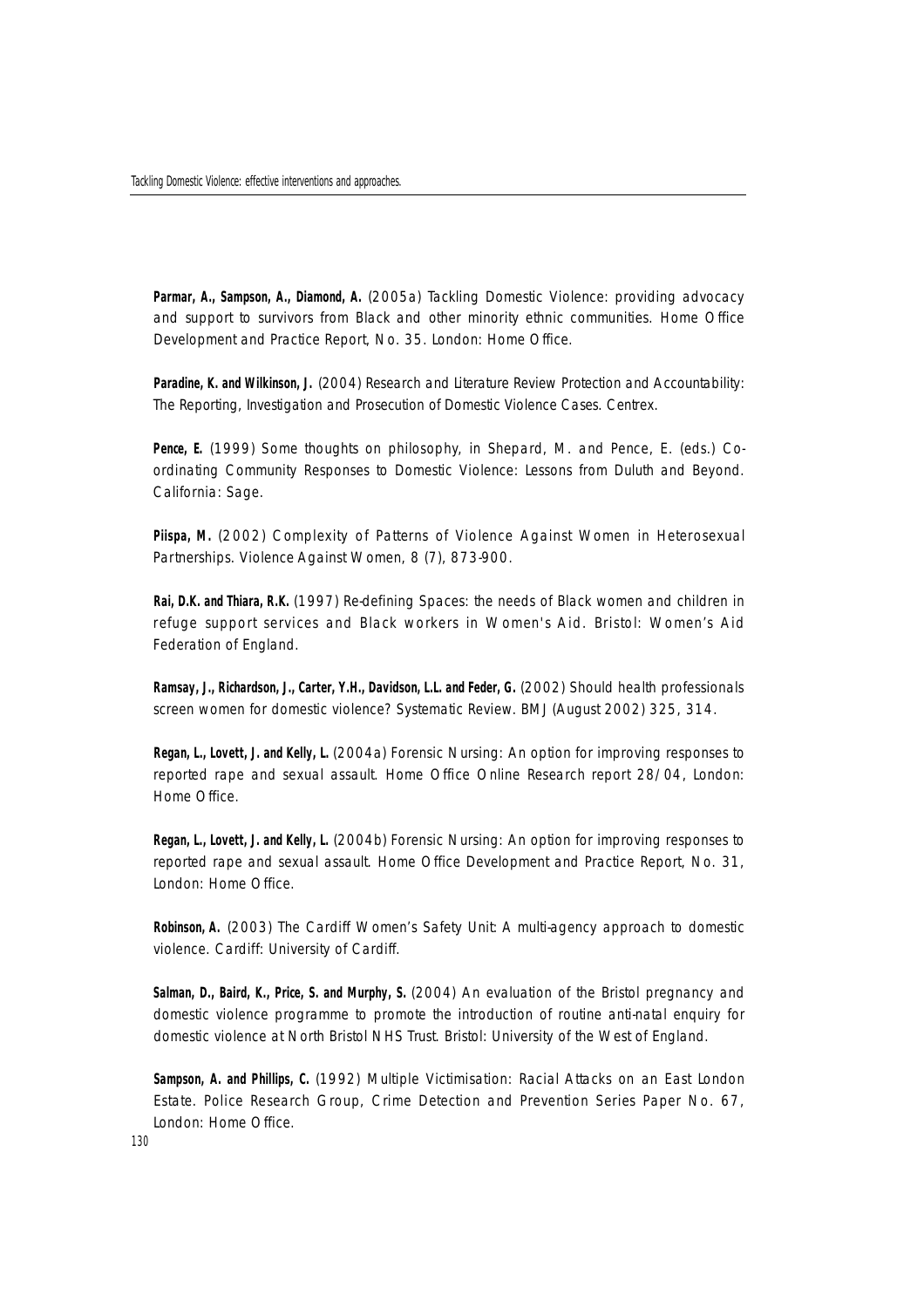**Skinner, T. and Taylor, H.** (2005) Providing Counselling, support and information to survivors of rape: an evaluation of the 'STAR' young person's project, Home Office Online Report No 51/04, London: Home Office.

**Stockdale, J.E. and Whitehead, M.E.** (2003) Assessing cost effectiveness, in Bullock, K. and Tilley, N. (eds.) Crime Reduction and Problem Orientated Policing. Devon: Willan Publishing.

**Suderman, M., Jaffe, P. and Hastings, E.** (1995) A School-Based Anti-Violence Program. London, Ontario, Canada: London Family Court Clinic.

**Sullivan, C.** (2001) Evaluating the Outcomes of Domestic Violence Service Programs: Some Practical Considerations and Strategies. National Electronic Network on Violence Against Women, available at www.vawnet.org/VNL/library/general/AR\_evaldv.pdf

**Taket, A., Beringer, A., Irvine, A. and Garfield, S.** (2004) Tackling Domestic Violence: Exploring the health service's contribution. Home Office Online Report 52/04, London: Home Office.

**Taket, A.** (2004) Tackling Domestic Violence: the role of health professionals, Home Office Development and Practice Report. No 32, London: Home Office.

Taket, A., Nurse, J., Smith, K., Watson, J., Shakespeare, J., Lavis, V., Mulley, K. and Feder, G. (2003) Routinely asking women about domestic violence in health settings. BMJ, 327 (7416), 673.

**Taylor-Browne, J.** (ed.) (2001) What Works in Reducing Domestic Violence: A comprehensive guide for professionals. London: Whiting and Birch.

**The Audit Commission.** (1999) Safety in numbers: promoting community safety. London: The Audit Commission.

**Tseloni, A. and Pease, K.** (1998) Repeat Victimisation and Policing: Who Gets Burgled, Where and How Often?, in Wikstrom, P,O., Skogan, W. and Sherman, L. (eds.) Problem-Oriented Policing and Crime Prevention. New York: Wadsworth.

**Valiente, C.** (1996) Partial Achievements of Central-State Public Policies Against Violence Against Women in Post-Authoritarian Spain 1975-1995, in Corrin, C. (ed.) Women in A Violent World. Edinburgh: Edinburgh University Press.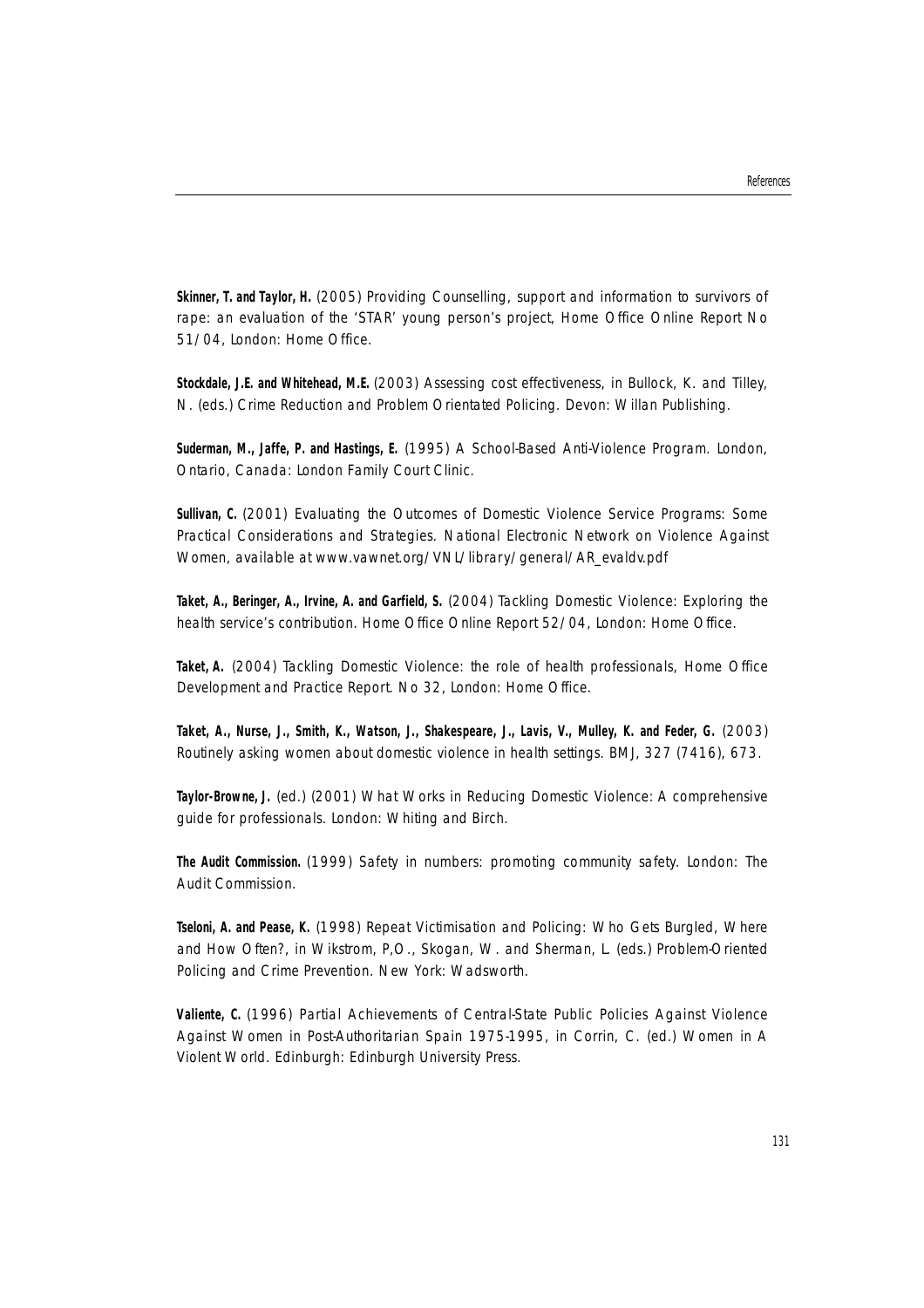Waalen, J., Goodwin, M.M., Spitz, A.M., Petersen, R. and Saltzman, L.E. (2000) Screening for intimate partner violence by health care providers – barriers and interventions. American Journal of Preventative Medicine 19 (4) 230-237.

Walby, S. (2004) The Cost of Domestic Violence. London: Women and Equality Unit/DTI.

**Walby, S. and Allen, J.** (2004) Domestic violence, sexual assault and stalking: Findings from the British Crime Survey. Home Office Research Study 276, London: Home Office.

Walby, S. and Myhill, A. (2000) Reducing domestic violence ... What works? Assessing and managing the risk of domestic violence. Home Office Briefing Note, London: Home Office.

**Westmarland, N., Hester, M. and Reid, P.** (2004) Routine Enquiry about Domestic Violence in General Practices: a Pilot Project. Bristol: School for Policy Studies, University of Bristol.

Winter, R. and Munn-Giddings, C. (2001) A handbook for action research in health and social care. London: Routledge.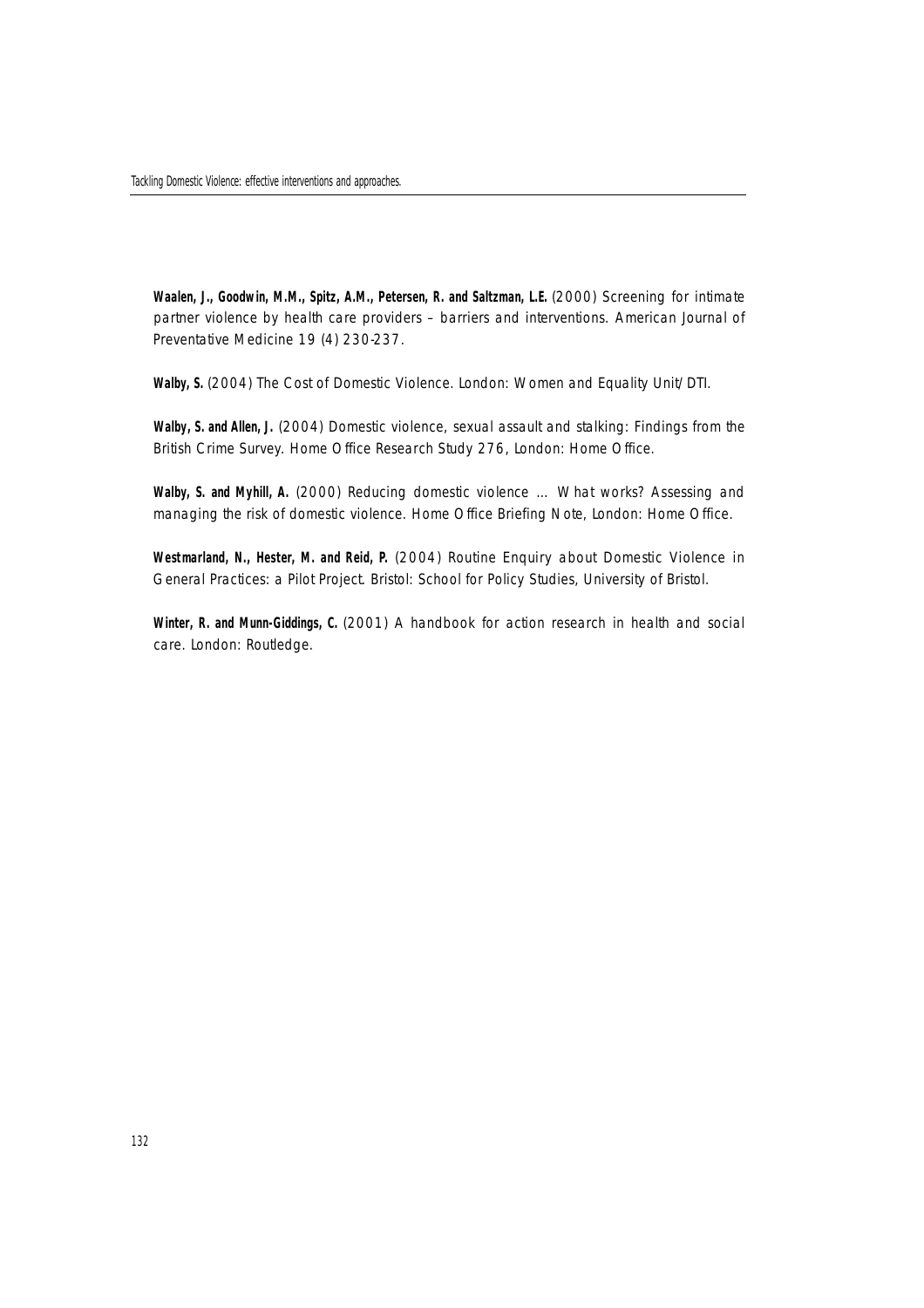References